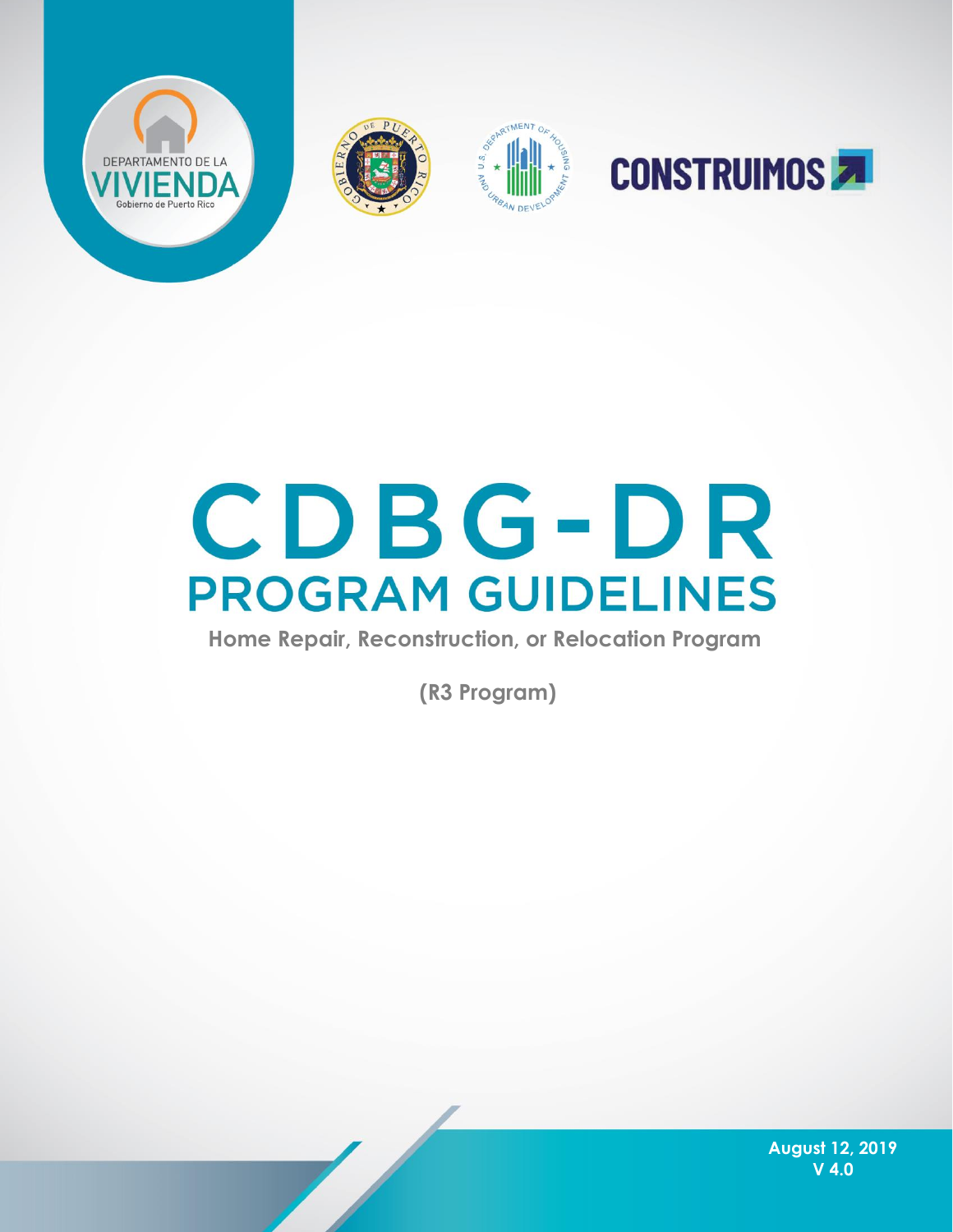CDBG-DR Program Guidelines Home Repair, Reconstruction, or Relocation Program August 12, 2019 (V4.0) Page 2 of 86

# **This page was intentionally left blank.**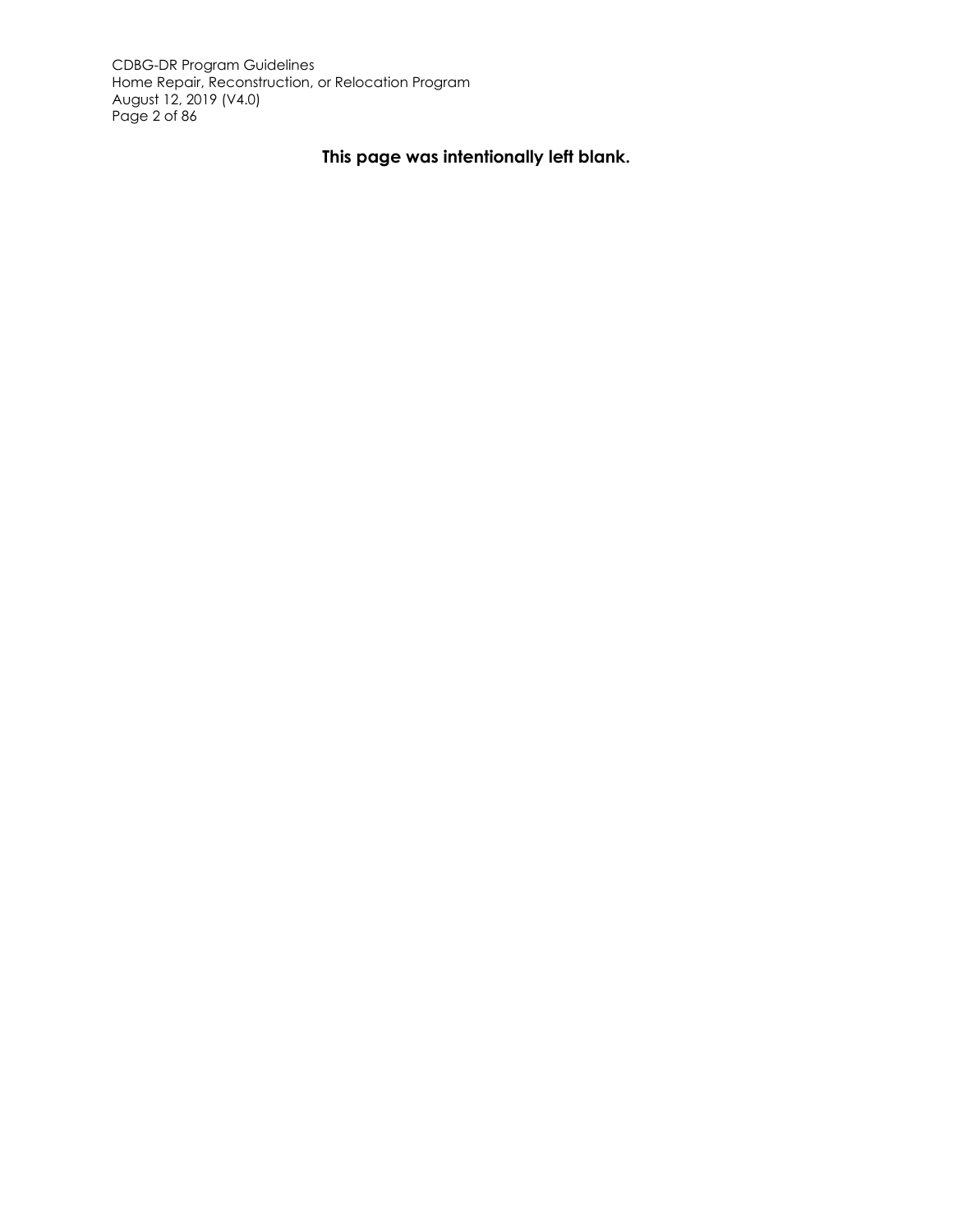CDBG-DR Program Guidelines Home Repair, Reconstruction, or Relocation Program August 12, 2019 (V4.0) Page 3 of 86

# PUERTO RICO DEPARTMENT OF HOUSING CDBG-DR PROGRAM GUIDELINES

## **HOME REPAIR, RECONSTRUCTION, OR RELOCATION PROGRAM**

VERSION CONTROL

| <b>DATE REVISED</b>  | <b>DESCRIPTION OF REVISIONS</b>                            |
|----------------------|------------------------------------------------------------|
| June 14, 2019        | <b>Original Version</b>                                    |
| <b>July 9, 2019</b>  | Sections 12.1,14, and 21                                   |
| <b>July 31, 2019</b> | Sections 5, 6.5, 7, 9, 11.1, 12.4, 12.4.9, 12.6, and 20-22 |
| August 12, 2019      | Sections 7, 14, and 21-25                                  |
|                      |                                                            |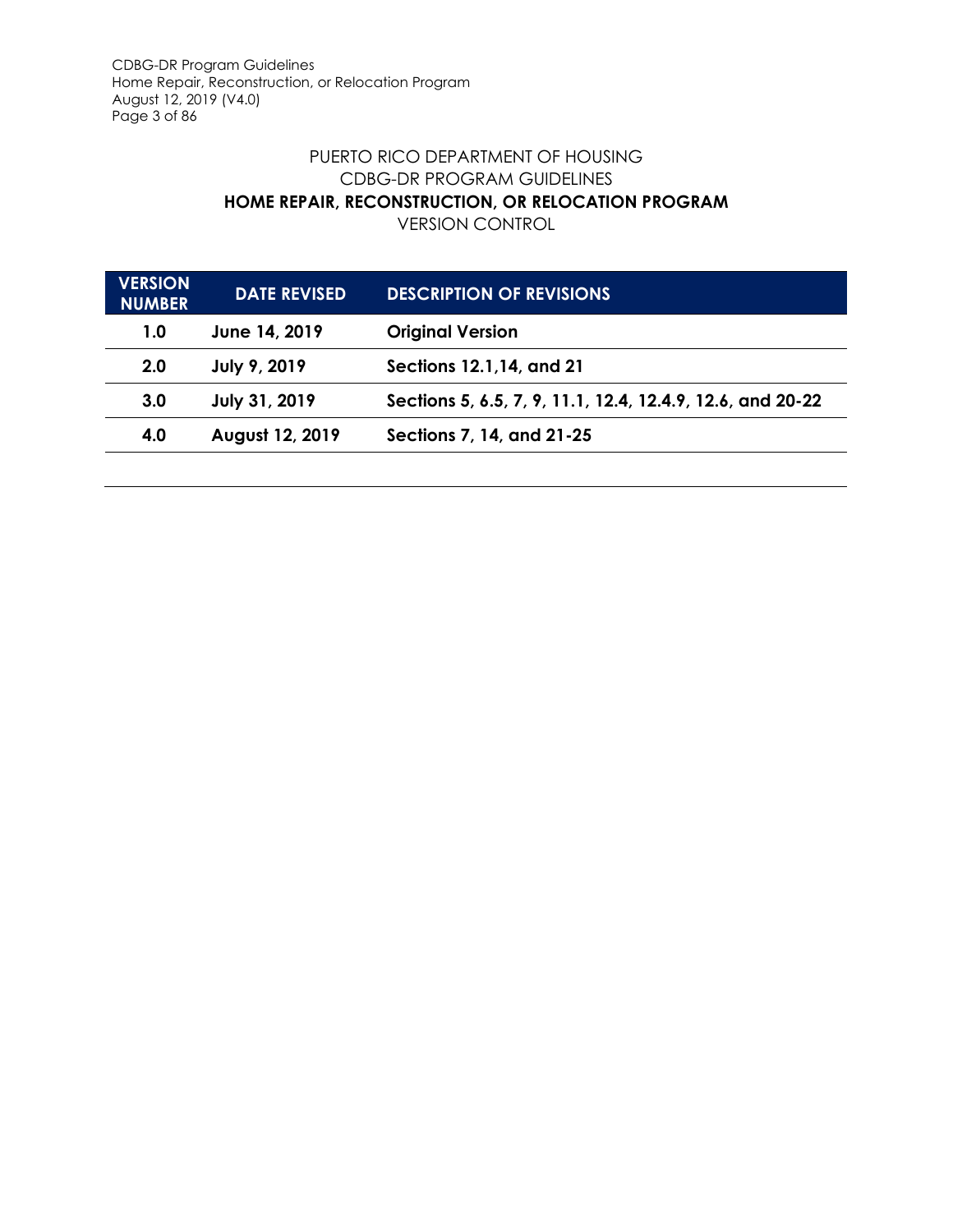# **Table of Contents**

| 1                |       |  |                                                                     |  |
|------------------|-------|--|---------------------------------------------------------------------|--|
| $\mathbf 2$      |       |  |                                                                     |  |
| 3                |       |  |                                                                     |  |
| 4                |       |  |                                                                     |  |
| 5                |       |  |                                                                     |  |
|                  | 5.1   |  |                                                                     |  |
|                  | 5.2   |  |                                                                     |  |
|                  | 5.3   |  |                                                                     |  |
| $\boldsymbol{6}$ |       |  |                                                                     |  |
|                  | 6.1   |  |                                                                     |  |
|                  | 6.2   |  |                                                                     |  |
|                  | 6.2.1 |  |                                                                     |  |
|                  | 6.3   |  |                                                                     |  |
|                  | 6.4   |  |                                                                     |  |
|                  | 6.5   |  |                                                                     |  |
|                  | 6.5.1 |  |                                                                     |  |
|                  | 6.5.2 |  |                                                                     |  |
|                  | 6.5.3 |  |                                                                     |  |
|                  | 6.6   |  |                                                                     |  |
|                  | 6.6.1 |  |                                                                     |  |
|                  | 6.7   |  |                                                                     |  |
| 7                |       |  |                                                                     |  |
|                  | 7.1   |  |                                                                     |  |
|                  | 7.1.1 |  |                                                                     |  |
|                  | 7.1.2 |  |                                                                     |  |
|                  | 7.1.3 |  | FEMA National Flood Insurance Program Insurance (NFIP Insurance) 23 |  |
|                  | 7.1.4 |  |                                                                     |  |
|                  | 7.1.5 |  |                                                                     |  |
|                  | 7.1.6 |  |                                                                     |  |
|                  | 7.2   |  |                                                                     |  |
|                  | 7.2.1 |  |                                                                     |  |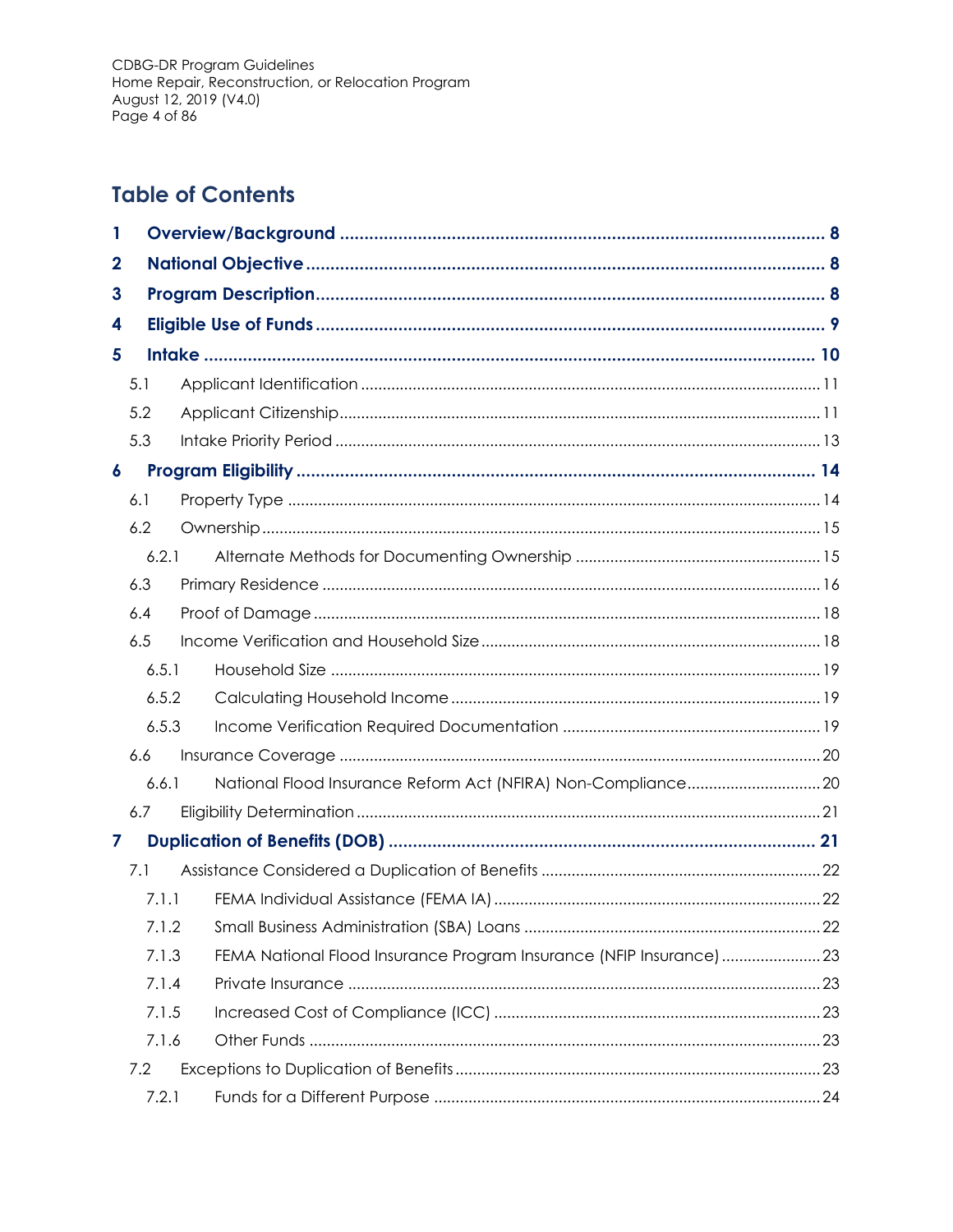CDBG-DR Program Guidelines<br>Home Repair, Reconstruction, or Relocation Program<br>August 12, 2019 (V4.0)<br>Page 5 of 86

| 7.2.2             |  |  |
|-------------------|--|--|
| 7.2.3             |  |  |
| 7.2.4             |  |  |
| 7.2.5             |  |  |
| 7.3               |  |  |
| 8                 |  |  |
| 9                 |  |  |
| 10                |  |  |
| 10.1              |  |  |
| 10.1.1            |  |  |
| 10.1.2            |  |  |
| 10.1.3            |  |  |
| 10.2              |  |  |
| 10.3              |  |  |
| 10.4              |  |  |
| 11 <sup>1</sup>   |  |  |
| 11.1              |  |  |
| 11.2              |  |  |
| 11.3              |  |  |
| 11.4              |  |  |
| 11.5              |  |  |
| 11.6              |  |  |
| 11.7              |  |  |
| $12 \overline{ }$ |  |  |
| 12.1              |  |  |
| 12.2              |  |  |
| 12.3              |  |  |
| 12.3.1            |  |  |
| 12.4              |  |  |
| 12.4.1            |  |  |
| 12.4.2            |  |  |
| 12.4.3            |  |  |
| 12.4.4            |  |  |
| 12.4.5            |  |  |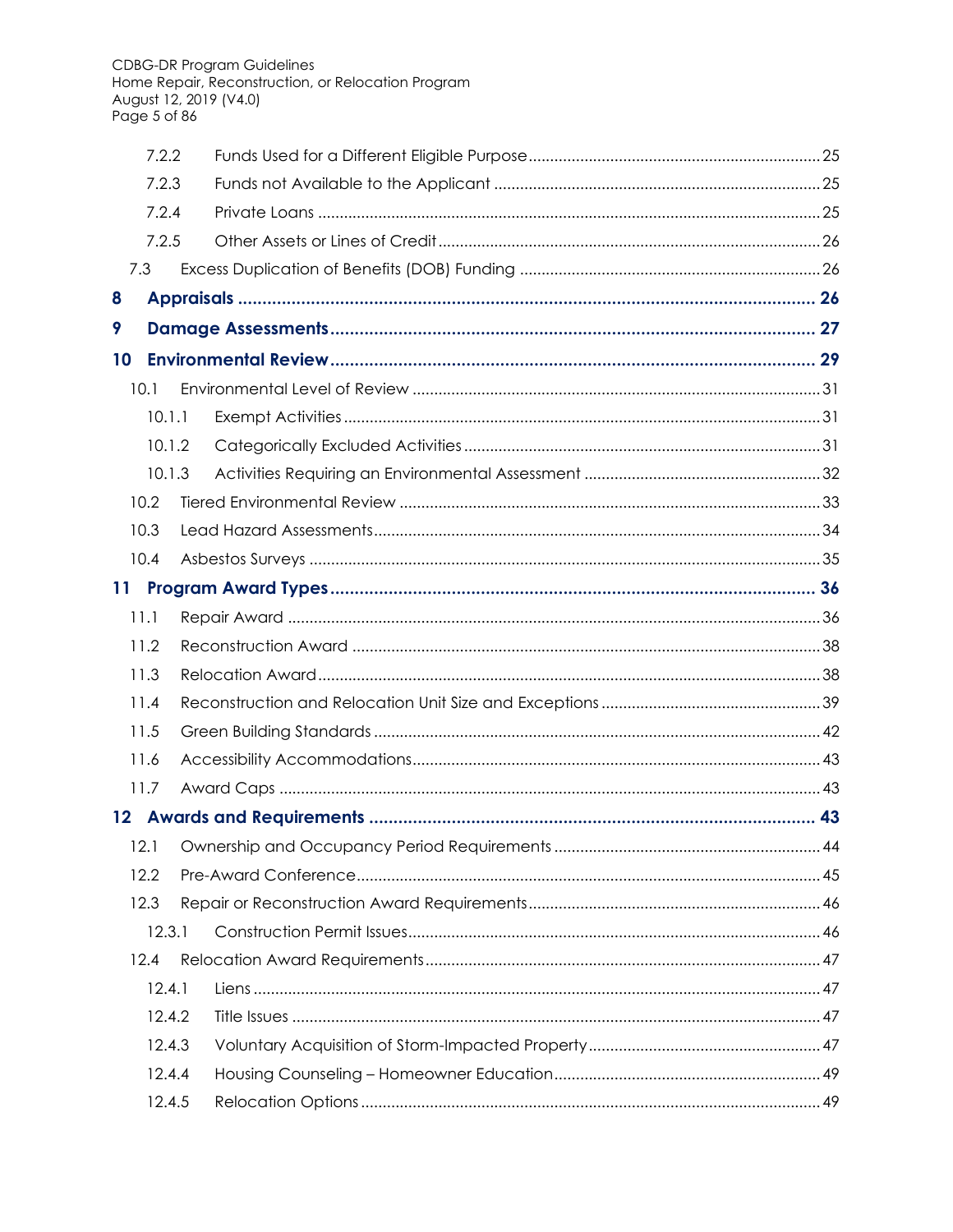| 12.4.6          |         |                                                                              |  |
|-----------------|---------|------------------------------------------------------------------------------|--|
| 12.4.7          |         | Relocation Option 2: Purchase of Vacant Lot and New Home Construction51      |  |
| 12.4.8          |         |                                                                              |  |
| 12.4.9          |         |                                                                              |  |
| 12.5            |         |                                                                              |  |
| 12.5.1          |         |                                                                              |  |
| 12.6            |         |                                                                              |  |
| 13 <sup>°</sup> |         |                                                                              |  |
| 13.1            |         |                                                                              |  |
| 13.2            |         |                                                                              |  |
| 13.3            |         |                                                                              |  |
| 13.4            |         |                                                                              |  |
| 13.5            |         |                                                                              |  |
| 13.6            |         |                                                                              |  |
| 13.6.1          |         |                                                                              |  |
| 13.7            |         |                                                                              |  |
| 13.7.1          |         |                                                                              |  |
| 13.7.2          |         |                                                                              |  |
| 13.8            |         | Relocation - Purchase of Existing Home Implementation Requirements 64        |  |
| 13.8.1          |         |                                                                              |  |
| 13.8.2          |         |                                                                              |  |
| 13.9            |         | Relocation - Purchase of Vacant Lot and New Home Construction Implementation |  |
| 13.9.1          |         |                                                                              |  |
| 13.9.2          |         |                                                                              |  |
| 13.10           |         |                                                                              |  |
| 13.11           |         |                                                                              |  |
| 13.11.1         |         |                                                                              |  |
| 13.11.2         |         |                                                                              |  |
| 13.11.3         |         |                                                                              |  |
|                 | 13.11.4 |                                                                              |  |
| 13.12           |         |                                                                              |  |
| 13.13           |         |                                                                              |  |
|                 |         |                                                                              |  |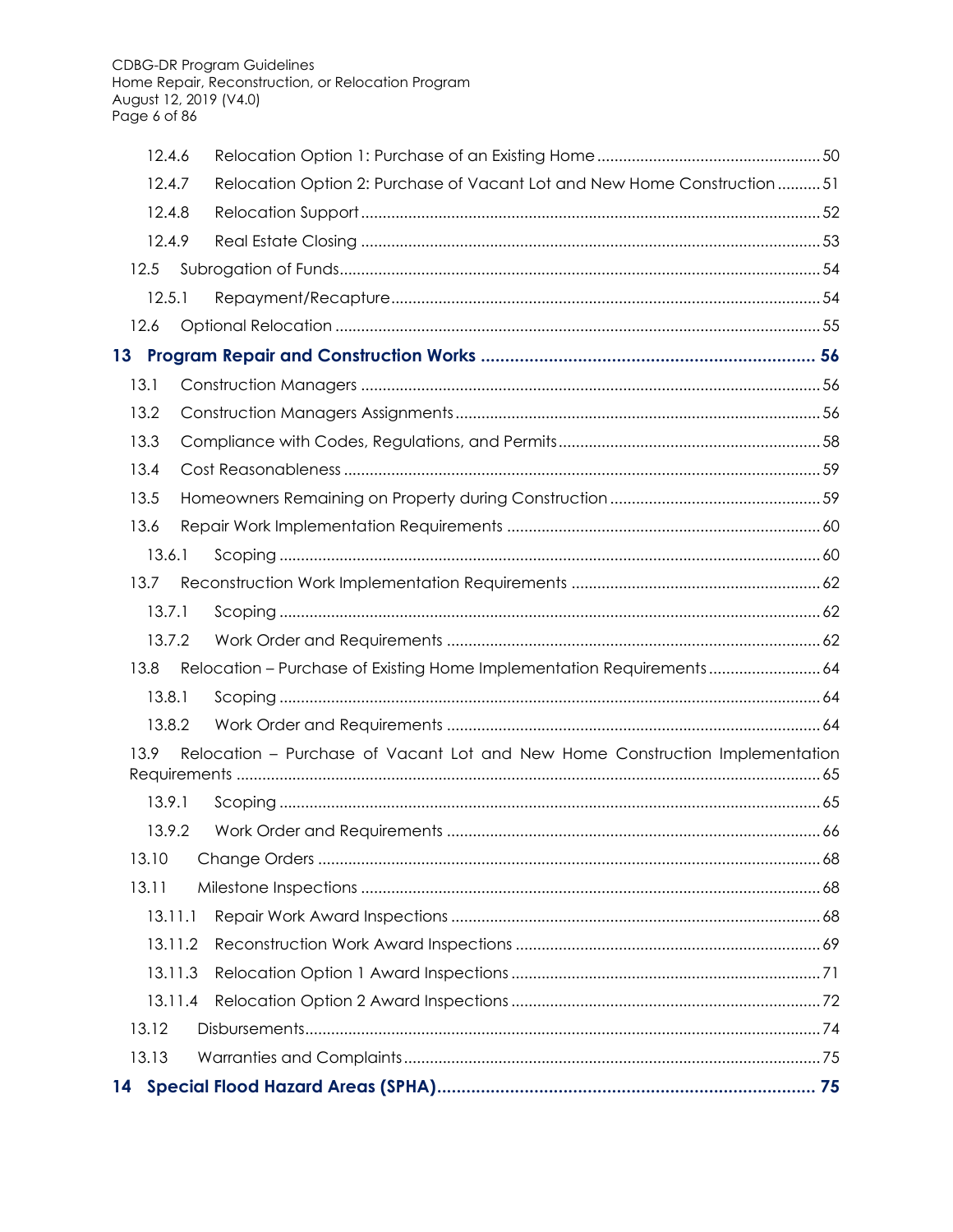CDBG-DR Program Guidelines<br>Home Repair, Reconstruction, or Relocation Program<br>August 12, 2019 (V4.0)<br>Page 7 of 86

| 15        |       |  |  |
|-----------|-------|--|--|
| <b>16</b> |       |  |  |
| 17        |       |  |  |
| 18        |       |  |  |
|           | 18.1  |  |  |
|           | 18.2  |  |  |
| 19        |       |  |  |
| 20        |       |  |  |
| 21        |       |  |  |
| 22        |       |  |  |
| 23        |       |  |  |
|           | 23.1  |  |  |
|           | 23.2  |  |  |
|           | 23.3  |  |  |
|           | 23.4  |  |  |
|           | 23.5  |  |  |
|           | 23.6  |  |  |
|           | 23.7  |  |  |
|           | 23.8  |  |  |
|           | 23.9  |  |  |
|           | 23.10 |  |  |
| 24        |       |  |  |
| 25        |       |  |  |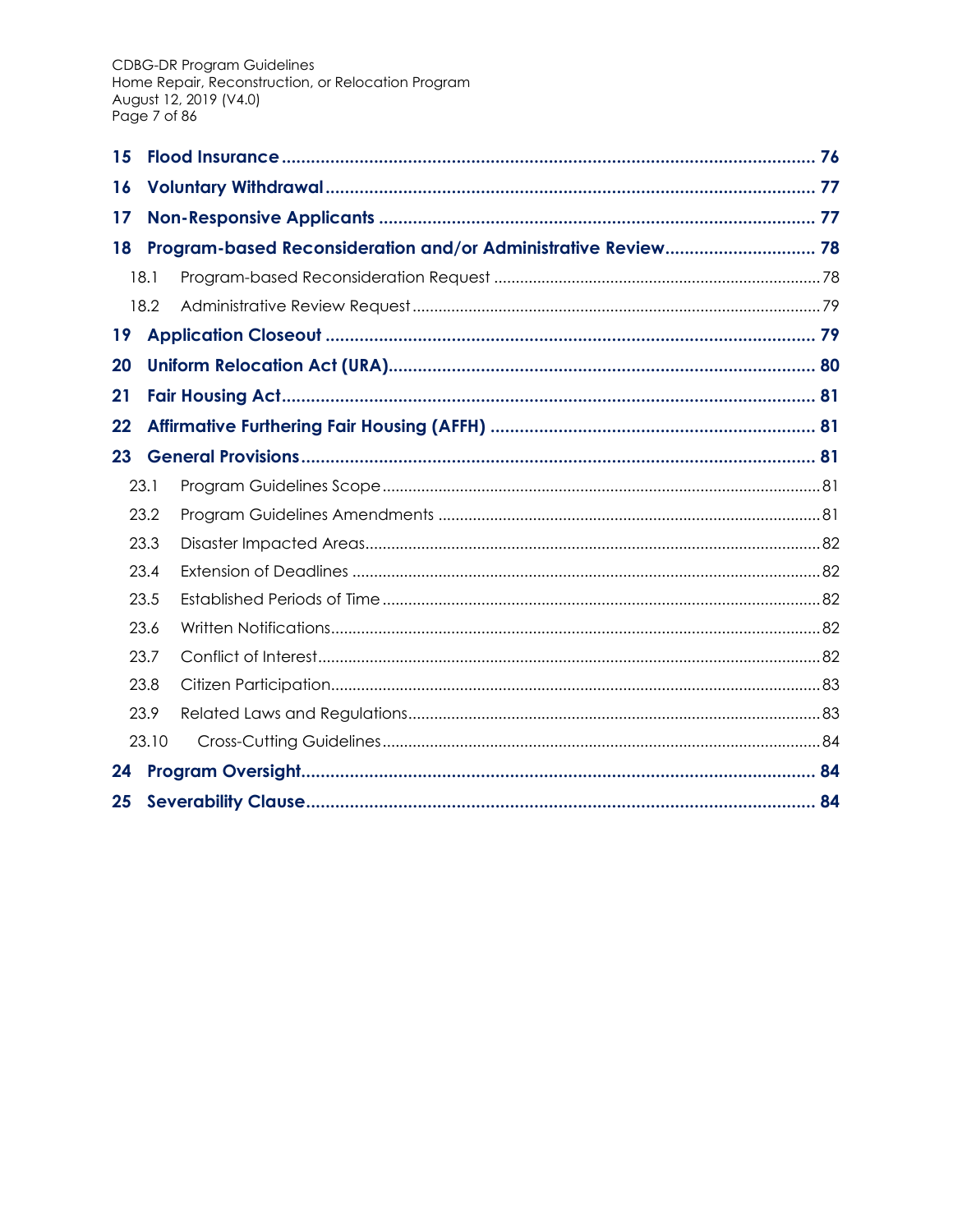CDBG-DR Program Guidelines Home Repair, Reconstruction, or Relocation Program August 12, 2019 (V4.0) Page 8 of 86

# <span id="page-7-0"></span>**1 Overview/Background**

The focus of the Home Repair, Reconstruction, or Relocation Program (**R3 Program** and/or **Program**) is to provide relief for those who were impacted by Hurricanes Irma and Maria (**Disaster Impacted Areas** and/or **DIA**) and have unmet housing needs to affirmatively further fair housing as required under the Fair Housing Act of 1968, as amended, 42 U.S.C. § 3601. Assistance under this Program will be provided under three (3) primary categories: repair, reconstruction, or relocation. Within the reconstruction program, demolition may be an eligible activity, and under the relocation program, acquisition and demolition may also be eligible activities.

# <span id="page-7-1"></span>**2 National Objective**

The national objective of the R3 Program is to benefit low- and moderate-income (**LMI**) persons (below 80% Area Median Family Income (**AMFI**) according to HUD Modified Income Limits for Puerto Rico under the Community Development Block Grant- Disaster Recovery program.<sup>1</sup>

# <span id="page-7-2"></span>**3 Program Description**

The following objectives are provided for the implementation and administration of a successful CDBG-DR single family homeowner program, in keeping with Housing and Urban Development (**HUD**) guidelines:

- The primary objective of this Program is to provide decent, safe, and sanitary housing in the Disaster Impacted Areas through the provision of activities designed to resolve unmet housing needs from hurricane impacts.
- A second objective is to ensure that the housing needs of very low, low, and moderate-income households are assisted with housing recovery support within the communities being served.
- A third objective is to achieve complimentary benefits of community and neighborhood revitalization, promote resiliency, and nurture filled opportunities.

Repair, reconstruction, or relocation assistance may be offered to eligible applicants, based upon the extent of damage and location of the home. Under the relocation program, homeowners will be provided with a voluntary acquisition offer for the stormimpacted property, coupled with a Relocation Voucher for the purchase (and repair, if needed) of an existing replacement home, or new construction assistance (only as a last option) if a suitable replacement option cannot be identified.

<sup>&</sup>lt;sup>1</sup> HUD Modified Income Limits change annually. See: [https://files.hudexchange.info/resources/documents/2019-Puerto-](https://files.hudexchange.info/resources/documents/2019-Puerto-Rico-Income-Limits.pdf)[Rico-Income-Limits.pdf](https://files.hudexchange.info/resources/documents/2019-Puerto-Rico-Income-Limits.pdf)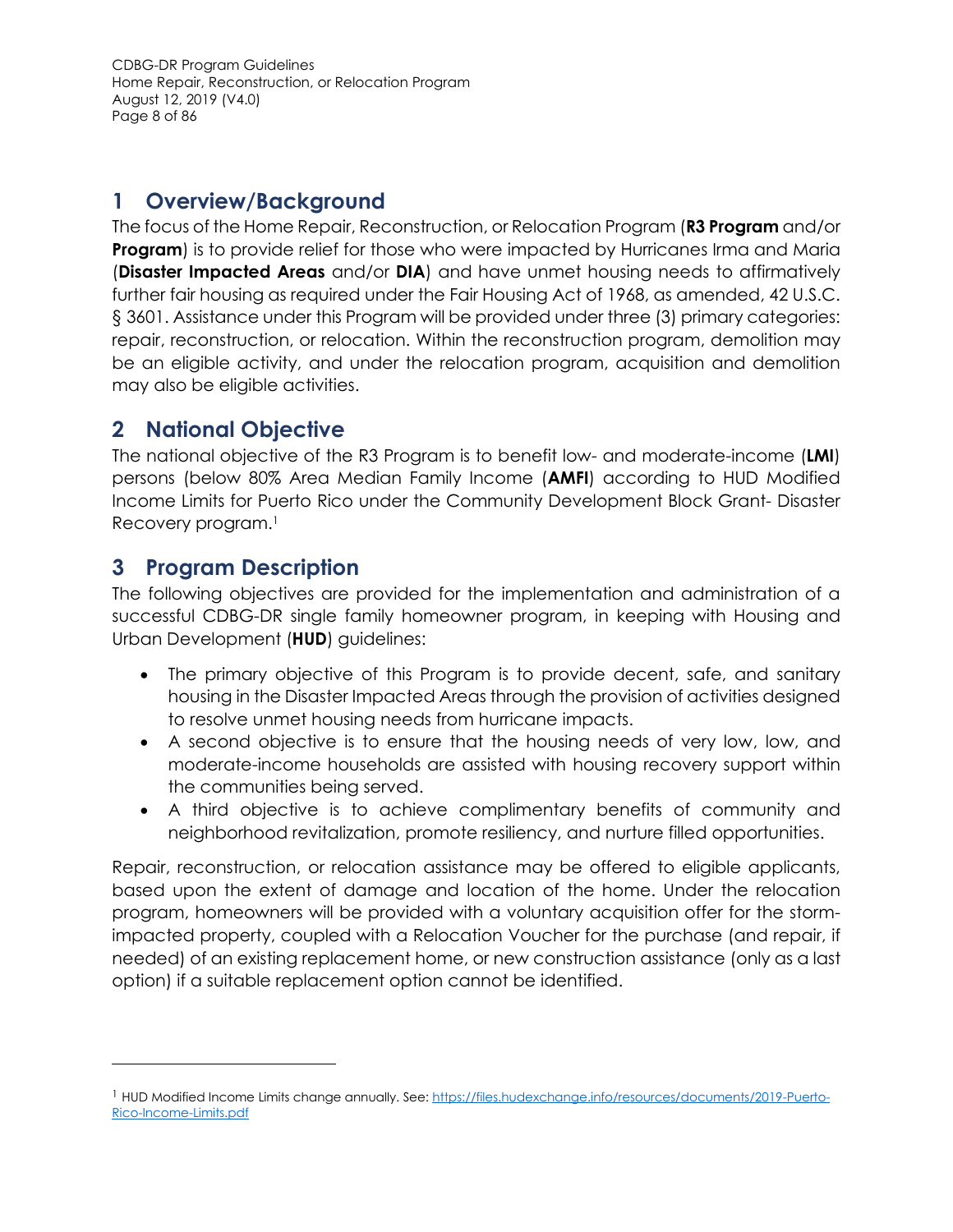CDBG-DR Program Guidelines Home Repair, Reconstruction, or Relocation Program August 12, 2019 (V4.0) Page 9 of 86

# <span id="page-8-0"></span>**4 Eligible Use of Funds**

This section sets forth the eligible uses of CDBG-DR funds for the Program. Section 105(a)(4) of the Housing Community Development Act of 1974, as amended, 42 U.S.C. § 5305, establishes as an eligible use for the funds the "clearance, demolition, removal, reconstruction, and rehabilitation (including rehabilitation which promotes energy efficiency) of buildings and improvements (including interim assistance, and financing public or private acquisition for reconstruction or rehabilitation, and reconstruction or rehabilitation, of privately owned properties, and including the renovation of closed school buildings)". Also, Section 105(a)(25), Ibid., establishes as an eligible activity "leadbased paint hazard evaluation and reduction, as defined in Section 1004 of the Residential Lead-Based Paint Hazard Reduction Act of 1992".

Based on the above, the following are eligible uses of funds for repair, reconstruction, and relocation activities performed by the Program. These activities shall not be interpreted as all-encompassing eligible activities and the list may be subject to further changes.

- Clearance, demolition, and removal of buildings and improvements;
- Remediation of known or suspected environmental contamination, including project-specific environmental assessment costs not otherwise eligible;
- Cost of labor, materials, supplies, and other expenses required for the repairing of property, including repair or replacement of principal fixtures and components of existing structures;
- The purchase and installation of stoves, refrigerators, and dishwashers that promote energy efficiency;
- Assistance to private individuals to acquire properties for the purpose of repairing;
- Installation of smoke detectors, dead-bolt locks, and other devices for security purposes;
- Costs required to increase the efficient use of water and improvements to increase the efficient use of energy in structures through such means as installation of storm windows and doors, and modification or replacement of heating and cooling equipment;
- Costs of connecting residential structures to water distribution lines or local sewer collection lines, or installing wells, septic tanks, septic fields for individual homes;
- Costs to remove material and architectural barriers that restrict the mobility and accessibility of elderly and severely disabled persons to buildings and improvements that are eligible for repair;
- Costs of installation or replacement of landscape materials, sidewalks, and driveways when incidental to other repairs of the property;
- Preserving or restoring properties of historic significance;
- Costs of evaluating and treating lead-based paint in conjunction with other repair activities or as a separate activity;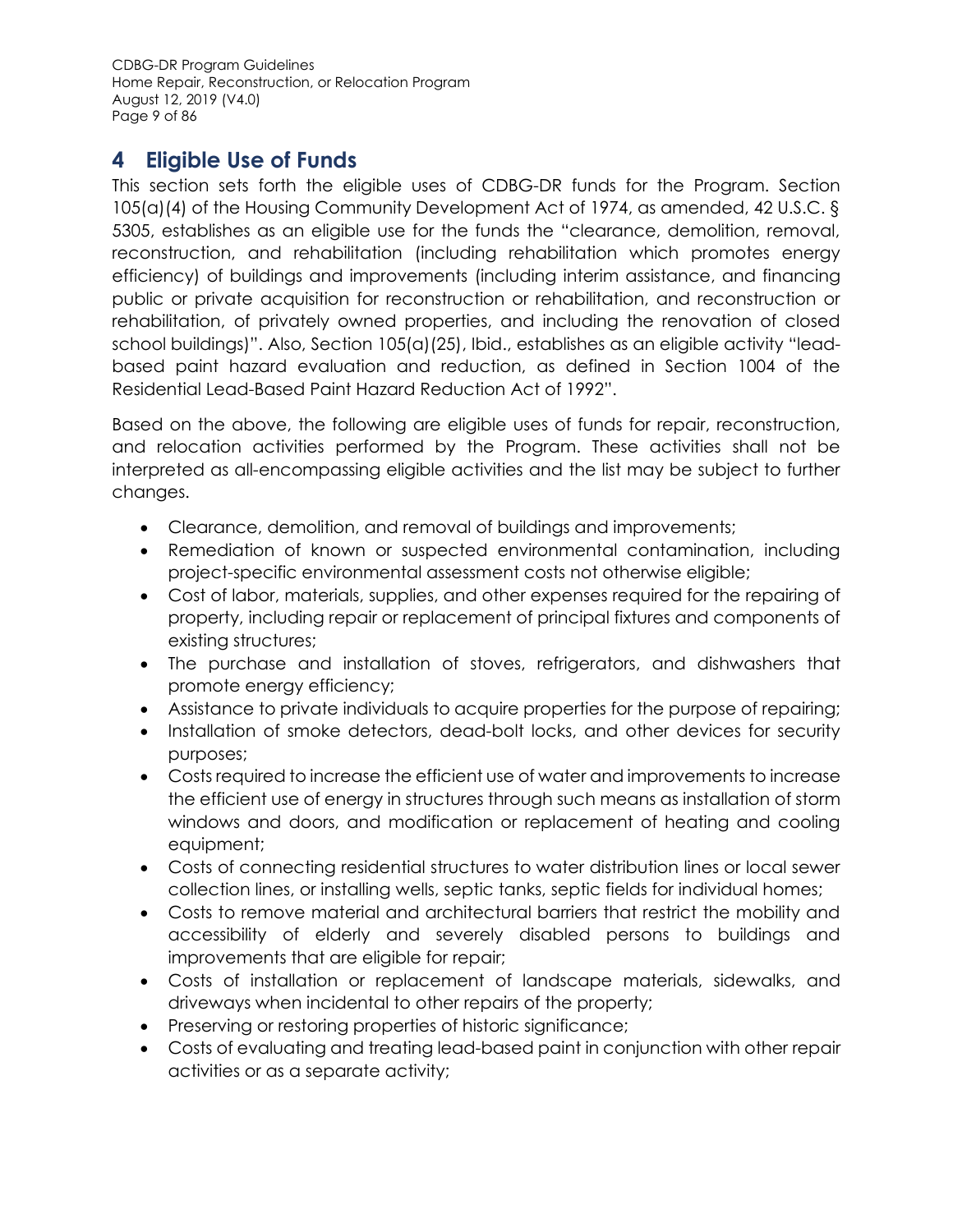CDBG-DR Program Guidelines Home Repair, Reconstruction, or Relocation Program August 12, 2019 (V4.0) Page 10 of 86

- Staff costs and related expenses required for outreach efforts for marketing the Program, repair counseling, screening potential applicant households and structures, energy auditing, preparing work specifications, loan underwriting and processing, inspections, and other services related to assisting owners, tenants, contractors, and other entities that are participating or seeking to participate in repair activities;
- Rebuilding of a home in substantially the same manner as the original (deviations are permitted for reasons of safety or of otherwise impractical; a reconstructed unit need not contain the same number of rooms as the unit it replaces);
- Acquisition of sites on which buildings will be constructed for use as housing; and
- Clearance of toxic contaminants of property to be used for the new construction of housing.

The following are ineligible activities for the Program. These activities shall not be interpreted as all-encompassing ineligible activities and the list may be subject to further changes.

- Creation of a secondary housing unit attached to a primary unit;
- Additions to an existing structure, unless it is necessary to meet housing and building codes or occupancy standards;
- Purchase of tools or equipment or other similar items for the applicants;
- Installation of luxury items, such as swimming pools;
- Costs of equipment, furnishings, or other personal property not an integral structure fixture, such as a window air conditioner, or a clothes washer or dryer;
- Costs of secondary structures, such as sheds, detached garages, fences, etc.;
- The value of the homeowner's sweat equity to rehabilitate their own property; and
- Any work on a secondary home.

# <span id="page-9-0"></span>**5 Intake**

Interested residents may apply for the Home Repair, Reconstruction, or Relocation Program via one of the following methods:

- 1. Complete an application online by visiting www.cdbg-dr.pr.gov.
- 2. Visit any R3 Program center.
- 3. Download the CDBG-DR Puerto Rico app from the Google Play Store or Apple App Store and follow the instructions provided.
- 4. Call 1-833-234-CDBG to make an appointment.

Specific information regarding intake methods, including phone numbers, location of intake centers, web address, and information on how to download the mobile app will be posted to [www.cdbg-dr.pr.gov,](http://www.cdbg-dr.pr.gov/) when available. Applicants will be required to complete a Program intake application and provide supporting documents required for eligibility review, income verification, and duplication of benefits review. All documentation submitted by the applicant must be valid at the time of submission.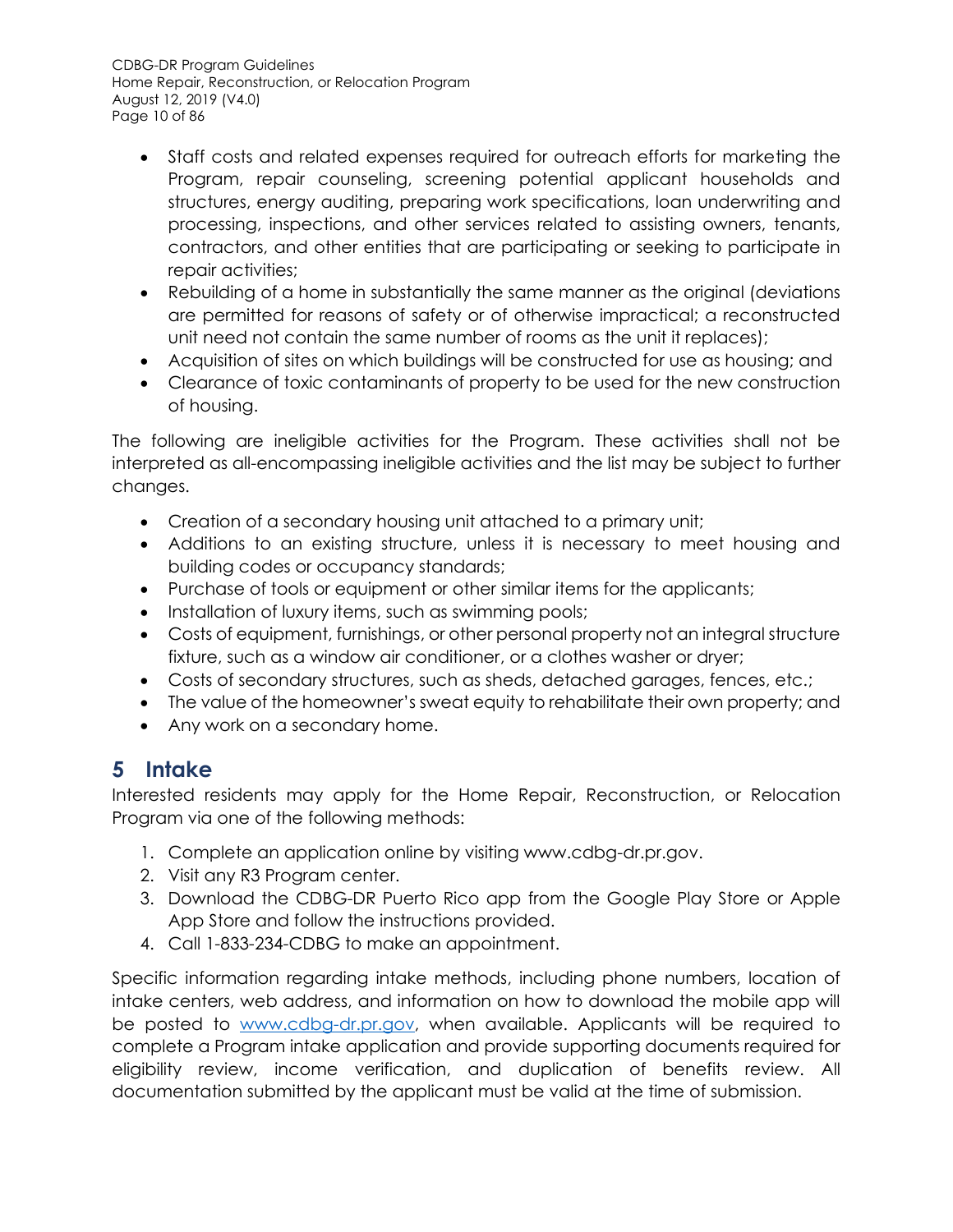CDBG-DR Program Guidelines Home Repair, Reconstruction, or Relocation Program August 12, 2019 (V4.0) Page 11 of 86

Case Managers will be available at the R3 Program centers, by phone, and email to assist the applicant through the intake process and to answer questions as needed. Multiple standard methods of communication will be provided to ensure applicants receive timely, accurate information regarding their applications. Methods of communication include but are not limited to: the Disaster Recovery website, email address, telephone number, postal address, letters, and Case Managers. Applicants may submit a question or complaint to the Program at any time utilizing any of the above options. The Program will promptly address all applicant complaints and document results to improve program operations throughout the life of the Program. For further information on this subject, please refer to the Citizen Comments and Complaints section of the Cross-Cutting Guidelines found at [www.cdbg-dr.pr.gov.](http://www.cdbg-dr.pr.gov/)

As part of the program application process, each applicant must sign an Acknowledgements and Consent statement. The Acknowledgements and Consent statement includes the following acknowledgements and authorizations:

- Authorizes the Program to obtain third-party data directly related to determining Program eligibility, Program award, and/or compliance with Program requirements;
- Gives the Program access to the storm-damaged property, as needed, to conduct required Program inspections;
- Applicant agrees to cooperate with the Program and not to interfere with the work or inspections, among others;
- Applicant grants subrogation rights to the Program regarding the right to recover any funds to which he or she may be entitled for property damage, among others.

## <span id="page-10-0"></span>5.1 Applicant Identification

**As part of the Program application, all applicants will be required to submit documentation to prove their identity**. This documentation may include, but is not limited to, the following:

- Government Issued Photo Identification (Federal or State issued);
- Driver's License;
- Passport;
- Military ID Card; or
- Certificate of Naturalization or Permanent Resident Card.

#### <span id="page-10-1"></span>5.2 Applicant Citizenship

Only U.S. citizens, non-citizen nationals, or qualified aliens, as defined in the following chart, are eligible to receive assistance.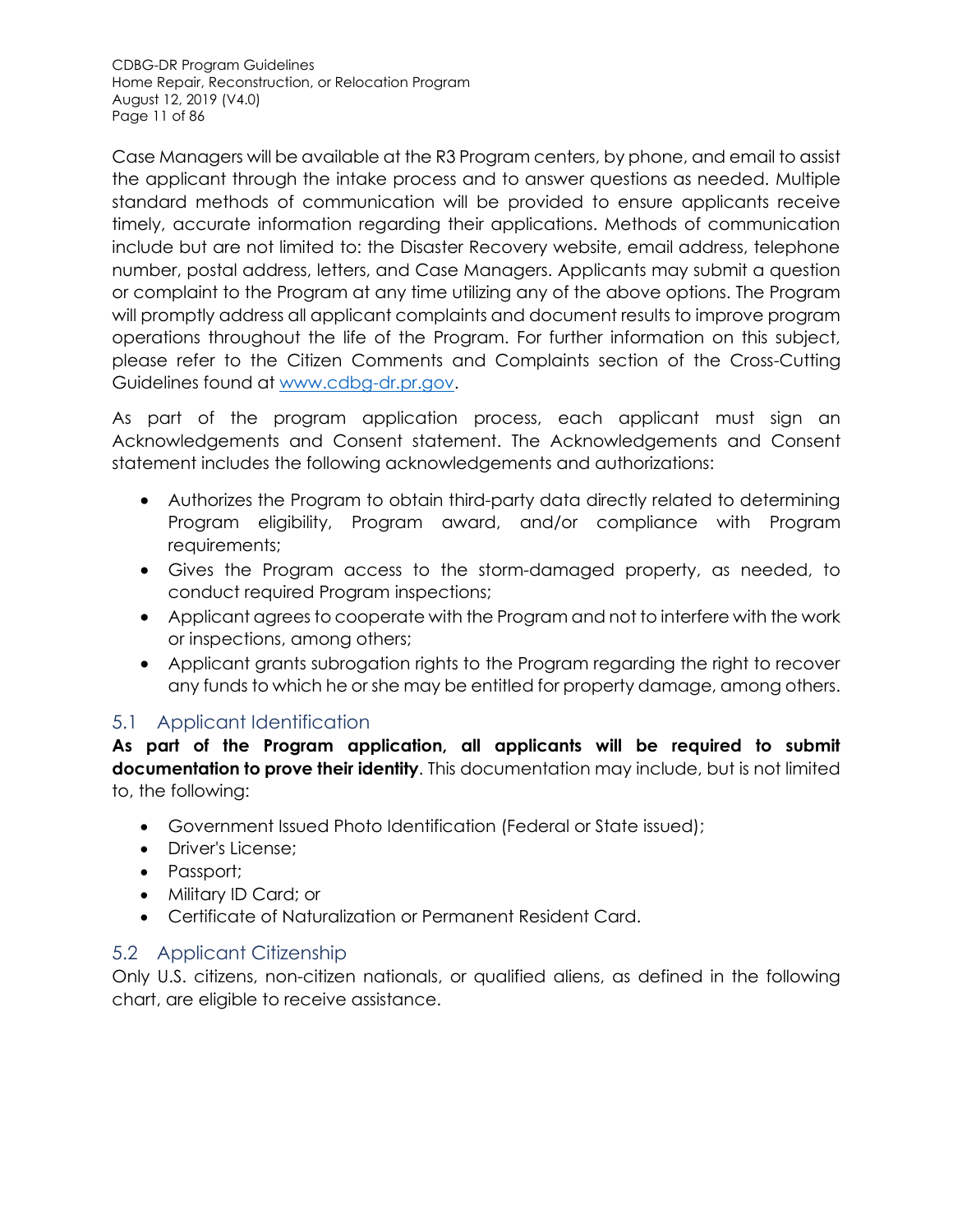CDBG-DR Program Guidelines Home Repair, Reconstruction, or Relocation Program August 12, 2019 (V4.0) Page 12 of 86

| Status          | Definition                                                                                                                                                                                                                                                                                                                                                                                                                                                                                    |  |  |
|-----------------|-----------------------------------------------------------------------------------------------------------------------------------------------------------------------------------------------------------------------------------------------------------------------------------------------------------------------------------------------------------------------------------------------------------------------------------------------------------------------------------------------|--|--|
| U.S. Citizen    | A person born in one of the 50 States, the District of Columbia, Puerto<br>Rico, Guam, the U.S. Virgin Islands, or the Northern Mariana Islands; a<br>person born outside of the U.S. to at least one U.S. parent; or a<br>naturalized citizen.                                                                                                                                                                                                                                               |  |  |
| Non-Citizen     | A person born in an outlying possession of the U.S. (e.g. American                                                                                                                                                                                                                                                                                                                                                                                                                            |  |  |
| National        | Samoa or Swain's Island) on or after the date the U.S. acquired the<br>possession, or a person whose parents are U.S. non-citizen nationals.<br>All U.S. citizens are U.S. nationals; however, not every U.S. national is a<br>U.S. citizen.                                                                                                                                                                                                                                                  |  |  |
| Qualified Alien | Legal permanent resident ("green card" holder)<br>An asylee, refugee, or an alien whose deportation is being<br>withheld<br>Alien paroled into the U.S. for at least one year<br>Alien granted conditional entry (per law in effect prior to April<br>1, 1980)<br>Cuban/Haitian entrant<br>Aliens in the U.S. who have been abused, subject to battery or<br>extreme cruelty by a spouse or other family/ household<br>member, or have been a victim of a severe form of human<br>trafficking |  |  |
|                 | Aliens whose children have been abused and alien children<br>whose parent has been abused who fit certain criteria                                                                                                                                                                                                                                                                                                                                                                            |  |  |

If an applicant does not meet any of the above criteria, the household may still apply for and be considered for assistance if:

- Another adult owner meets the citizenship criteria described in the table above; or
- The parent or guardian of a minor child who is a U.S. citizen, non-citizen national, or a qualified alien applies for assistance on behalf of the child, as long as they live in the same household. The parent or legal guardian must register as the coapplicant.

As part of the Program application, all applicants must submit documentation to prove their citizenship. This documentation may include, but is not limited to, the following:

- Passport;
- Birth Certificate:
- Certificate of Naturalization;
- Certificate of Citizenship; or
- Permanent Resident Card ("green card").

If the applicant is unable to provide any of the documents listed above, on a case by case basis, the R3 Program will accept -as proof of citizenship or legal presence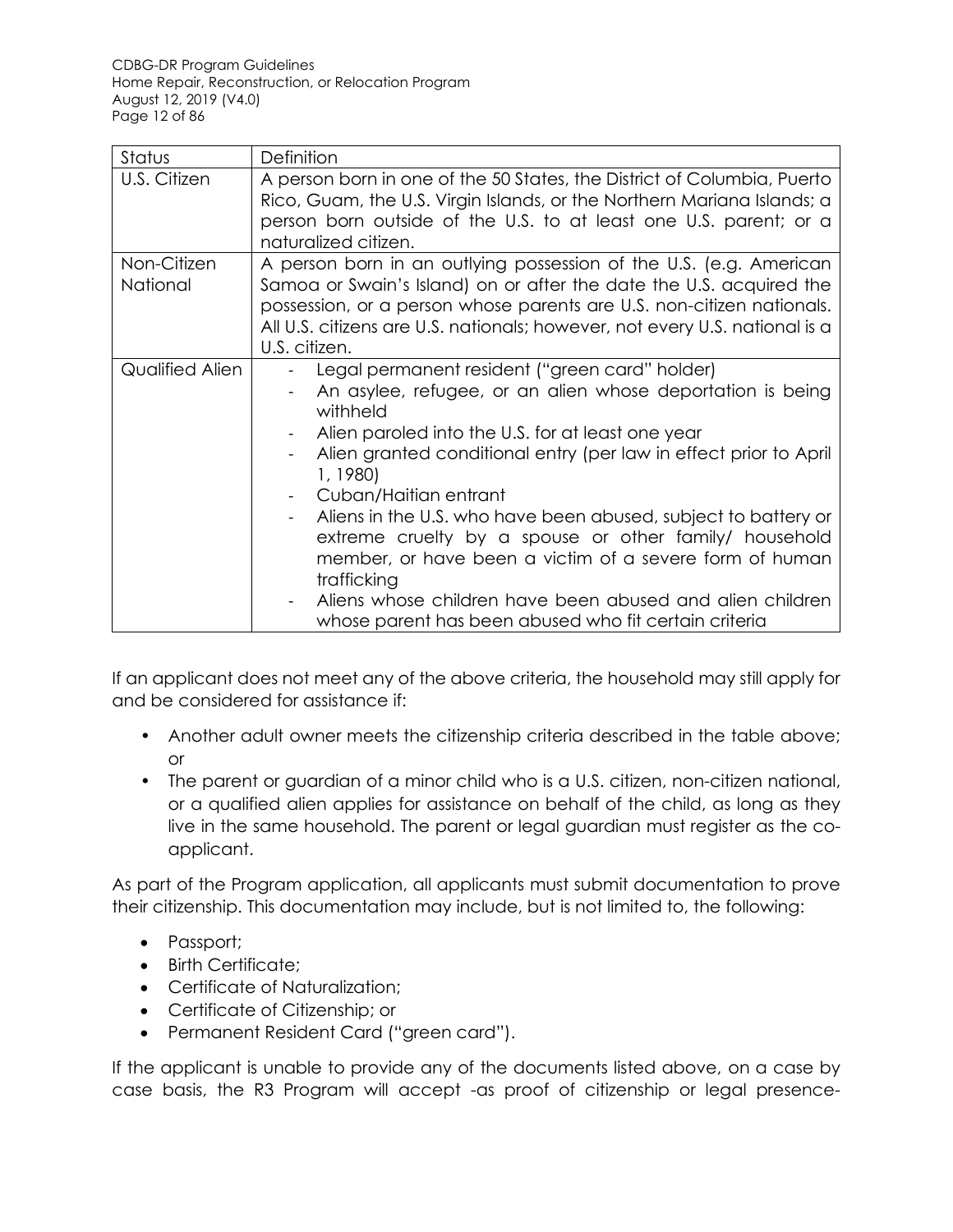CDBG-DR Program Guidelines Home Repair, Reconstruction, or Relocation Program August 12, 2019 (V4.0) Page 13 of 86

documentation listed in the Interim Guidance on Verification of Citizenship, Qualified Alien Status and Eligibility Under Title IV of the Personal Responsibility and Work Opportunity Reconciliation Act of 1996 published by the United States Department of Justice, Federal Register Vol. 62, No. 221 (November 17, 1997), 62 FR 61344.

Temporary tourist visa holders, foreign students, temporary work visa holders, and habitual residents, such as citizens of the Federated States of Micronesia and the Republic of the Marshall Islands, are ineligible for the Program.

#### <span id="page-12-0"></span>5.3 Intake Priority Period

During the first **ninety (90) days** of the application intake period, the following applicants will be given priority:

- Elderly applicants: Elderly applicants are those aged sixty-five (65) years or older at the time of application. The elderly applicant must be a head of household or cohead of household, as in the case of a married couple, to qualify for prioritization.
- Disabled applicants: Disabled applicants are those who have at least one household member who is disabled. The disabled household member need not be a head of household or co-head of household to qualify for prioritization.
- Applicants with significant property damage: At the time of application, if the applicant's home remains significantly damaged, with a blue-roof or totally destroyed, the applicant may qualify for prioritization. The R3 Program will use thirdparty data and/or documentation provided by the applicant to verify significant property damage for the purpose of prioritization.
	- o In the event that significant damage cannot be verified using third party data, the applicant may sign a self-certification of significant damage and provide photographic evidence demonstrating significant damage. Self-certification and supporting photographs are subject to approval by the R3 Program.

Priority applicants who submit all documents required for eligibility review during this **ninety (90) days** period will be reviewed for eligibility prior to reviewing eligibility for nonpriority applicants.

Priority for elderly or disabled applicants or those with significant property damage during this time does not preclude non-priority persons from applying during the first **ninety (90) days** of application intake. Non-priority applicants may apply and submit documentation required for eligibility review during the priority period. Eligibility review for non-priority applicants who submit all required documentation during the priority period will be reviewed for eligibility when all complete priority applications have been reviewed or after the end of the priority period, whichever comes first.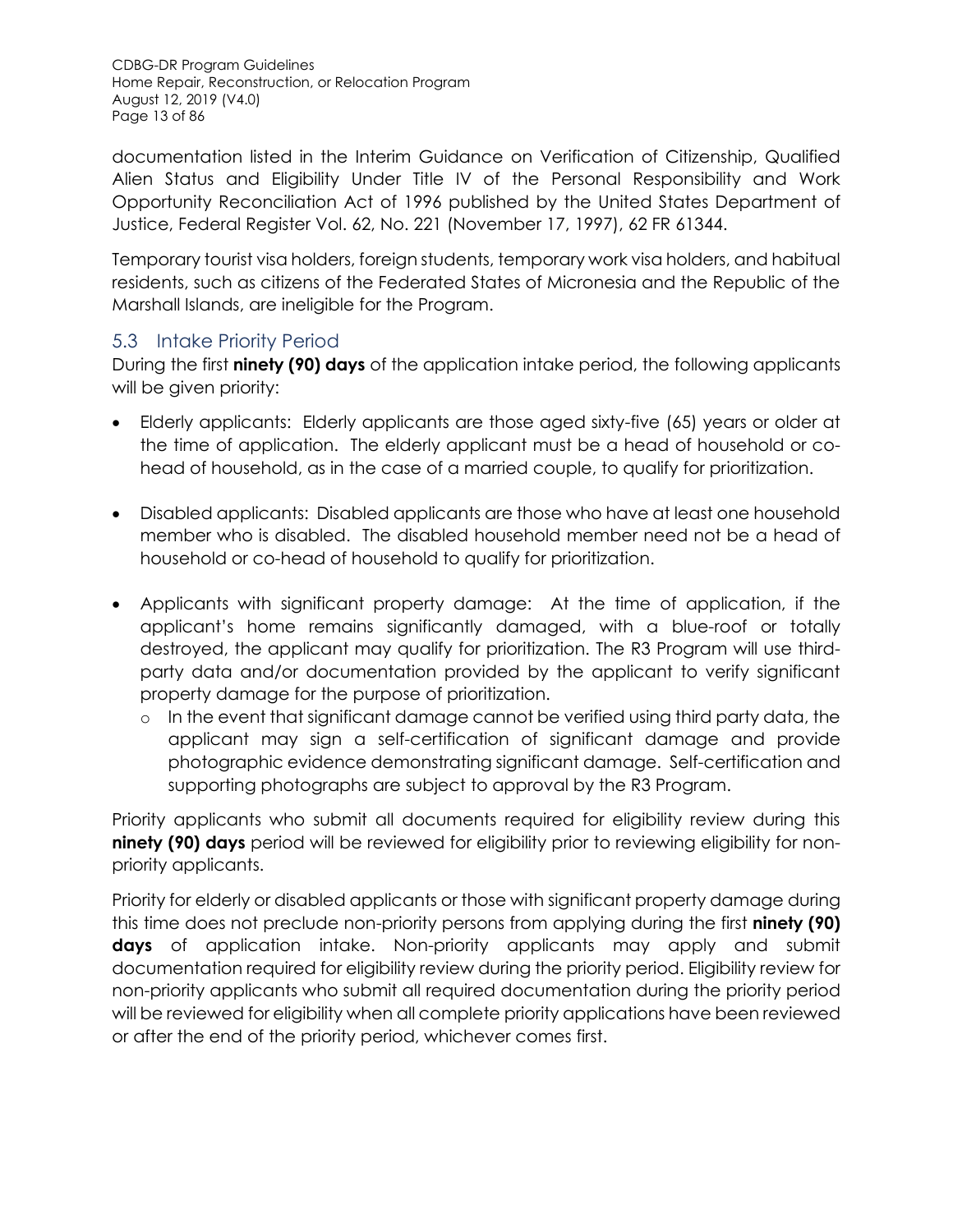CDBG-DR Program Guidelines Home Repair, Reconstruction, or Relocation Program August 12, 2019 (V4.0) Page 14 of 86

Applications submitted after the priority period ends will be reviewed in the order complete applications are received. Applications are considered complete at the point when all documents required for eligibility review are submitted by the applicant.

# <span id="page-13-0"></span>**6 Program Eligibility**

Applicants to the Program will be screened for eligibility to ensure compliance with Program requirements. Applicants will be required to provide complete and accurate information regarding their household composition, household income, and other eligibility criteria. Failure to disclose accurate and complete information may affect eligibility and all such instances will be referred to the Program for further action. Applicants may be required to repay the Puerto Rico Department of Housing (**PRDOH**) if they are found to have submitted inaccurate or incomplete information to appear to meet eligibility requirements. This includes the forfeiture of a deferred forgivable lien and promissory note.

Each application will be reviewed for the following eligibility and benefit determination criteria:

- The property must be an eligible single-family structure;
- The property suffered damage due to Hurricanes Irma and/or María, as determined by a Program-conducted damage inspection.
- The applicant must have occupied the property as a primary residence at the time of the storm/s;
- The applicant must own the storm-impacted structure, at the time of the storm/s and after (including alternative methods of verification for informal housing);
- The applicant must qualify as a low- or moderate-income person;
- Duplication of Benefits (See the Duplication of Benefits section of these Guidelines);
- Non-compliant Federal Emergency Management Agency (**FEMA**) National Flood Insurance Reform Act of 1994 (**NFIRA**) applicants are ineligible for Program assistance.

# <span id="page-13-1"></span>6.1 Property Type

Only single-family owner-occupied residential units, located in Puerto Rico, will be eligible for the Program. Single-family homes, as defined by HUD, may include one- to four- unit dwellings. Single family units may include, but are not limited to:

- Duplexes;
- Manufactured Housing Units (**MHU**);
- Detached, stand-alone, stick-built or concrete residential structures.

Other structure types may be considered if the following can be demonstrated by the applicant: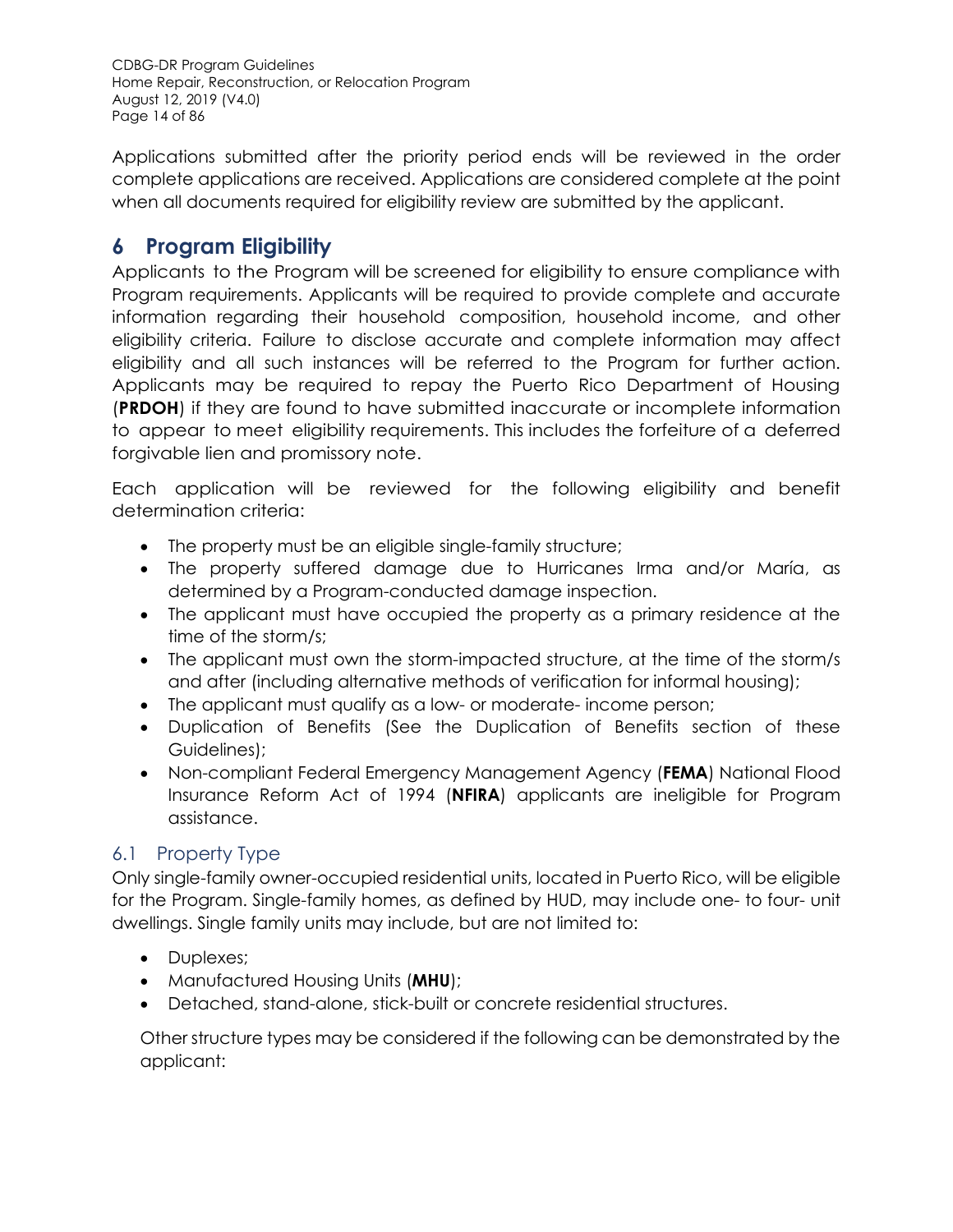CDBG-DR Program Guidelines Home Repair, Reconstruction, or Relocation Program August 12, 2019 (V4.0) Page 15 of 86

- Structure was connected to utilities at the time of the disaster. Utilities must be in the applicant's name.
- Structure is fixed to a permanent location. Structures that are found to be mobile will be further investigated.
- The applicant owned the land on which the structure was located at the time of the storm/s.

Ineligible property types include, but are not limited to: travel trailers, campers, houseboats, group homes, and nursing homes.

Property type will be verified using tax records, federally maintained databases, such as FEMA Individual Assistance (**FEMA IA**) and Small Business Administration (**SBA**) disaster home loan datasets, or through a Program-conducted damage inspection.

## <span id="page-14-0"></span>6.2 Ownership

In accordance with Regulation No. 9081 of June 7, 2019, known in Spanish as "Reglamento Conjunto para la Evaluación y Expedición de Permisos Relacionados al Desarrollo, Uso de Terrenos y Operación de Negocios", any request related to the development and use of land in Puerto Rico, including construction work completed by the R3 Program, must be promoted by the owner of the property to obtain a construction permit.

Therefore, pursuant to Section 2.1.9.5 on Standing, proof of ownership documentation includes:

- House Deed ("Escritura Pública");
- Certification of the Puerto Rico Property Registry ("Certificación Registral"); or
- Declaration of Heirship ("Declaratoria de Herederos") May include Instance inscription of heirs ("Instancia")

The R3 Program may review other documentation, as accepted by the Permit Management Office (**OGPe**, for its Spanish acronym). These will be considered on a caseby-case basis.

After conducting a due-diligence process, which may include efforts to clarify title, the Program may also allow alternative methods for documenting ownership, including an affidavit process. As needed, the Program will refer applicants to the Title Clearance Program for support in obtaining clear title.

## <span id="page-14-1"></span>6.2.1 Alternate Methods for Documenting Ownership

To reasonably accommodate households who lack the ownership documentation outlined above, applicants must provide alternative documentation and complete a notarized Ownership Affidavit that includes the length of time the applicant has lived at the disaster-damaged location, an explanation of circumstances that prevent standard verification, and which certifies that one of the following circumstances applies:

• There are no other parties who have the right to claim ownership;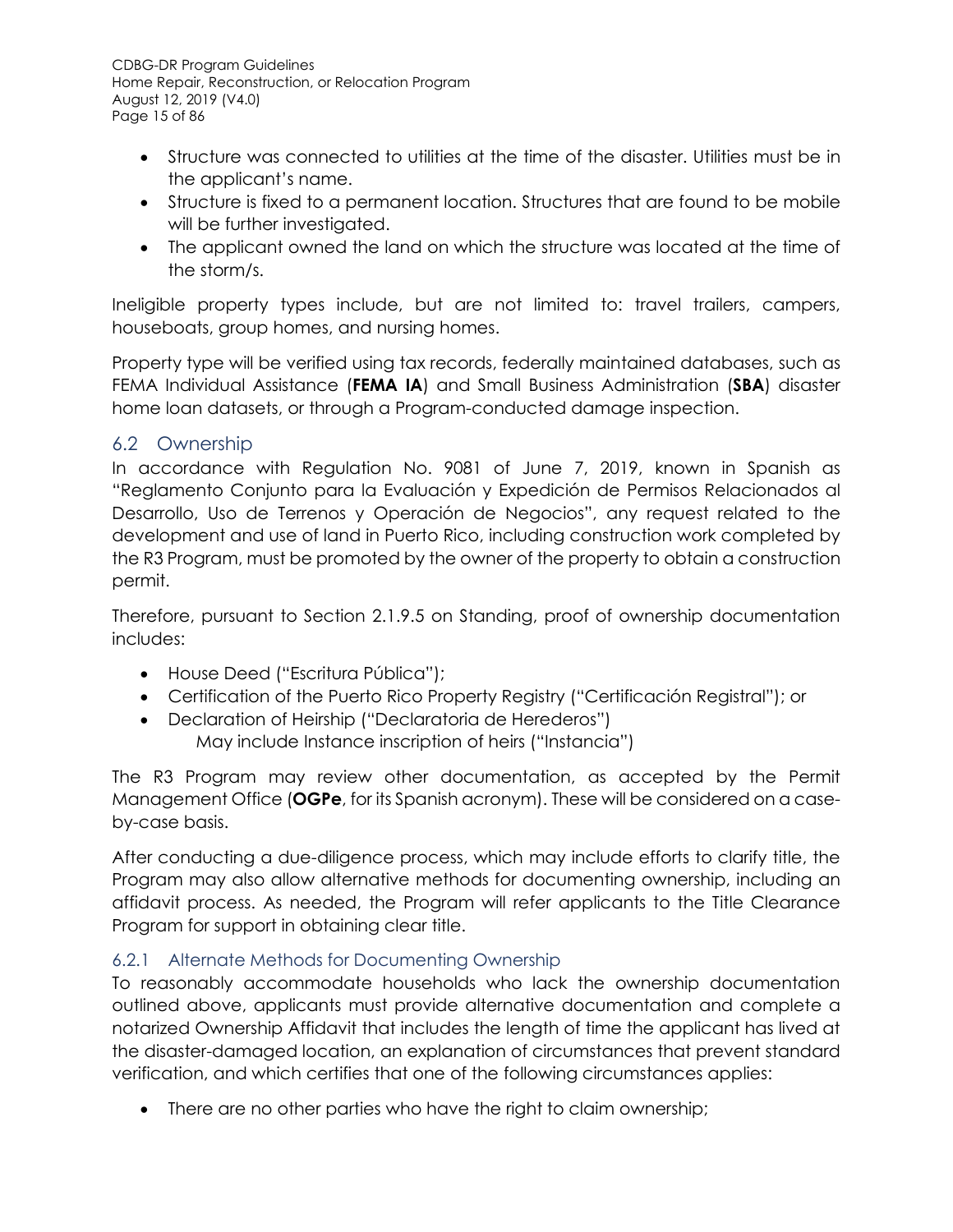CDBG-DR Program Guidelines Home Repair, Reconstruction, or Relocation Program August 12, 2019 (V4.0) Page 16 of 86

- Any additional parties who have a right to claim ownership have also agreed to participate jointly as a co-applicant in the Program; or
- Any additional parties who have a right to claim ownership could not be located (after reasonable attempts to contact).

Ownership Affidavits must be accompanied by alternative forms of ownership documentation. Documents that will be considered include, but are not limited to:

- Probated Will or Will accompanied with a Certificate of Validity
- Proof of inheritance:
- Declaratory resolution of heirs;
- Court Order or Judgment granting an ownership interest in the property
- Divorce Judgment granting an ownership interest in the property
- Private Contract for Sale: If the applicant purchased the property in a private owner sale the contract must be confirmed as satisfied with additional supporting documentation
- Evidence of usufruct contract;
- Evidence of 99-year lease;
- Proof that the applicant occupies the land with "right of use or enjoyment" and/or "right of construction" in accordance with applicable laws and regulations
- Death certificate of the homeowner and birth certificate (to prove that Applicant is an offspring of a deceased homeowner);
- Marriage certificate;
- If the owner of the storm/s impacted structure died after September 20, 2017, the owner's heir/s may be eligible if, and only if, the heir/s can provide proof of heirship and a death certificate for the deceased owner.
- FEMA correspondence to Applicant demonstrating the Applicant applied for and received FEMA IA (individual assistance) for damaged property address;
- Mortgage payment book or other mortgage documents;
- Real property/Home insurance policy indicating damaged property address;
- Property tax statements, receipts, or tax bill issued by the Municipal Revenue Collection Center (**CRIM**, for its Spanish acronym); and/or
- Other documents will be considered on a case by case basis.

**All applicants who complete a notarized Ownership Affidavit to satisfy the ownership requirement will be referred to the Title Clearance Program.** Please see the Title Clearance Program Guidelines at [www.cdbg-dr.pr.gov](http://www.cdbg-dr.pr.gov/) for more information.

#### <span id="page-15-0"></span>6.3 Primary Residence

At the time of the storm/s, the damaged residence must have been occupied by the applicant and had to be the applicant's primary residence. Primary residence is defined as the property that is occupied by the applicant for the majority of the calendar year. Second homes, vacation residences, and seasonal rental properties are not eligible for assistance. Applicants who moved into the damaged property after the storm/s are not eligible for assistance under this Program.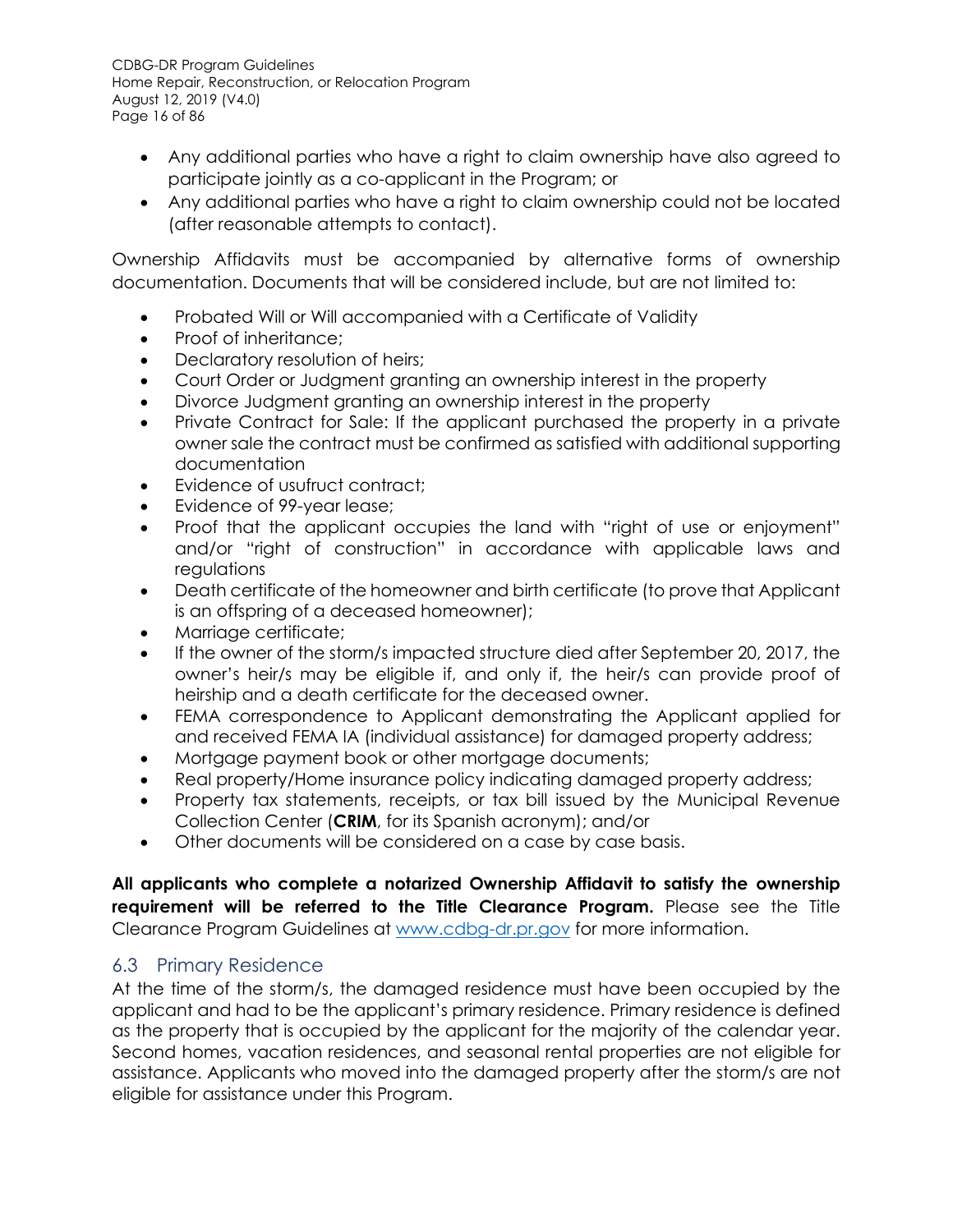To the extent possible, PRDOH will validate primary residency through electronic verification utilizing locally or federally maintained registries, such as FEMA IA or SBA disaster home loan databases.

Documentation used to verify primary residence includes, but is not limited to:

- 2017 Federal income tax return listing the damaged property address;
- 2017 Puerto Rico income tax return listing the damaged property address;
- FEMA IA award letter for damaged property address;
- SBA Disaster Home Loan award letter for damaged property address;
- Driver's license or state-issued ID card showing the damaged property address; issued prior to the date of the storm/s and expiring after;
- Utility bills addressed to applicant at damaged property address showing services were provided in the month preceding or month of the disaster (must indicate household utility usage during pre-storms time period);
- Credit card bill or bank statement sent to the applicant at the damaged property address in the month preceding or the month of the disaster;
- Insurance documentation indicating primary residence, such as a homeowner's endorsement;
- Employer's statements, including pay stubs and similar employment documents (must be dated during pre-storms time period);
- Voter registration card (must have been current at the time of the disaster);
- Homestead exemption verified through property tax records (if applicable)<sup>2</sup>; and
- Other documentation will be reviewed and considered on a case by case basis.

Documents provided to demonstrate primary residency should include applicant's name, appropriate date demonstrating residence at the time of the storm/s, and damaged property address. None of the forms of documentation listed above, by itself, necessarily proves primary residence. The Program will review and assess all available documentation together and determine primary residence based on the applicant's demonstration of consistency across the variety of documentation provided. In the event that inconsistencies in documentation are found, the application may not move forward in the eligibility process until the inconsistencies are resolved by the applicant. All applicants to the Program bear the burden of proof for providing consistent evidence to prove primary residency at the time of the disaster.

Special Circumstances related to Primary Residency:

• Properties held in trust for the benefit of natural persons can be eligible for assistance if at least one of the occupants at the time of the storm/s was a current beneficiary of the trust. If the property was not the primary residence for the current beneficiaries or trustee(s), the applicant(s) is(are) not eligible for

<sup>2</sup> See Act No. 195-2011, as amended, known as the Puerto Rico Homestead Exemption Act, 31 LPRA sec. 1858 *et seq*.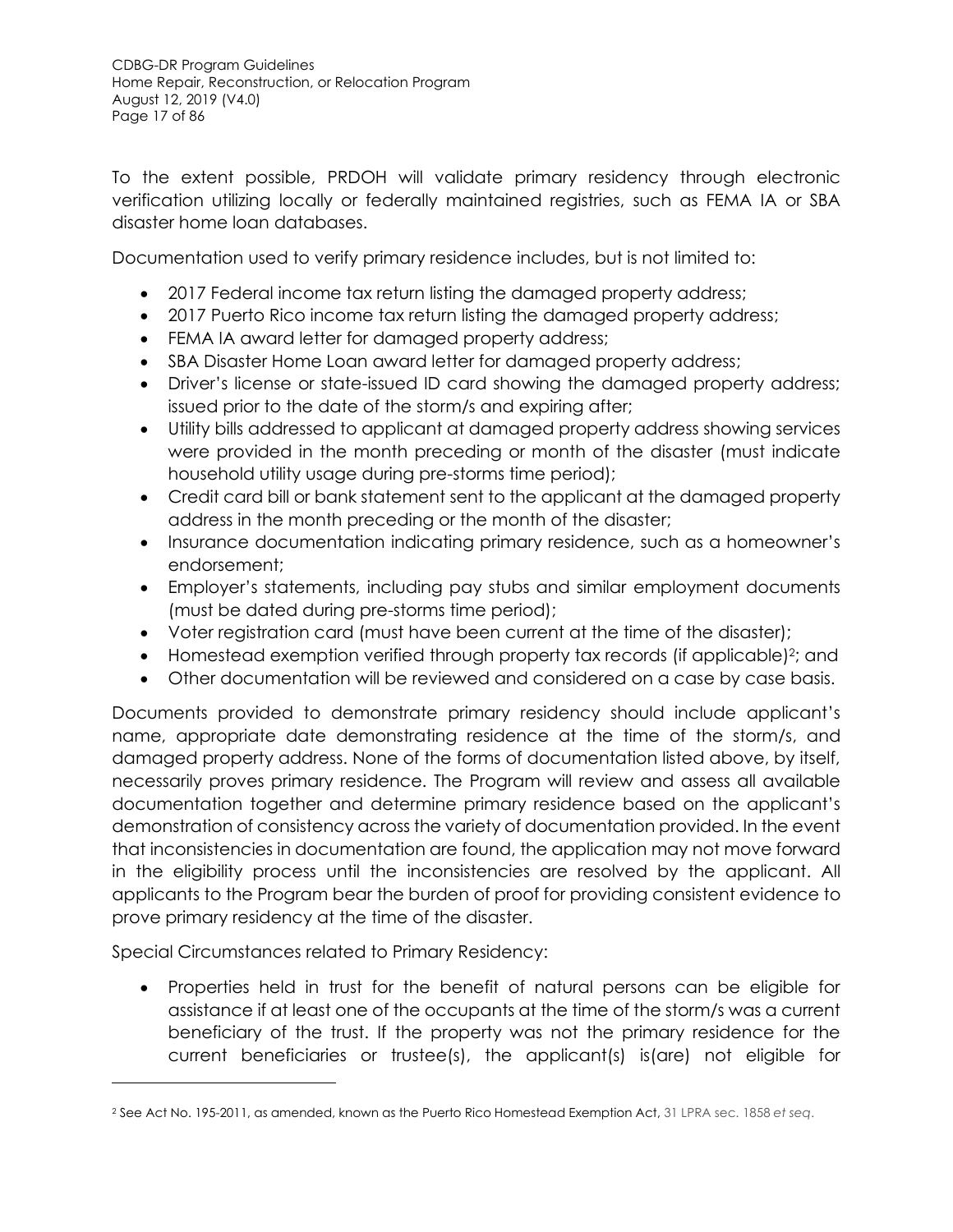assistance. The trustee's powers must include the ability to affect the damaged property. If the trustee's powers do not include the ability to affect the damaged property, all beneficiaries with an interest in the damaged property must sign the closing documents along with the trustee.

- Applicants/homeowners who were in the United States military and deployed outside of Puerto Rico at the time of the storm/s may qualify for the Program.
- Applicants/homeowners who were temporarily in a nursing home, assisted living, or other medical facility at the time of the storm/s may qualify for the Program.
- Applicants/homeowners who were incarcerated and residing at a law enforcement facility at the time of the storm/s may qualify for the Program.
- If the owner/occupant at the time of the storm/s subsequently died, the applicant (heir) may qualify for the Program if evidence is provided that the deceased property owner and the applicant/heir used the home as his/her primary residence at the time of the storm/s.

## <span id="page-17-0"></span>6.4 Proof of Damage

Applicants must demonstrate that the damage or destruction to the property was a direct result of Hurricanes Irma and/or María. When possible, the Program will verify storm/s damage electronically using third party datasets. Disaster damage may be documented through the following methods:

- FEMA claim letter:
- SBA loan documentation:
- Insurance award letters;
- Insurance settlement and/or evidence of litigation;
- If the above-referenced documentation is not available, an inspection report (complete with photos of the damage and a written assessment of the damage) from a damage assessment conducted by a qualified Program Damage Assessor that certifies that the damage occurred due to the qualifying disaster may be used.

If an applicant was denied assistance by FEMA, assistance through the CDBG-DR Program may still be available. Applicants will not be refused housing assistance solely on the basis that the applicant was denied assistance by FEMA.

# <span id="page-17-1"></span>6.5 Income Verification and Household Size

All applicants must meet low- or moderate-income limits, which are adjusted for family size. Total annual household gross income, for all household members, must not exceed 80% income limits, as defined by adjusted income limits for Puerto Rico. See HUD Modified Income Limits for CDBG-DR Puerto Rico as well as *Impact to Demographics* in the Action Plan, as amended. These income limits apply to all municipalities in Puerto Rico and amended annually.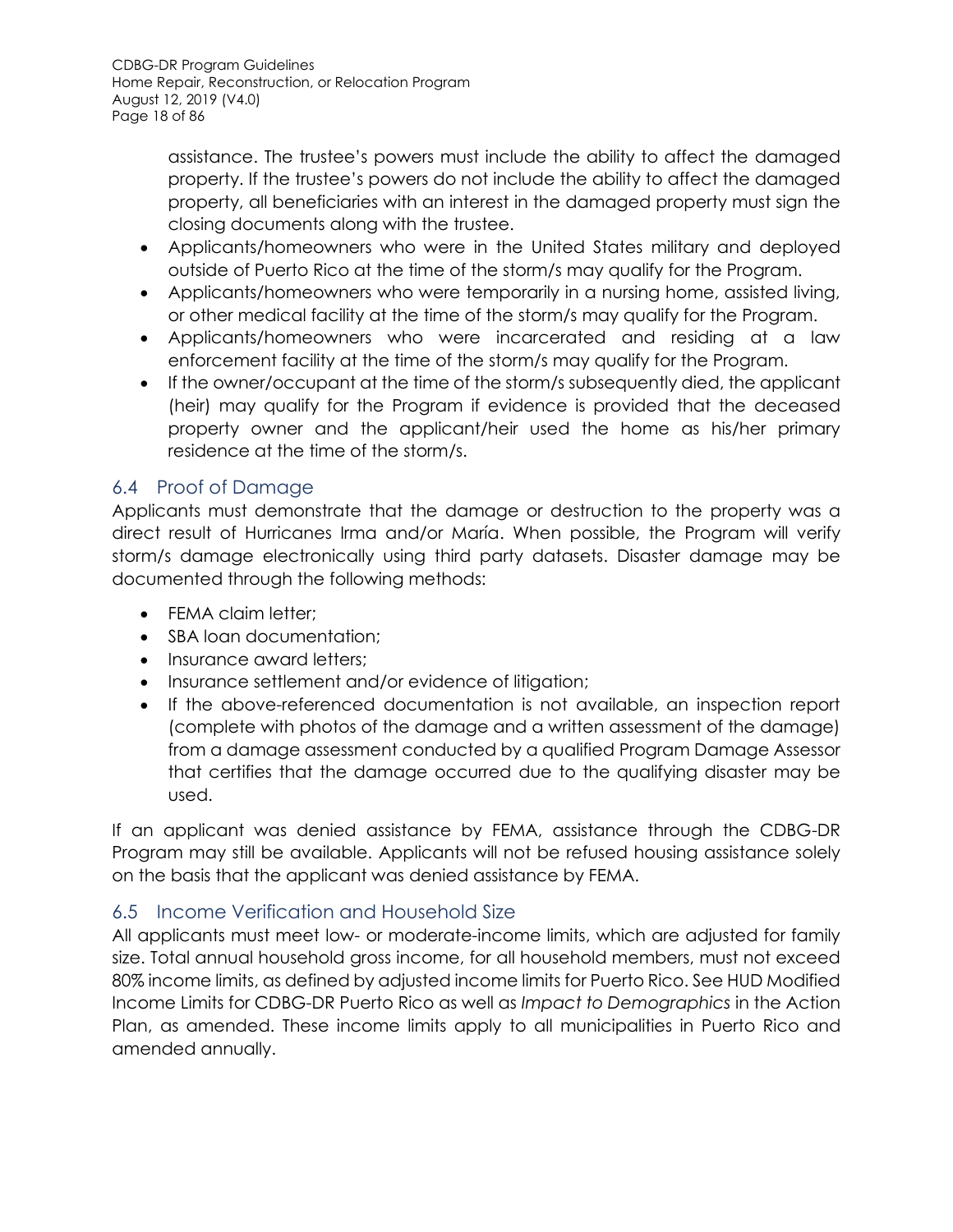CDBG-DR Program Guidelines Home Repair, Reconstruction, or Relocation Program August 12, 2019 (V4.0) Page 19 of 86

#### <span id="page-18-0"></span>6.5.1 Household Size

A household is defined as all persons occupying the same unit, regardless of familial status or relationship to one another. Household members include all persons, including minor children and adults, whose current primary residence is the storm-impacted property or whose primary residence was the storm-damaged property at the time of the disaster.

#### <span id="page-18-1"></span>6.5.2 Calculating Household Income

Household income shall be calculated based on the adjusted gross income as defined for purposes of reporting under Internal Revenue Service (IRS) Form 1040 series for individual Federal annual income tax purposes<sup>3</sup>. Income for all household members will be considered when calculating annual household income. When determining the number of household members and annual household income, the following should be taken into consideration:

- Minor children are considered household members. Earned income of minor children is not considered as part of total annual household income.
- Minor children who are subject to shared custody agreements may be counted as household members if the minor child lives in the residence at least 50% of the time.
- Temporarily absent family members are considered household members and their income is considered in calculation of household income, regardless of how much the temporarily absent family member contributes to the household.
- Paid, non-related, live-in aides, whether paid by the family or through a social service program, are not considered household members. Income of live-in aides is not considered in the calculation of household income. Related persons do not qualify as live-in aides.
- Permanently absent family members, such as a spouse who resides permanently in a nursing home, may be considered a household member, at the discretion of the head of household/program applicant. If the head of household opts to include a permanently absent family member in the household, the income of the permanently absent household member will be counted in the calculation of annual household income. If the head of household chooses not to include the permanently absent family member as part of the household, the income of the permanently absent family member will not be considered in the calculation of annual household income.

#### <span id="page-18-2"></span>6.5.3 Income Verification Required Documentation

Applicants must provide income documentation for all household members age eighteen (18) and older at the time of Program application. Income types and associated documentation required for income verification may include, but are not limited to:

<sup>3</sup> <https://www.irs.gov/e-file-providers/definition-of-adjusted-gross-income>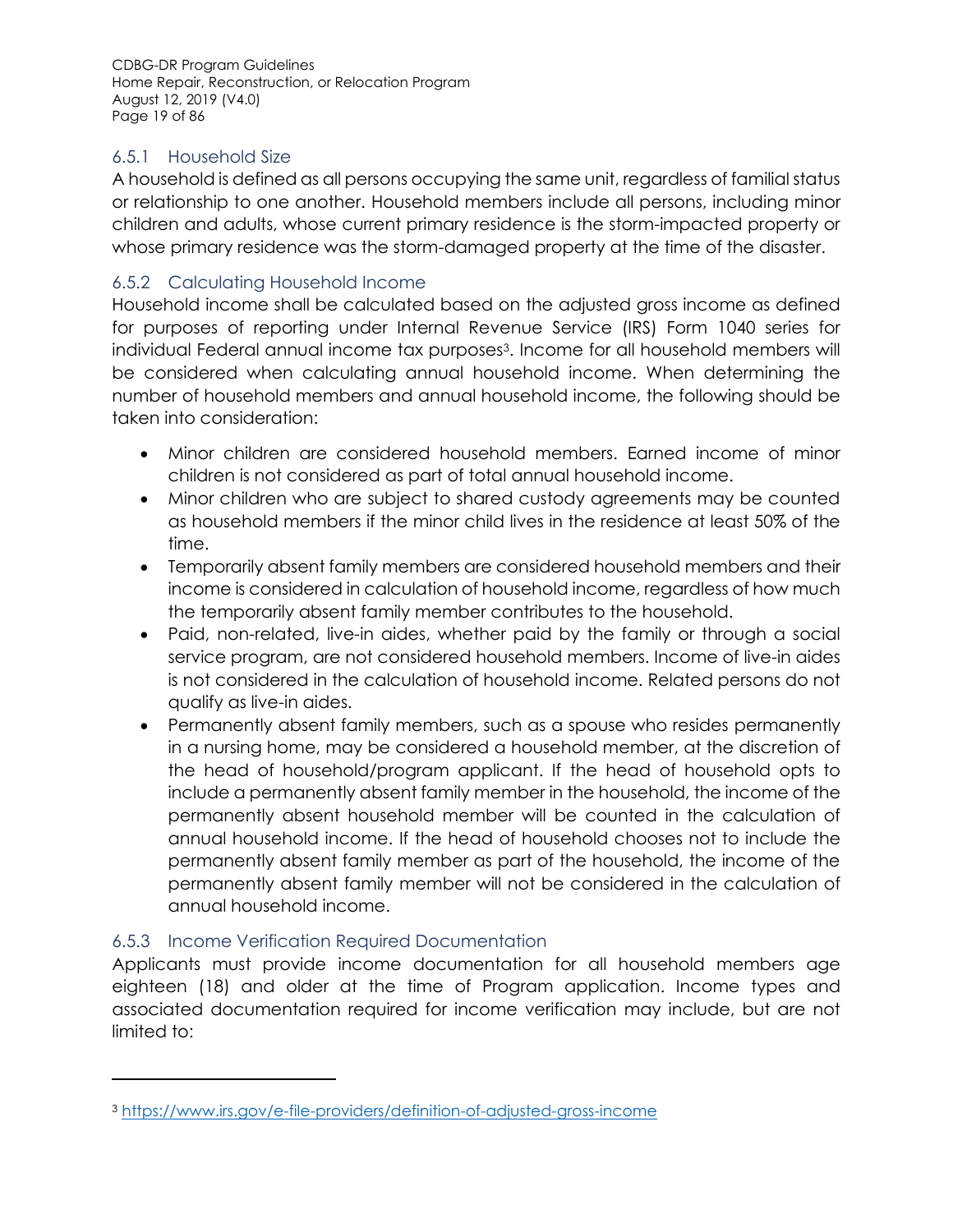CDBG-DR Program Guidelines Home Repair, Reconstruction, or Relocation Program August 12, 2019 (V4.0) Page 20 of 86

- Wages: Three (3) recent paystubs within the past **three (3) months**, W-2 Forms;
- Retirement/Social Security:
	- o Three (3) Monthly Bank Statements (Social Security Benefits & Pension only),
	- o Current Social Security Benefits letter (including benefits paid to minors),
	- o Current Pension/Retirement Benefit letter (if applicable), or prior year 1099 form, and
	- o Current Annuity Payment letter (if applicable), or prior year 1099 form;
- Self-Employment Income:
	- o Most recent tax return (1040 or 1040A), W‐2 Forms, and/or
	- o Current year profit and loss statement;
- Rental Income: Current lease agreements
- Unemployment Benefits: Current benefit letter with gross benefit amount;
- Court Ordered Alimony/Spousal Maintenance: Copy of court order documentation;
- Taxable Interest and Dividends (including amounts received by, or on behalf of minors);
- No Income: Adult household members who receive no income will be required to submit a Certification of No Income. These household members typically include those that are unemployed.

Documentation for other less common types of income will be assessed by the Program based on type of income reported.

#### <span id="page-19-0"></span>6.6 Insurance Coverage

The Program will be supporting the repair and reconstruction of homes outside of the 100 year floodplain. However, in accordance with Federal Register Vol. 83, No. 28 (February 9, 2018), 83 FR 5844, the Program may provide assistance for the repair and/or reconstruction of a house located in a floodplain if: (a) The homeowner had flood insurance at the time of the disaster and still has unmet recovery needs; or (b) the household earns less than the greater of 120% Area Median Income (**AMI**) or the national median and has unmet recovery needs. When any home being rehabilitated or reconstructed with federal disaster assistance is located in a Special Flood Hazard Area (**SFHA**), also known as the 100-year floodplain, then flood insurance is required. See Flood Insurance section of these Guidelines and Flood Insurance Requirements of the Cross-Cutting Guidelines found at [www.cdbg-dr.pr.gov.](http://www.cdbg-dr.pr.gov/)

#### <span id="page-19-1"></span>6.6.1 National Flood Insurance Reform Act (NFIRA) Non-Compliance

Applicants found to be non-compliant with the requirements of the National Flood Insurance Reform Act are not eligible for Program assistance. An applicant is FEMA noncompliant if they failed to obtain and maintain flood insurance after receiving federal funding for a previous disaster. Eligibility is verified by reviewing FEMA (IA) eligibility codes in the federal dataset for the event. Any records with ineligible code "NCOMP - noncompliant with Flood Insurance Requirement" or "NPND - NFIRA - NonCompliance", are FEMA non-compliant applicants and therefore ineligible for Program assistance. The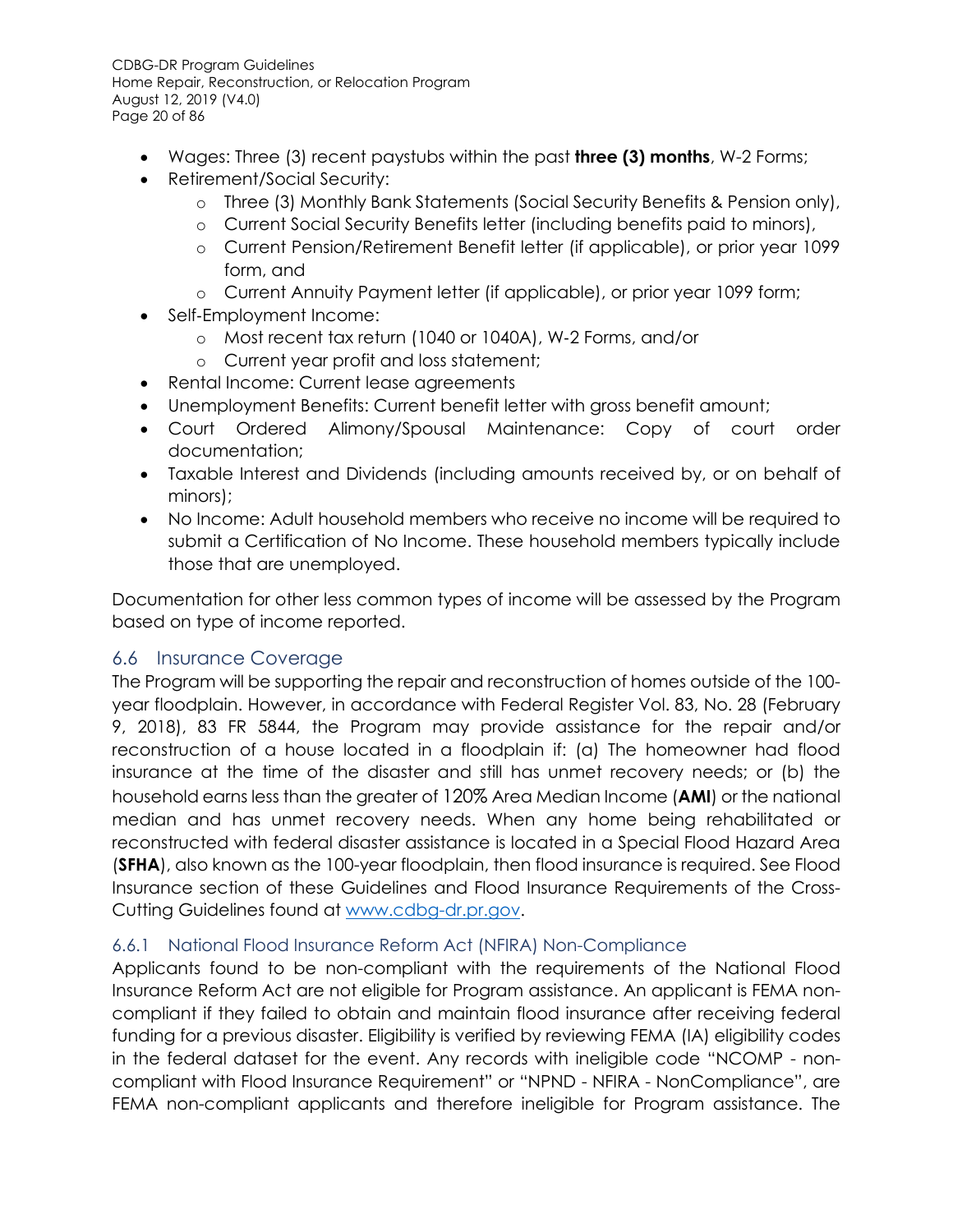CDBG-DR Program Guidelines Home Repair, Reconstruction, or Relocation Program August 12, 2019 (V4.0) Page 21 of 86

entire FEMA IA dataset for hurricanes Irma and Maria will be reviewed for the applicable eligibility code to identify non-compliant households to ensure that no ineligible applicants are served.

#### <span id="page-20-0"></span>6.7 Eligibility Determination

All applications will be thoroughly reviewed during the intake and eligibility process to ensure applicants are eligible for the Program prior to receiving assistance. Eligibility determinations will be made on housing assistance applications based on documentation submitted by the applicant and verification of information by thirdparty sources, including federal databases. These decisions will be made based on applicable statutes, codes of federal regulation, state and local codes and ordinances, local guidelines, and Program guidelines.

Applicants who are deemed eligible will be sent a R3 Preliminary Eligibility Determination Notification informing them of the eligibility decision. The correspondence will include a notice informing the applicant of the preliminary eligibility determination, an explanation of funding sources and restrictions, and a description of required next steps.

If at any point during the eligibility determination process, it is found that the applicant is ineligible for the Program, the applicant will be notified via an R3 Ineligibility Determination notification. This ineligibility notification will outline the eligibility determination made and outline next steps, if applicable, and instructions for how to submit a program-based reconsideration request, an administrative review request, and/or judicial revision. The ineligibility notice will notify the applicant of the reason for ineligibility and outline the process to challenge the decision. See the Programbased Reconsideration and/or Administrative Review section of these Guidelines.

## <span id="page-20-1"></span>**7 Duplication of Benefits (DOB)**

The Robert T. Stafford Disaster Relief and Emergency Assistance Act (Stafford Act), as amended, 42 U.S.C. §5121 *et seq*., prohibits any person, business concern, or other entity from receiving Federal funds for any part of such loss as to which he/she has received financial assistance under any other program, from private insurance, charitable assistance, or any other source. As such, PRDOH must consider disaster recovery aid received by Program applicants from any other federal, state, local or other source and determine if any assistance is duplicative. Any assistance determined to be duplicative must be deducted from the Program's calculation of the applicant's total need prior to awarding assistance.

When possible, PRDOH will electronically verify disaster recovery assistance received through federally and locally maintained datasets, such as FEMA IA and SBA disaster home loan datasets.

In accordance with Federal Register Vol. 84, No. 119 (June 20, 2019), 84 FR 28836, the duplication of benefits guidance issued in Federal Register Vol. 76, No. 221 (November 16, 2011), 76 FR 71060, shall remain as the duplication of benefits guidance in effect for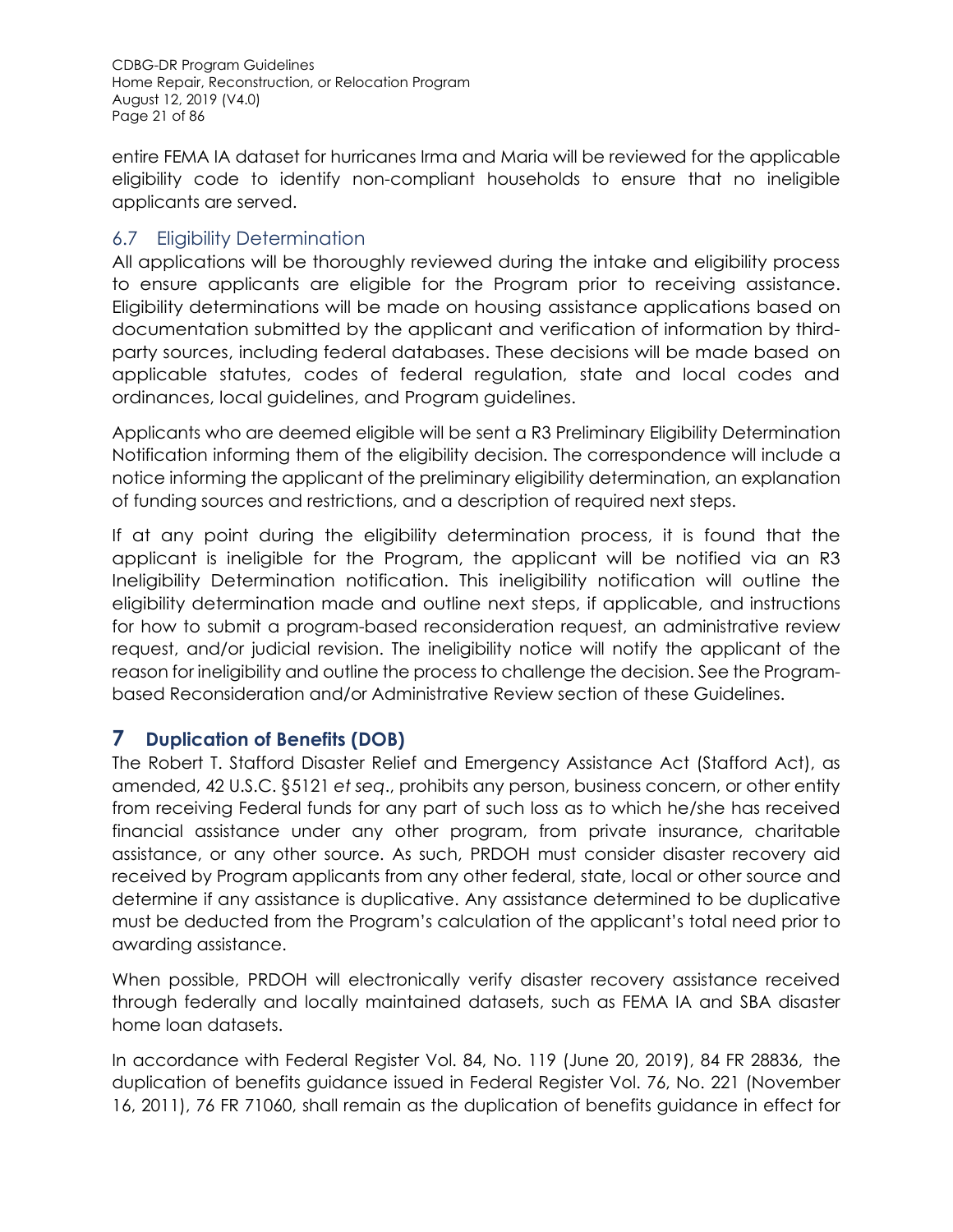CDBG-DR Program Guidelines Home Repair, Reconstruction, or Relocation Program August 12, 2019 (V4.0) Page 22 of 86

the R3 Program until an approved substantial amendment to the PRDOH Action Plan for Disaster Recovery authorizes implementation of duplication of benefits guidance included in 84 FR 28836.

## <span id="page-21-0"></span>7.1 Assistance Considered a Duplication of Benefits

The following are sources of assistance that may have been provided to applicants and are considered duplication of benefits. Under Federal law, these must be deducted from the assistance provided by the Program.

#### <span id="page-21-1"></span>7.1.1 FEMA Individual Assistance (FEMA IA)

FEMA IA assistance may have been provided to applicants for home repairs. In the cases where applicants have received assistance for home repairs, such amount will be considered a duplication of benefits by the Program. FEMA IA will be determined and verified by the Program though FEMA provided datasets or through applicant provided information originating at FEMA such as a FEMA Award letter. If evidence is provided that the FEMA award included assistance for items not related to structure repair, then the amounts not related to structural repair will not be counted as a duplication of benefit.

#### <span id="page-21-2"></span>7.1.2 Small Business Administration (SBA) Loans

Federal regulations deem SBA loans for repair to be a duplication of benefits for federallyfunded repair Programs. If an applicant has executed a loan with SBA to cover the cost of repairs, the amount of the approved loan is considered a duplication of benefits. Similarly, if an applicant received relocation assistance from SBA and is now applying for relocation assistance with the Program, the SBA assistance is considered duplicative.

The Program will collect SBA information provided by the Applicant through the application process. In addition, the Program may obtain a data feed from SBA to verify all approved amounts for SBA loans. The Program will collect specific information from SBA that breaks out the approved SBA loan amounts into the different assistance categories (e.g. real property, personal property, vehicles, etc.).

#### 7.1.2.1 Declined SBA Loans

*As outlined in the HUD Guidance on Duplication of Benefit Requirements and Provision of CDBG Disaster Recovery Assistance*, published July 25, 2013<sup>4</sup> , HUD does not require applicants who have applied for and been offered SBA assistance to accept the SBA assistance as a prerequisite to receiving CDBG DR assistance.

In low- and moderate-income households, the responsibility associated with repayment of an SBA loan creates a hardship on families who are already shouldering a great financial burden by impeding the household's ability to provide a minimal standard of living or basic necessities of life including food, housing, clothing or transportation. Withholding CDBG-DR funding from households with access to limited means on the basis

<sup>4</sup> [https://files.hudexchange.info/resources/documents/CDBG-DR-Duplication-of-Benefit-Requirements-and-Provision-of-](https://files.hudexchange.info/resources/documents/CDBG-DR-Duplication-of-Benefit-Requirements-and-Provision-of-Assistance-with-SBA-Funds.PDF)[Assistance-with-SBA-Funds.PDF](https://files.hudexchange.info/resources/documents/CDBG-DR-Duplication-of-Benefit-Requirements-and-Provision-of-Assistance-with-SBA-Funds.PDF)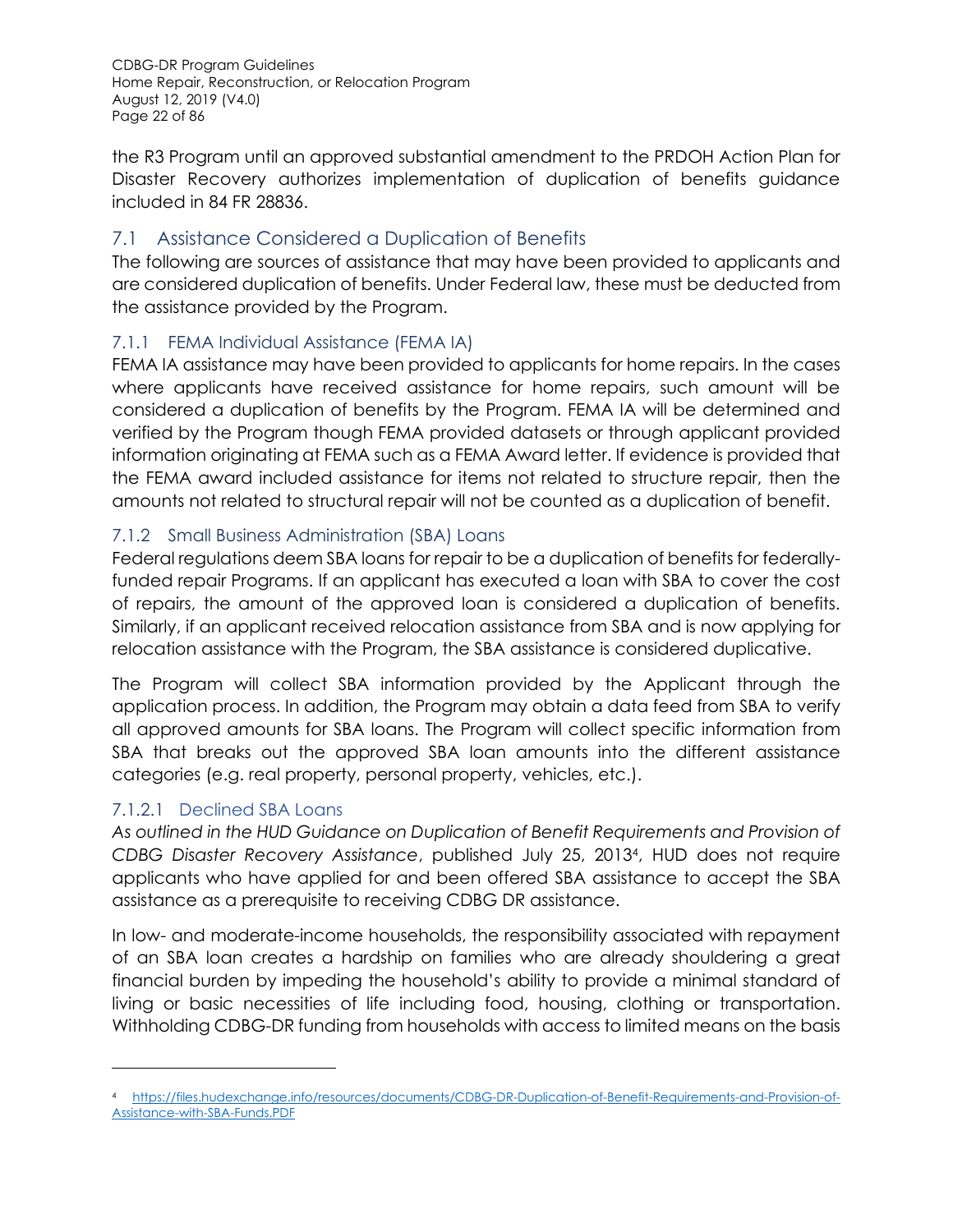CDBG-DR Program Guidelines Home Repair, Reconstruction, or Relocation Program August 12, 2019 (V4.0) Page 23 of 86

of a declined SBA loan jeopardizes the successful operation of the R3 Program and undermines its goal of serving those most vulnerable populations struggling to recover from Hurricanes Irma and Maria. SBA loans declined by households who qualify as lowto moderate-income may be excluded from the calculation of duplicative assistance received by the applicant. To serve these most vulnerable households, CDBG-DR assistance may be the only reasonable alternative for the family to recover.

#### <span id="page-22-0"></span>7.1.3 FEMA National Flood Insurance Program Insurance (NFIP Insurance)

Payments for loss to dwellings under NFIP insurance policies will be deducted from the grant amount to be awarded. Payments for contents or other expenses are not deducted from the applicant's funding assistance award. The Program will collect NFIP insurance information from the applicant through the application process. In addition, the Program may work directly with NFIP to verify the information provided by the applicant. Flood insurance coverage provided by the Department of Treasury of Puerto Rico (Departamento de Hacienda de Puerto Rico), through Executive Order, EO-2017- 044 issued September 1, 2017, will also be evaluated for duplication of benefits.

#### <span id="page-22-1"></span>7.1.4 Private Insurance

All property, flood or casualty insurance settlement amounts for loss to dwellings are deducted from the applicant's funding assistance award. Private insurance payments for contents or other expenses are not deducted from the applicant's funding assistance award. Insurance proceeds are initially determined by the Program through applicant provided information. Program applicants will authorize the Program to contact thirdparty private insurance providers to verify information provided by the applicants within their applications. Third-party re-verification will only occur if the applicant self-attests a claim was filed and cannot provide a claim summary.

## <span id="page-22-2"></span>7.1.5 Increased Cost of Compliance (ICC)

ICC insurance coverage provides for a claim payment to pay qualifying homeowners' cost to elevate, demolish, relocate, or flood-proof (non-residential buildings only) after a flood. The maximum amount of ICC available is \$30,000. ICC participants cannot receive federal or state assistance for work also covered by the available ICC benefits.

#### <span id="page-22-3"></span>7.1.6 Other Funds

Funding received for the same purpose of a Program award, such as funding provided by a non-profit entity or the US Army Corps of Engineers (**USACE)** to assist applicant with rebuilding their home must be reported by the applicant through the application process and must be accounted for and verified by the Program. In addition, the support documentation related to other duplicative funding sources will be provided by the applicant, verified by the Program, and applied as a duplication of benefits by the Program.

#### <span id="page-22-4"></span>7.2 Exceptions to Duplication of Benefits

Not all assistance received by an applicant is considered a duplication of benefit for housing repair or reconstruction. Therefore, there are types of assistance received by an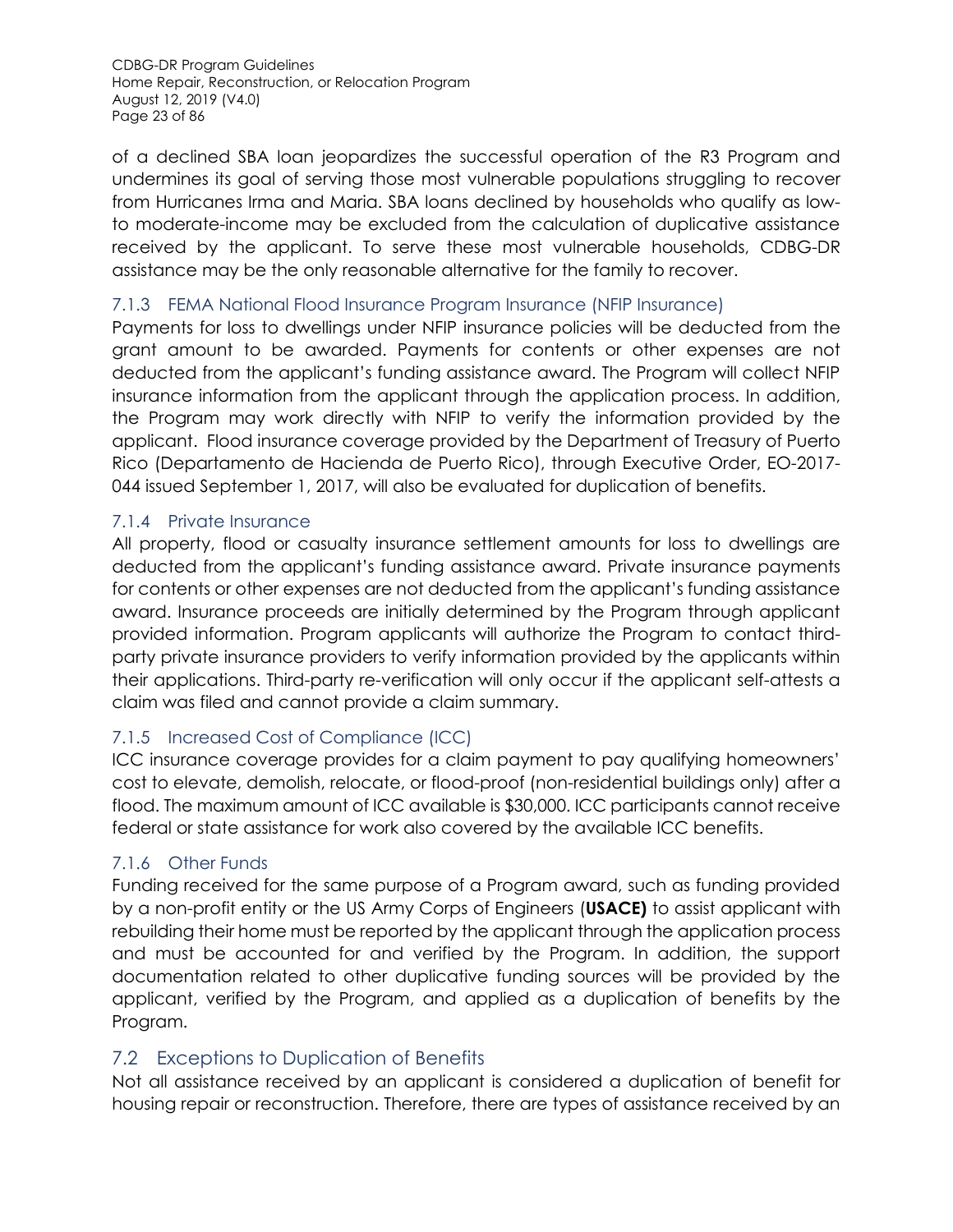CDBG-DR Program Guidelines Home Repair, Reconstruction, or Relocation Program August 12, 2019 (V4.0) Page 24 of 86

applicant which will not constitute a duplication of benefits for housing repair or reconstruction. The Program will allow for reductions of duplication of benefit totals if the applicant can prove that the use or control of the funds meet certain criteria. In accordance with Federal Register Vol. 76, No. 221 (November 16, 2011), 76 FR 71060, PRDOH may exclude for duplication of benefits purposes "assistance that was: (1) provided for a different purpose; (2) used for a different eligible purpose; (3) not available to the applicant; (4) a private loan not guaranteed by SBA; or (5) any other asset or line of credit available to the applicant." <sup>5</sup> Each of these categories is further described below.

## <span id="page-23-0"></span>7.2.1 Funds for a Different Purpose

Funds provided to an applicant for a purpose different from that of the assistance provided by the R3 Program or a general non-specific purpose may be excluded from the final duplication of benefit calculation if they were not used for the same purpose. The abovementioned Federal Register, 76 FR 71060, defines three (3) general categories for which homeowners generally receive assistance: (1) replacement housing; (2) repair assistance; or (3) interim (temporary housing).

- Funds provided for replacement housing are funds provided to assist an individual or household to secure a replacement home in the event their disaster-impacted home cannot be rehabilitated.
- Repair assistance includes funding provided to individuals or households to repair or reconstruct their disaster-impacted property.
- Interim (temporary) housing funds are those provided to an individual or household to secure housing while the individual or household is temporarily unable to reside in their disaster-impacted primary residence. Funding provided to temporarily make the storm-impacted property habitable, such as funding provided by FEMA's Sheltering and Temporary Essential Power Program (STEP, or Tu Hogar Renace) is considered to be funding provided for interim housing.

Funding received for purposes different from the purpose of assistance offered under the R3 Program may be excluded for purposes of duplication of benefit determination.

#### 7.2.1.1 FEMA'S Sheltering and Temporary Essential Power (**STEP**) or Tu Hogar Renace

Assistance received by an applicant from Tu Hogar Renace (**FEMA STEP**) will not be considered duplicative. FEMA STEP Recovery Program Guidance state that the purpose of this program is "to provide essential power to affected residences, thereby reducing the demand for other shelter options and allowing individuals to return to or remain in

<sup>5</sup> <https://www.gpo.gov/fdsys/pkg/FR-2011-11-16/pdf/2011-29634.pdf>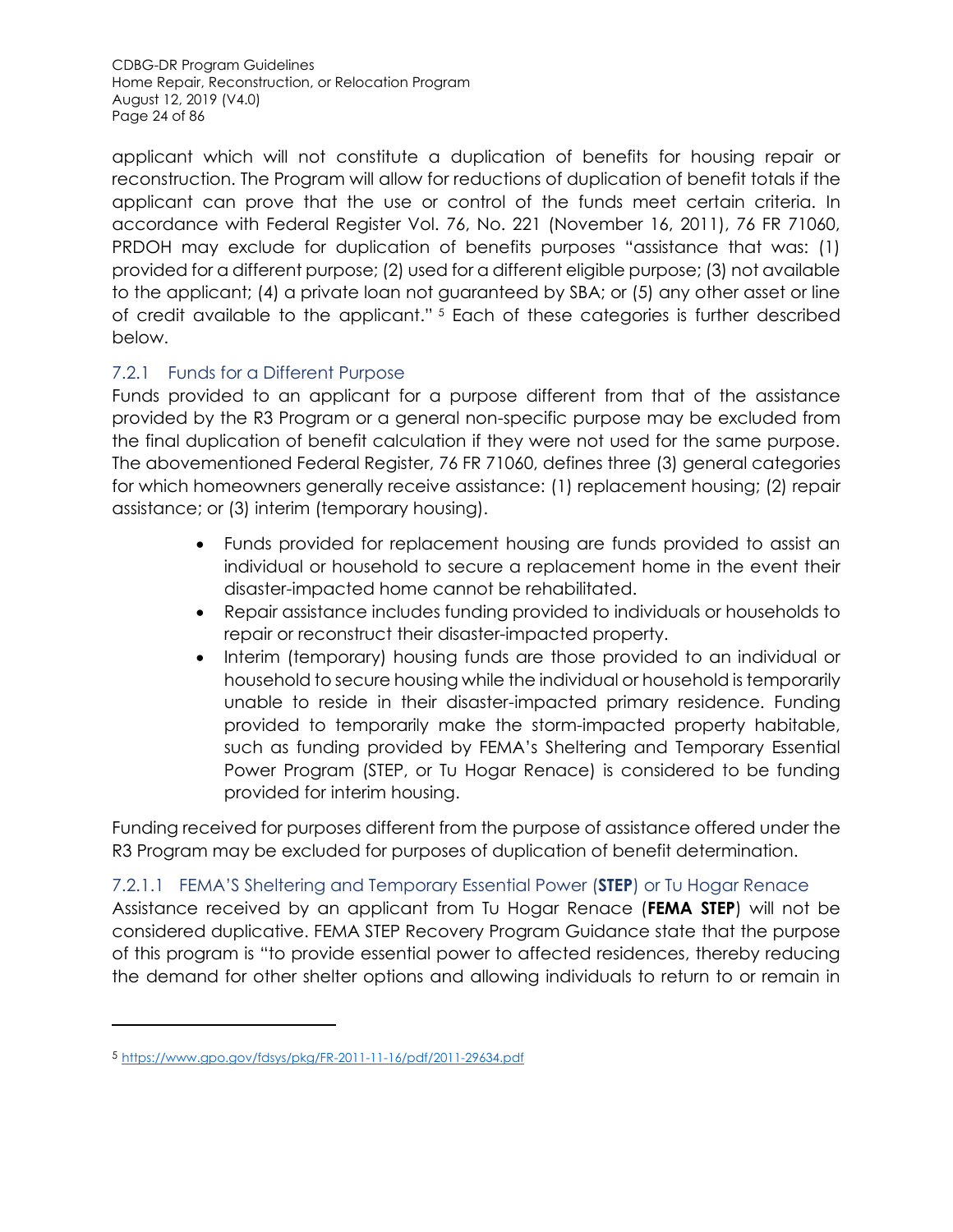CDBG-DR Program Guidelines Home Repair, Reconstruction, or Relocation Program August 12, 2019 (V4.0) Page 25 of 86

their home". 6 Repairs made under FEMA STEP are temporary in nature and intended to make the property temporarily habitable, thereby reducing the need for congregate sheltering or FEMA Temporary Shelter Assistance (**TSA**).

For these reasons, assistance received under Tu Hogar Renace is considered funding for a different purpose, specifically for the purpose of interim (temporary) housing.

#### <span id="page-24-0"></span>7.2.2 Funds Used for a Different Eligible Purpose

Funds used for a different eligible purpose may be excluded from the final award calculation. In some instances, funds provided for the same general purpose as the CDBG-DR funds will have been used by the applicant for a different specific eligible purpose. In these circumstances, if the applicant can document that the funds received were used for a different -but eligible- purpose, then the funds are not duplicative. In these instances, the applicant may provide documentation, such as receipts or paid invoices, demonstrating that funding was spent on a different eligible use. The Program will review documentation submitted on a case-by-case basis.

#### <span id="page-24-1"></span>7.2.3 Funds not Available to the Applicant

Funds that are not available to an applicant may also be excluded from the final award calculation. Funds are not available to the person or entity if the person does not have legal control of the funds when they are received and are used for a non-duplicative purpose. For example, if a homeowner's mortgage requires any insurance proceeds to be applied to reduce the lien balance, then the bank/mortgage holder (not the homeowner) has legal control over those funds. Therefore, the homeowner is legally obligated to use insurance proceeds for that purpose and does not have a choice in using them for any other purpose, such as to rehabilitate the house. Under these circumstances, insurance proceeds do not reduce assistance eligibility. Alternatively, if a disaster-affected homeowner chooses to apply insurance proceeds to reduce an existing mortgage, or requests that the lender demand payment, insurance proceeds reduce the amount of disaster assistance eligibility. In addition, if a mortgage requires insurance proceeds to be used for the repairing of the property, those proceeds must be considered as assistance for that purpose. A homeowner does not need to possess cash assistance to be considered as being in legal control over receiving benefits for a particular purpose.

#### <span id="page-24-2"></span>7.2.4 Private Loans

Unlike SBA loans (or any other subsidized loan or Federal loan guarantee program that provides assistance after a major disaster or emergency), private loans not guaranteed by SBA need not be considered duplicative assistance. Congress provided for SBA loans (both direct and guaranteed) as part of the overall statutory scheme for disaster recovery. As such, SBA loans are made pursuant to a government program. Since private

<sup>6</sup>[https://www.fema.gov/media-library-data/20130726-1858-25045-8258/step\\_pilot\\_program\\_final\\_111612.pdf](https://www.fema.gov/media-library-data/20130726-1858-25045-8258/step_pilot_program_final_111612.pdf)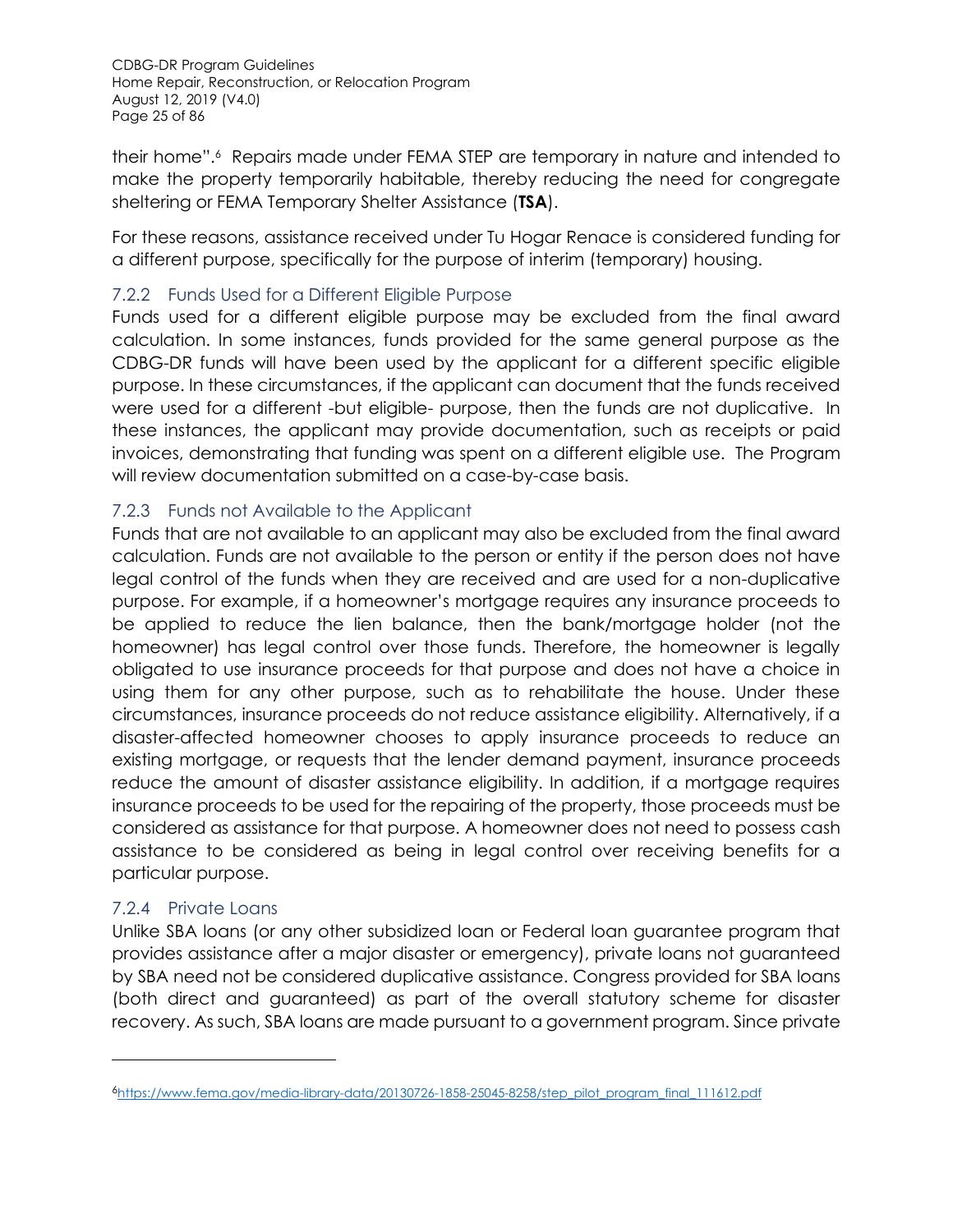CDBG-DR Program Guidelines Home Repair, Reconstruction, or Relocation Program August 12, 2019 (V4.0) Page 26 of 86

loans are not provided under a government program, they do not need to be considered as potentially duplicative assistance.

### <span id="page-25-0"></span>7.2.5 Other Assets or Lines of Credit

Other assets or lines of credit available to a homeowner or a business owner need not be included in the award calculation. This includes, but is not limited to: checking or savings accounts, stocks, bonds, mutual funds, pension or retirement benefits, credit cards, mortgages or lines of credit, and life insurance. Please note that these items may be held in the name of an individual or in the name of a business.

## <span id="page-25-1"></span>7.3 Excess Duplication of Benefits (DOB) Funding

Any assistance determined to be duplicative must be deducted from the Program's calculation of the applicant's total award prior to awarding assistance. The Program will reduce applicant awards through a reduced scope of work (award) for non-essential items associated with repair, reconstruction, or relocation, such as appliances that the applicant is able to fund on their own.

In some instances, there may be duplication of benefit in excess of the amount which may be reasonably deducted from the applicant's award via reduced scope of work. In these instances, the applicant is considered to have excess duplication of benefits. Applicants with excess DOB will be notified via a Duplication of Benefit Notification. Applicants must resolve the excess DOB within **thirty (30) days** after the document was sent by providing the Program with a cashier's check for the full amount of the excess DOB. Applicants who cannot resolve the excess DOB within those **thirty (30) days** will not be eligible for assistance under the Program.

Applicants deemed ineligible for failure to resolve excess DOB will be mailed an R3 Ineligibility Determination. The R3 Ineligibility Determination notifies the applicant of the reason for ineligibility and outlines the process to challenge the decision. See the Program-based Reconsideration and/or Administrative Review section of these Guidelines.

# <span id="page-25-2"></span>**8 Appraisals**

An appraisal will be conducted for each damaged property to determine the current market value of the property. Appraisers must be duly licensed and qualified to conduct real estate property appraisals in Puerto Rico. The Program will contact the applicant to schedule the appraisal, which will be conducted concurrently with the Duplication of Benefits review, when possible.

Upon completion of the appraisal, the appraiser must prepare an appraisal report to include:

- A detailed description of the property appraised;
- General market data and comparable properties;
- Separate valuation for structure and land;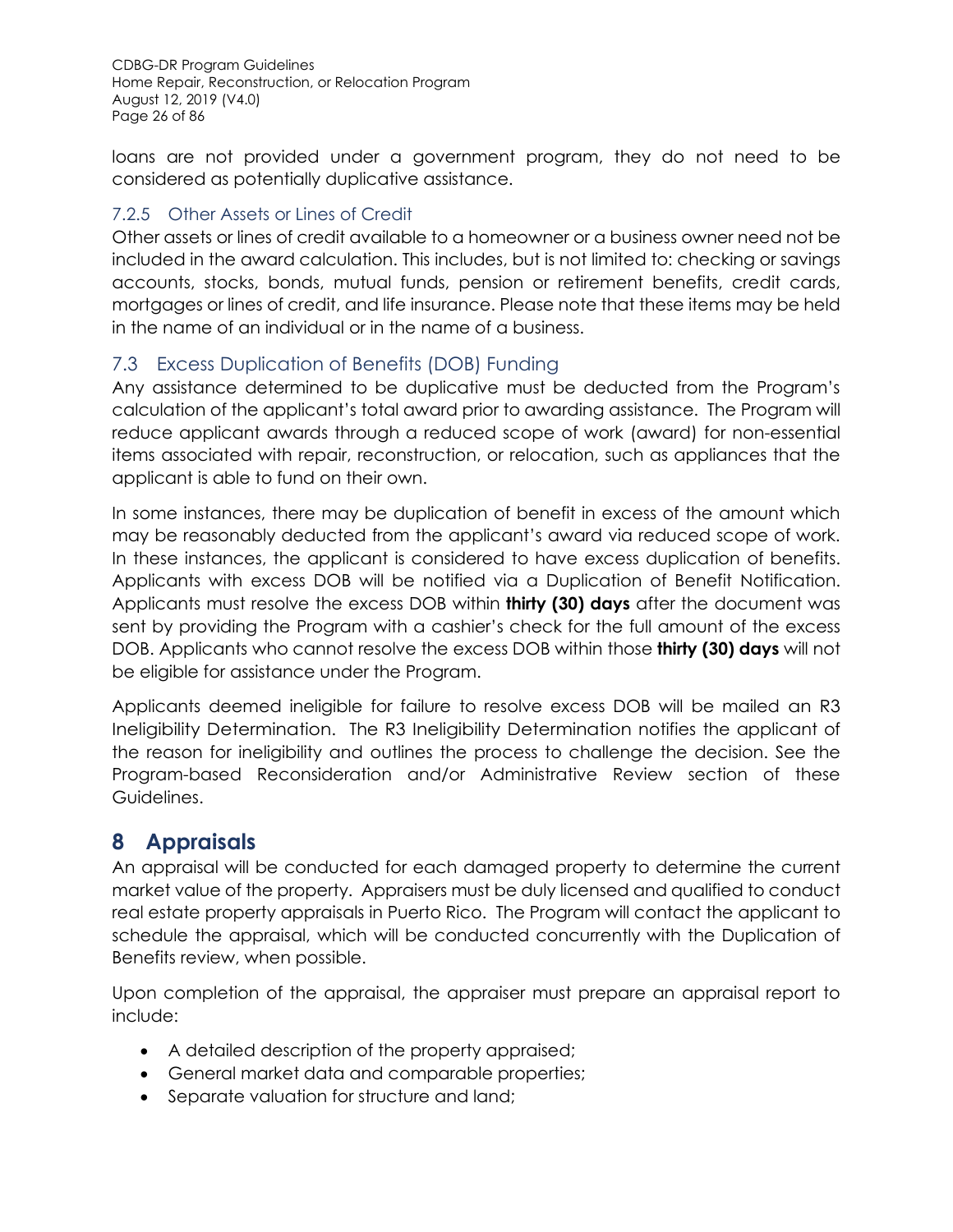CDBG-DR Program Guidelines Home Repair, Reconstruction, or Relocation Program August 12, 2019 (V4.0) Page 27 of 86

- Supporting information for valuation conclusions; and
- Certification of the appraisal, noted by the appraiser's signature

The appraisal, along with the damage assessment and location of the property, will be used when determining whether an eligible applicant will be offered repair, reconstruction, or relocation assistance. See Program Award Types section of these Guidelines.

#### <span id="page-26-0"></span>**9 Damage Assessments**

A damage assessment of each property associated with an application determined to be preliminarily eligible shall be conducted. The damage assessment will be performed by Program Damage Assessors with subject matter experience. In compliance with Act No. 173 of August 12, 1988, as amended, 20 LPRA § 711 *et seq*., known as the "Board of Examiners of Engineers, Architects, Surveyors and Landscape Architects of Puerto Rico Act", damage assessment reports must be certified by a licensed engineer or architect in Puerto Rico.

The Damage Assessment, in addition to documenting actual damages sustained by the dwelling because of Hurricanes Irma and María, will also serve to establish the scope of work to be included in the award to the applicant.

Damage Assessors will coordinate the date and time for site inspection to conduct the damage assessment of the property with the applicant. During the site inspection, the Damage Assessor and the applicant, or his/her authorized representative, shall be present and the existing conditions of the dwelling's site, exterior and interior elements/components, shall be determined and documented.

Site elements and conditions to be assessed include, but are not limited to:

- Site restrictions:
- Site accessibility;
- Drainage systems;
- Site improvements such as: plantings, fences, lighting, paved areas, stairs, and retaining walls, among others; and
- Outbuildings; and yards and courts.

Exterior elements and conditions to be assessed include, but are not limited to:

- Foundation walls and piers;
- Exterior wall elements such as: wood elements, siding, shingles, stucco, brick or stone veneers;
- Exterior insulation and finish systems, among others; windows and doors; weather stripping; awnings; decks, porches and balconies; exterior railings and stairs;
- Roof weatherproofing and covering including: asphalt shingles, wood shingles or shakes, metal roofing, cement shingles, built-up roofing, single ply membranes, and roll roofing, among others;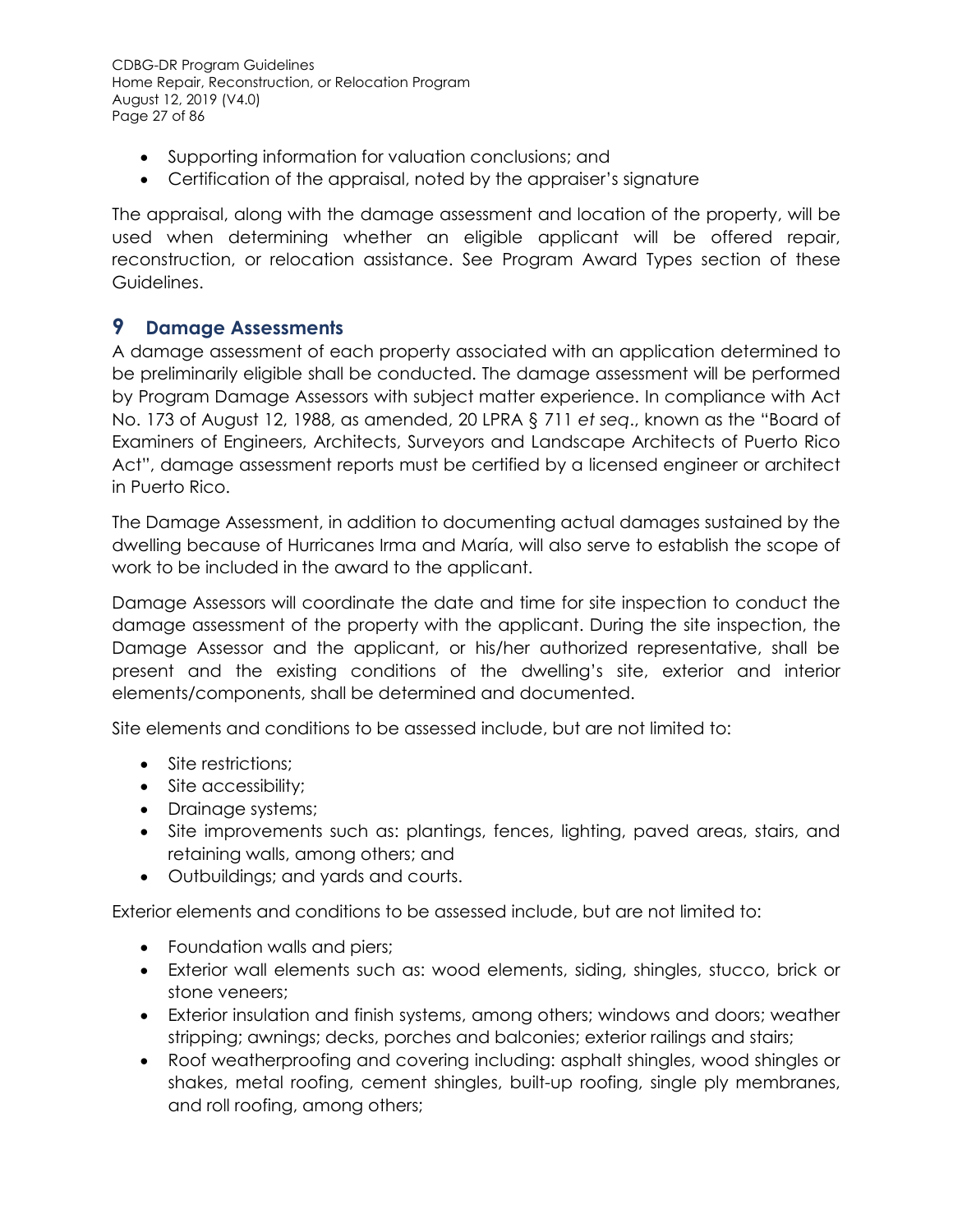CDBG-DR Program Guidelines Home Repair, Reconstruction, or Relocation Program August 12, 2019 (V4.0) Page 28 of 86

- Skylights; gutters and downspouts;
- Parapets and gables;
- Lighting protection;
- Electrical service entry including: overhead wires, electric meter, and service entry conductor, among others;
- Water service entry including: curb valve, house service main, master shut-off valve, and water meter, among others; and septic tanks.

Interior elements and conditions to be assessed include, but are not limited to:

- Basement and crawl spaces;
- Fungal and insect infestation;
- Thermal insulation;
- Structure, electrical, plumbing, and HVAC systems;
- Walls and ceilings;
- Floors;
- Interior doors;
- Windows;
- Closets:
- Trim and finishes:
- Convenience outlets and lighting;
- HVAC sources;
- Skylights;
- Plumbing;
- Tub and shower enclosures;
- Ceramic tile;
- Counters and cabinets;
- Electrical service:
- Storage spaces;
- Stairs and hallways;
- Smoke detectors:
- Laundries;
- Roof trusses and joist spaces;
- Main panelboard;
- Branch circuits;
- Water distribution piping; and
- Equipment such as water heaters, plumbing components, water wells, pumps, gas supply components, and air conditioning units and their components, among others.

Upon completion of the site inspection, the Damage Assessor shall prepare a comprehensive report of the damages and conditions observed. The report shall set forth the following: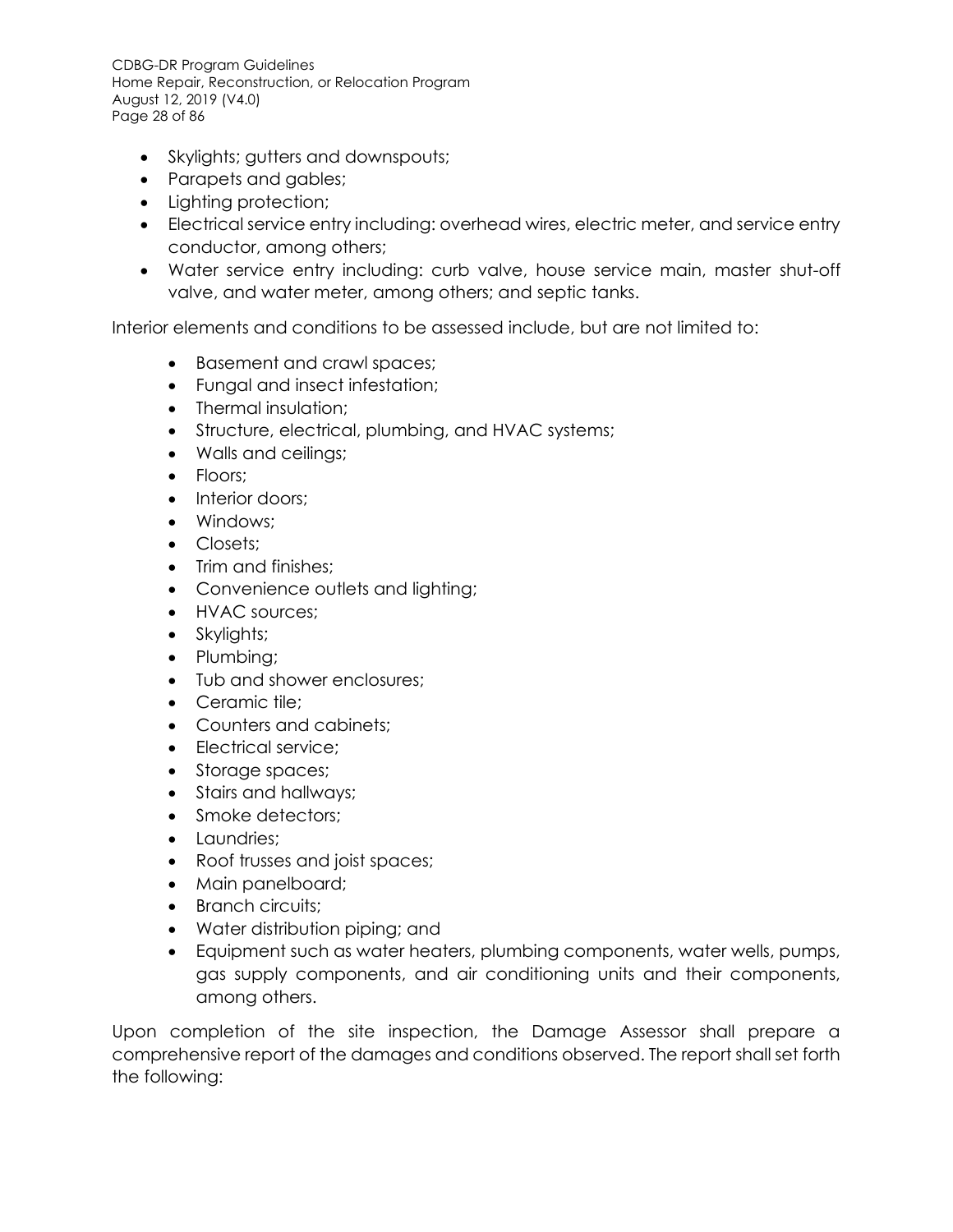CDBG-DR Program Guidelines Home Repair, Reconstruction, or Relocation Program August 12, 2019 (V4.0) Page 29 of 86

- The total, and itemized, estimated cost of required repairs to bring the home to its pre-storm conditions in conformity with applicable codes, specifications, and standards;
- A quantification of the value of repair works already implemented by the applicant using other sources of funds such as FEMA IA, SBA assistance, and insurance proceeds, etc.;
- Evidence of the damages observed during the site inspection;
- Any extraordinary conditions identified during the site inspection (engineering or otherwise) that may not allow the Program to effectively repair the home and therefore may trigger reconstruction or relocation. Examples of such conditions may include, but are not limited to: the failure (beyond repair) of critical structural elements, potential for landslides, potential for the home to be flooded during rain events, and any other hazardous conditions of the structure or its site that may put lives at risk;
- A recommended course of action to be taken by the Program (e.g. Repair, Reconstruct, or Relocation); and
- Any other pertinent information documented or observed during the site inspection.

Assistance will be provided to applicants based on the Program's estimate of the cost to repair the home. Due to limitations of funds available for the recovery, the Program will assess applicants' cost of repairs at an economy-grade standard of materials, noted as "Standard Grade." Therefore, it is possible that the Program's assessment of the value of repairs or reconstruction will differ from other assessments that an applicant may have, whether from SBA, NFIP, a private homebuilding contractor, or another third-party entity. The Program will rely solely on its assessment of the cost of repairs. The Program's pricelist for eligible expenses, or unit prices, will be published at [www.cdbg-dr.pr.gov.](http://www.cdbg-dr.pr.gov/) The pricelist is composed of Xactimate® pricing and additional line items of work that may be updated by the PRDOH from time to time. PRDOH will publish additional line items to those included in Xactimate® at reasonable cost.

# <span id="page-28-0"></span>**10 Environmental Review**

Environmental review is the process of reviewing a project and its potential environmental impacts to determine whether it meets federal, state, and local environmental standards. Every project undertaken with Federal funds, and all activities associates with such project, are subject to the provisions of the National Environmental Policy Act of 1969 (NEPA), as well as to the HUD environmental review regulations at 24 C.F.R. § 58 on Environmental Review Procedures for Entities Assuming HUD Environmental Responsibilities. Therefore, an environmental review process is required for all awards to be issued under the Program to ensure that the proposed activities do not negatively impact the surrounding environment and that the property itself will not have an adverse environmental or health effect on end users.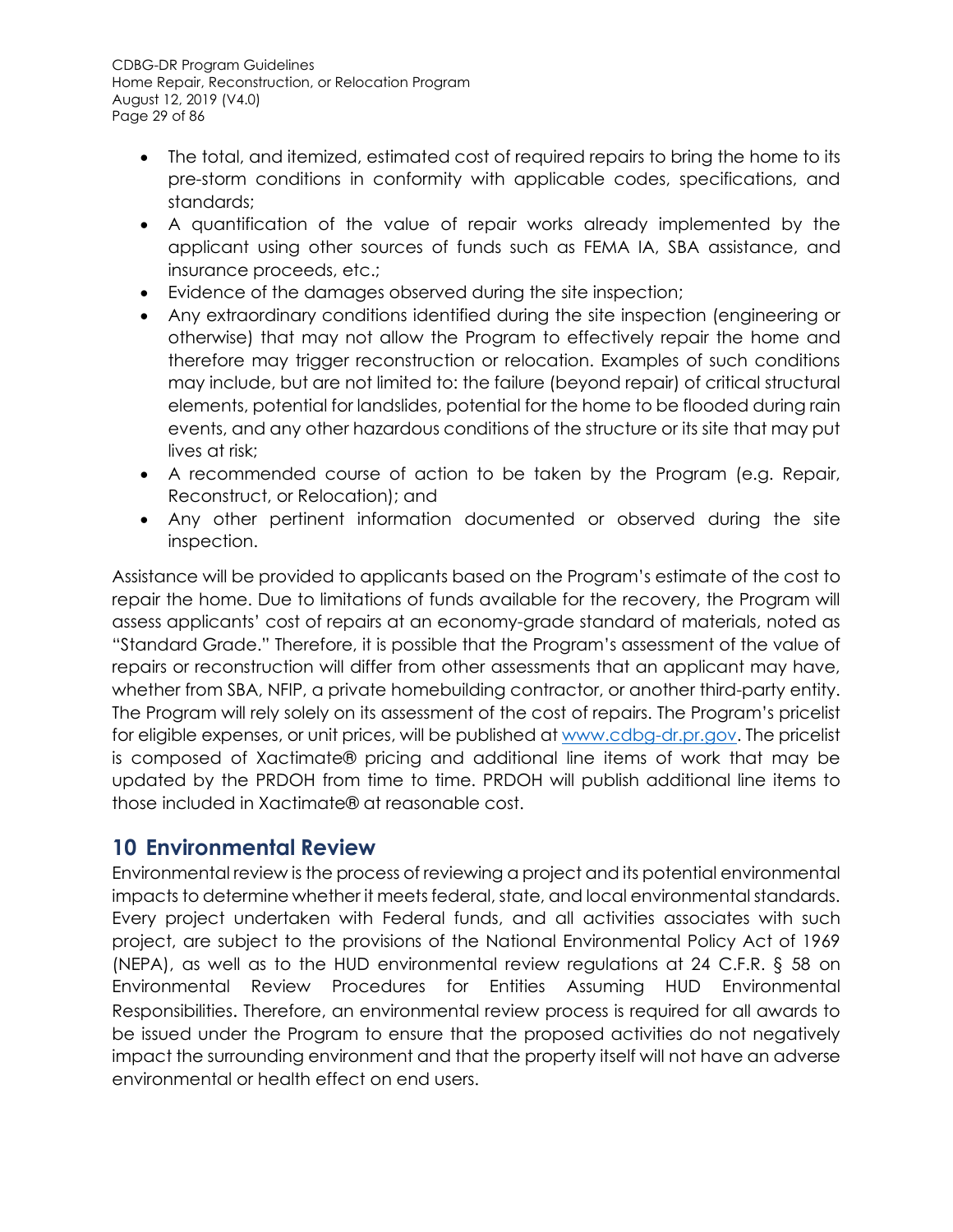CDBG-DR Program Guidelines Home Repair, Reconstruction, or Relocation Program August 12, 2019 (V4.0) Page 30 of 86

Specifically, 24 C.F.R. § 58.22 on limitations on activities pending clearance, prohibits the commitment or spending federal or non-federal funds on any activity that could have an adverse environmental impact or limit the choice of reasonable alternatives prior to completion of an environmental review. Environmental clearance must be obtained for each project prior to the commitment of Federal or non-federal funds. A violation of this requirement may jeopardize Federal funding for the Program and disallow all costs that were incurred before completion of the environmental review.

Laws and regulations which contain environmental provisions with which the Program must be in compliance include, but are not limited to:

- Protection of Historic Properties (36 C.F.R. § 800)
- Floodplain Management and Protection of Wetlands (24 C.F.R. § 55, Executive Order 11988 and Executive Order 11990)
- Sections 307 (c) and (d) of the Coastal Zone Management Act of 1972 (**CZMA**), as amended, (16 U.S.C. § 1456)
- Sole Source Aquifers (40 C.F.R. § 149)
- Interagency Cooperation Endangered Species Act of 1973, as amended (50 C.F.R. § 402)
- Section 7 (b)(c) of the Wild and Scenic Rivers Act of 1968 (WSRA), as amended, (16 U.S.C. § 1278 - Restrictions on Water Resources Projects)
- Air quality provisions as found in Sections 176 (c) and (d) of the Clean Air Act, as amended, (42 U.S.C. § 7506) and in Title 40 of the Code of Federal Regulations (40 C.F.R. Parts 6, 51, and 93)
- Farmland Protection Policy Act (**FPPA**) (7 U.S.C. § 4201 *et seq*., implementing regulations 7 C.F.R. Part 658, of the Agriculture and Food Act of 1981, as amended)
- Environmental Criteria and Standards
	- o Noise Abatement and Control (24 C.F.R. §§ 51.100 51.106)
	- o Siting of HUD-Assisted Projects Near Hazardous Operations Handling Conventional Fuels or Chemicals of an Explosive or Flammable Nature (24 C.F.R. §§ 51.200 - 51.208)
	- o Siting of HUD Assisted Projects in Runway Clear Zones at Civil Airports and Clear Zones and Accident Potential Zones at Military Airfields (24 C.F.R. § 51 §§ 51.300 - 51.305)
- Toxic/Hazardous Materials (24 C.F.R. § 58.5(i)(2)(i))
- Federal Actions to Address Environmental Justice in Minority Populations and Low-Income Populations (Executive Order 12898 signed on 1994)

All Program awards must have documentation that they comply with NEPA and other environmental requirements. Therefore, all projects shall have an Environmental Review Record (**ERR**) as required by NEPA and related laws. The ERR for the projects shall set forth (a) the existence of negative impacts on a site, (b) the means to mitigate negative impacts, (c) alternatives to the project (if needed), and (d) the rejection of the proposed activities if all other options fail and it becomes the most prudent action to take. For more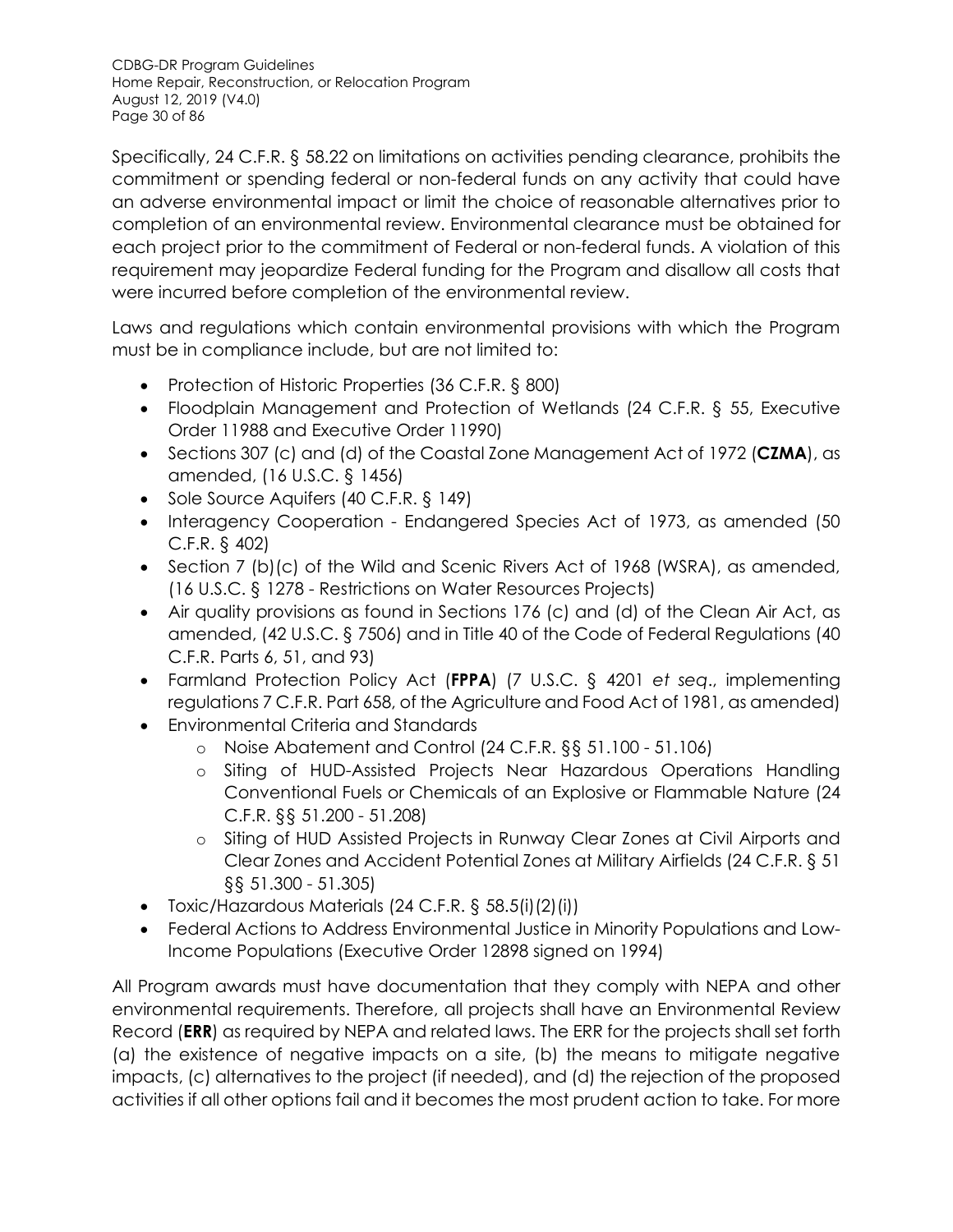CDBG-DR Program Guidelines Home Repair, Reconstruction, or Relocation Program August 12, 2019 (V4.0) Page 31 of 86

information on Environmental Review, please refer to the Cross-Cutting Guidelines found at [www.cdbg-dr.pr.gov.](http://www.cdbg-dr.pr.gov/)

Environmental reviews for this Program will be conducted concurrently with the damage assessment, when feasible. Environmental reviews must be completed prior to determining Program assistance to be offered to an eligible applicant. On a case-bycase basis, additional costs may be included in the scope of work associated with repair, reconstruction or relocation award (e.g. costs associated with abatement of environmental hazards, special considerations for historic preservation, or other environmental considerations).

#### <span id="page-30-0"></span>10.1 Environmental Level of Review

To conduct the appropriate level of environmental review the Program will need to determine the environmental classification of the project. The term "project" may be defined as an activity or group of activities geographically, functionally, or integrally related, regardless of funding source, to be undertaken by the Program in whole or in part to accomplish a specific objective. The three (3) major environmental classifications for projects and their descriptions are as follows.

#### <span id="page-30-1"></span>10.1.1 Exempt Activities

These are activities which, by their nature, are highly unlikely to have any direct impact on the environment. Accordingly, these activities are not subject to most of the procedural requirements of environmental review. If a project is determined to be exempt, the Program must document in writing that the project is exempt and meets the conditions for exemption spelled in 24 C.F.R. § 58.34. In addition to making the written determination of exemption, the Program must also determine whether any of the requirements of 24 C.F.R. § 58.6 are applicable and address as appropriate.

#### <span id="page-30-2"></span>10.1.2 Categorically Excluded Activities

These are activities for which no Environmental Impact Statement or Environmental Assessment and finding of no significant impact under NEPA is required. These activities are divided into those that are and those that are not subject to related laws and authorities at 24 C.F.R. § 58.5.

Examples of categorically excluded activities not subject to related laws and authorities under 24 C.F.R. § 58.5 include: tenant based rental assistance; supportive services; operating costs; economic development activities; activities to assist homebuyers to purchase existing dwelling units or units under construction; and affordable housing predevelopment costs with no physical impact. To complete environmental requirements for categorically excluded activities not subject to 24 C.F.R. § 58.5, the Program must make a finding of categorical exclusion and include such finding in the Environmental Review Record. When these kinds of activities are undertaken it is not required to issue a public notice or to submit a request for release of funds. In any case, environmental compliance is required for the items listed in 24 C.F.R. § 58.6.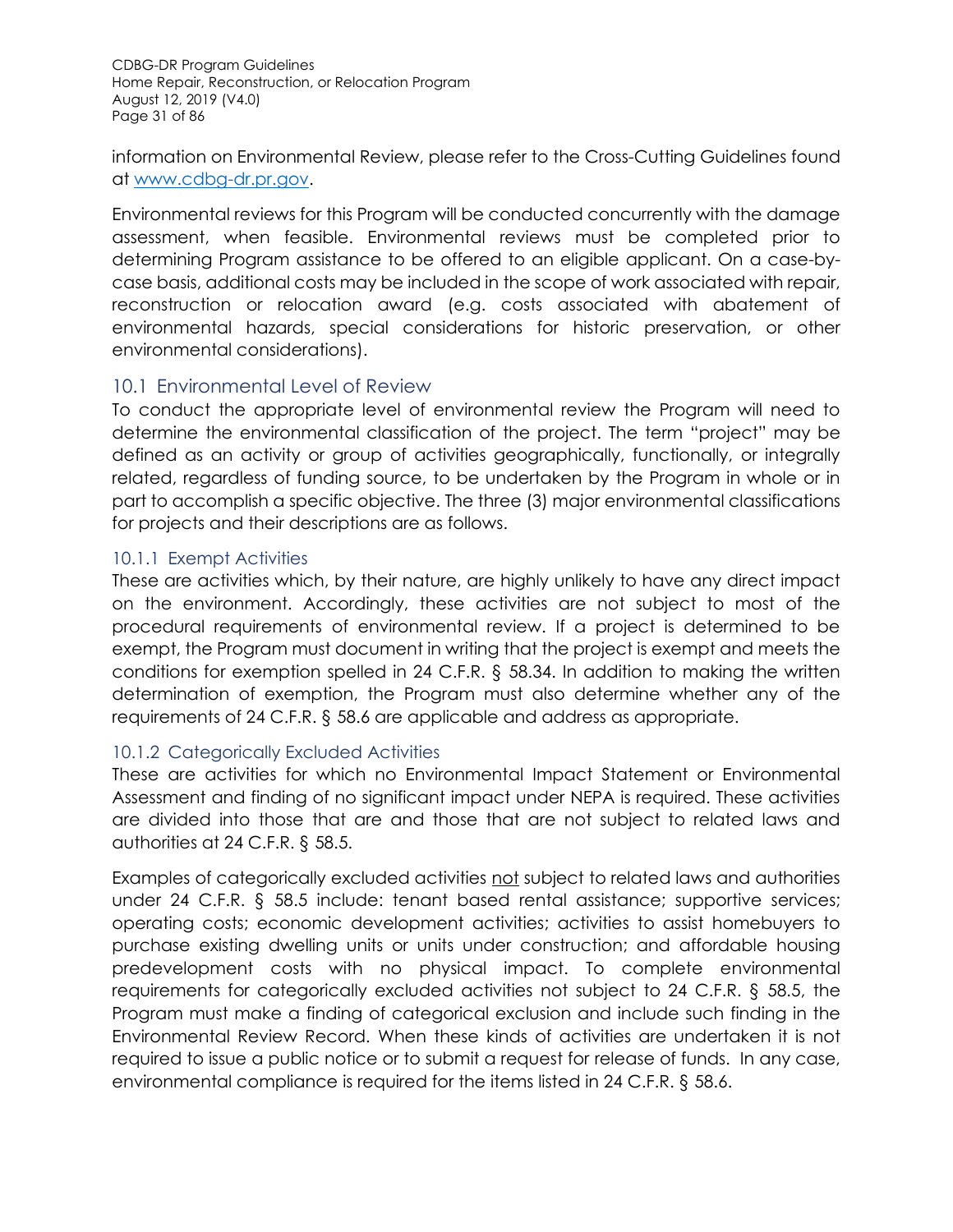CDBG-DR Program Guidelines Home Repair, Reconstruction, or Relocation Program August 12, 2019 (V4.0) Page 32 of 86

Examples of categorically excluded activities subject to related laws and authorities under 24 C.F.R. § 58.5 include: acquisition, repair, improvement, reconstruction, or repair of public facilities; special projects directed toward the removal of material and architectural barriers; and repair of buildings and improvements for residential units and non-residential buildings. The Environmental Review Record for these activities must contain a written determination of the finding of a categorical excluded activity subject to 24 C.F.R. §58.5 including a description of the project, a citation of the application subsection of 24 C.F.R. § 58.35(a), and written documentation as to whether there were any circumstances which required compliance with 24 C.F.R. § 58.5 and 58.6.

The documentation must support its determinations related to compliance including correspondence with applicable agencies having jurisdiction. Upon completion there should be one of three (3) environmental findings: (1) the project converts to Exempt (i.e. 24 C.F.R. § 58.34(a)(12)); (2) the project invokes compliance with one or more of the laws and/or authorities and, therefore, requires public notification and approval from HUD; or (3) the unusual circumstances of the project result in a significant environmental impact and, therefore, compliance with NEPA is required. If upon completion it is determined that compliance is required for one or more of the Federal laws and authorities listed in 24 C.F.R. § 58.5, then a public notification known as Notice of Intent to Request Release of Funds must be posted. After a **seven (7) day** comment period, a Request for Release of Funds and Environmental Certification must be prepared. The Environmental Certification certifies the compliance with all environmental review requirements.

#### <span id="page-31-0"></span>10.1.3 Activities Requiring an Environmental Assessment

These are activities which are neither exempt nor categorically excluded and, therefore, will require an Environmental Assessment documenting compliance with NEPA, HUD, and with the environmental requirements of other applicable federal laws. Once the Environmental Review has been completed and any comments addressed appropriately, the project may be found to not constitute an action that significantly affects the quality of the human environment and, therefore, does not require the preparation of an Environmental Impact Statement; or the project constitutes an action that significantly affects the quality of the human environment and, therefore, requires the preparation of an Environmental Impact Statement. For this Program, any action that would require an Environmental Impact Statement is highly unlikely.

If it is determined that the action does not significantly affect the quality of the environment, then the Program will post a public notice called a Combined/Concurrent Notice of Finding of No Significant Impact (FONSI) and Notice of Intent to Request Release of Funds (NOI/RROF). The NOI/RROF Environmental Certification must be submitted to HUD no sooner than **fifteen (15) days** after publishing the combined/concurrent notice (NOI/RROF) and FONSI and HUD will hold the Release of Funds for a **fifteen (15) day** period to allow for public comment on the RROF. If no comments are received during this time, HUD will send a signed Authorization to Use Grant Funds and the project may proceed.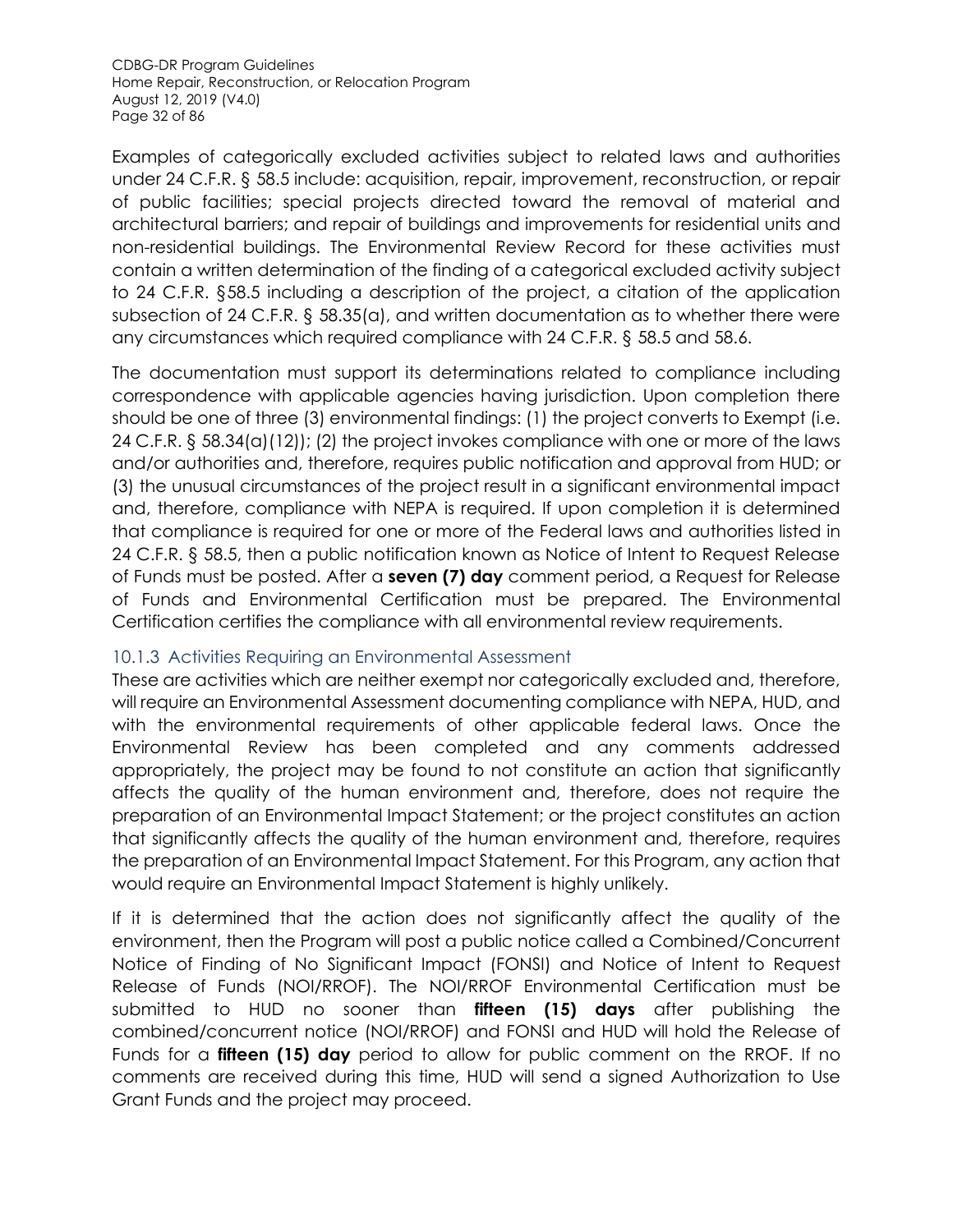CDBG-DR Program Guidelines Home Repair, Reconstruction, or Relocation Program August 12, 2019 (V4.0) Page 33 of 86

#### <span id="page-32-0"></span>10.2 Tiered Environmental Review

To streamline the environmental review process and prevent duplication of efforts, the Program will use a tiered approach for environmental compliance. A tiered approach is appropriate when a specific type of activity that will take place in several locations, will serve the same function, and will have the same level of environmental impact regardless of the location where it is to be implemented. The tiered approach has two (2) parts: the broad environmental review that focuses on a targeted geographic area (the Tier 1), and the unspecified site review (the exact physical location of the project not presently known) (the Tier 2).

The Tier 1 review will address and analyze those environmental impacts related to the proposed action that might occur on a typical site within the geographic area (e.g. floodplain, coastal zone, wetlands, aboveground storage tanks, etc.). The Tier 2 review will identify those environmental impacts that will vary by site and may only be observed when specific project locations are known (e.g. historic preservation, hazardous materials, noise abatement, asbestos removal, etc.).

The components of the Tier 1 review will include all the following:

- A clear statement of all the related activities and funding sources;
- Identification of the targeted geographic area;
- Identification and evaluation of the environmental factors and effects that can be decided upon immediately;
- Publishing and dissemination notice for entire action;
- Submission of a Request for Release of Funds and Certification for the entire action;
- HUD approval of the Tier 1 Review; and
- Documentation of compliance with "Other Requirements" set forth at 24 C.F.R. §58.6.

The Tier 2 review will include specific written strategies for addressing the environmental effects that can only be determined when specific sites become known (i.e. site acceptability criteria and standards-including mitigation measures, historic preservation, airport clear zones, explosive and flammable operations, toxic/hazardous/radioactive materials, contamination, chemicals, or gases).

Tier 2 reviews will not require notices or approval from HUD, unless it is determined that there are unanticipated impacts or impacts not adequately addressed in the prior tiered review. There must be written documentation of compliance before funds are committed to specific sites. If any project deviates from the tiered review -and the approved site-specific compliance strategies- then separate environmental reviews must be prepared for those projects.

Tiered reviews for the Program will be valid for up to **five (5) years**, unless conditions or circumstances change. To be certain that conditions or circumstances have not changed, the Program will assess the tiered Environmental Review, at least once a year,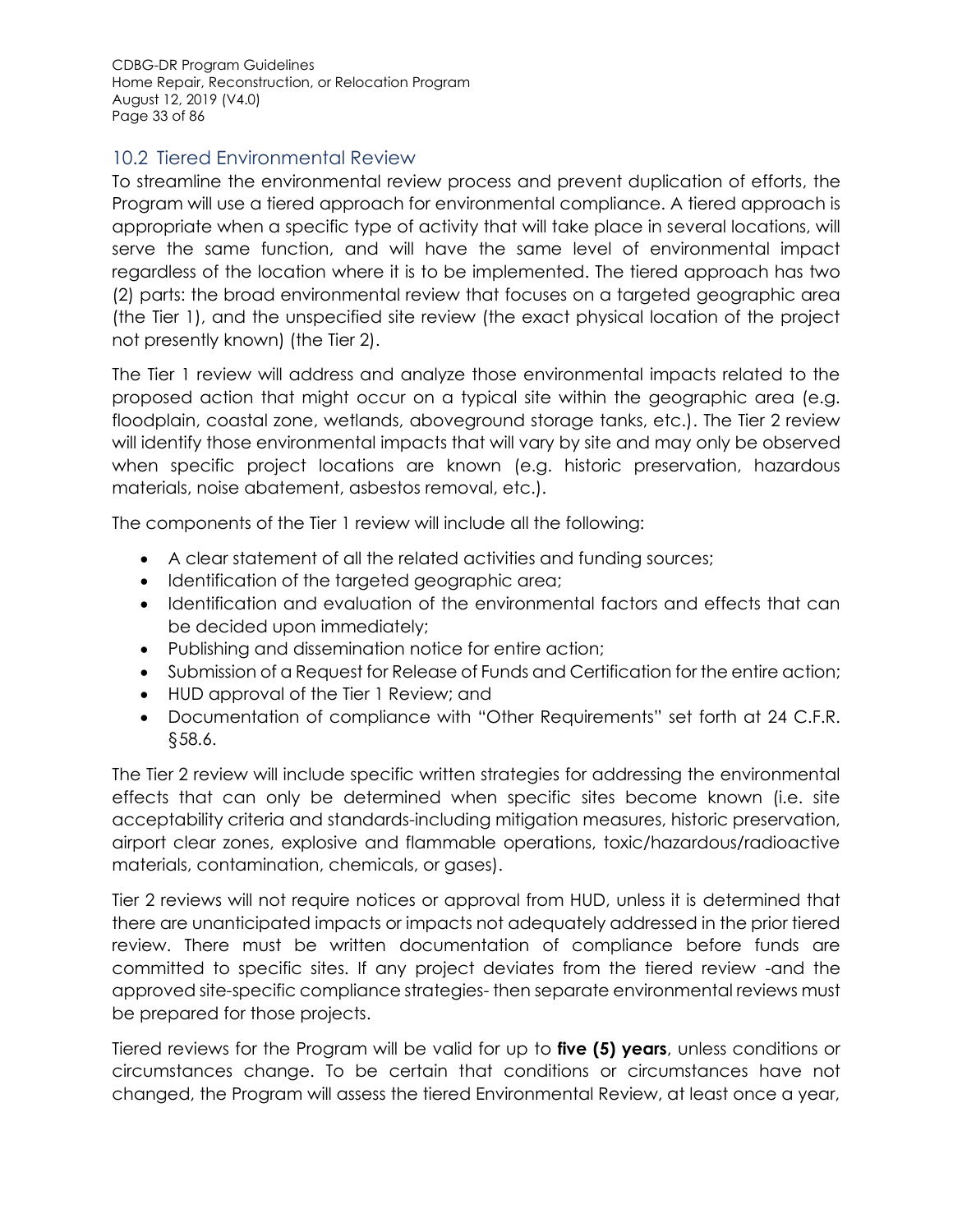CDBG-DR Program Guidelines Home Repair, Reconstruction, or Relocation Program August 12, 2019 (V4.0) Page 34 of 86

to ensure the scope of the target area has not changed, the list of activities evaluated for environmental impacts has not changed, and the information contained in the tiered environmental review is still current and relevant to the environmental findings that were made.

#### <span id="page-33-0"></span>10.3 Lead Hazard Assessments

Lead is a highly toxic metal that may cause a range of health problems, especially on young children. When lead is absorbed into the body, it can cause damage to the brain and other vital organs, such as the kidneys, nerves, and blood. Both inside and outside the home, deteriorated lead-paint mixes with household dust and soil and becomes introduced to the home. Children may become lead poisoned by touching or putting lead-contaminated objects in their mouths, eating paint chips found in homes with peeling or flaking lead-based paint, or playing in lead-contaminated soil.

Most of the lead found in homes comes from lead-based paint, which was used in homes built before 1978. When old paint cracks and chips, it creates lead dust. Often, the dust is so small that it cannot even be seen. Lead poisoning is most often caused by swallowing or breathing in lead dust by accident. Lead can also be found in other places within a home. Sometimes lead can be found in water that travels though lead pipes or in soil.

Whenever federal funds, such as CDBG-DR, are used to assist housing built before 1978, steps must be taken to address lead hazards. A lead-based paint hazard is any condition that causes exposure to lead form dust-related hazards, soil-lead hazards, or lead-based paint that is deteriorated, or present in chewable surfaces, friction surfaces, or impact surfaces that would result in adverse human health effects. The Program will comply with provisions for lead reduction found at 24 C.F.R. § 35- LEAD-BASED PAINT POISONING PREVENTION IN CERTAIN RESIDENTIAL STRUCTURES.

Lead hazard assessments are on-site investigations to determine the existence, nature, severity, and location of lead-based paint hazards accompanied by a report explaining the results and options for reducing lead-based paint hazards, see 40 C.F.R. § 745.227(d)(11) for report guidelines. All lead hazard assessments for the Program will be performed by Risk Assessors or Lead-Based Paint Inspectors certified by the U.S. Environmental Protection Agency (**EPA**) or the Puerto Rico Environmental Quality Board (Junta de Calidad Ambiental (**JCA**)).

Lead hazard assessments for the Program will cover:

- Identification of the existence, nature, severity, and location of lead-based paint hazards, including soil and dust hazards as well as paint (or documentation that no such hazards have been identified); and
- Description of the options for controlling lead hazards in the event that hazards are found, including interim controls and abatement measures.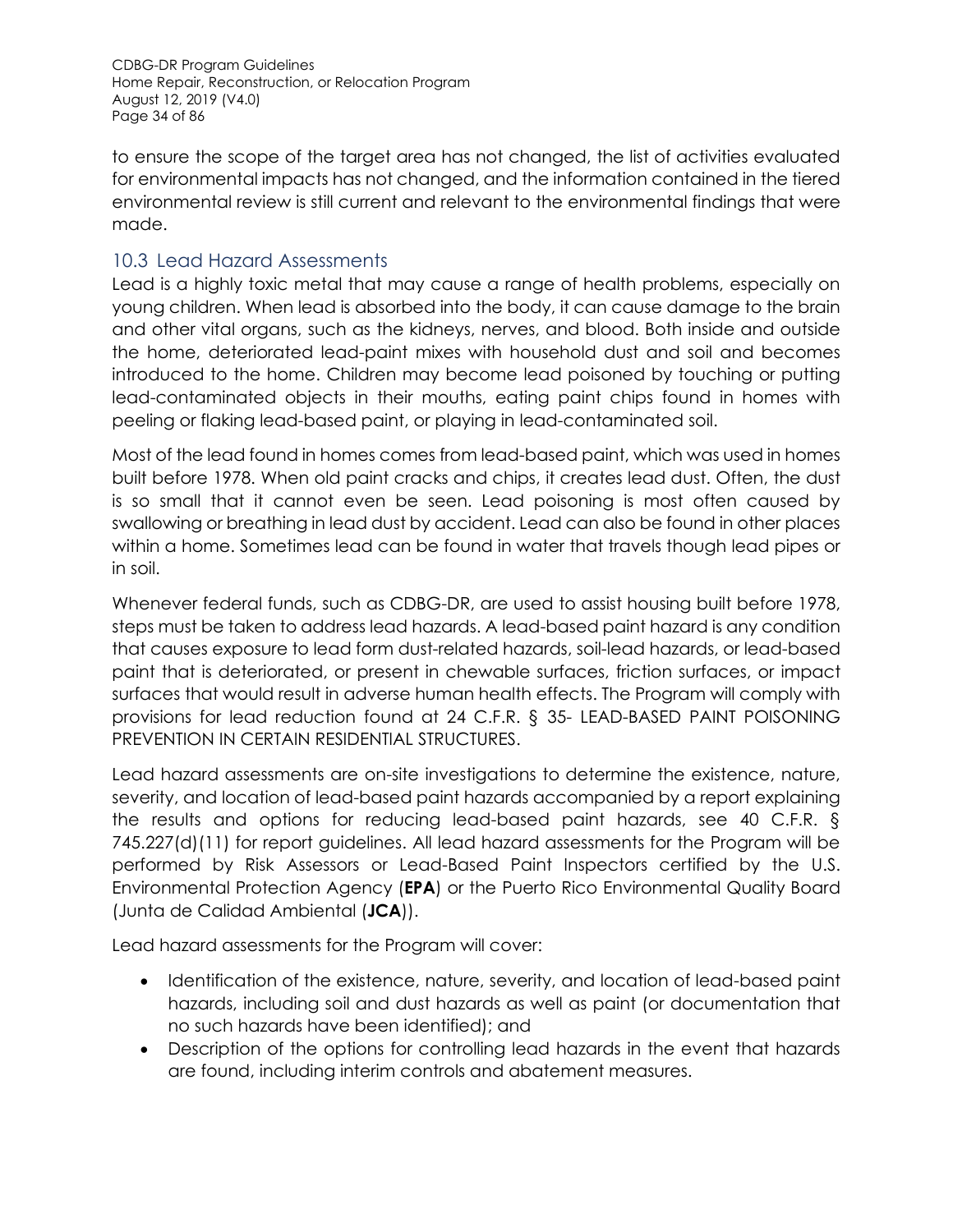CDBG-DR Program Guidelines Home Repair, Reconstruction, or Relocation Program August 12, 2019 (V4.0) Page 35 of 86

The lead hazard assessment process for the Program will begin with the collection of information about the property from the owner using HUD-approved forms. The Risk Assessor or Lead-Based Paint Inspector will use this information to make decisions about the location of the environmental testing within the dwelling of the property.

The lead hazard assessment will entail:

- A visual assessment of the selected dwelling units and common areas; and
- Environmental testing, which includes testing of deteriorated paint and (if needed) other painted surfaces and collection of dust and soil samples.

The Program will pursue the testing of paint with X-ray fluorescence (**XRF**) analyzers but sometimes the collection of paint chip samples may be required. Environmental samples will be sent to a certified laboratory for analysis of lead in paint, dust, or soil, as applicable.

When the lab results or XRF measurements are received, the Risk Assessor or Lead-Based Paint Inspector will review and analyze the data, including visual assessment results, environmental sampling results, among others. The Risk Assessor will then draft the report identifying lead-based paint hazards and acceptable lead hazard reduction options. Lead hazard reduction options must include abatement of all identified lead hazards.

#### <span id="page-34-0"></span>10.4 Asbestos Surveys

Because of its fiber strength and resistance to heat, asbestos has been used in a variety of building construction materials for insulation and as a fire retardant. Asbestos has also been used in a wide range of manufactured goods, mostly in building materials (roofing shingles, ceiling and floor tiles, paper products, and asbestos cement products), friction products (automobile clutch, brake, and transmission parts), heat-resistant fabrics, packaging, gaskets, and coatings.

Asbestos fibers may be released into the air by the disturbance of asbestos-containing materials during product use, demolition work, building or home maintenance, repair, and remodeling. In general, exposure may occur when asbestos-containing materials are disturbed or damaged in some way to release particles and fibers into the air. Exposure to asbestos increases risk of developing lung diseases.

In general, the greater the exposure to asbestos, the greater the chance of developing harmful health effects. Disease symptoms may take many years to develop following exposure.

The National Emission Standards for Hazardous Air Pollutants (**NESHAP**) regulations under the Clean Air Act specify work practices for asbestos to be followed during demolitions and renovations of all structures, installations, and buildings. The regulations require notification to the pertinent State agency before any demolition, or before any renovations of buildings that could contain a certain threshold amount of asbestos or asbestos-containing material. Therefore, the Program must perform an asbestos survey before conducting any repair or reconstruction work.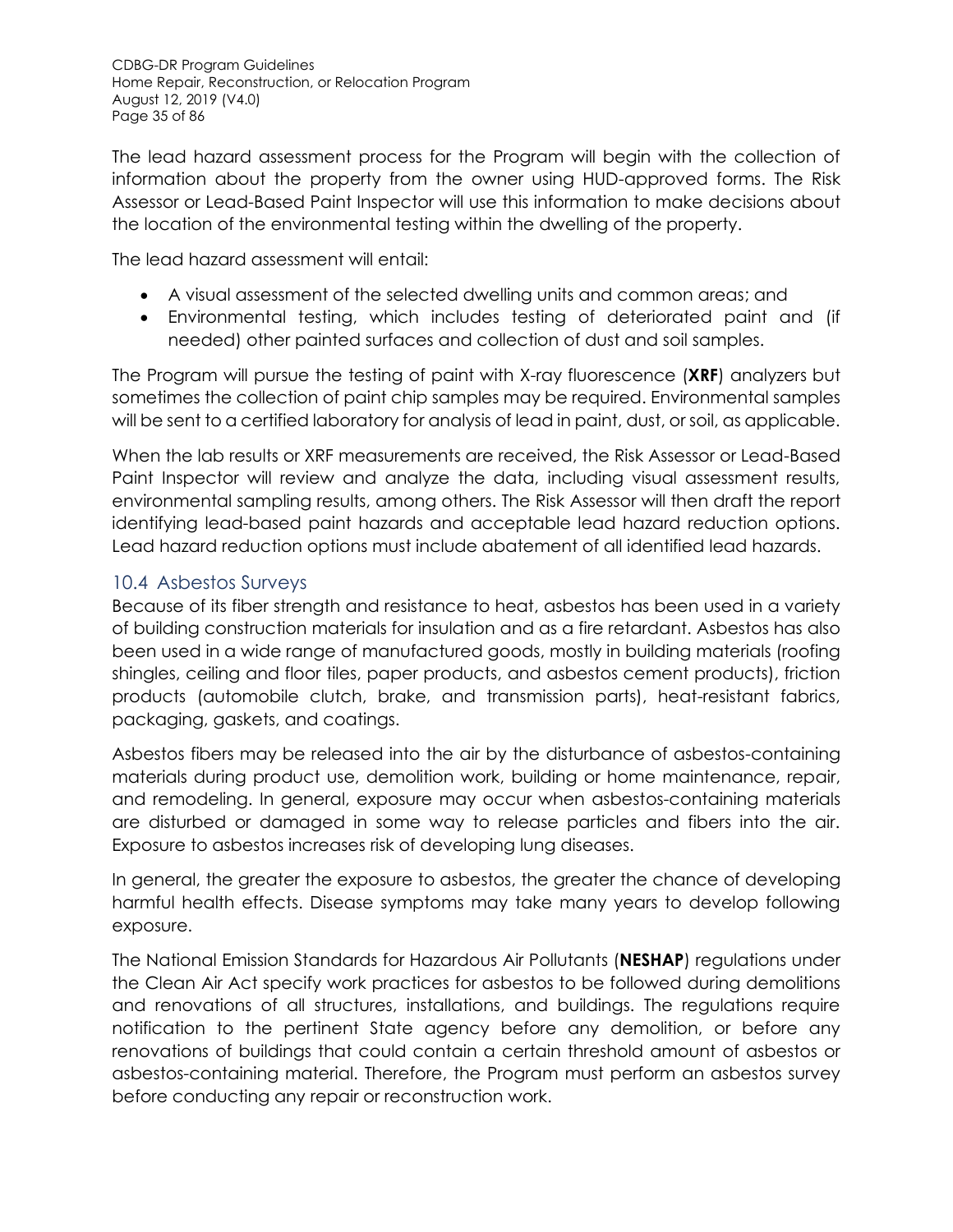CDBG-DR Program Guidelines Home Repair, Reconstruction, or Relocation Program August 12, 2019 (V4.0) Page 36 of 86

An asbestos survey is used to locate and describe asbestos-containing materials in a structure. The Program will conduct comprehensive building asbestos surveys through inspection of the properties. All asbestos surveys for the Program will be performed by Asbestos Inspectors certified by EPA or the Puerto Rico JCA (for its Spanish acronym). The asbestos surveys will visually review all suspect asbestos-containing materials associated with the buildings' interior and will collect samples for laboratory analysis.

During the survey process, every effort shall be made to collect required samples in the least destructive manner possible. The nature of the asbestos survey will be to determine the location and extent of asbestos-containing materials that may be disturbed during repair or demolition activities. Samples of presumed asbestos-containing materials shall be processed or evaluated by accredited laboratories for testing of asbestos presence in materials. Asbestos content determination shall be performed, as necessary, by utilizing Polarized Light Microscopy, Point Counting, and Transmission Electron Microscopy.

## <span id="page-35-0"></span>**11 Program Award Types**

If eligible and awarded, housing assistance award type determinations are based on the following factors: damage/project scope of work needed; current value of the damaged home; and location of damaged property, including location in relation to Special Flood Hazard Area (SFHA). Floodplain determinations will be made based on the flood zone designation of the project site. For floodplain determination purposes, the project site is defined as only the structure or construction area. Typically, the construction area refers to the structure or footprint of the structure (if the structure was totally destroyed) located at the damaged property.



## <span id="page-35-1"></span>11.1 Repair Award

Homes with an estimated cost of repair less than \$60,000 or 50% of the current assessed value of the home, whichever is less, will be rehabilitated in place. Estimated cost of repair will be determined through a Program damage assessment. Homes which are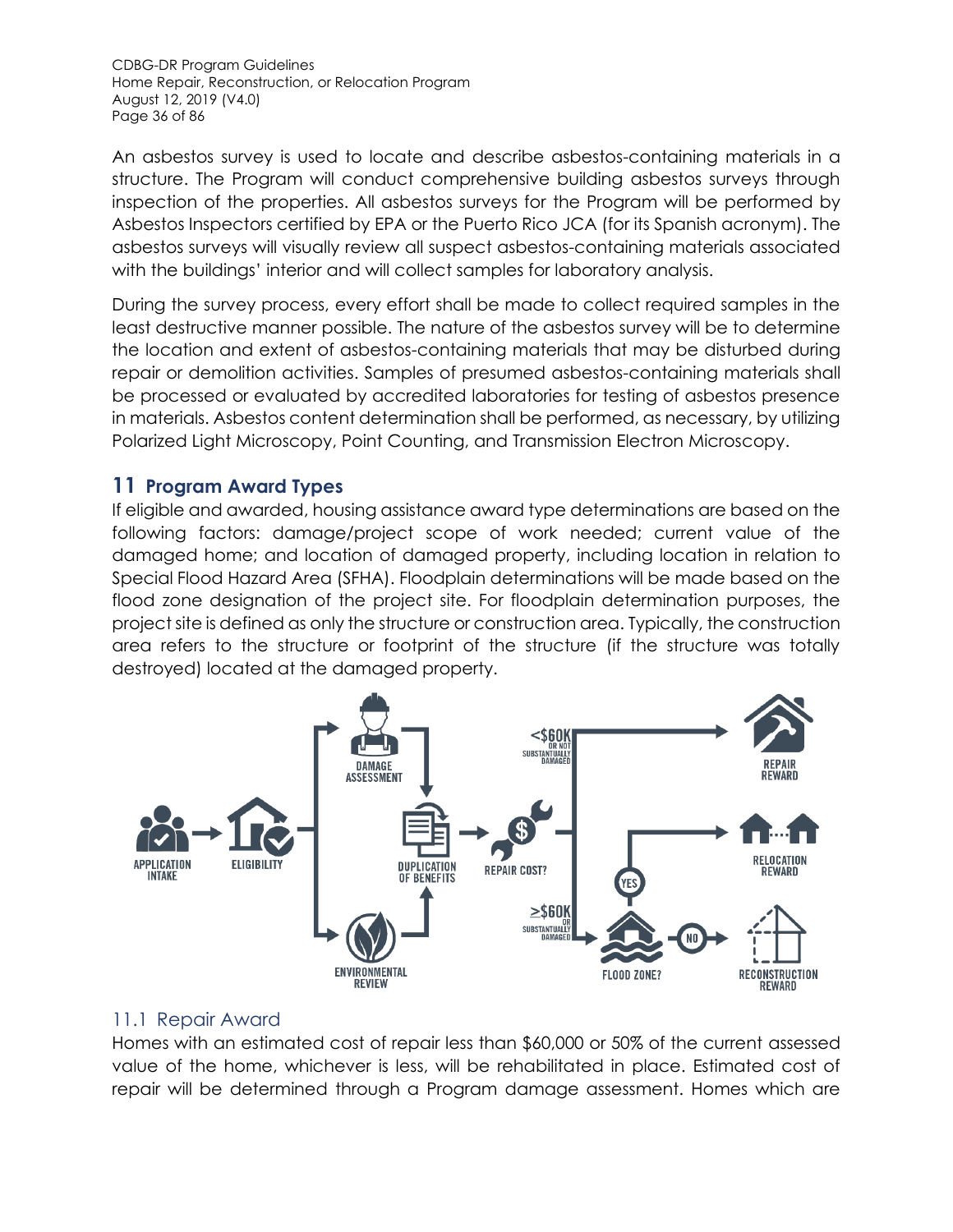CDBG-DR Program Guidelines Home Repair, Reconstruction, or Relocation Program August 12, 2019 (V4.0) Page 37 of 86

located in or outside of a floodplain may be rehabilitated. However, in accordance with 83 FR 5844, the Program may only provide assistance for the repair/reconstruction of a house located in a floodplain if: (a) The homeowner had flood insurance at the time of the disaster and still has unmet recovery needs; or (b) the household earns less than the greater of 120% AMI or the national median and has unmet recovery needs. Floodplain designation will be determined by the site-specific environmental review.

Homes located in a floodplain which qualify for repair that is considered a substantial improvement, as defined in 24 C.F.R. § 55.2, will not be rehabilitated in place. Rather, eligible applicants with homes in a floodplain that require substantial improvement repairs will be offered Program assistance to relocate to a property outside the floodplain. See Relocation section of these Guidelines.

Substantial improvement is defined as either:

- a) Any repair, reconstruction, modernization or improvement of a structure, the cost of which equals or exceeds 50% of the market value of the structure either: 1) Before the improvement or repair is started; or 2) If the structure has been damaged, and is being restored, before the damage occurred; or
- b) Any repair, reconstruction, modernization or improvement of a structure that results in an increase of more than 20% in the number of dwelling units in a residential project or in the average peak number of customers and employees likely to be on-site at any one time for a commercial or industrial project.
	- i. Substantial improvement may not be defined to include either:
		- a. Any project for improvement of a structure to comply with existing state or local health, sanitary or safety code specifications that is solely necessary to assure safe living conditions, or
		- b. Any alteration of a structure listed on the National Register of Historical Places or on a State Inventory of Historic Places.

Structural repairs, reconstruction, or improvements not meeting the definition of substantial improvement are considered "minor improvements".

Any obsolete products replaced as part of the repairs must be replaced with ENERGY STAR®, Water Sense, or other Federal Energy Management Program (**FEMP**) designated products or appliances, as per 83 FR 5844. Homes that cannot be repaired under existing Program caps, due to legal, engineering or environmental constraints (permitting, extraordinary site conditions, etc.) will be considered not suitable for repair. Eligible applicants with homes deemed not suitable for repair will be offered relocation or reconstruction assistance.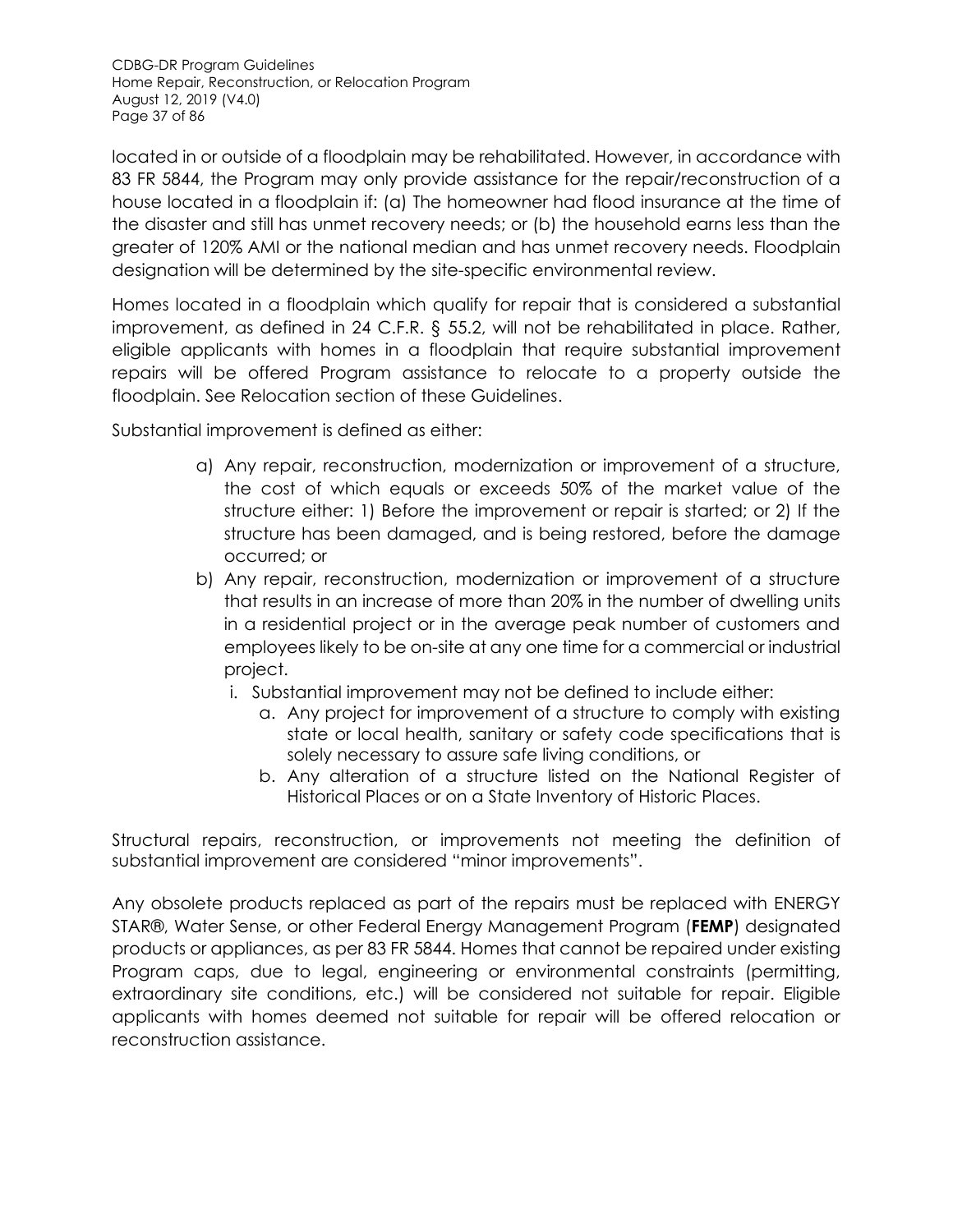CDBG-DR Program Guidelines Home Repair, Reconstruction, or Relocation Program August 12, 2019 (V4.0) Page 38 of 86

## 11.2 Reconstruction Award

Homes not located in the 100-year floodplain become eligible for reconstruction when the home is deemed to be substantially damaged. Substantially damaged structures are defined as those that suffered damage equal to or greater than 50% of the cost of repair as compared to the current market value of the structure. For R3, homes qualify for reconstruction when the estimated cost of repair is greater than or equal to \$60,000 or 50% of the current assessed value of the home, whichever is lesser - as confirmed through Program inspection, or if a feasibility inspection determines that reconstruction is required.<sup>7</sup> The 100-year floodplain means the floodplain of concern for this part and is the area subject to inundation from a flood having a 1% or greater chance of being equaled or exceeded in any given year. The R3 Program will use the most current, approved version of FEMA's Flood Insurance Rate Map (**FIRM**) to identify whether a property is located within or outside of the 100-year floodplain.

Homes meeting the reconstruction damage threshold will be reconstructed in substantially the same footprint, when feasible, to include resilient measures in structural materials.

Homes that may not be rebuilt in place due to legal, engineering or environmental constraints (permitting, extraordinary site conditions, etc.) will not be reconstructed and the homeowner will be provided relocation options.

Reconstruction will meet standards in International Building Code adopted by Puerto Rico and will incorporate Green Building Standard features and resilience measures to the extent possible. Homes reconstructed by the Program will comply with requirements of an industry recognized Green Building Standard<sup>8</sup> or the Green Permit (known locally as Permiso Verde)<sup>9</sup> issued by OGPe, as approved by HUD. See Green Building Standards section of these Guidelines.

### 11.3 Relocation Award

Homes located in the 100-year floodplain that are substantially damaged or require substantial improvement will not be reconstructed in place.

In these instances, as a condition of remaining in the Program, eligible homeowners will be offered relocation to a suitable home outside the floodplain using Program assistance. The Program will acquire the original damaged property and provide the applicant a credit equal to the post-storms appraised value of the home on a deferred forgivable lien and promissory note for the replacement property they intend to relocate. The poststorms appraised value of the home will be reduced by any duplication of benefits

<sup>7</sup> Current assessed value is used due to the limited availability of island-wide data for pre-storm values.

<sup>8 83</sup> FR 5861 defines Green Building Standard as construction which meets an industry-recognized standard that has achieved certification under one of the following programs: (i) ENERGY STAR®, (ii) Enterprise Green Communities, (iii) LEED, (iv) ICC-700 National Green Building Standard, (v) EPA Indoor AirPlus, or (vi) any other equivalent comprehensive green building program acceptable by HUD.

<sup>9</sup> HUD accepted Permiso Verde as an equivalent comprehensive green building program on January 31, 2019.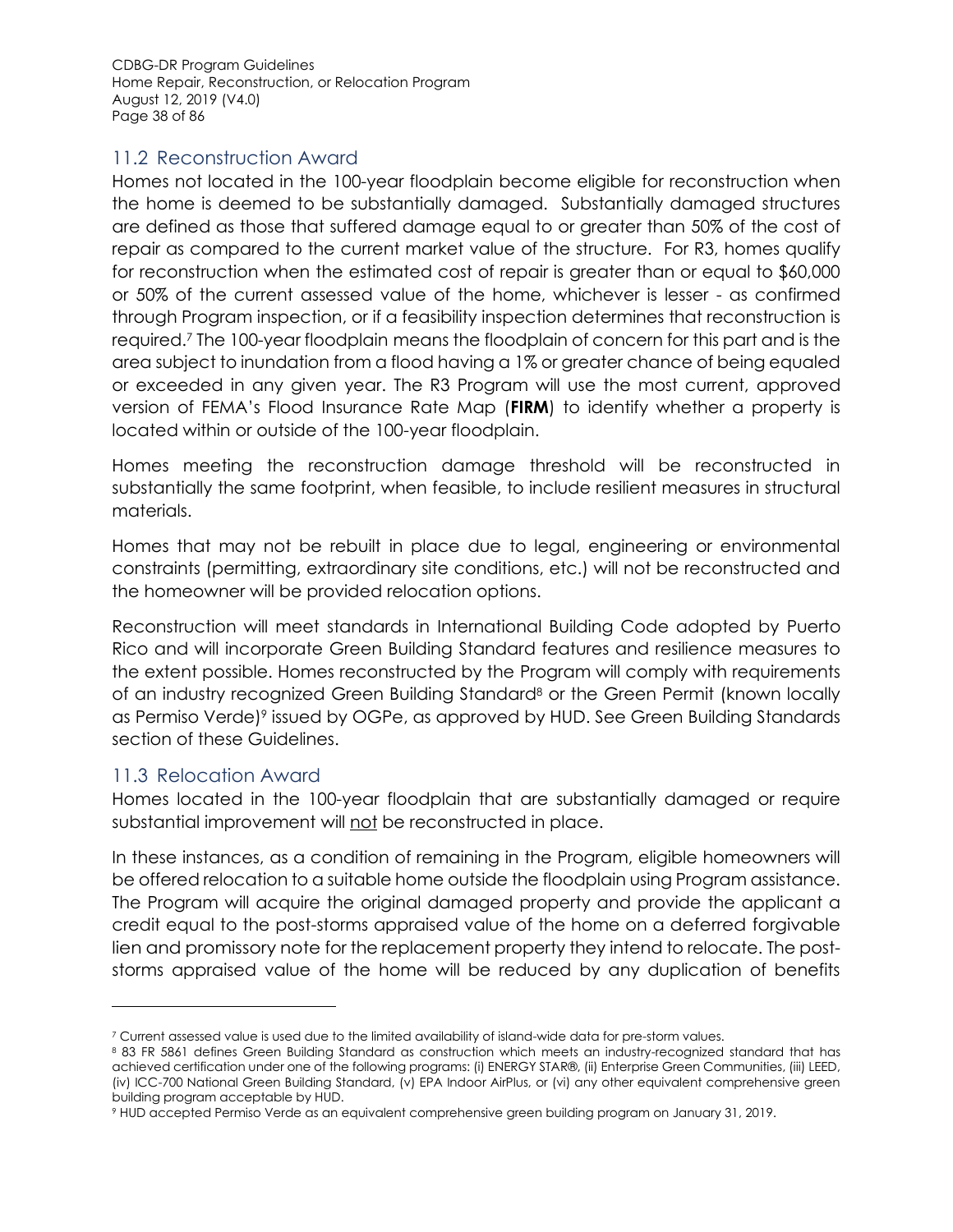CDBG-DR Program Guidelines Home Repair, Reconstruction, or Relocation Program August 12, 2019 (V4.0) Page 39 of 86

received by the applicant. However, duplication of benefits will never reduce an applicant's available credit below the land value of the original parcel.

If the replacement property requires repair to ensure a safe and sanitary condition for occupancy, the Program will provide repairing activities in accordance with the repairing standards of the Program, addressed above, not to exceed \$60,000 or 50% of the current assessed value of the home, whichever is less.

The Program will hold a dual real estate closing with the applicant to include: 1) title transfer of the original damaged property to PRDOH; and 2) purchase of the replacement property that the applicant will be relocated in. The Program will provide the seller of the new property with the full sale price and the buyer/applicant will sign a deferred forgivable and lien with PRDOH equal to the sale price minus the credit allowed from the voluntary acquisition of the storm-damaged property. The Program will provide up to \$150,000 assistance for the combined cost of a replacement home and costs associated with repairing the replacement property to meet Housing Quality Standards (HQS). The maximum purchase price allowed by the Program will be \$150,000; credit for the applicant's storm-impacted property shall not increase the allowed maximum purchase price over \$150,000.

The deferred forgivable lien and promissory note will require the applicant to own the replacement home and use the home as their primary residence for a period of fifteen (15) years. Applicants will be required to certify their compliance with this requirement on an annual basis for the first five (5) years of their compliance period. Thereafter, applicants will be monitored for compliance by the Program every third year. If a homeowner moves or sells the home within the first five (5) years, the entire (100%) amount of the benefit received must be repaid in full to PRDOH. If a homeowner moves or sells the home after five (5) years, but before completing the fifteen (15) year affordability period, the amount of benefit that must be repaid will be determined by the amortization schedule for the remaining years. See Ownership and Occupancy Period Requirements section of these Guidelines.

## 11.4 Reconstruction and Relocation Unit Size and Exceptions

Applicants eligible for relocation or reconstruction assistance will be awarded a reconstructed or replacement home (relocation) based on household size. Applicants will be awarded a unit sized according to the number of bedrooms needed to accommodate the household, up to the Program cap of four (4) bedrooms. The Program, on a case-by-case basis, may allow assistance for reconstruction of homes with more than four (4) bedrooms, if the household size exceeds eight (8) persons and it is cost-effective to do so. The following factors will be considered when determining the unit size an applicant qualifies for:

• No more than two (2) persons are required to occupy a bedroom;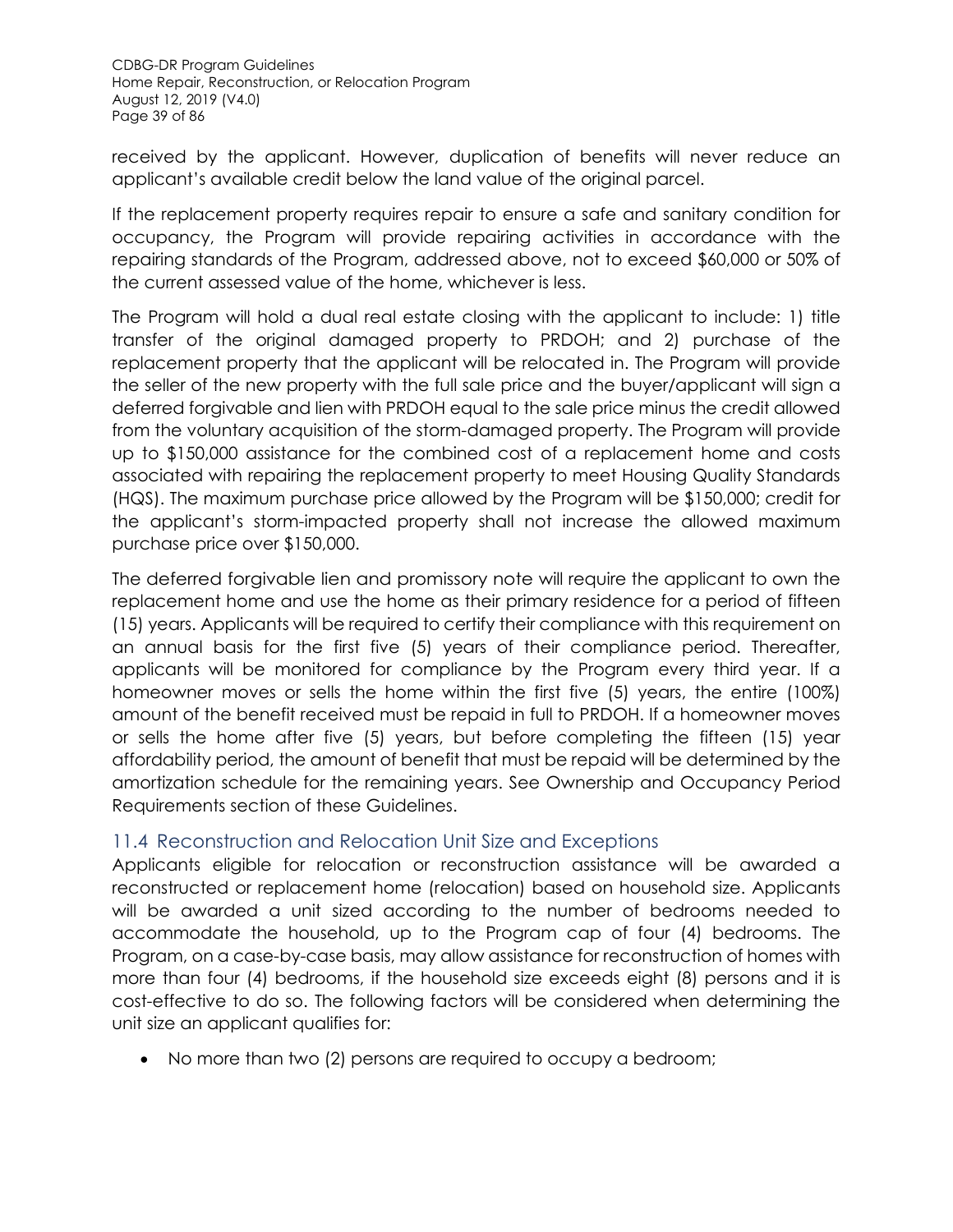CDBG-DR Program Guidelines Home Repair, Reconstruction, or Relocation Program August 12, 2019 (V4.0) Page 40 of 86

- Persons of different generation (i.e. grandparent, parents, and children), adult persons of the opposite sex (other than spouses/couples) and unrelated adults are not required to share a bedroom;
- Adults living as a couple (whether or not legally married) will be required to share a bedroom for size issuance purposes;
- Children of the same sex will be required to share a bedroom for size issuance purposes;
- Duplication of Benefits Unit size and/or the total number of bedrooms may be reduced to resolve a duplication of benefits.

Sample unit size scenarios for two- through four-bedroom units are outlined below. Other household composition will be awarded unit size based on the items outlined above. PRDOH will consider exceptions to unit size determinations on a case-by-case basis.

| Unit Size  | <b>Household Composition</b>                                          |  |  |
|------------|-----------------------------------------------------------------------|--|--|
| 2 bedrooms | • 1 adult or one couple                                               |  |  |
|            | • Adult/couple plus one child                                         |  |  |
|            | Adult/couple plus two children of the same sex<br>$\bullet$           |  |  |
| 3 bedrooms | I adult or one couple plus two children of opposite sex<br>$\bullet$  |  |  |
|            | • Adult/couple plus three children                                    |  |  |
|            | Adult/couple plus four children (two boys and two girls)<br>$\bullet$ |  |  |
| 4 bedrooms | I adult or one couple plus four or five children                      |  |  |
|            | 4 or more adults or adult/couples                                     |  |  |

To reduce the required time from award to completion as related to reconstruction and relocation with new construction awards, the Program will provide plans and specifications for "model homes" available to applicants. The Program shall have available two-, three-, and four-bedroom "model homes." Types of designs for these "model homes" shall include:

- **Single-Story or two-story Detached Homes:** Homes for construction in urban or suburban lots with front, rear, and lateral yard space in accordance with zoning regulations. These types of homes must not share walls with adjacent homes (no rowhouse nor twin house configuration). These types of homes shall have twobedroom, three-bedroom, and four-bedroom options available. Two-story options will be provided only in instances when lot dimensions or zoning regulations require two-story homes.
- **Party-Wall Homes (Single or Two Story):** Homes for urban lots where space is at a premium. These homes are to be built in generally narrow urban lots where the unit lateral walls meet the lot's limit, adjacent to neighboring building walls. Here, lateral yards are impractical. Thus, the availability of natural light and ventilation must be achieved by incorporating creative design solutions such as noncontinuous yards or wells. These models must have a rear yard as per zoning regulations, but a front yard may not be required or desirable. These types of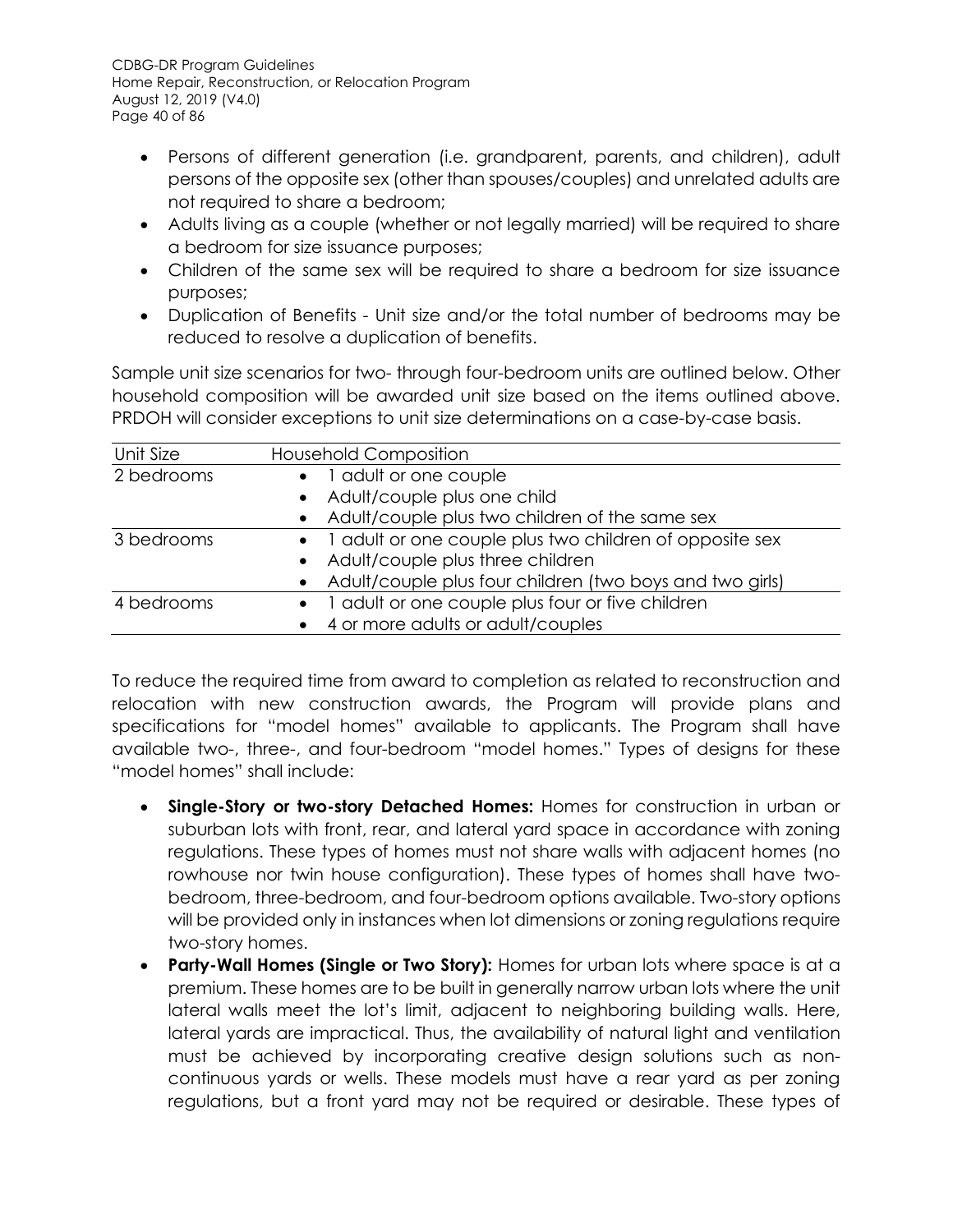homes shall have one-bedroom, two-bedroom, three-bedroom, and fourbedroom models available.

All designs of "model homes" will have at least three (3) front façade design alternatives. However, if the home is to be built on a historic district the façade may have to be submitted for further permit requirements. Furthermore, all "model homes" shall have options for applicants to choose from such as exterior paint color schemes, cabinets color scheme, floor color schemes, and any other optional component that will not have an impact on costs.

| Space                          | 2-Bedrooms               | 3-Bedrooms               | 4-Bedrooms                                                                                                       |
|--------------------------------|--------------------------|--------------------------|------------------------------------------------------------------------------------------------------------------|
| Front Porch                    | 60.0 sq. ft.             | 60.0 sq. ft.             | $60.0$ sq. ft.                                                                                                   |
| Kitchen                        | 90.0 sq. ft.             | 90.0 sq. ft.             | 90.0 sq. ft.                                                                                                     |
| Living / Dining Area           | 240.0 sq. ft.            | 240.0 sq. ft.            | 240.0 sq. ft.                                                                                                    |
| <b>Bedrooms</b><br>(w/ Closet) | $110.0$ sq. ft. (others) | $110.0$ sq. ft. (others) | 120.0 sq. ft. (at least one) 130.0 sq. ft. (at least one) 130.0 sq. ft. (at least one)<br>110.0 sq. ft. (others) |
| Total Min. Area                | 800.0 sq. ft.            | 1,000.0 sq. ft.          | 1,200.0 sq. ft.                                                                                                  |

Minimum area for spaces in the model homes will be as follows:

Minimum requirements for "model homes", other than compliance with all applicable codes, are as follows:

- For design development before a site is selected the design of the "model home" shall assume:
	- o The current approved requirements for zoning district classification R-I or its equivalent;
	- o The lots in which a "model home" will be built are flat and that the ground has adequate bearing capacity for the proposed structure;
- All rooms of the "model home" must have access to natural light and ventilation. Bathrooms may be the only exception to this requirement, although it is desirable to comply with it whenever possible;
- Bathrooms shall have showers (no bathtubs);
- All doors must have a minimum 32-inch clear door opening width;
- Kitchens must be open to the dining area;
- Roof waterproofing system must comply with the Building Energy Code and installation must be uplift resistant;
- All homes must incorporate resilient measures, which, at a minimum, must include:
	- o Rough-in for photovoltaic cell panels and electricity generator installation;
	- o 600-gallon PVC cistern (UV resistant), anchored to withstand hurricane force winds according to applicable codes;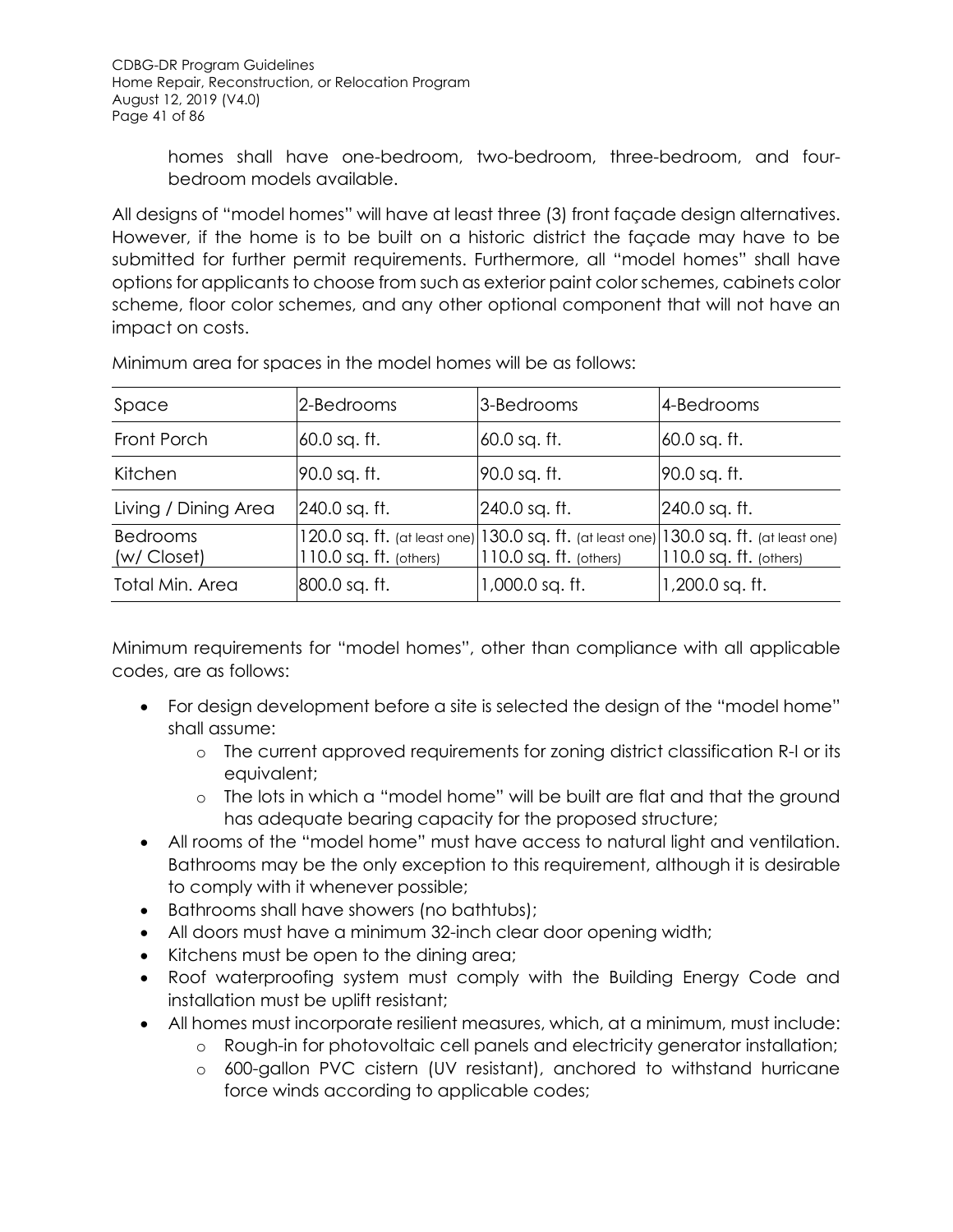CDBG-DR Program Guidelines Home Repair, Reconstruction, or Relocation Program August 12, 2019 (V4.0) Page 42 of 86

- o All "model home" components must resist hurricane force winds as per applicable codes and materials must be waterproof as much as possible;
- o Rough-in for gas stove where gas tanks are placed outside the home, as well as electrical outlet (120-240 volts) for electrical stoves;
- Primary material of construction for the structure and site will be concrete with local manufactured cement;
- Manufactured and modular homes may be used.

All "model home" designs shall be submitted to the OGPe and obtain preliminary construction permits for designs when no site has been selected (Aprobación de Planos Seguros).

# 11.5 Green Building Standards

Comprehensive green building standards improve the lives of residents, support community revitalization, and protect the environment. There are significant social, environmental, financial and health benefits to incorporating a comprehensive set of green building standards. While some housing Programs may start off with a partial approach to "going green", the greatest benefits accrue from adopting a holistic green building standard that results in resource conservation, healthier living environments, and restored neighborhoods.

The Green Building Standard requirements are followed as stated in 83 FR 5844, requiring all new construction and replacement of substantially damaged residential buildings to meet the Green Building Standard, by meeting an industry recognized standard that has achieved certification under at least one of the following Programs:

- ENERGY STAR® (Certified Homes or Multifamily High-Rise);
- Enterprise Green Communities;
- LEED (New Construction, Homes, Midrise, Existing Buildings Operations and Maintenance, or Neighborhood Development);
- ICC–700 National Green Building Standard;
- EPA Indoor Air Plus (ENERGY STAR® a prerequisite); or
- Any other equivalent comprehensive green building Program acceptable to HUD.

For the repairing of non‐substantially damaged residential structures, PRDOH will follow to the extent they are applicable to the construction methods utilized on the Island- the guidelines specified in the HUD CPD Green Building Retrofit Checklist.<sup>10</sup> When older or obsolete products are replaced as part of repair work, PRDOH will use products and appliances with ENERGY STAR® labels, Water Sense labels, or FEMP equivalent designations. For specific required equipment or materials for which an ENERGY STAR®-

<sup>10</sup> <https://www.hudexchange.info/resource/3684/guidance-on-the-cpd-green-building-checklist/>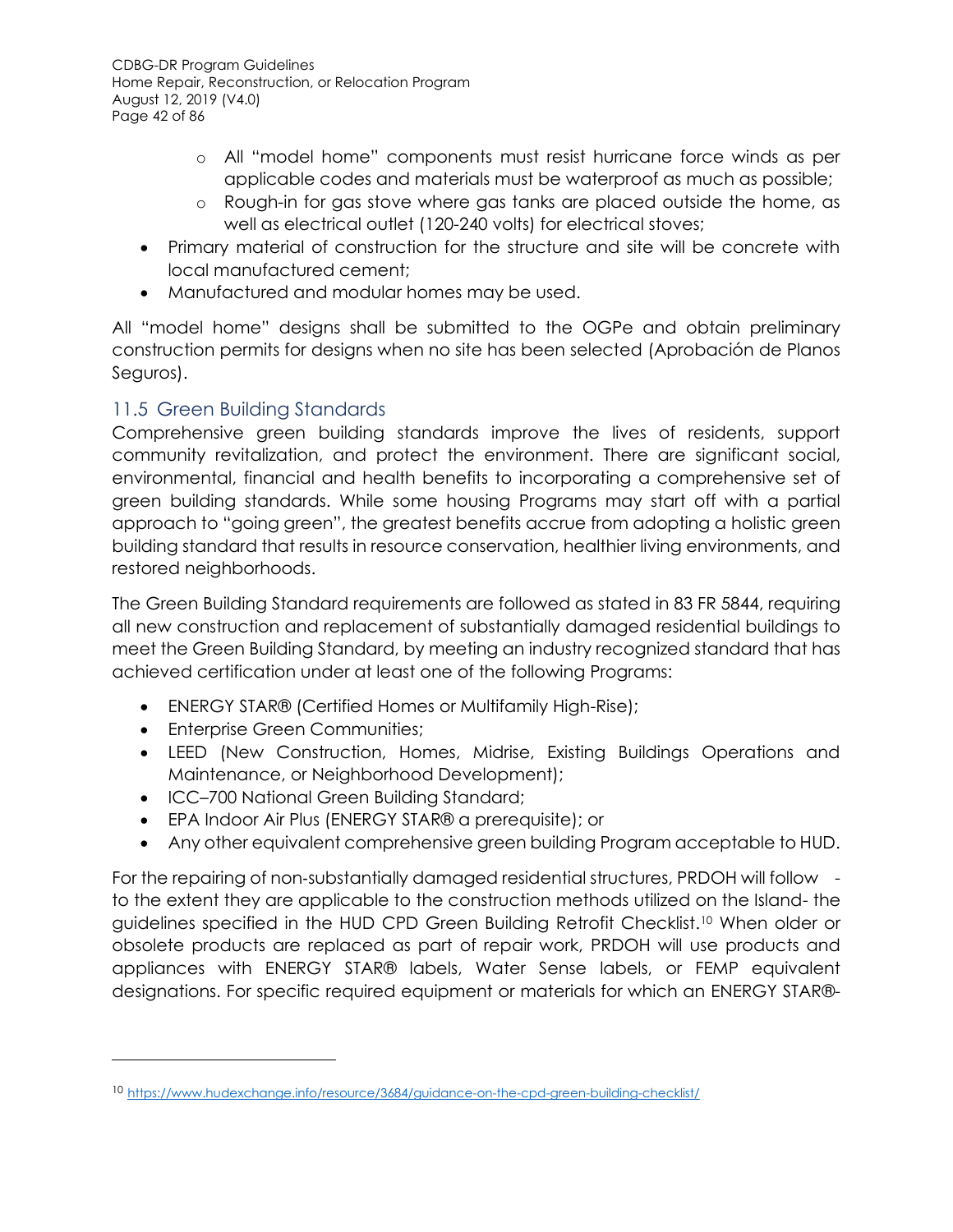CDBG-DR Program Guidelines Home Repair, Reconstruction, or Relocation Program August 12, 2019 (V4.0) Page 43 of 86

or Water Sense- labeled or FEMP-designated product do not exist, the requirement to use such products does not apply.

## 11.6 Accessibility Accommodations

Additional modifications to increase accessibility for applicants or household members of applicants who have access and functional needs is an allowable part of the repair, reconstruction, or relocation assistance provided by the Program. Eligible applicants who require additional accessibility accommodations will be provided with accessibility options during the pre-construction meeting (for repair or reconstruction) or during the pre-award meeting (for relocation). Additional reasonable permanent accessibility options will be available to applicants if the applicant or a member of the household requires such accommodations. The costs associated with the accommodations may be considered in addition to the Program caps and evaluated for cost reasonableness.

### 11.7 Award Caps

The maximum award for housing repair in place is \$60,000 in construction and/or soft costs per unit. The maximum award for relocation or reconstruction is \$150,000 in construction and/or soft costs. Maximum award for reconstruction or relocation will be based on the unit size determination, up to \$150,000 or four (4) bedrooms. Award caps by bedroom size are as follows:

| Units Size     | Award Cap    |  |
|----------------|--------------|--|
| Two-Bedrooms   | \$120,000.00 |  |
| Three-Bedrooms | \$130,000.00 |  |
| Four-Bedrooms  | \$150,000.00 |  |

Additional award caps for costs associated only with permanent relocation are as follows:

- \$5,000 for demolition of the storm impacted property; and
- Up to \$15,000 for the purchase of a new lot outside the floodplain. Purchase price for vacant lots should not exceed the standard single lot size in the community, up to \$15,000.

Additional costs in excess of Program caps may be permissible and will be evaluated on a case by case basis for items such as: environmental abatement or unique site-specific costs, when necessary, which may also include utility connection costs. Exceptions to the caps may also consider necessary accessibility features or historic preservation.

# **12 Awards and Requirements**

When the Program determines the amount and type of assistance an applicant is eligible for, the applicant will be sent an Award Notification that will outline the type and amount of assistance being offered and describe next steps. Applicants who disagree with the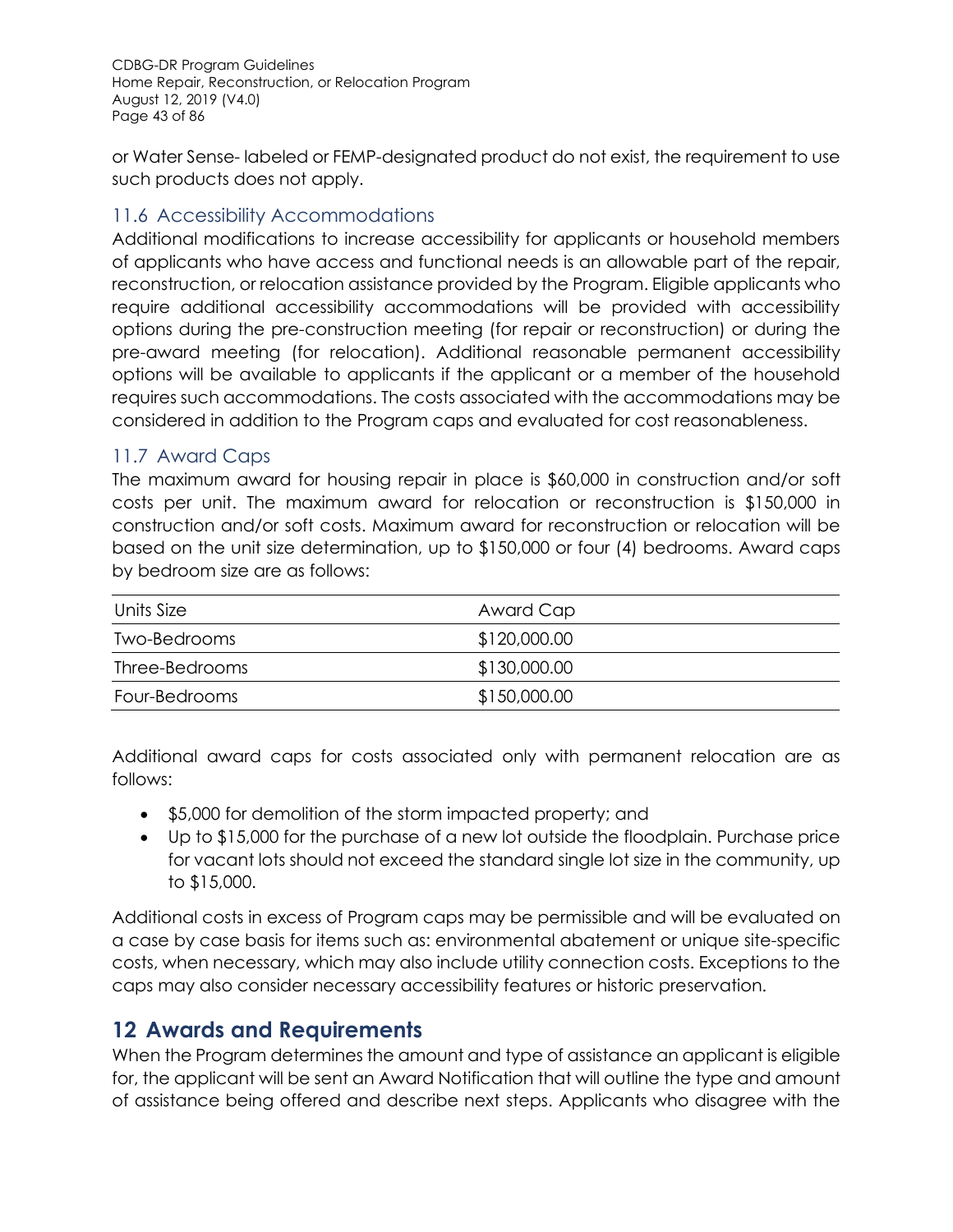CDBG-DR Program Guidelines Home Repair, Reconstruction, or Relocation Program August 12, 2019 (V4.0) Page 44 of 86

type or amount of assistance being offered may challenge the award determination. See the Program-based Reconsideration and/or Administrative Review section of these Guidelines.

Program awards will be realized through successful repairing, reconstruction, or relocation. Awards will not be paid directly to Program applicants.

## 12.1 Ownership and Occupancy Period Requirements

Applicants who are assisted under this Program must agree to own and occupy the assisted home as their primary residence for a predetermined amount of time.

In order to secure occupancy period requirements liens will be recorded against the deed of the property and filed with the Puerto Rico Property Registry. Liens will be released at the end of the compliance period. Forgivable liens and promissory notes will be signed prior to the dual closing event.

Alternatively, to secure occupancy period requirements for repair or reconstruction activities, at the Program's discretion, Applicants may be required to sign an Entry of Judgement by Confession as allowed by Rule 35.4 of the Rules of Civil Procedures of Puerto Rico, 32 LPRA Ap. V, R. 35.4. This statement, which authorizes a judgement to be rendered without a trial being held or without a lawsuit having been initiated, will have full effect in the event that the Applicant fails to comply with the required ownership and occupancy period. This Entry must be signed by the Applicant, under oath, and notarized by a notary licensed in Puerto Rico. Said Entry of Judgement by Confession will expire at the end of the compliance period.

- **Repair:** For repair activities, the homeowner must agree to own and use the home as their primary residence for three (3) years, as secured through a deferred forgivable lien and promissory note. Alternatively, and at the Program's discretion, it may be secured through an Entry of Judgement by Confession. If a homeowner moves or sells the home within three (3) years, the entire amount of the benefit received must be repaid in full to PRDOH. There will be no amortization schedule associated with repair.
- **Reconstruction:** For reconstruction activities, the homeowner must agree to own the home and use the home as their primary residence for a period of fifteen (15) years after reconstruction as secured through a deferred forgivable lien and promissory note. Alternatively, and at the Program's discretion, it may be secured through an Entry of Judgement by Confession. Applicants will be required to certify their compliance with this requirement on an annual basis for the first (5) five years of their compliance period. Thereafter, applicants will be monitored for compliance by the Program every third (3rd) year. If a homeowner moves or sells the home within the first five years, the entire (100%) amount of the benefit received must be repaid in full to PRDOH. If a homeowner moves or sells the home after five (5) years but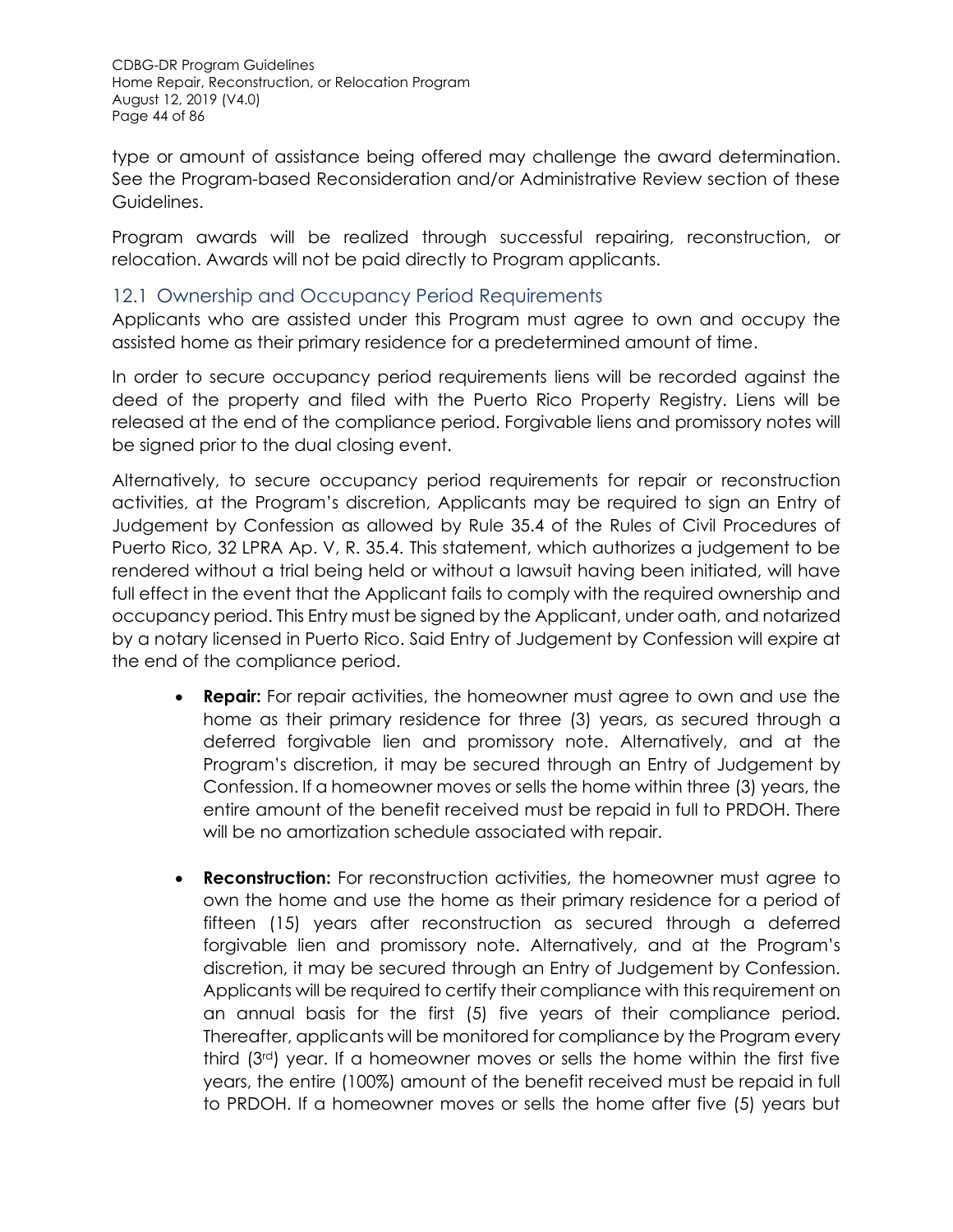before completing the fifteen (15) year occupancy and ownership period, the amount of benefit that must be repaid will be determined by the straightline, linear amortization schedule for the remaining years.

• **Relocation:** For relocation activities, the homeowner must agree to own the home and use the home as their primary residence for a period of fifteen (15) years after relocation as secured through a deferred forgivable lien and promissory note. Applicants will be required to certify their compliance with this requirement on an annual basis for the first (5) five years of their compliance period. Thereafter, applicants will be monitored for compliance by the Program every third (3<sup>rd</sup>) year. If a homeowner moves or sells the home within the first (5) five years, the entire amount of the benefit received must be repaid in full to PRDOH. If a homeowner moves or sells the home after five (5) years but before completing the fifteen (15) year occupancy and ownership period, the amount of benefit that must be repaid will be determined by the straight-line, linear amortization schedule for the remaining years.

The R3 Program may consider forgiving the promissory note and releasing the lien of a sold home only in extenuating circumstances and on a case by case basis. Examples of extenuating circumstances to be considered by the Program include but are not limited to life changing events that may cause an applicant to need a larger, smaller, or different home, such as marriage, divorce, birth, and death, and military deployments or reassignments.

# 12.2 Pre-Award Conference

Applicants who qualify for assistance will take part in a pre-award conference with the Housing Case Manager. The purpose of the pre-award conference is to ensure all parties agree on the scope of work to be completed and expectations/responsibilities of all parties involved. During the pre-award conference, the following topics will be discussed:

- Expectations;
- Homeowner move-out date;
- Accessibility options, if applicable;
- Schedule;
- Scope modifications related to resolution of DOB, if applicable;
- Applicant stylistic choices, as available;
- Floorplan selection, as available:
- Grant agreement and related conditions;
- Promissory note; and
- Additional required topics, as required

The Program will make reasonable attempts to accommodate non-traditional meeting venues when required by an applicant's individual circumstances, including applicants that are hospitalized or incarcerated. Non-traditional meeting venues may include: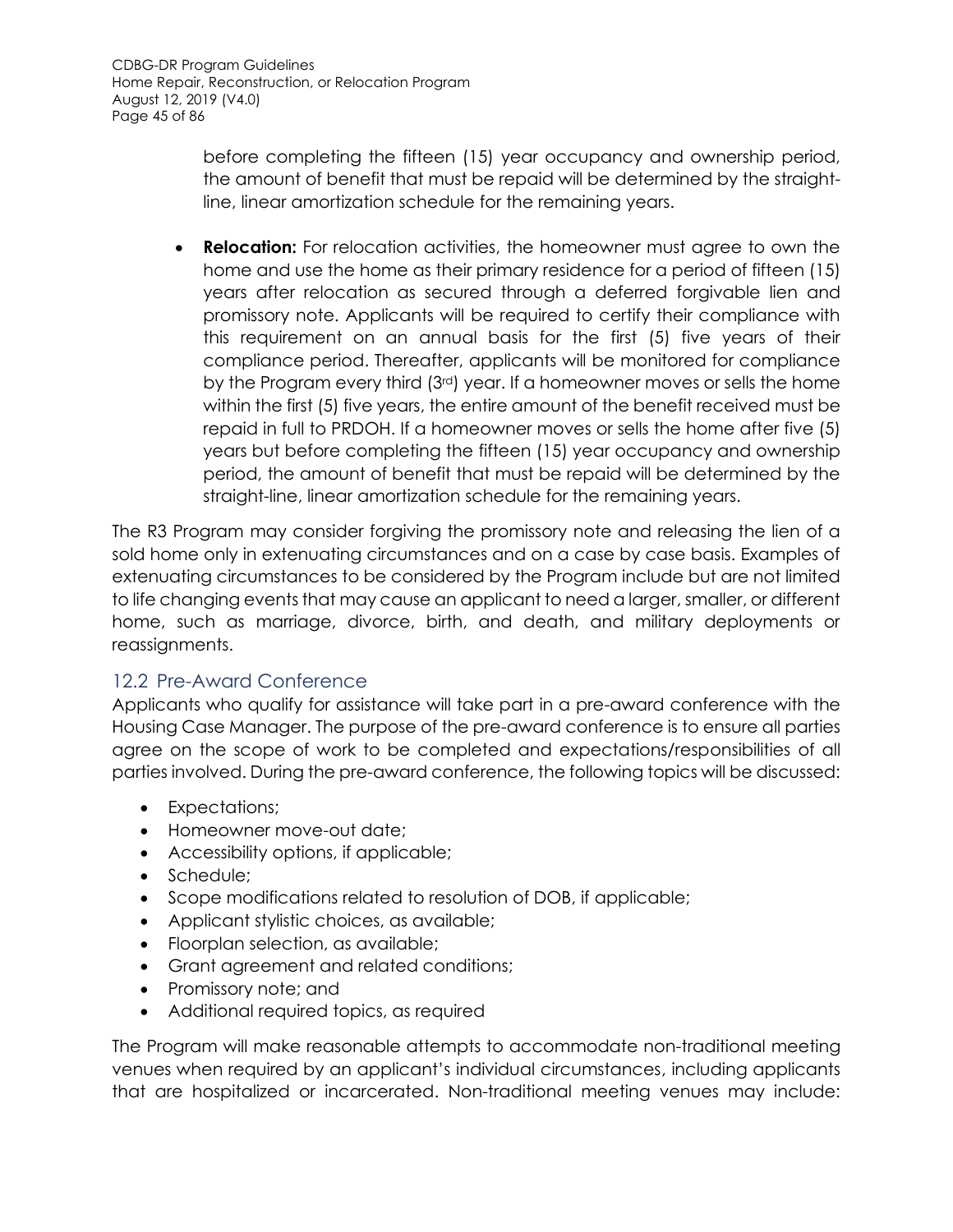CDBG-DR Program Guidelines Home Repair, Reconstruction, or Relocation Program August 12, 2019 (V4.0) Page 46 of 86

home-visits, off-site meetings, virtual meetings, or other arrangements. The applicant must accept the scope of work and sign all required Program documents prior to the Program authorizing the reconstruction or repair work to begin or prior to the start of relocation activities.

### 12.3 Repair or Reconstruction Award Requirements

Homes that qualify for reconstruction under the Program will be constructed to meet the International Building Code per Puerto Rico regulations. Repair works performed by the Program must also meet local codes, rehabilitation standards, and zoning ordinances. All permits and inspections required by OGPe or the autonomous municipality having jurisdiction must be completed.

Homes qualifying for repair assistance which were constructed prior to 1978 must be evaluated for the presence of lead-based paint. The program may allow costs of lead based paint abatement above established award caps on a case-by-case basis. However, if the lead-based paint abatement is determined by a Program inspector or licensed engineer to be unfeasible, the home will be reclassified as a reconstruction award.

### 12.3.1 Construction Permit Issues

In accordance with Regulation No. 9081 of June 7, 2019, known in Spanish as "Reglamento Conjunto para la evaluación y expedición de permisos relacionados al desarrollo, uso de terrenos y operación de negocios", any request related to the development and use of land in Puerto Rico, including construction work completed by the R3 Program, must be promoted by the owner of the property to obtain a construction permit. See Rule 2.1.9 on Filing an Application, Section 2.1.9.5 on Standing.

Additionally, construction or repair work for eligible applicants who have partial ownership rights to the damaged property shall not be granted a permit until: (1) all owners in common authorize the construction or repair; or (2) such right has been delegated to one (1) person. See Section 2.1.9.5(c) of the aforementioned Regulation.

Applicants who lack the required documents or authorizations for the R3 Program to obtain a construction permit to complete repair or reconstruction work may participate in repair or reconstruction, but construction permitting issues must be addressed prior to the award coordination meeting. Applicants who lack documentation required to obtain a construction permit will be referred to the Title Clearance Program for assistance. The Title Clearance Program will provide services, including legal services as needed, free of charge to the applicant, to assist the applicant in resolving any title issues.

Funds awarded for repair or reconstruction to applicants who are referred to the Title Clearance Program for resolution of issues related to obtaining a construction permit, will be held for the applicant for up to **six (6) months (180 days) from the date of the Award Notification** to allow the applicant a reasonable opportunity to resolve the issues.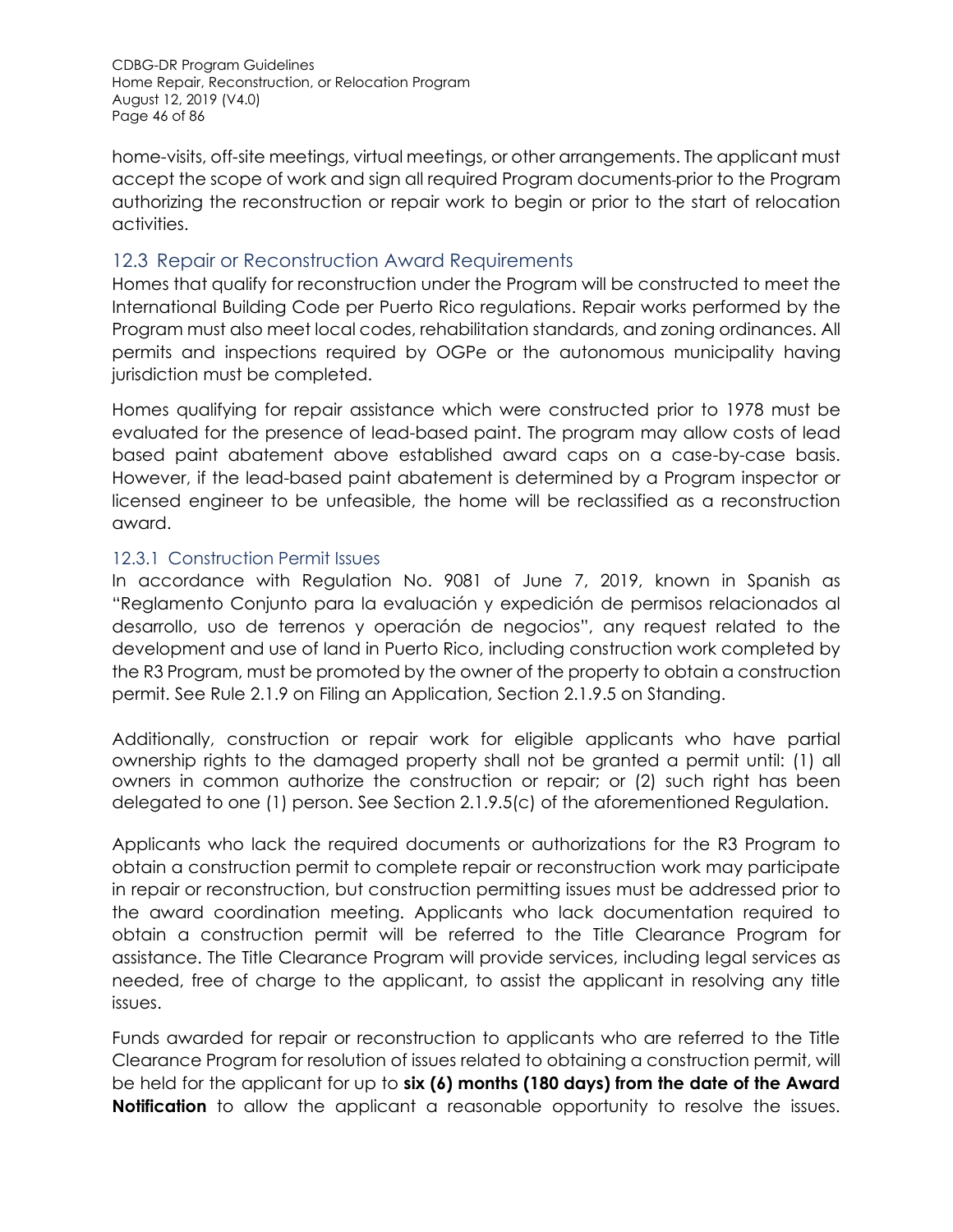CDBG-DR Program Guidelines Home Repair, Reconstruction, or Relocation Program August 12, 2019 (V4.0) Page 47 of 86

Requests to waive or extend the **six (6) month** period may be submitted to the Program, on behalf of the applicant, by an authorized representative of the Title Clearance Program. Requests to extend the period will be considered by the Program on a caseby-case basis.

### 12.4 Relocation Award Requirements

The following are requirements for all relocation awards issued under the Program. Applicants who accept a relocation award under the R3 Program are not considered displaced persons, (see 49 C.F.R § 24.2(a)(9)(ii)(E) or (H)), and as such, are not entitled to relocation assistance benefits under Uniform Relocation Assistance and Real Property Acquisition Policies Act of 1970, as amended (**URA**), 42 U.S.C. § 4601 *et seq*., However, tenants on such properties may be eligible for relocation assistance benefits. See Uniform Relocation Act (URA) section of this document for further information.

### 12.4.1 Liens

Applicants who have an unsatisfied lien of any kind on the storm-impacted property, including mortgage liens, must satisfy the lien prior to being awarded a Relocation Voucher. Applicants with an unsatisfied lien on the storm-impacted property at the time of Award Notification will be allowed **one hundred and eighty (180) days** to submit documentation to the Program which indicates a settlement of outstanding liens is pending. Applicants who are unable to satisfy liens within **one hundred and eighty (180) days** of award notification will be determined to be ineligible and notified via an R3 Ineligibility Determination. This notification will outline the reason for ineligibility and next steps, including the option to challenge the decision. See the Program-based Reconsideration and/or Administrative Review section of these Guidelines.

#### 12.4.2 Title Issues

Applicants with title issues may participate in relocation, but title issues must be addressed prior to relocation. Applicants who lack clear title will be referred to the Title Clearance Program for assistance. The Title Clearance Program will provide services, including legal services as needed, free of charge to the applicant, to assist the applicant in resolving any title issues.

Funds awarded for relocation to applicants who are referred to the Title Clearance Program will be held for the applicant for up to **six (6) months (180 days)** to allow the applicant a reasonable opportunity to resolve title issues. Requests to waive or extend the **six (6) month** period may be submitted to the Program, on behalf of the applicant, by an authorized representative of the Title Clearance Program. Requests to extend the period will be considered by the Program on a case-by-case basis.

### 12.4.3 Voluntary Acquisition of Storm-Impacted Property

Under the R3 Program, relocation is accomplished through program-acquisition of the storm-damaged property and provision of a replacement dwelling. Applicants who qualify for a relocation award will receive a Voluntary Acquisition Offer from the R3 Program. Among other things, the offer informs the applicant of the determination of fair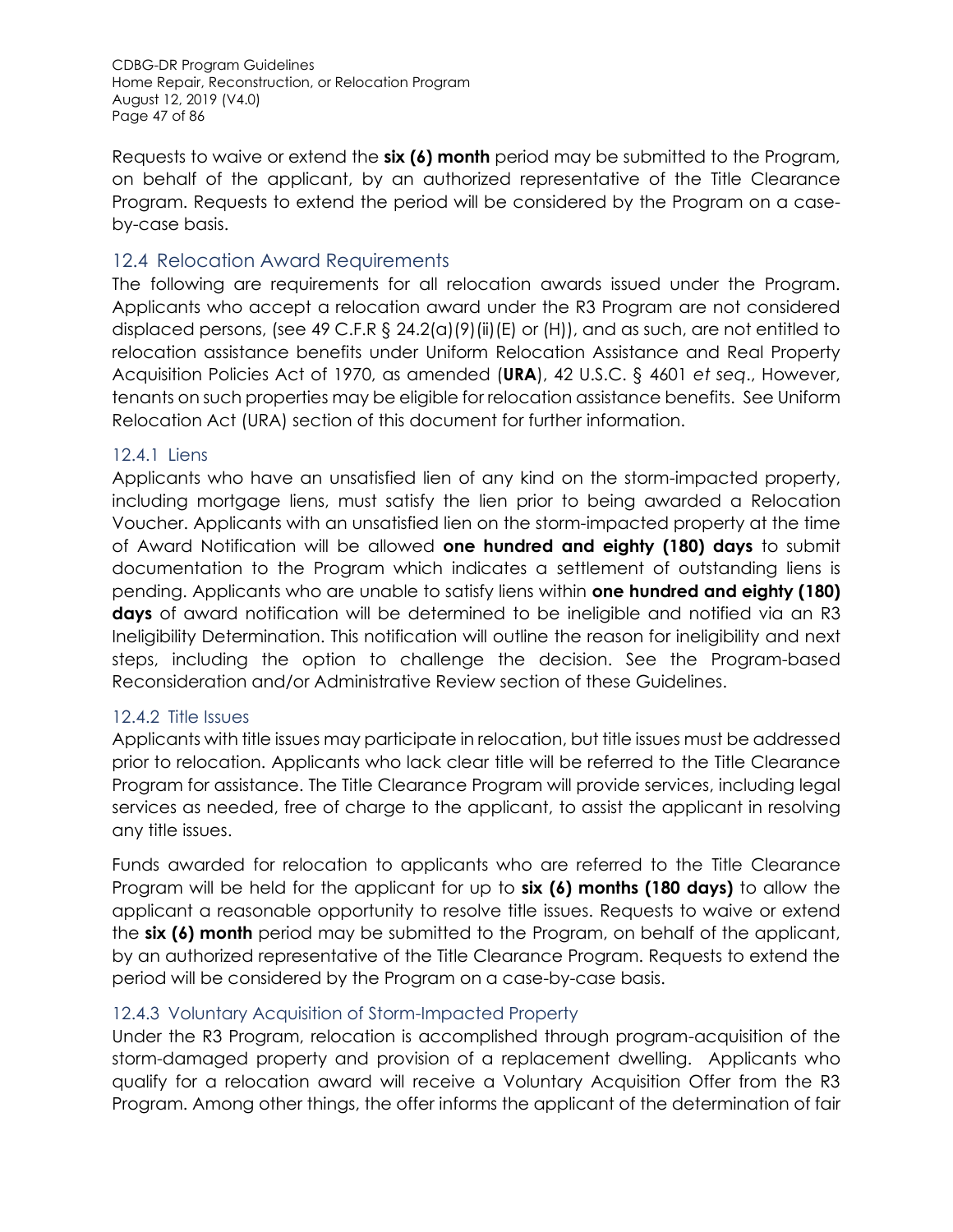CDBG-DR Program Guidelines Home Repair, Reconstruction, or Relocation Program August 12, 2019 (V4.0) Page 48 of 86

market value of the storm damaged property and that the acquisition of the property is voluntary.

Acquisitions completed under the R3 Program meet the conditions which exempt projects from the requirements of 49 C.F.R. § 24.101(B). The following conditions apply to all acquisition completed in conjunction with the provision of replacement housing under the R3 Program.

- No specific site or property needs to be acquired.
- Property to be acquired is not part of an intended, planned, or designated project area where all or substantially all of the property within the area is to be acquired within specific time limits.
- PRDOH will not acquire property if the negotiations fail to reach an amicable agreement, and the owner of such property is so informed in writing.
- PRDOH will inform the owner in writing of what it believes to be the fair market value of the property.

All acquisition completed under the R3 Program is entirely voluntary and conditional upon the successful provision of replacement housing through one (1) of the relocation options outlined in the Relocation Options section of this document. No property will be acquired through involuntary purchase or eminent domain or condemnation if negotiations for acquisition fail to result in an agreement. Furthermore, PRDOH will not acquire the storm-impacted property if attempts to secure replacement housing through the R3 Program are not successful. Acquisition of the storm-damaged property is contingent upon successful real estate closing event for a replacement property purchased through the R3 Program.

Owners of properties acquired by PRDOH are not considered displaced persons, (see 49 C.F.R  $\S$  24.2(a)(9)(ii)(E) or (H)), and as such, are not entitled to relocation assistance benefits under URA. However, tenants on such properties may be eligible for relocation assistance benefits. See Uniform Relocation Act (URA) section of this document for further information.

## 12.4.3.1 Appraisal of Storm-Impacted Property

Fair market value for storm-impacted properties which may be acquired by PRDOH through voluntary acquisition as part of a relocation award shall be determined via an appraisal.

### 12.4.3.2 Demolition and Maintenance of Acquired Property

Damaged properties acquired by PRDOH as part of relocation will be demolished after the applicant moves into the replacement home and the title to the damaged property is transferred to PRDOH. It is PRDOH's intent that properties acquired be dedicated and maintained in perpetuity as open space for the conservation of natural floodplain functions. At the time of acquisition, PRDOH will make an initial determination about projected end use for each property acquired. Such uses may include: parks for outdoor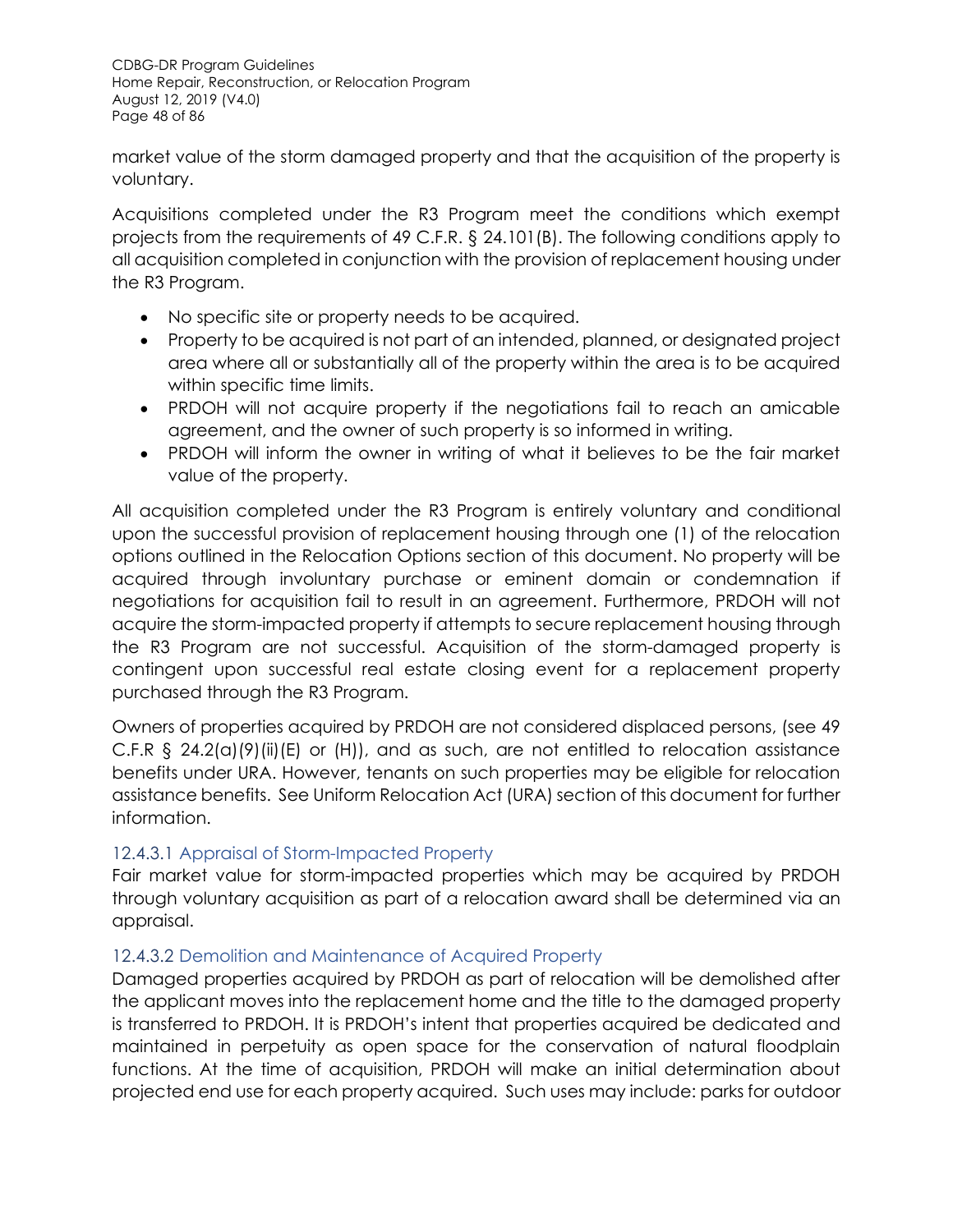CDBG-DR Program Guidelines Home Repair, Reconstruction, or Relocation Program August 12, 2019 (V4.0) Page 49 of 86

recreational activities; wetlands management; nature reserves; cultivation; grazing; camping (except where adequate warning time is not available to allow evacuation); unimproved, unpaved parking lots; buffer zones; and other uses consistent with FEMA guidance for open space acquisition, Hazard Mitigation Assistance, Requirements for Property Acquisition and Relocation for Open Space.

To the extent allowed by HUD and where the final use of the property is known and consistent with the PRDOH approved Action Plan, PRDOH may transfer title or sell properties acquired under the R3 Program to eligible entities, so long as conveyance of the property references and incorporates original deed restrictions. This is to ensure that vacant lots located in hazardous areas are not redeveloped with CDBG-DR Program funds and then later considered for buyout activities through other initiatives. To the extent a property may be used to realize program objectives of other recovery programs, PRDOH will ensure the end use meets both eligibility and national objective requirements as part of its disposition.

### 12.4.4 Housing Counseling – Homeowner Education

Applicants who are provided a Relocation Voucher will be required to participate in the Housing Counseling Program wherein they will be offered support for the selection of a new home and offered other support such as financial literacy education, credit repair counseling, and real estate support information. Applicants in relocation will be required to complete a homeowner education course provided by a HUD-certified counselor and provide documentation certifying completion of the homeowner education curriculum on how to maintain a home. The homeowner education course must be completed by the applicant prior to the real estate closing event. For more information, please refer to Housing Counseling Guidelines. These will be published in [www.cdbg-dr.pr.gov.](http://www.cdbg-dr.pr.gov/)

The Housing Counseling Program is overseen by HUD-Certified Counseling Agencies. Counselors assigned to applicants participating in relocation should be trained to recognize barriers associated with homeownership for low- and moderate-income households and advise on solutions for circumstances which may create challenges for a successful relocation. Counselors should have adequate information to provide applicants with the knowledge needed to make an informed decision regarding relocation.

#### 12.4.5 Relocation Options

Applicants who qualify for relocation will be issued Relocation Vouchers (also potentially used for new construction as a last resort) which allow eligible applicants to pursue one of the two relocation options. Options for relocation include:

• **Relocation Option 1** includes PRDOH acquisition of the damaged property, coupled with a housing voucher for the purchase of a replacement home in Puerto Rico, outside of high-risk areas. Replacement homes may be existing market-listed units, bank foreclosed properties, or units identified on a PRDOHcertified development roster.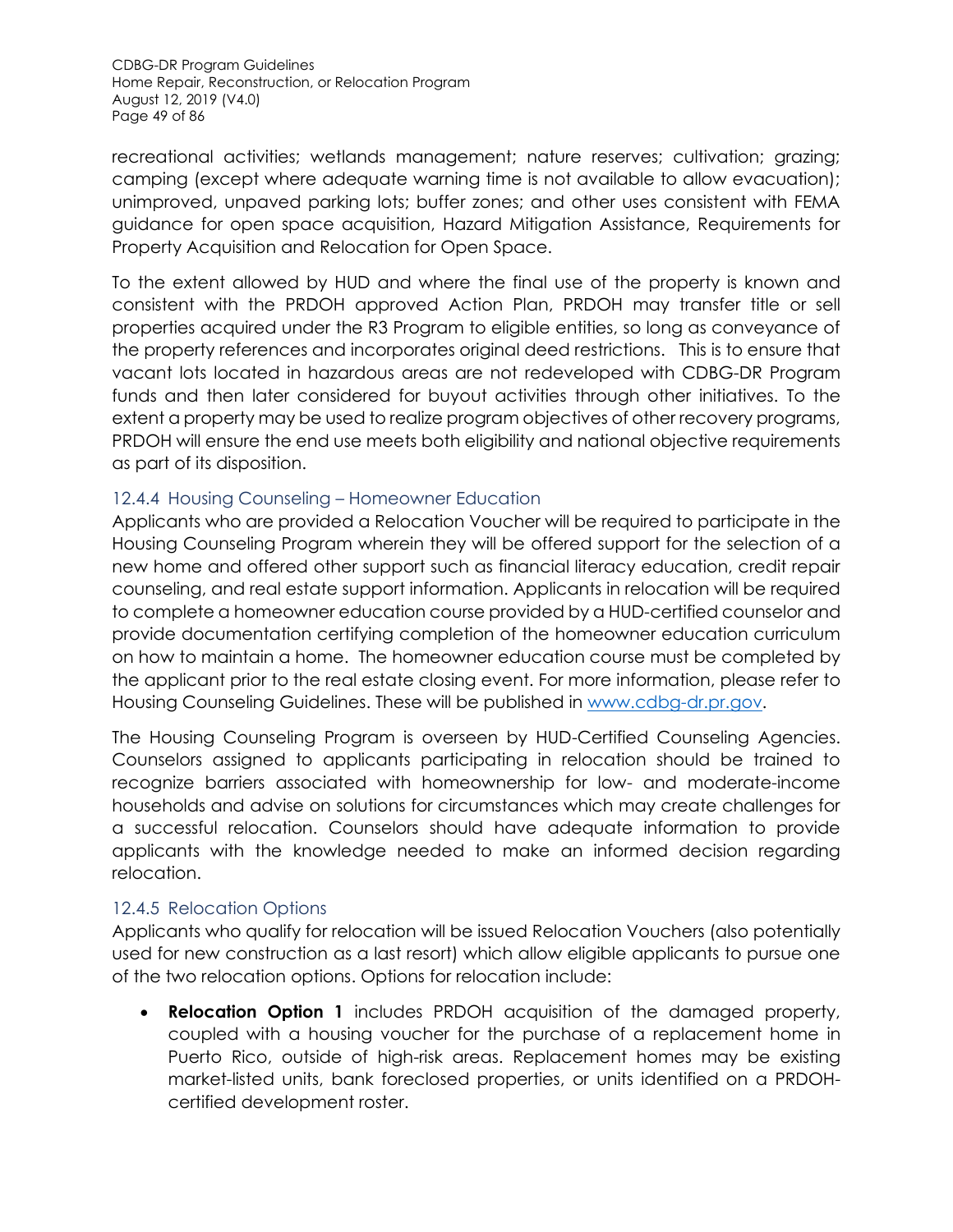• **Relocation Option 2** includes PRDOH acquisition of the damaged property, coupled with construction of a Program-designed model home on a purchased, vacant lot in Puerto Rico outside of the floodplain. Up to \$15,000 is available to purchase a vacant lot.

The Program will pay 100% of the purchase price of an approved replacement home or an approved vacant lot, up to the amount of the awarded Relocation Voucher. No refund will be issued to an applicant in the event the purchase price of a replacement home or vacant lot is less than the amount of the approved voucher. Replacement homes provided through either relocation option will only be allowable if the home or lot does not require home elevation. Assisted applicants may not be relocated to floodplains or hazard prone areas.

Cost of replacement homes or vacant lots purchased through the Program may not exceed the amount of the voucher awarded to the applicant. Applicants may not mortgage, pay out of pocket, or otherwise finance any portion of the purchase price of the replacement home that is in excess of the amount of the approved voucher.

### 12.4.6 Relocation Option 1: Purchase of an Existing Home

Option 1 will be the default relocation method. The value of the Relocation Voucher will be commensurate to household composition. Applicants will be given a voucher equal to the reconstruction value of the home with the number of bedrooms needed to accommodate the household. See Reconstruction and Relocation Unit Size and Exceptions section of these Guidelines. Applicants will have **ninety (90) days** from the date the voucher was issued to identify a replacement home and be under contract. The Housing Counseling Program will provide applicants with support throughout the relocation process by assisting with things like: identifying a suitable replacement home, homeowner education, and connecting applicants with social services providers in the areas being considered by the applicant for relocation. Housing counseling services are provided at no cost to the applicant.

## 12.4.6.1 Inspection of Replacement Home Options

Replacement homes identified under Option 1 must meet HUD Housing Quality Standards (**HQS**). The Program will conduct inspections to verify that the potential replacement homes comply with these standards. The Program inspection does not serve to certify that the replacement home is free from defects. Applicants may have a homebuyer's inspection or other additional inspection performed for their benefit; However, the Program will not reimburse for the cost of inspections not required by the Program.

Potential replacement homes which do not meet HQS will be evaluated to determine the cost associated with repairs required to bring the home into compliance. If the aggregate of the cost to rehabilitate the home to be compliant plus the purchase price of the home does not exceed the voucher amount awarded to the applicant, the home may be considered allowable for purchase under the Program.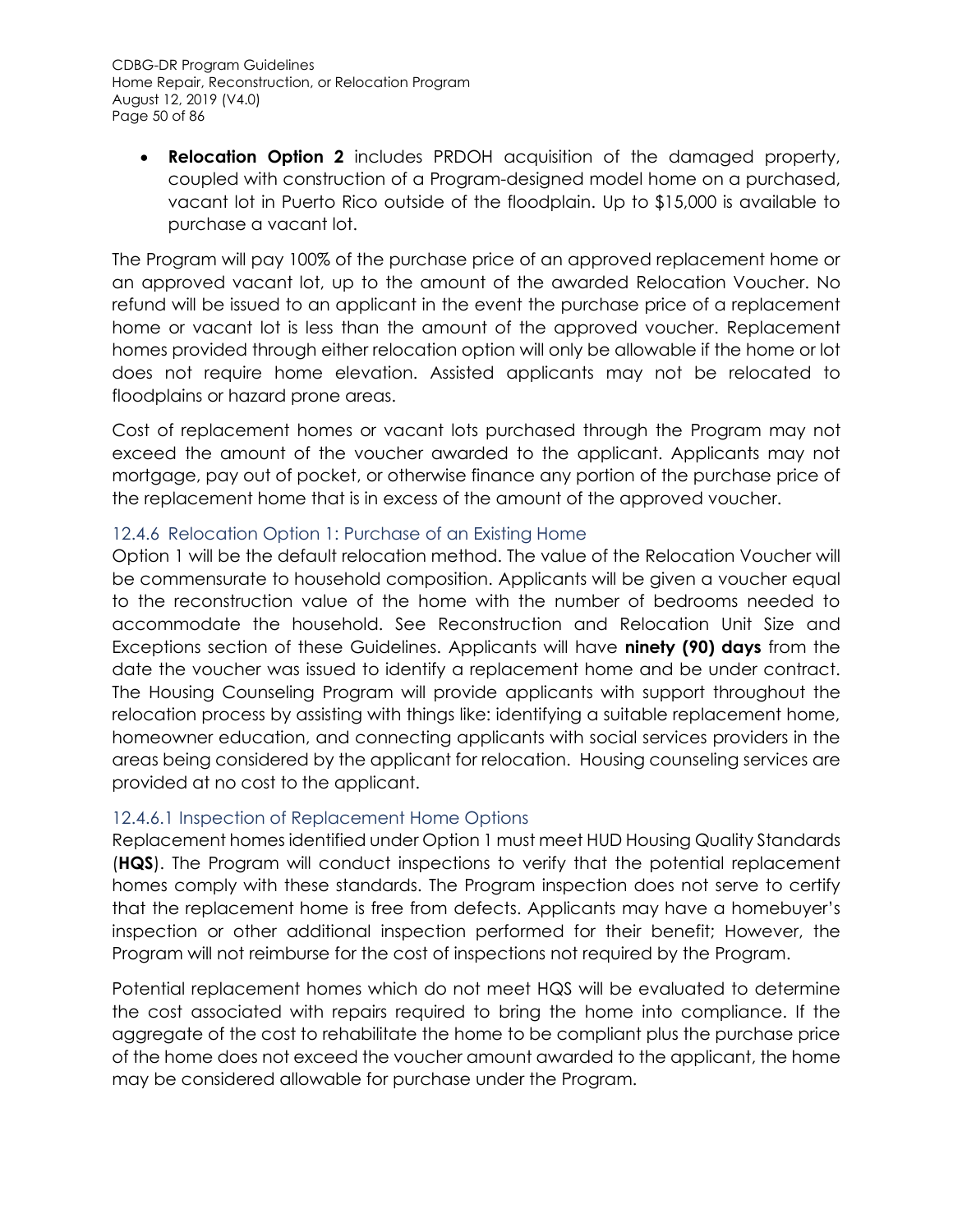CDBG-DR Program Guidelines Home Repair, Reconstruction, or Relocation Program August 12, 2019 (V4.0) Page 51 of 86

Homes that require repairs to meet HQS will be rehabilitated by the Program after the real estate closing event has taken place. Applicants will not be allowed to occupy replacement homes until those homes are verified to be compliant. Repairs of homes purchased for relocation purposes will follow the same construction process outlined for homes rehabilitated in place.

Replacement home options identified under Option 1 must also undergo a site-specific environmental review. Specifically, replacement homes built prior to 1978 must undergo a lead-based paint risk assessment. If lead-based paint hazards are identified in the potential replacement home, the cost to abate the lead-based paint hazard plus the purchase price of the replacement home must not exceed the amount of the voucher awarded to the applicant. In the event that the price of abatement plus the purchase price of the home exceeds the amount of the voucher, the home will not be considered an allowable option for relocation.

Case Managers will provide applicants with replacement housing options available on the Program-maintained roster of bank-foreclosed units. To be included on the Program roster, homes must have a combined purchase price and repairs cost of no more than the Program cap and be located outside the floodplain. Case Managers will only show applicants available homes within the limits of the approved voucher amount and bedroom size limits. Applicants are not required to select a home from the roster. Applicants who do not wish to select a home on the roster may search for a home available on the real-estate market. The Housing Counseling Program will be available, at no cost to the applicant, to provide support to applicants during their search for a replacement home. Applicants must work with Housing Counselors to identify a suitable replacement home available on the real-estate market.

### 12.4.6.2 Timeline

Applicants will be allowed **ninety (90) days** from the date the Relocation Voucher was issued to identify and select a replacement home. Applicants who fail to identify a suitable property within **ninety (90) days** may be allowed to pursue relocation Option 2, only if they provide evidence that no suitable housing options are available. Program Staff will verify that the applicant has taken appropriate action to identify suitable options commensurate to household composition and family needs and work closely with the Housing Counseling Program to ensure sufficient efforts are being made.

### 12.4.7 Relocation Option 2: Purchase of Vacant Lot and New Home Construction

This option may be exercised only if there are no suitable options available under Option 1, within **ninety (90) days** from the time the voucher is issued. Applicants will be allowed **ninety (90) days** to identify a vacant lot to construct a replacement home on. Vacant lots may be purchased by the Program through use of an approved voucher, owned by the applicant, or granted to the applicant through other legal means. Applicants who wish to have a replacement home constructed on a lot not purchased by the Program must demonstrate legal ownership of the property. If an applicant is unable to prove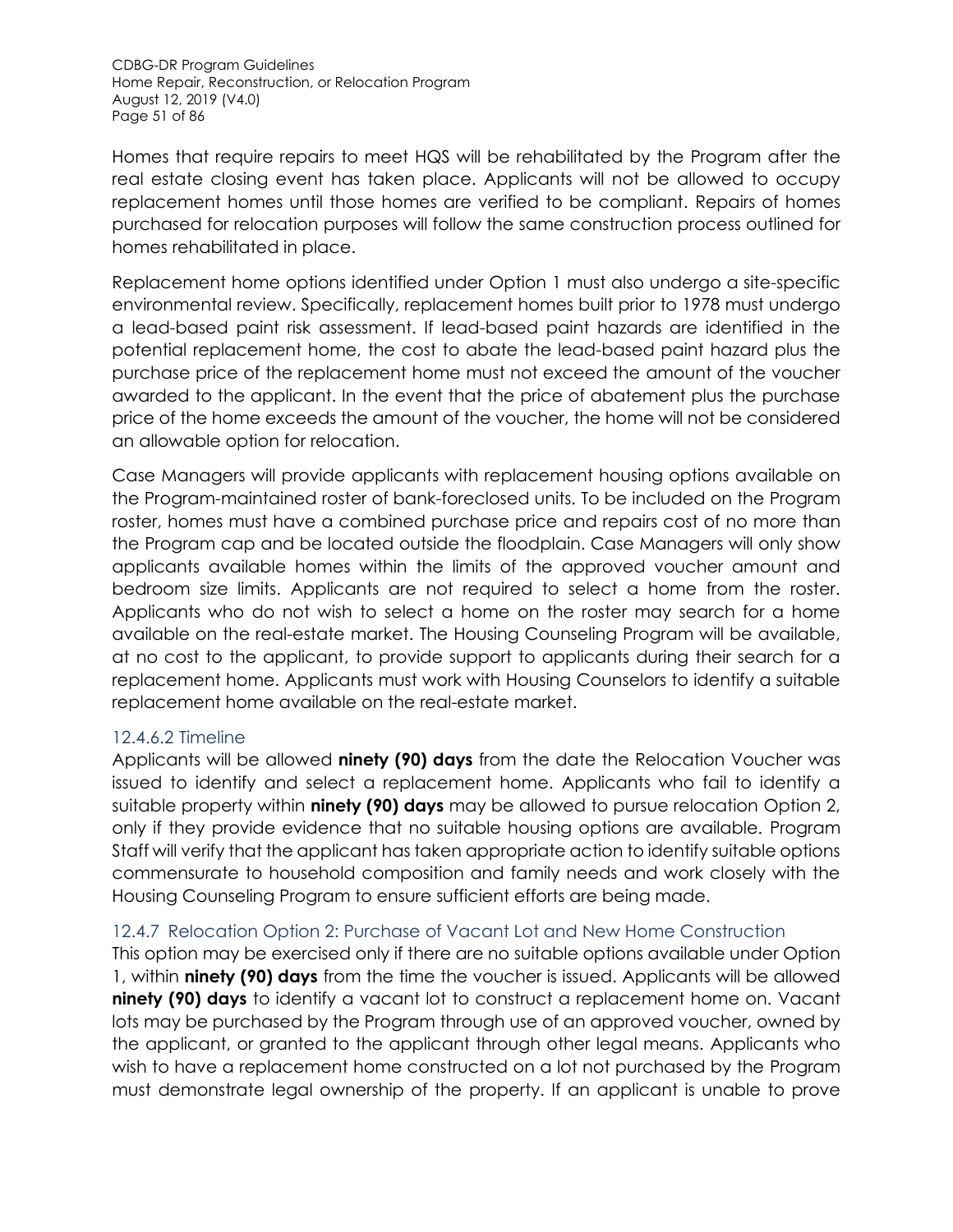CDBG-DR Program Guidelines Home Repair, Reconstruction, or Relocation Program August 12, 2019 (V4.0) Page 52 of 86

legal ownership of the lot, it will not be an approved site for construction of a replacement home.

Prior to approval, vacant lots must undergo an environmental review. Lots which are not suitable for construction due to legal, zoning, environmental, extraordinary site conditions, or other constraints will not be approved by the Program. Vacant lots must not be located in a floodplain.

If the approved vacant lot is being purchased with Program funds, the lot will undergo a real estate closing event prior to commencement of construction. Once the approved lot is secured, the construction process will follow the same construction process as homes reconstructed in place, except the damaged property will not be demolished until after construction is completed.

### 12.4.7.1 Timeline

Applicants who are unable to identify a suitable replacement home and unable to identify a suitable vacant lot for construction of a replacement home may request an extension to the **ninety (90) day** timeline allowed for Option 2. Applicants who are unable to identify a vacant lot within **ninety (90) days** due to lack of participation by the applicant will not be granted an extension.

Extension requests will be reviewed by the Program on a case-by-case basis. Applicants who are unable to identify a replacement home or vacant lot within the allowed timeframe -and are not granted an extension- will have their application closed. Applicants who move to closeout as a result of failure to identify a replacement property will be notified and allowed to challenge the decision, if they feel the decision was reached in error. See the Program-based Reconsideration and/or Administrative Review section of these Guidelines.

#### 12.4.8 Relocation Support

The Housing Counselor will assist the applicant in locating an existing home or vacant lot on which to build a replacement home. The Housing Counselor will work with the applicant and the R3 Program Case Manager to identify replacement properties that comply with R3 Program Guidelines and fall within the approved purchase amount and unit-size requirements for the applicant. The Housing Counselor shall make every effort to only show the applicant properties that meet the needs of the applicant's household.

When the applicant selects a replacement property, the Housing Counselor will assist the applicant in drafting a purchase offer or sales agreement for the seller of the replacement property.

Agreements to purchase a replacement property must be approved by the Program prior to execution. All agreements must include clauses which excuse the applicant from purchasing the property in the event: (1) the property does not meet HQS and cannot be rehabilitated within allowed Program caps; (2) if environmental issues cannot be remedied within Program caps; or (3) the purchase price is above the fair market sale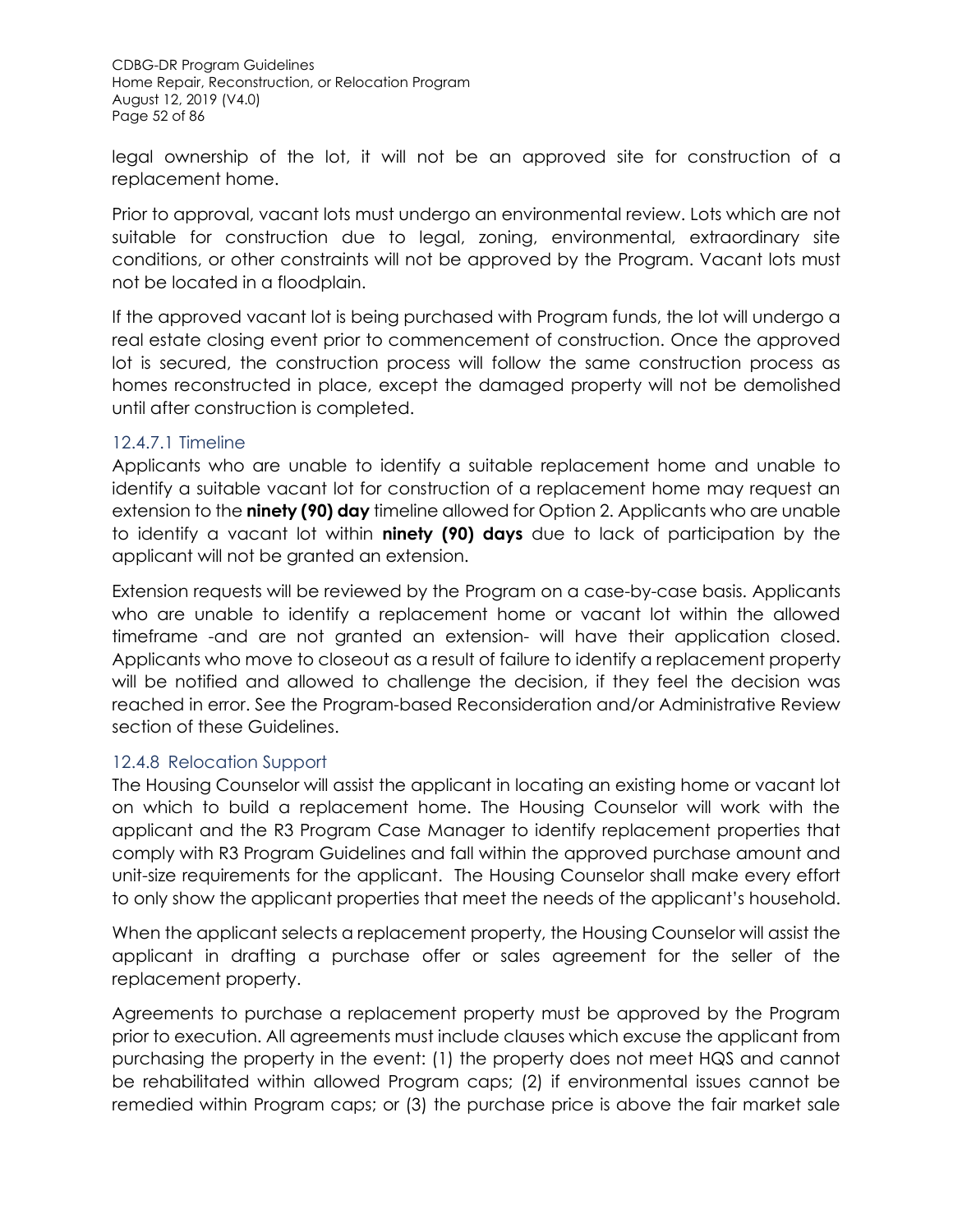CDBG-DR Program Guidelines Home Repair, Reconstruction, or Relocation Program August 12, 2019 (V4.0) Page 53 of 86

price of the home, as determined by an appraisal or through an analysis of comparable sales. The Program may not purchase replacement property if the contract to purchase the property was executed without proper Program approval.

Before the sales agreement is signed by the applicant or the seller, the applicant must receive approval from the R3 Program. The R3 Program does not provide earnest money or other nonrefundable fees as part of the purchase offer.

### 12.4.9 Real Estate Closing

Applicants assisted under relocation must complete a real estate closing event. The property closing should be coordinated with a title company and may facilitate two (2) real-estate transactions, as follows:

- Transfer of the storm-impacted property to PRDOH; or
- Transfer of the vacant lot or existing home from seller to the applicant, as applicable.

Acquisition of real property by PRDOH, including acquisition of property under the R3 Program, is subject to the real property acquisition requirements established in Puerto Rico Executive Order No. 4 of January 20, 2004 (OE-2004-04). Prior to completing the acquisition of real property, PRDOH must obtain the following documents:

- Survey Plans and / or project plans, such as construction or demolition plans, schematic drawings, engineering drawings, among others;
- Property registry certification of the property to be acquired, issued no more than six (6) months prior to the acquisition;
- A debt certification from the property owner issued by the Puerto Rico Department of Treasury, issued within six (6) months of submission to PRDOH;
- Letter from PRDOH authorizing the acquisition of the property; and
- An appraisal report containing a determination of value of the property to be acquired, a description of the property (including area and liens, if any), any structures located on the property, the date of the report, a description of the comparable sales, the appraiser's signature, and any other relevant information for the report to be reliable.
	- o The appraisal report must be certified and approved by an Appraiser Reviewer, different from the appraiser who prepared the appraisal report. The Appraiser Reviewer shall revise such report and certify by writing its approval or denial.
	- o Alternatively, PRDOH can designate a Reviewer Committee, to revise such report. The designated Appraisal Reviewer Committee shall be comprised of at least one (1) appraiser other than the appraiser who prepared the original valuation report, and two (2) agency employees.

Alternatively, if PRDOH does not has an Appraiser Reviewer or an Appraisal Reviewer Committee the Appraisal report shall be sent to the Puerto Rico Municipal Revenue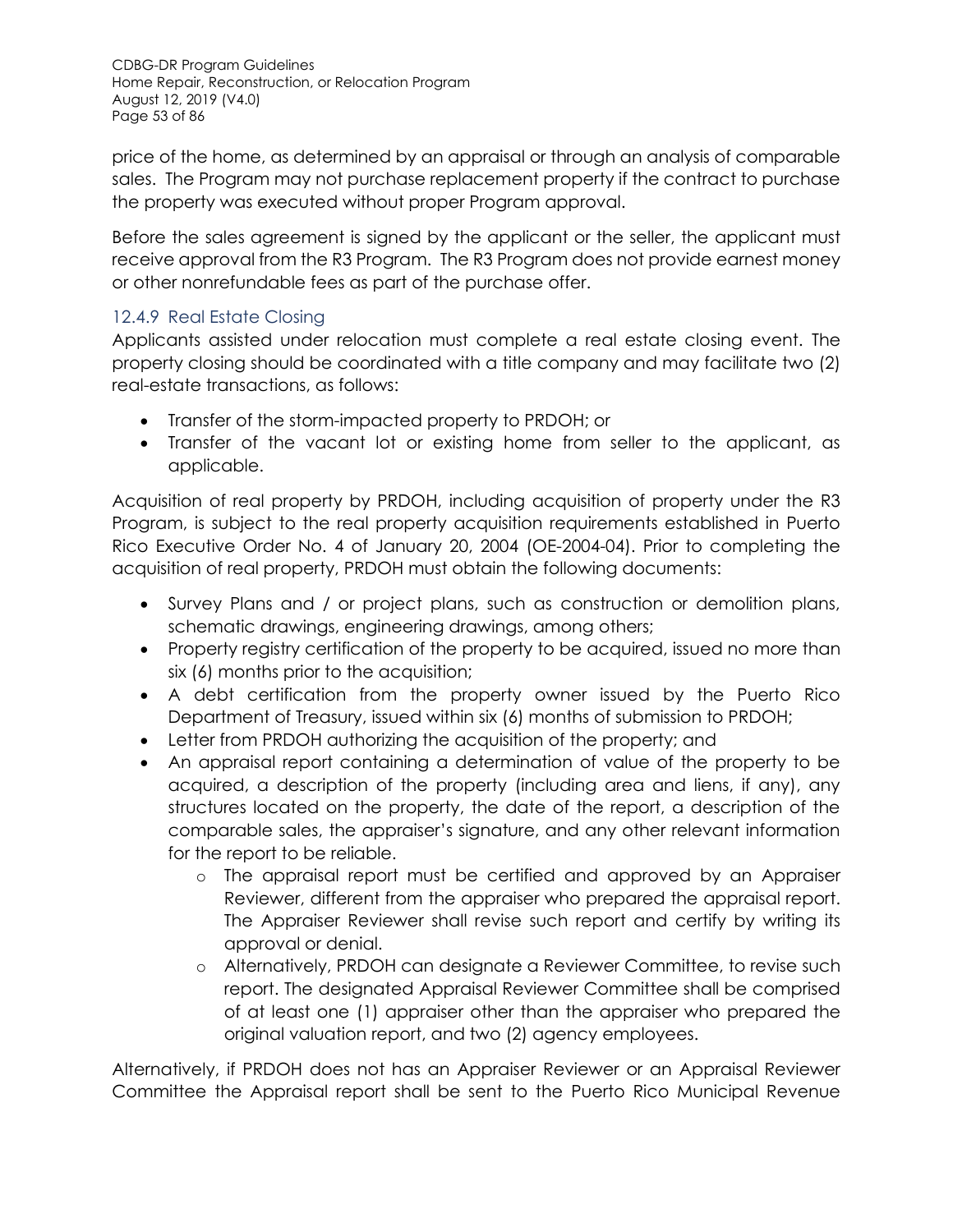CDBG-DR Program Guidelines Home Repair, Reconstruction, or Relocation Program August 12, 2019 (V4.0) Page 54 of 86

Collection Center (**CRIM**, for its Spanish acronym), for its revision. Any debt arising against the Participant's property owed to the Puerto Rico Treasury Department, CRIM, or any other public agency or entity, will not make the Participant ineligible. However, such amount owed will be deducted from the grant total amount to be awarded to the Participant. At the Real-estate closing event, PRDOH will pay such debt to the owed agency or entity.

A representative from the Program will attend the closing event to ensure the applicant understands the process. The Program representative will also ensure that all Program required documents associated with the closing are executed and retained for the applicant's Program file.

### 12.5 Subrogation of Funds

Applicant awardees must subrogate any additional funds received for damage caused by Hurricanes Irma and/or Maria back to the Program. CDBG‐DR funding must be funding of last resort. If additional funds are paid to applicant awardees for repair, reconstruction, or replacement of the damaged structure after the R3 Program has completed repair, reconstruction, or replacement of the damaged structure, those funds constitute a duplication of benefit and therefore must be returned to PRDOH. Applicant awardees will be required to sign a Subrogation Agreement as part of their grant agreement with the Program.

## 12.5.1 Repayment/Recapture

Instances may arise where an applicant must return all or part of the awarded funding to the Program. The Program is responsible for recapturing duplicative funds from applicants or from applicants who become non-compliant. All applicant files will be reviewed and reconciled for accuracy to ensure DOB did not occur and that applicants are in compliance with Program requirements and federal guidelines. If an applicant has been identified as receiving a potential overpayment, the Program will document the amount and basis for the repayment in a written via a Repayment Notification.

Applicants who disagree with a repayment amount determined by the R3 Program may challenge the determination. See the Program-based Reconsideration and/or Administrative Review section of these Guidelines. If the applicant's request is denied or there is failure on the part of the applicant to contest within the allotted timeframe, the Program will proceed with collecting the repayment amount. If the applicant's request results in a revision of the award amount or eligibility, the applicant will sign a revised grant agreement which will outline the requirements related to such changes and the requirements for repaying the remaining overdue amount, if any.

Once it has been determined that the applicant must return funds to the CDBG‐DR grant fund, the applicant must repay their funds in a timely manner. All repayments shall be expected to be repaid in full as one lump sum amount. The Program will review any applicant claims of financial hardship and may make limited accommodations in some cases. All funds recovered because of this policy will be tracked in the Disaster Recovery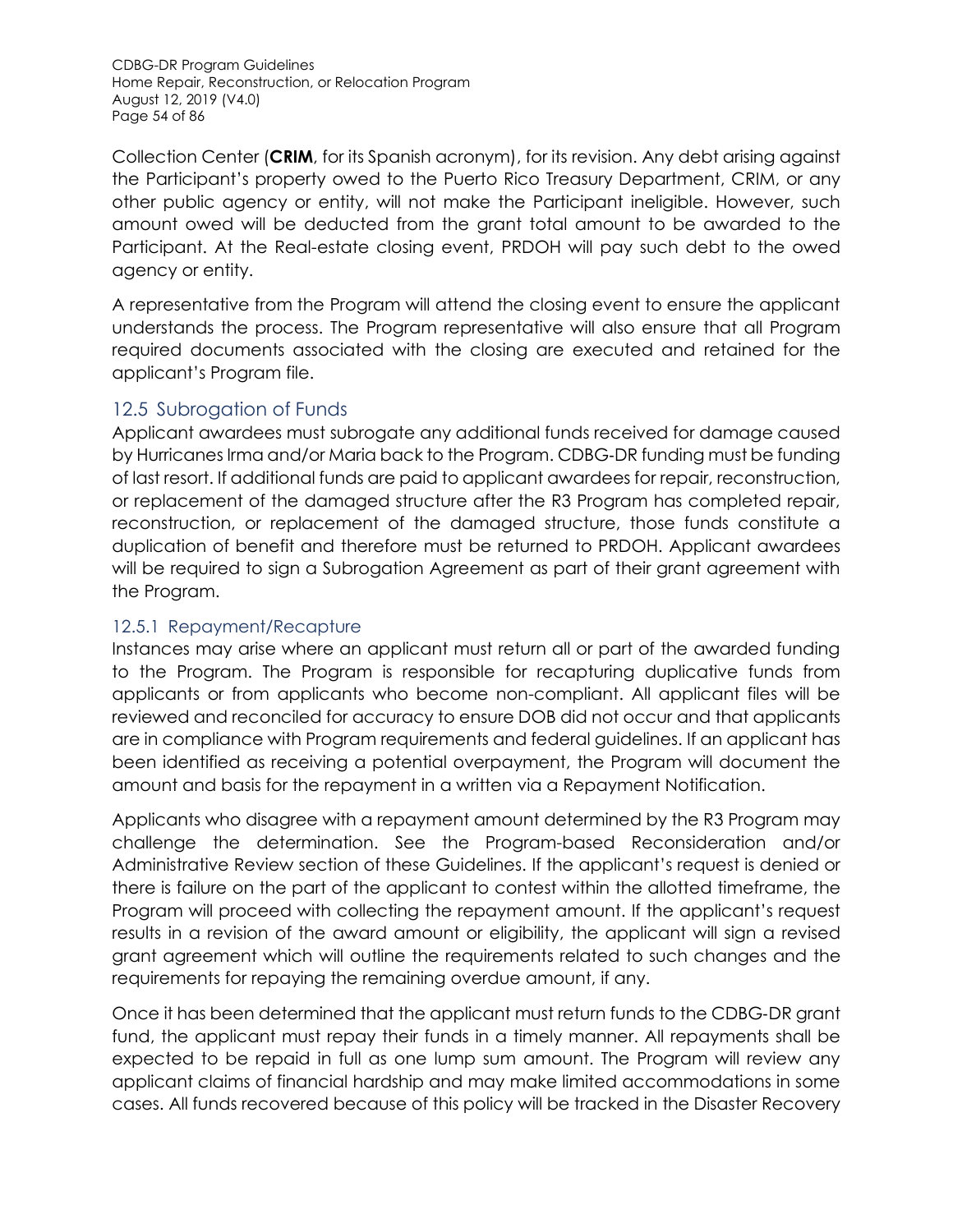CDBG-DR Program Guidelines Home Repair, Reconstruction, or Relocation Program August 12, 2019 (V4.0) Page 55 of 86

Grant Reporting system (**DRGR**) and returned to the CDBG‐DR account or U.S. Treasury if the CDBG‐DR grant has been closed out.

## 12.6 Optional Relocation

As outlined in a waiver established in 83 FR 5844, grantees receiving CDBG–DR funds may establish optional relocation policies or permit their subrecipients to establish separate optional relocation policies. This waiver is intended to provide States with maximum flexibility in developing optional relocation policies with CDBG–DR funds.

PRDOH has chosen to implement an optional relocation policy for the R3 Program under which homeowners may qualify for optional relocation assistance only if they must vacate the storm-impacted property during program-sponsored construction. Homeowners who are not residing in the storm-impacted property for any reason other than program-sponsored construction are not eligible for optional relocation assistance. The R3 Program may provide optional relocation assistance only on an extremely limited basis and as a last resort for homeowners to secure temporary housing during programsponsored construction. Applicants who must temporarily vacate the storm-damaged property for construction activities sponsored by the R3 Program are not considered displaced persons, (see 49 C.F.R  $\S$  24.2(a)(9)(ii)(E) or (H)), and as such, are not entitled to relocation assistance benefits under URA. However, tenants on such properties may be eligible for relocation assistance benefits. See Uniform Relocation Act (URA) section of this document for further information.

In order to qualify for optional relocation assistance, the applicant must:

- 1. Be determined to be eligible to receive assistance that requires the applicant vacate the damaged property during construction;
- 2. Have an income of less than 50% of HUD-approved income limits for Puerto Rico;
- 3. Have no duplication of benefits issues that could prevent the Program from providing services;
- 4. Have exhausted all possible options to temporarily reside with friends, family, in self-funded housing or any other options available; and
- 5. Have no other options for temporary housing, as identified by a counselor in PRDOH's Housing Counseling Program.

The Program will compensate the applicant in the amount of 100% of the HUD fair-market rent rate<sup>11</sup> for a home large enough to accommodate the household in the municipality where the damaged property is located. See Reconstruction and Relocation Unit Size and Exceptions section of these Guidelines. Optional relocation will be provided from the time the applicant moves out of the property until one (1) week after the construction

<sup>11</sup> [https://www.huduser.gov/portal/datasets/fmr/fmrs/FY2018\\_code/2018state\\_summary.odn](https://www.huduser.gov/portal/datasets/fmr/fmrs/FY2018_code/2018state_summary.odn)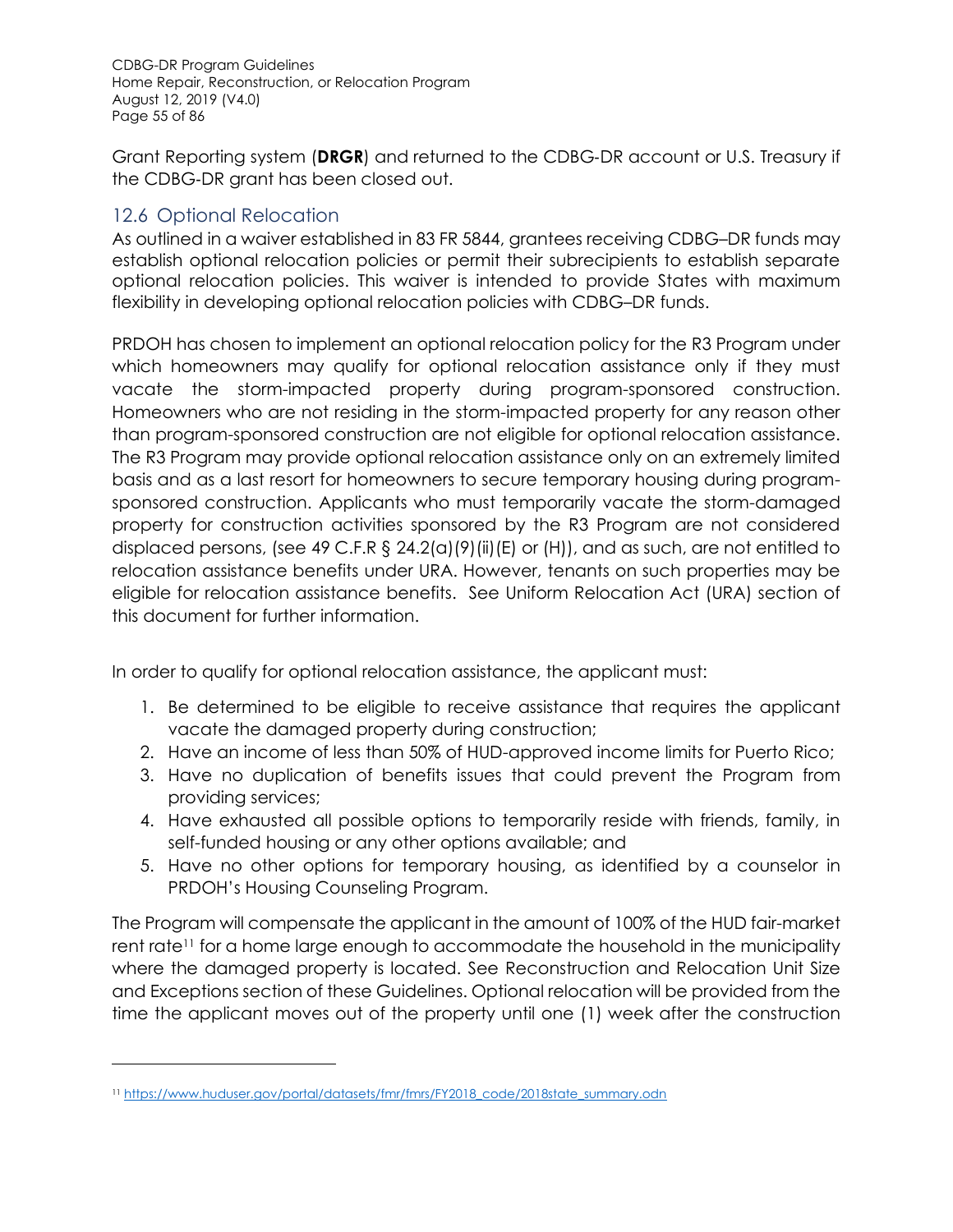CDBG-DR Program Guidelines Home Repair, Reconstruction, or Relocation Program August 12, 2019 (V4.0) Page 56 of 86

passes a final inspection and the its confirmed that work was completed in accordance to the agreed upon scope and a use permit (permiso de uso) is obtained, if applicable.

Applicants who qualify for optional relocation assistance will receive payment for the duration of construction, as specified by the program Construction Contractor, plus two (2) weeks to accommodate time to obtain a final inspection and use permit (permiso de uso). Optional relocation assistance will be prorated for partial months, as needed. Optional relocation assistance will not be offered for any period of time beyond one (1) week after the date of final inspection or date use permit (permiso de uso) is issued, whichever is later.

# **13 Program Repair and Construction Works**

Repair, reconstruction, and new construction work for the Program will be implemented using a design-build methodology as the project delivery system. This method delivers projects in which the design and construction services are contracted to a single entity (the, "Construction Manager"). In contrast to normal proceedings for construction (design-bid-build), the design-build methodology relies on a single point of contact to minimize risks related to the project owner and reduce the delivery schedule by overlapping the design phase and construction phase of a project.

## 13.1 Construction Managers

The Program will develop and maintain a pool of qualified Construction Managers through RFP processes for implementing the demolition, repair, reconstruction, and new construction activities. Construction Managers must have the ability and capacity to meet Program standards and federal requirements. Through qualifications and monitoring processes, the Program will keep a list of Construction Managers who are eligible for project assignments.

## 13.2 Construction Managers Assignments

The following steps shall guide Construction Managers assignments to projects:

- The Program shall manage a qualified pool of Construction Managers by monitoring financial capacity (based on bonding and financial limitations) and technical capacity. The pool will be reviewed from time to time to, if necessary, make adjustments to the approved capacity of specific Construction Managers. Construction Managers will be responsible for completing designs, acquiring permits, and performing demolition, repair, or reconstruction works for the Program.
- The pool will divide Construction Managers into Levels. Generally, Level 1 Construction Managers will have higher financial and technical capacities while Level 2 Construction Managers will be smaller businesses that can manage fewer units at a time.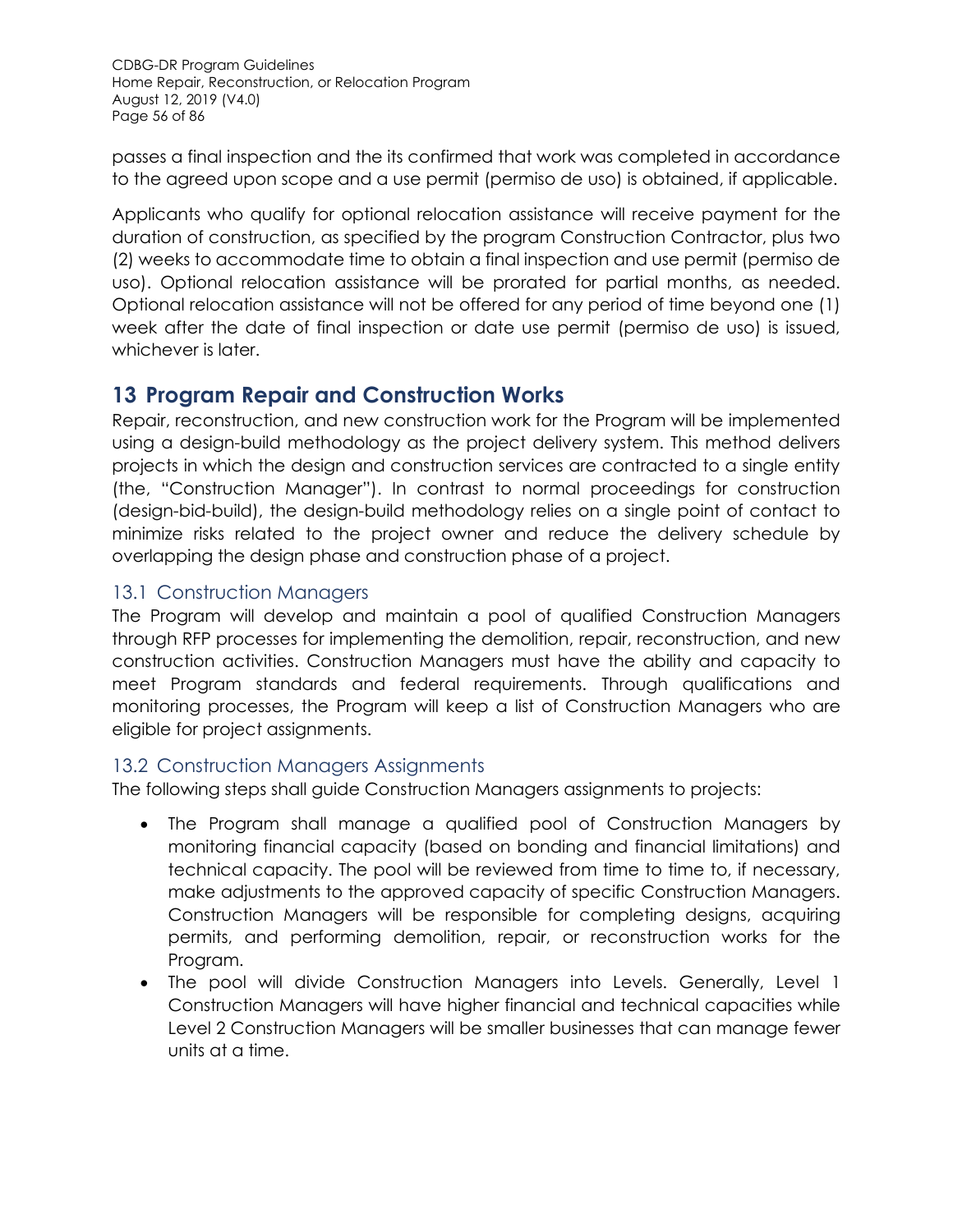CDBG-DR Program Guidelines Home Repair, Reconstruction, or Relocation Program August 12, 2019 (V4.0) Page 57 of 86

- The Program will allocate project assignments to Level 1 Construction Managers and Level 2 Construction Managers based on rank, location, and capacity of the Construction Managers.
- Program Construction Managers are selected based on the following:
	- o Their responses to the Program's request for proposals;
	- o Willingness to perform reconstruction and repair activities;
	- o Location where work is to be performed;
	- o Previous housing repairs and construction experience; and
	- o Previous experience with local construction standards and standards of design.
- The Program will actively manage the activities of the Construction Managers and will regularly review their responsiveness and performance. Repeated failures from the Construction Managers will result in limited future assignments or a probation period without receiving additional assignments. Breach of contract clause, which will include penalties, will be included in each Construction Manager contract signed with PRDOH.
- The Program will also monitor Construction Managers for:
	- **Workmanship:** To be quantified by examining the ratio of total failed milestone inspections. The Contractor with the lowest ratio will be assigned a higher weighted factor. The Program will monitor all "rolling" failed inspections within last **thirty (30) days**. Performance may trend upward or downward over a given period of time.
	- o **Average Build Time:** Calculated as a measure of the total number of days from a notice to proceed to passing a final inspection. The Construction Manager with the lowest average build time is assigned a higher weighted factor.
	- o **Work in Progress:** A measure of the amount of work the Construction Manager currently has under contract for which a notice to proceed has been issued, but a final inspection has not been completed. This value will be compared against initial baseline capacity that is established for the Construction Manager. Less work in progress means a higher capacity to be assigned more projects. The baseline may be adjusted over the life of the project based on actual performance of each Construction Manager.
	- o **Customer Service:** This evaluation will be performed using customer surveys to the homeowner, owners, and their representatives. The surveys may be used by Construction Managers as an improvement tool for their performance. The survey results will be tabulated and valued to establish a composite score of the customers' satisfaction. These results will be shared and discussed with the corresponding Construction Managers.

The PRDOH, at its sole discretion, may determine, implement, and monitor additional performance indicators for Construction Managers through the life of the Program.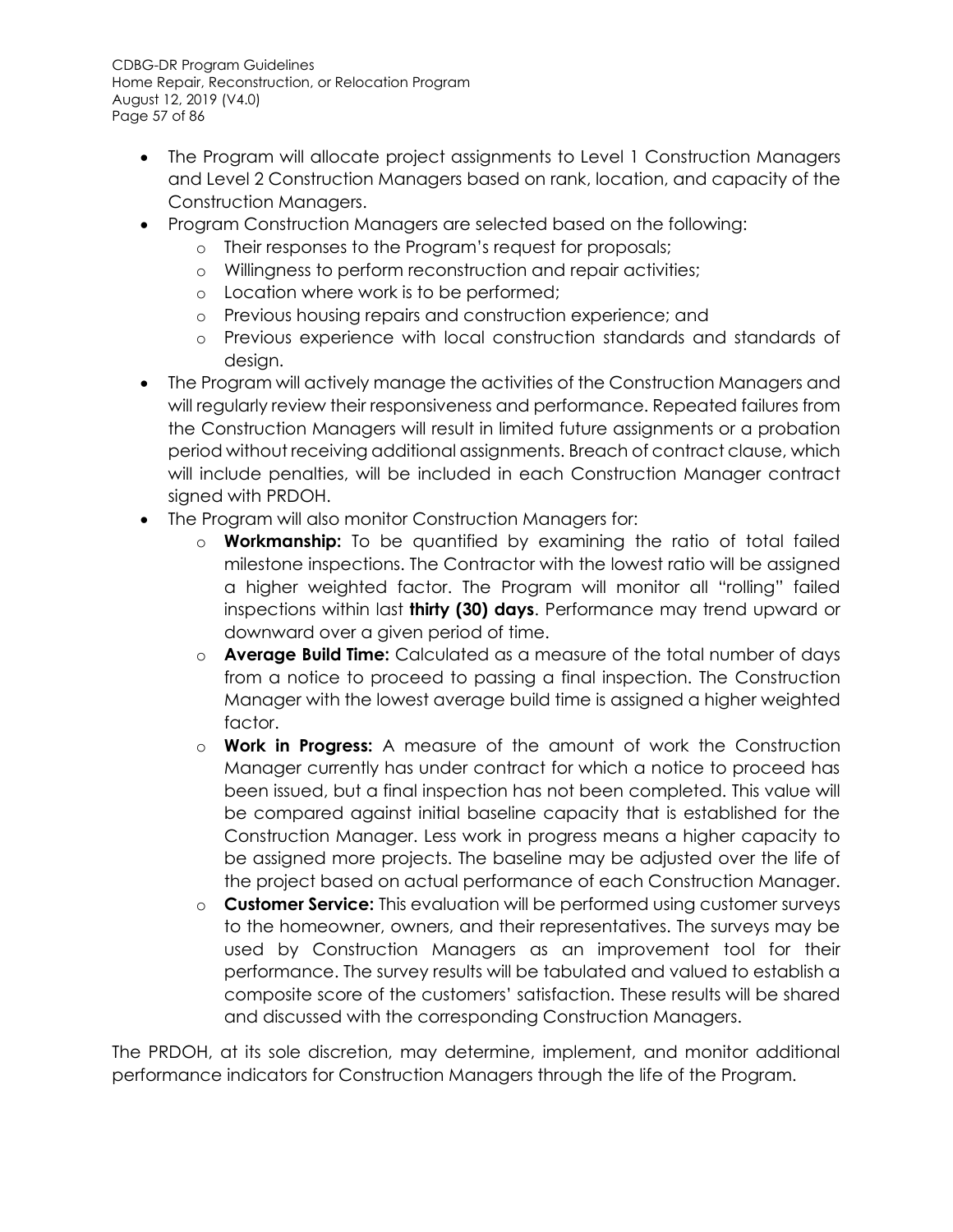CDBG-DR Program Guidelines Home Repair, Reconstruction, or Relocation Program August 12, 2019 (V4.0) Page 58 of 86

# 13.3 Compliance with Codes, Regulations, and Permits

All repair, reconstruction, and new construction works for the Program are required to follow federal, state, and local codes and regulations. Works must also be performed after the acquisition of required permits and in compliance with other local requirements. Program Staff and Construction Managers shall ensure compliance with all code, regulations, permitting, and other requirements for the repair, reconstruction, and new construction works to be undertaken by the Program.

Codes and regulations required to follow include, but are not limited to:

- Planning and Capacity Building (Section 105(a)(12) of Title I of the Housing and Community Development Act of 1974 (**HCDA),** as amended) (42 U.S.C. § 5305))
- Energy Development Goals (Section 105(a)(16) of the HCDA, *supra*).
- Puerto Rico Building Code, most current version approved.
- International Building Code (IBC) and its applicable volumes, most current approved version;
- International Fire Code (IFC), most current approved version;
- Americans with Disabilities Act of 1990, as amended (42 U.S.C. § 12101), when required;
- National Fire Protection Association's 101 Life Safety Code, most current approved version;
- National Electrical Code (NEC), NFPA 70, most current approved version;
- Most current approved zoning requirements for Puerto Rico;
- Environmental regulations, as applicable to specific projects;
- HUD terms and conditions, as applicable to specific projects<sup>12</sup>;

Permit requirements include, but are not limited to:

- Demolition Permits issued by OGPe;
- Construction Permits issued by OGPe;
- General Consolidated Permits which include Erosion and Sedimentation Control; Permit for Activities Generating Non-Hazardous Solid Waste; Permit for Emission Sources; and Permit for the Removal and Disposition of Lead-Containing Materials, all issued by the Environmental Quality Board through OGPe,
- Local and Federal Environmental Permits, as applicable to specific projects; and
- Regulatory Agencies Endorsements including but not limited to, those from the Puerto Rico Electric Power Authority, the Puerto Rico Aqueduct and Sewer Authority, the Puerto Rico Telecommunications Regulatory Board, the State Historic Preservation Office, the *Instituto de Cultura Puertorroqueña*, and the Puerto Rico Department of Transportation and Public Works.

<sup>12</sup> <https://www.hudexchange.info/resources/documents/CDBG-DR-Resources-Summary.pdf>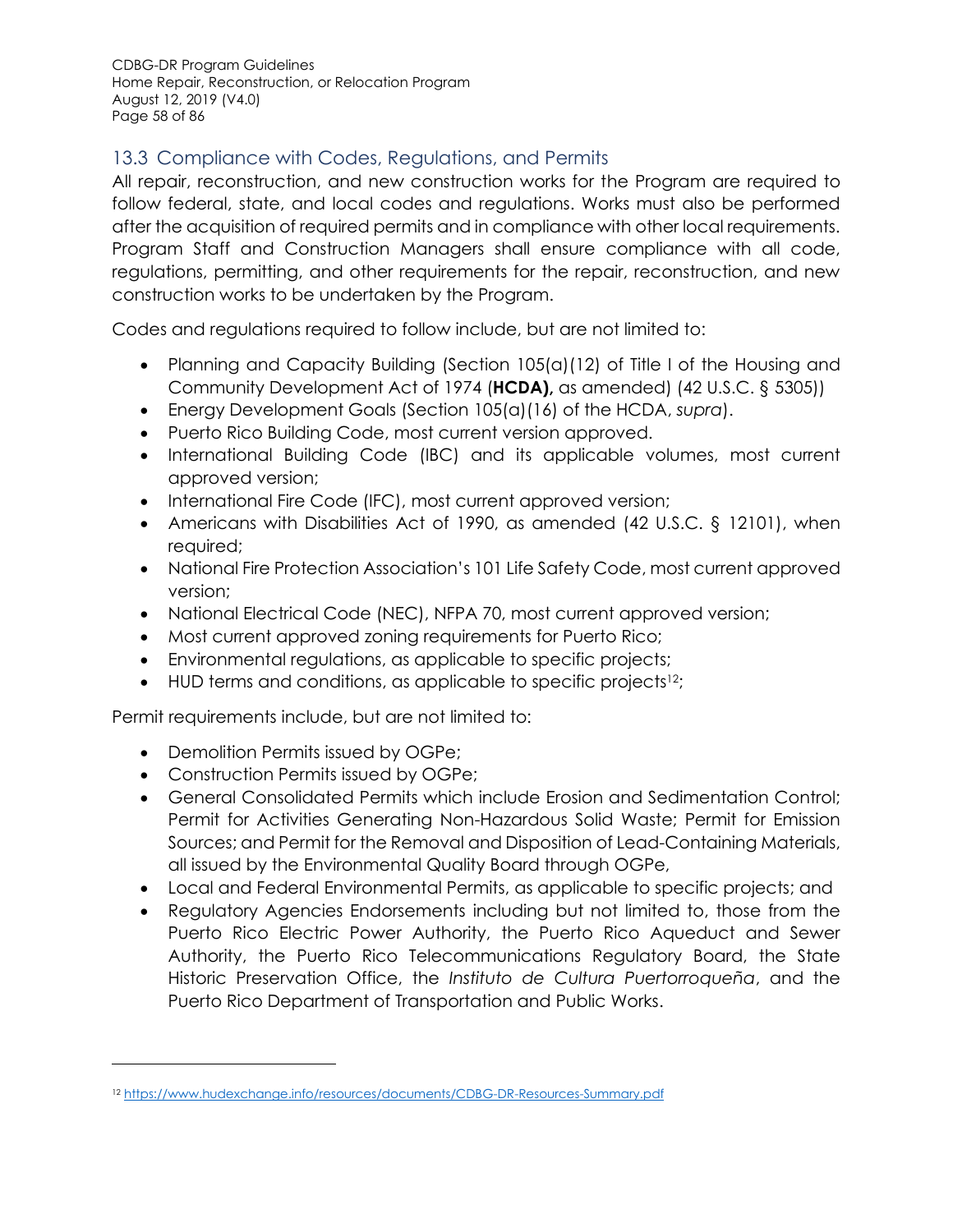CDBG-DR Program Guidelines Home Repair, Reconstruction, or Relocation Program August 12, 2019 (V4.0) Page 59 of 86

Other local requirements for construction works include, but are not limited to:

- Construction Stamps as required in Section 11 of Act No. 319 of May 15, 1938, as amended, known as the law that created the College of Engineers and Surveyors of Puerto Rico (10 LPRA § 741)
- Act No. 83 of August 30, 1991, as amended, known as the Municipal Property Tax Act of 1991 (21 LPRA § 5803)

## 13.4 Cost Reasonableness

For contracted work, PRDOH will acquire Cost Estimating Services via an RFP process to obtain independent cost estimating services from qualified professionals to establish cost reasonableness of a variety of services to be procured for the implementation of the CBDG-DR funded programs that will be managed by the PRDOH. The estimators will generate independent cost estimates for the broad range of CDBG-DR Programs. The estimates will serve as a basis to the PRDOH of the costs they will incur in the acquisition of professional services, goods, information technology systems, among others. For information on cost principles, please refer to the Cross-Cutting Guidelines found at [www.cdbg-dr.pr.gov.](http://www.cdbg-dr.pr.gov/)

## 13.5 Homeowners Remaining on Property during Construction

The typical procedure and sequence of events when an applicant is provided assistance under the Program is for the homeowner to secure temporary housing away from the site of the damaged property, and then vacate the damaged property during the demolition and reconstruction phases of the project. In a limited number of cases, homeowners may be unable to secure suitable temporary housing while their new homes are being constructed.

In some limited circumstances and after exhausting all possible sources of temporary housing, homeowners may be allowed to remain on the property during the construction or repair phase, subject to the prior approval of the assigned Construction Manager. Homeowners must execute documents demonstrating their agreement for waiver of liability, payment of additional utility connection fees, and, when applicable, the demolition of the damaged structure upon completion of the new structure.

The request to remain on the property during construction or repairs must be initiated -in writing- by the homeowner. A request to remain on the property during construction or repairs should be made only after the homeowner has exhausted all possibilities for obtaining temporary housing from family, friends or community services agencies. The homeowner will attest to his or her inability to obtain temporary housing.

The homeowner must establish a dire need before a request to remain on the property during construction or repairs may be granted. The definition of a dire need includes:

• The absence of any family or friends in the area who can house the homeowner during construction;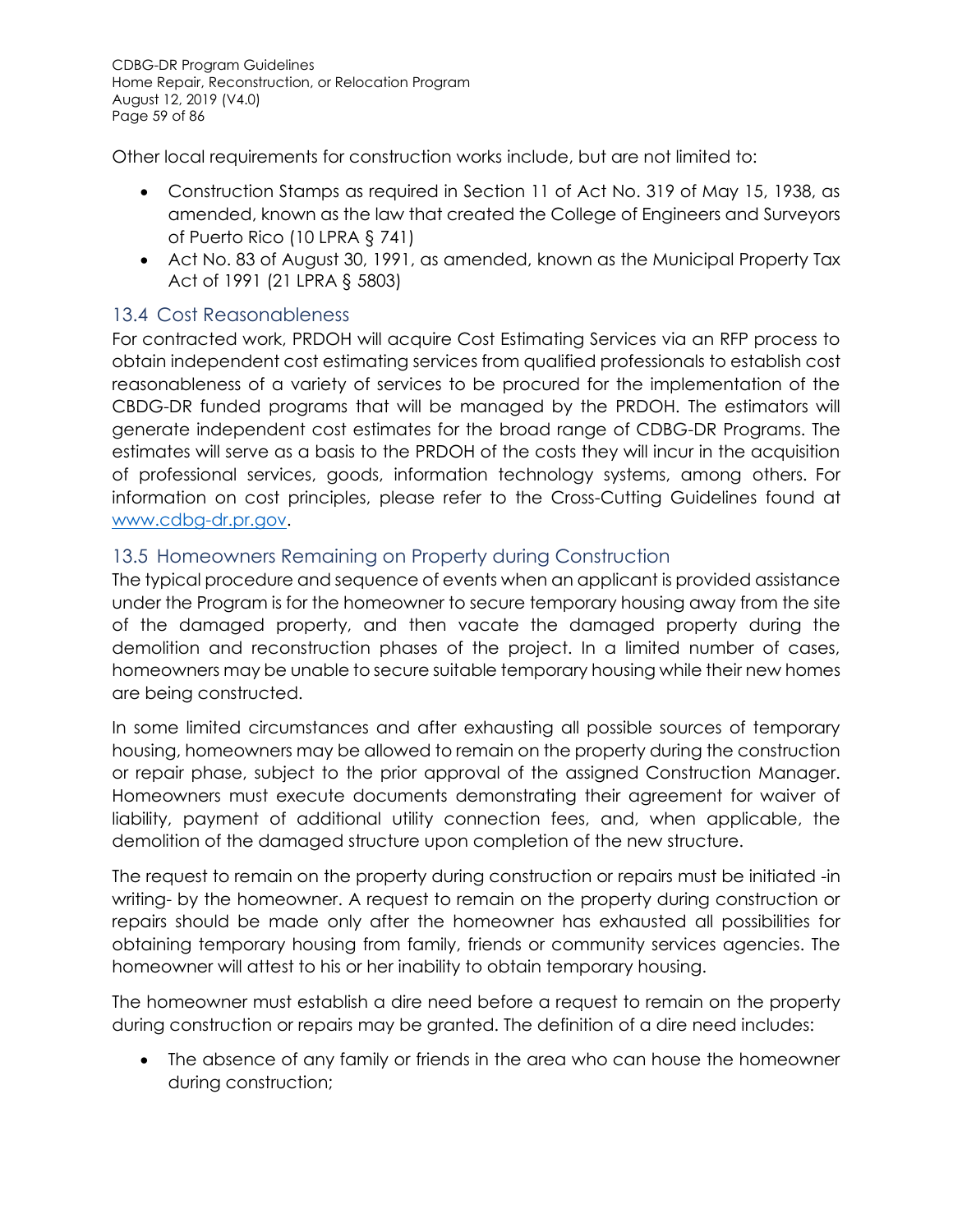CDBG-DR Program Guidelines Home Repair, Reconstruction, or Relocation Program August 12, 2019 (V4.0) Page 60 of 86

- The inability for the homeowner to obtain temporary housing assistance from a community services organization, faith‐based organization, church, etc.; and
- In the case of handicapped or special needs individuals, the absence of a temporary alternative providing the required accommodations.

This request is then referred to their assigned Construction Manager to obtain written agreement to remain on property. The homeowner agrees in writing to the demolition of the damaged property, when applicable, and executes Waiver of Liability and Hold Harmless Agreements, and the request is forwarded to the Construction Manager for final review and determination.

The decision to allow a homeowner to remain on the property during construction or repairs is vested solely in the Construction Manager or their designee. Granting the homeowner's request to remain on the property during construction or repairs will be contingent on the following:

- There exists no municipal zoning or other prohibition to the homeowner remaining on the property during construction or repairs.
- The Construction Manager agrees to allow the homeowner to remain on the property during construction or repairs.
- In cases of reconstruction, the homeowner will be unable to remain in the demolished structure and will need to vacate the premises. As the Program will need to reconstruct the home on its original footprint, it will be necessary for the original home damaged by the storm/s to be demolished and cleared, making it uninhabitable. If the parcel of land has significant room for other dwellings not in the Program, the applicant can agree in writing to stay on the property within one of these type dwellings and well away from the construction site.
- In the opinion of the Construction Manager, the lot is of sufficient size to allow the construction of the new home at a safe distance from the original home, or, as applicable, the living area of the home is located at a safe distance from the repair work, such that the repairs can proceed in a safe and expeditious manner.
- The homeowner signs a Hold Harmless Agreement indemnifying the Construction Manager and the Program grantee from any loss or injury sustained while inhabiting the property during construction or repairs.

## 13.6 Repair Work Implementation Requirements

The following are general frameworks for implementation of repair works under the Program.

## 13.6.1 Scoping

The Program will secure pricing for each project by providing the assigned Construction Manager the detailed and itemized damage assessment for any home. The Construction Contractor will need to review the scope of work as detailed in the itemized damage assessment and confirm on-site the reasonableness and completeness of such scope of work. The Construction Manager and Program Staff will perform a scope walk of the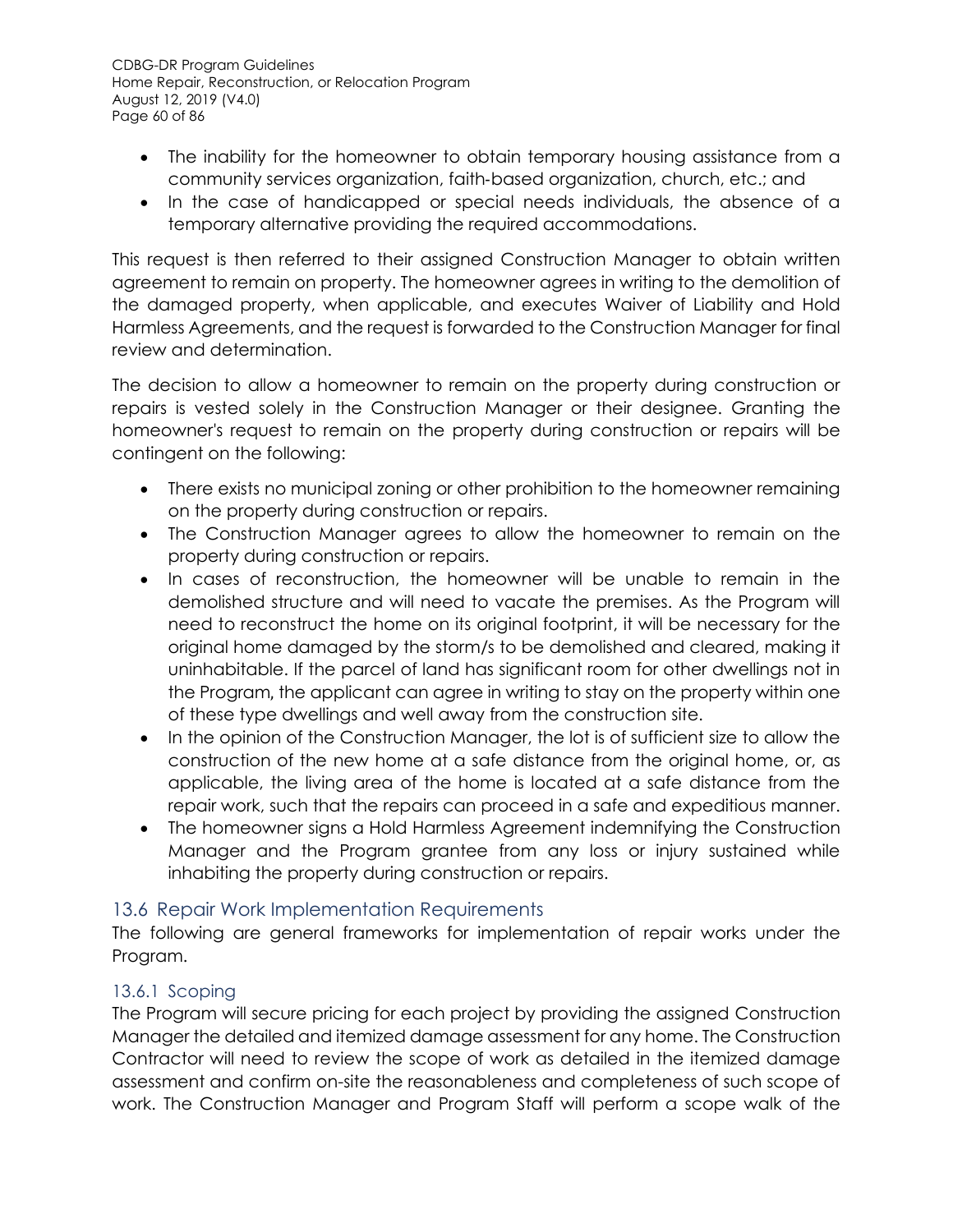CDBG-DR Program Guidelines Home Repair, Reconstruction, or Relocation Program August 12, 2019 (V4.0) Page 61 of 86

home. The scope walk will serve to ensure that all parties agree with the scope of work and any modifications required prior to Work Orders being issued to the Construction Manager. The Construction Manager, prior to the scope walk shall have available the home's ERR (including the asbestos survey and lead-based paint inspection results). Any abatement work required by the ERR shall be included the Scope of Work. The Program will provide the total cost for repair work based on the Program's unit prices included in each Construction Manager Contract signed with PRDOH.

After the Scope of Work is agreed to by all parties, the Program will provide the total repair costs to the Construction Manager based on the Program's unit prices included in each Construction Manager contract signed with PRDOH. The Program will provide the repair costs by means of a Work Order issued to the Construction Manager.

| Work Order Content                            | Description                                                                                                                                                                                                                                                                                                                                                                                                                                                                                                                                                                                                                                                                                                                                                    |
|-----------------------------------------------|----------------------------------------------------------------------------------------------------------------------------------------------------------------------------------------------------------------------------------------------------------------------------------------------------------------------------------------------------------------------------------------------------------------------------------------------------------------------------------------------------------------------------------------------------------------------------------------------------------------------------------------------------------------------------------------------------------------------------------------------------------------|
| Storm-Damaged<br>Home Repair Scope<br>of Work | The repair scope of work to be performed which was agreed<br>upon by the applicant, Program Staff and the Construction<br>Manager. The repair scope of work shall include any selective<br>demolition and any abatement work required for the property.<br>All selective demolition, abatement, and repair work will be<br>scoped using the Program's unit prices included in each<br>Construction Manager contract signed with PRDOH. The<br>Construction Manager may not perform any work outside of the<br>approved scope of work without prior authorization by means of<br>a Change Order to the Work Order.                                                                                                                                              |
| Timeframe<br>for I<br>Completion              | The allowed time for the Construction Manager to complete the<br>design, permitting, abatement, selective demolition, and repair<br>works of the storm-damaged home. Base timeframe for<br>completion of all work associated to the storm-damaged will be<br>included in each Construction Manager contract signed with<br>PRDOH. Additional time may be allowed through the issuance of<br>a properly executed Change Order to the Work Order. The<br>Construction Manager must demonstrate the existence of<br>extraordinary conditions that justify any additional time to be<br>awarded by means of the Change Order. Non-compliance with<br>the established timeframe may result in the application of<br>liquidated damages to the Construction Manager. |

The Work Order will establish the following:

Construction Managers are required to conduct the work in compliance with codes, regulations, and permit requirements at the federal, state, and local levels. Work must also be conducted in a workmanship manner always ensuring adherence to construction standards. Upon completion of the repair work, the Construction Manager shall request an inspection by the Program. Refer to Milestone Inspections section of these Guidelines for further details regarding the inspection requirements.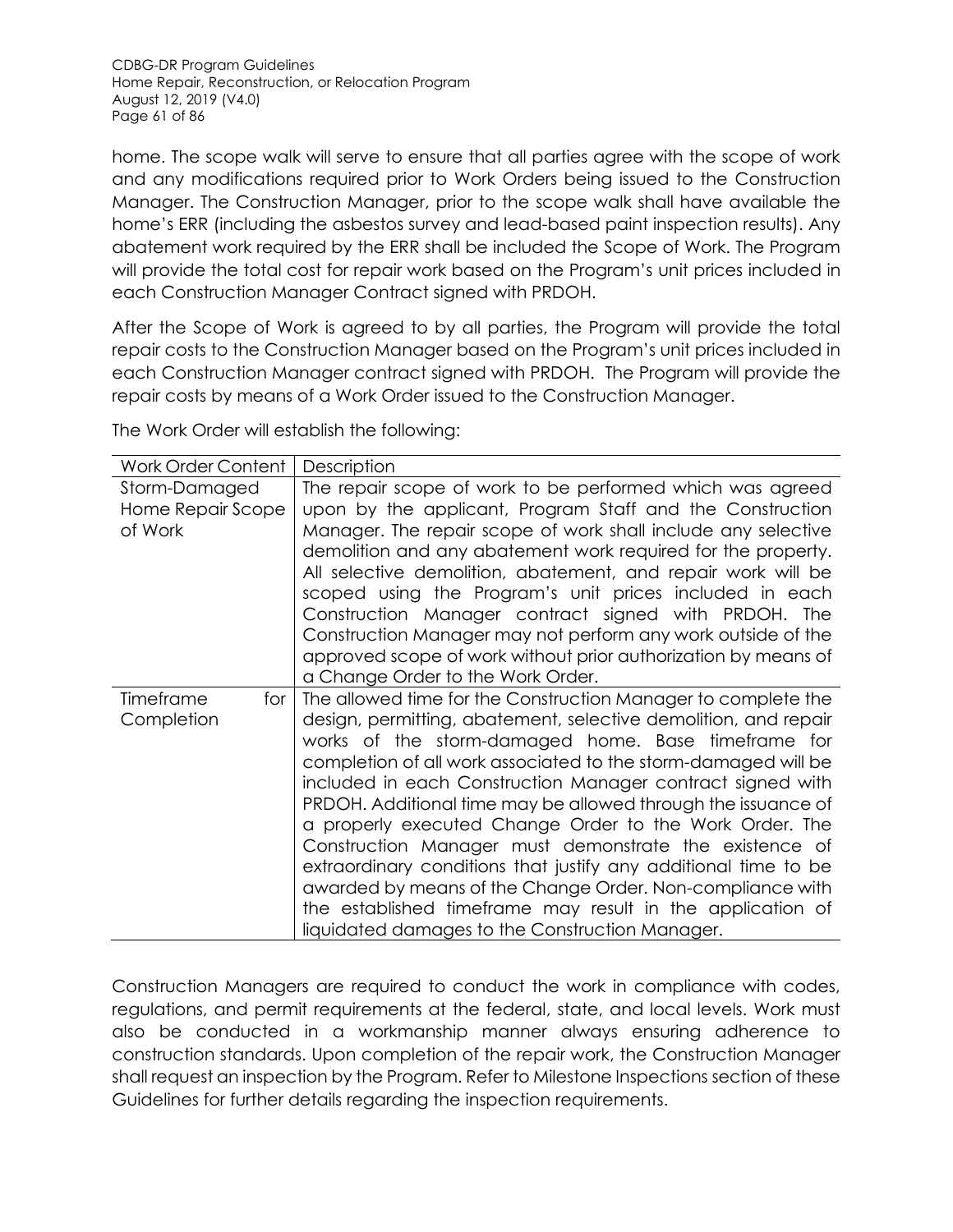CDBG-DR Program Guidelines Home Repair, Reconstruction, or Relocation Program August 12, 2019 (V4.0) Page 62 of 86

## 13.7 Reconstruction Work Implementation Requirements

The following are general frameworks for implementation of reconstruction in-place work under the Program.

### 13.7.1 Scoping

Reconstruction scoping will be confirmed during the pre-construction conference to be held by the applicant, Program Staff, the Construction Manager, and a Municipal Representative (if applicable). The applicant will be presented with the "model home" plans and a 3D representation of them. The applicant shall have a choice as to what façade, from the minimum of three (3) available options, shall be implemented for the project. The applicant shall also choose from other available options for finishes such as color schemes.

After the pre-construction conference the Construction Manager and Program Staff shall perform a scope walk of the applicant's current home to ensure that all parties agree with the scope of work for demolition, any pre-demolition activities, to include removal of personal items, and any modifications required prior to a Work Order being issued to the Construction Manager. For such a scope walk the Construction Manager shall have reviewed the homes' ERR (including the asbestos survey and lead-based paint inspection results). The results of the ERR and any abatement requirements shall be incorporated into the scope of work for demolition. The Program will provide the total cost of demolition and any abatement work based on the Program's unit prices included in each Construction Manager contract signed with PRDOH.

### 13.7.2 Work Order and Requirements

After the scope of work for demolition and reconstruction is agreed to by all parties, the Program will provide the total demolition, abatement, and reconstruction costs to the Construction Manager. The Program will provide the approved scope of work by means of a Work Order issued to the Contractor.

| Work<br>Order         | Description                                                       |
|-----------------------|-------------------------------------------------------------------|
|                       |                                                                   |
| Content               |                                                                   |
| Demolition<br>and     | The scope of work for the demolition and any abatement work of    |
| Abatement<br>оf       | the storm-damaged home which were agreed upon between             |
| Storm-Damaged         | the Construction Manager and Program Staff during the scope       |
| Home<br>Scope<br>of I | walk. The scope of work shall define if there are any abatement   |
| <b>Work</b>           | activities to be performed prior to demolition. Demolition and    |
|                       | abatement work will be scoped using the Program's unit prices     |
|                       | included in each Construction Manager contract signed with        |
|                       | PRDOH. The Construction Manager may not perform any work          |
|                       | outside of the approved scope of work without prior authorization |
|                       | by means of a Change Order to the Work Order.                     |

The Work Order will establish the following: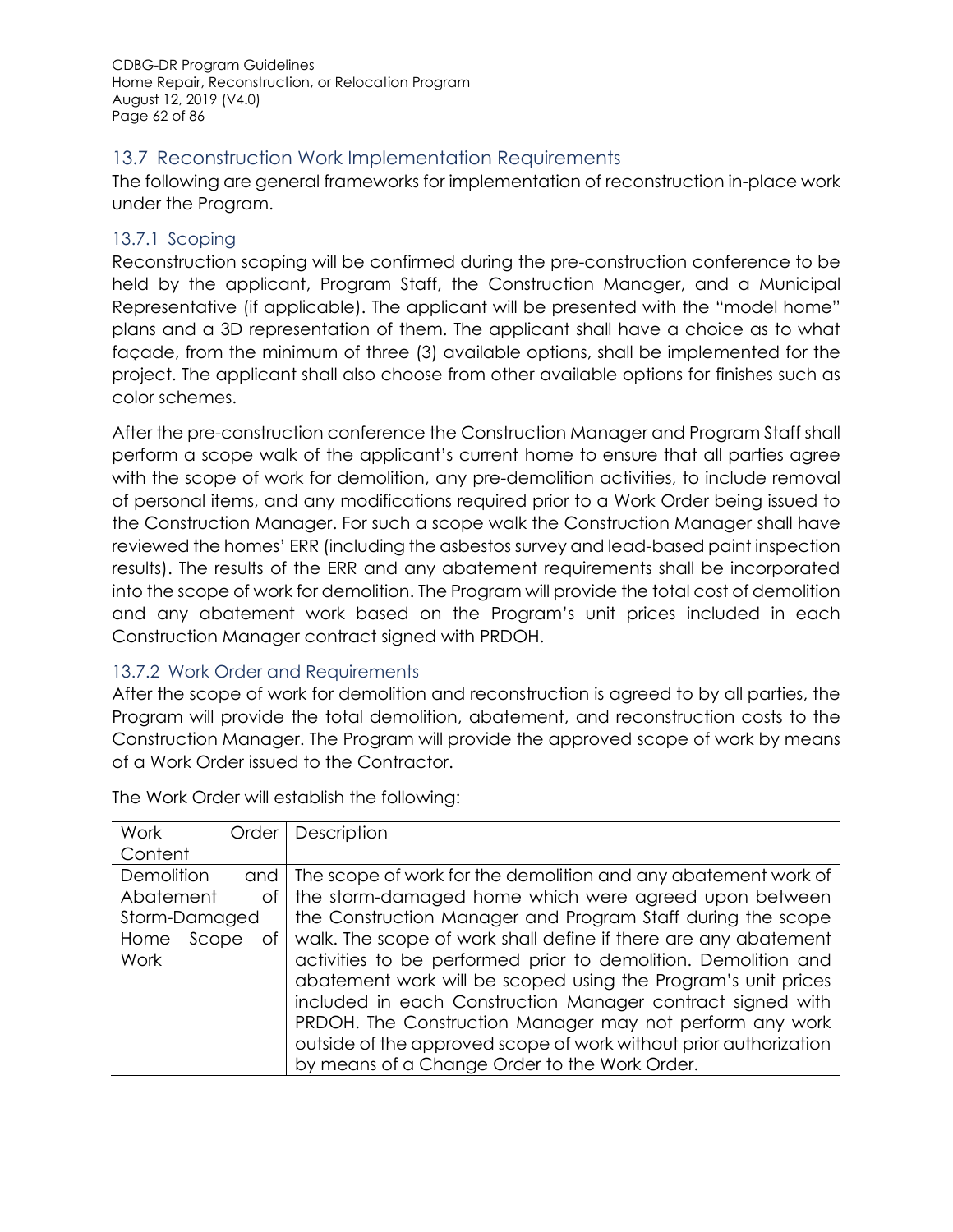| Work<br>Order<br>Content                         | Description                                                                                                                                                                                                                                                                                                                                                                                                                                                                                                                                                                                                                                                                                                                                                                                                                                                                                                               |
|--------------------------------------------------|---------------------------------------------------------------------------------------------------------------------------------------------------------------------------------------------------------------------------------------------------------------------------------------------------------------------------------------------------------------------------------------------------------------------------------------------------------------------------------------------------------------------------------------------------------------------------------------------------------------------------------------------------------------------------------------------------------------------------------------------------------------------------------------------------------------------------------------------------------------------------------------------------------------------------|
| Home"<br>"Model<br>Construction<br>Scope of Work | The scope of the "model home" to be built on-site as a<br>replacement to the storm-damaged one, including the design<br>options selected by the homeowner during the pre-construction<br>conference.<br>-lt<br>may<br>also<br>include<br>any<br>accessibility<br>accommodations when applicable. Scope and costs of "model<br>homes" are pre-established at request for proposals processes<br>performed by the PRDOH. The Construction Manager may not<br>perform any work outside of the approved scope of work without<br>prior authorization by means of a Change Order to the Work<br>Order.                                                                                                                                                                                                                                                                                                                         |
| Site Scope of Work                               | The scope for any site work that is not a part of the "model"<br>homes" physical structure, nor a part of the demolition and<br>abatement work of the storm-damaged home. This work will<br>typically include grading, excavation, driveways, sidewalks, and<br>other utilities. The cost of site work will be determined using the<br>Program's unit prices included in each Construction Manager<br>contract signed with PRDOH. The Construction Manager may not<br>perform any work outside of the approved scope of work without<br>prior authorization by means of a Change order to the Work<br>Order.                                                                                                                                                                                                                                                                                                              |
| Timeframe<br>for<br>Completion                   | The allowed time for the Construction Manager to complete all<br>design, permitting, abatement, and demolition work of the storm-<br>damaged home, as well as the allowed time for the Construction<br>all design, permitting,<br>Manager to complete<br>site,<br>and<br>construction work of the "model home" to replace the storm-<br>damaged one on-site. Base timeframe for completion of all work<br>will be included in each Construction Manager contract signed<br>with PRDOH. Additional time may be allowed through the<br>issuance of a properly executed Changer Order to the Work<br>Order. The Construction Manager must demonstrate the<br>existence of extraordinary conditions that justify any additional<br>time to be awarded by means of a Change Order. Non-<br>compliance with the established timeframe may result in the<br>of liquidated damaged to the Construction<br>application<br>Manager. |

Construction Managers are required to conduct the work in compliance with code, regulations, and permit requirements at the federal, state, and local levels. Work must also be conducted in a workmanship manner always ensuring adherence to construction standards. During implementation of all stages of reconstruction the Construction Manager shall request inspections at pre-determined milestones of work completed. Refer to Milestone Inspections section of these Guidelines for further details regarding the inspection requirements.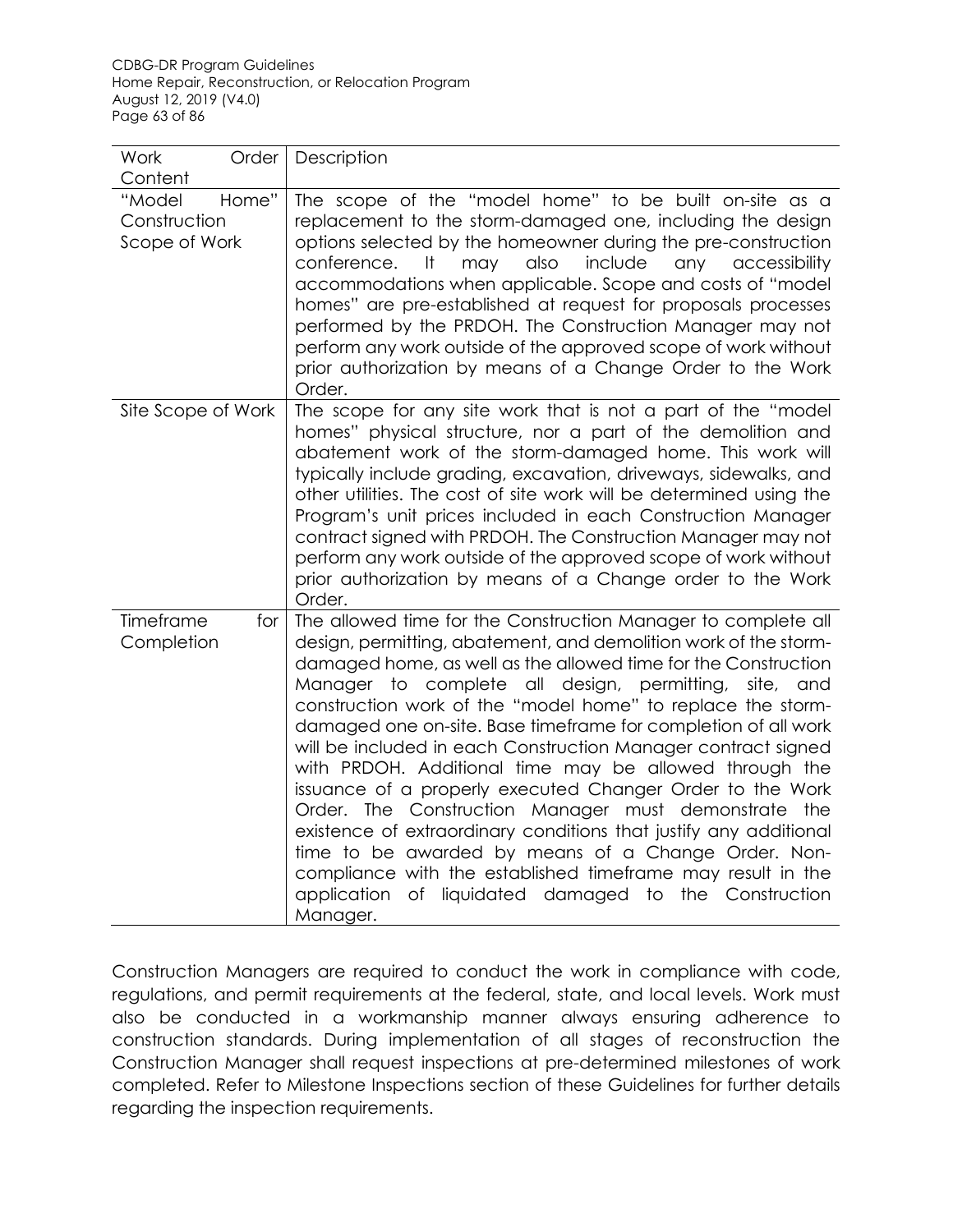CDBG-DR Program Guidelines Home Repair, Reconstruction, or Relocation Program August 12, 2019 (V4.0) Page 64 of 86

### 13.8 Relocation – Purchase of Existing Home Implementation Requirements

The following are general frameworks for implementation of relocation work with the purchase of an existing home under the Program.

### 13.8.1 Scoping

Immediately upon the applicant selection and Program approval of the home to be purchased, the assigned Construction Manager and Program Staff shall perform a demolition scope walk of the applicant's storm-damaged home. The purpose of the scope walk is to ensure that all parties agree with the scope of work for demolition and any modifications prior to a Work Order being issued to the Contractor. The Program will provide the total cost of demolition and any abatement work based on the Program's unit prices included in each Construction Manager contract signed with PRDOH. The Construction Manager, prior to the scope walk shall have available the home's ERR (including the asbestos survey and lead-based paint inspection results). Any abatement work required by the ERR shall be included the demolition scope of work.

If repairs to a home purchased through the Program are required, Program Staff and the Construction Manager shall also perform a repair scope walk of the purchased home. During the scope walk the Construction Manager and Program Staff shall agree upon the repairs to be implemented at the purchased home. The Program will provide the total repair costs for the repair scope of work based on the Program's unit prices included in each Construction Manager contract signed with PRDOH.

### 13.8.2 Work Order and Requirements

After the scope of work, for both demolition and, if applicable, repairs to the purchased home, is agreed to by all parties, the Program will provide the total demolition and repair costs to the Construction Manager. The Program will provide the approved works by means of a Work Order issued to the Construction Manager.

| <b>Work</b>   | Order I | Description                                                    |
|---------------|---------|----------------------------------------------------------------|
| Content       |         |                                                                |
| Demolition    | and     | The scope of work for the demolition and any abatement work    |
| Abatement     | of      | activities at the storm-damaged home which were agreed upon    |
| Storm-Damaged |         | between the Construction Manager and Program Staff during the  |
| Scope<br>Home | of      | scope walk. The scope of work shall define if there are any    |
| Work          |         | abatement activities to be performed prior to demolition.      |
|               |         | Demolition and abatement work will be scoped using the         |
|               |         | Program's unit prices included in each Construction Manager    |
|               |         | contract signed with PRDOH. The Construction Manager may not   |
|               |         | perform any work outside of the approved scope of work without |
|               |         | prior authorization by means of a Change Order to the Work     |
|               |         | Order.                                                         |

The Work Order will establish the following: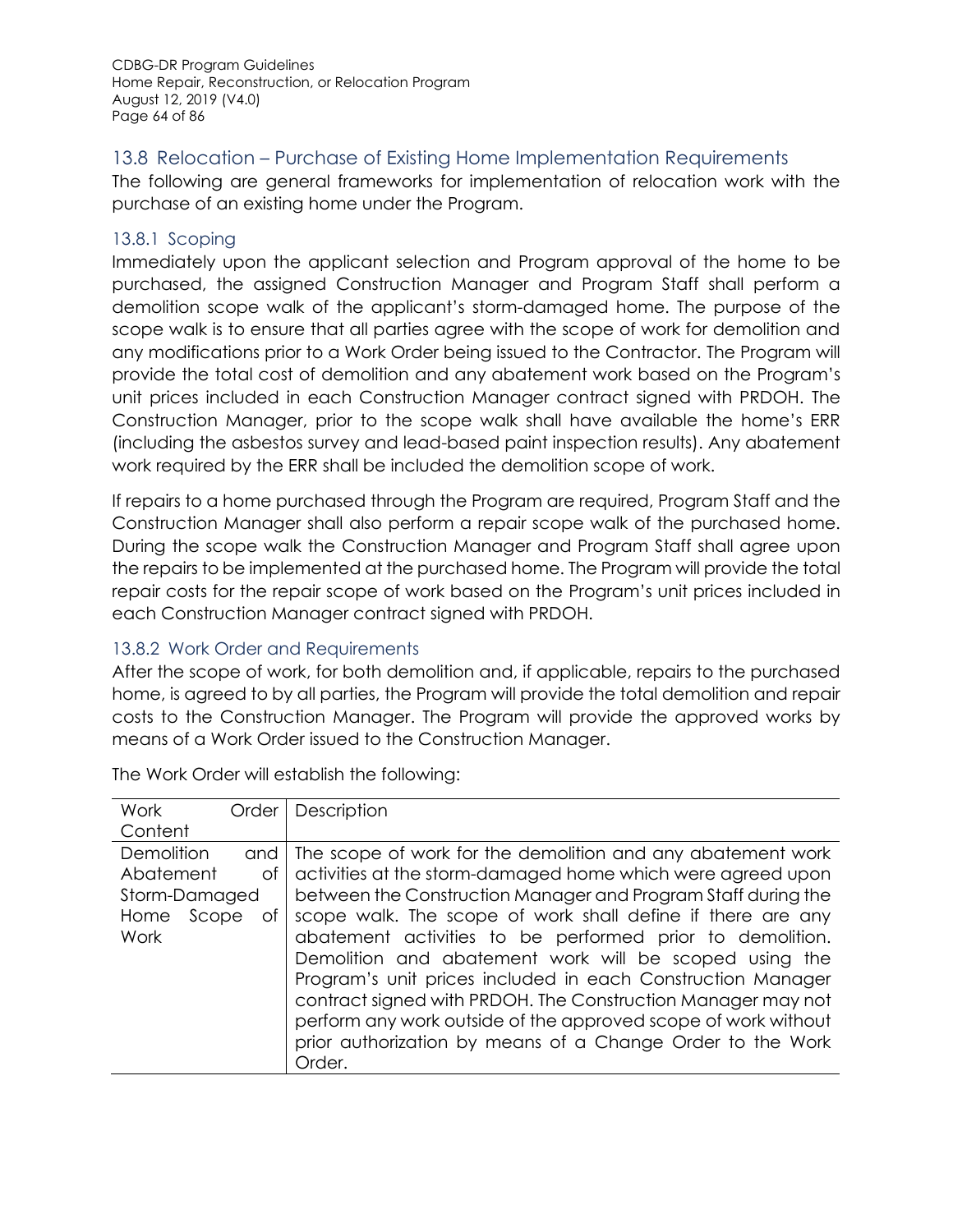| Work<br>Order<br>Content                           | Description                                                                                                                                                                                                                                                                                                                                                                                                                                                                                                                                                                                                                                                                                                                                                                                                                                                                                               |
|----------------------------------------------------|-----------------------------------------------------------------------------------------------------------------------------------------------------------------------------------------------------------------------------------------------------------------------------------------------------------------------------------------------------------------------------------------------------------------------------------------------------------------------------------------------------------------------------------------------------------------------------------------------------------------------------------------------------------------------------------------------------------------------------------------------------------------------------------------------------------------------------------------------------------------------------------------------------------|
| Purchased<br>Home<br>Scope<br>Repair<br>Оf<br>Work | The repairs scope of work to be performed at the purchased<br>home which was agreed upon by Program staff and the<br>Construction Manager. The repair scope of work shall include<br>property. All selective demolition, abatement, and repair work will<br>be scoped using the selective demolition and any abatement<br>work required for the price List. The Construction Manager may<br>not perform any work outside of the approved scope of work<br>without prior authorization by means of a Change Order to the<br>Work Order.                                                                                                                                                                                                                                                                                                                                                                    |
| Timeframe<br>for<br>Completion                     | The allowed time for the Construction Manager to complete the<br>design, permitting, abatement, and demolition works of the<br>storm-damaged property, as well as the allowed time for the<br>Construction Manager to complete the design, permitting,<br>abatement, selective demolition, and repair works at the<br>purchased replacement home. Base timeframe for completion<br>of all work will be included in each Construction Manager<br>contract signed with PRDOH. Additional time may be allowed<br>through the issuance of a properly executed Change Order to<br>the Work Order. The Construction Manager must demonstrate the<br>existence of extraordinary conditions that justify any additional<br>time to be awarded by means of the Change Order. Non-<br>compliance with the established timeframe may result in the<br>application of liquidated damages to the Construction Manager. |

Construction Managers are required to conduct the work in compliance with code, regulations, and permit requirements at the federal, state, and local levels. Work must also be conducted in a workmanship manner always ensuring adherence to construction standards. During implementation of all stages of reconstruction the Construction Manager shall request inspections at pre-determined milestones of work completed. Refer to Milestone Inspections section of these Guidelines for further details regarding the inspection requirements.

## 13.9 Relocation – Purchase of Vacant Lot and New Home Construction Implementation Requirements

The following are general frameworks for implementation of relocation work with the purchase of vacant lot of land and the construction of a new home.

## 13.9.1 Scoping

Immediately upon the applicant selection and Program approval of the vacant lot to be purchased, the assigned Construction Manager and Program Staff shall perform a demolition scope walk of the applicant's current home. The purpose of the scope walk is to ensure that all parties agree with the scope of work for demolition and any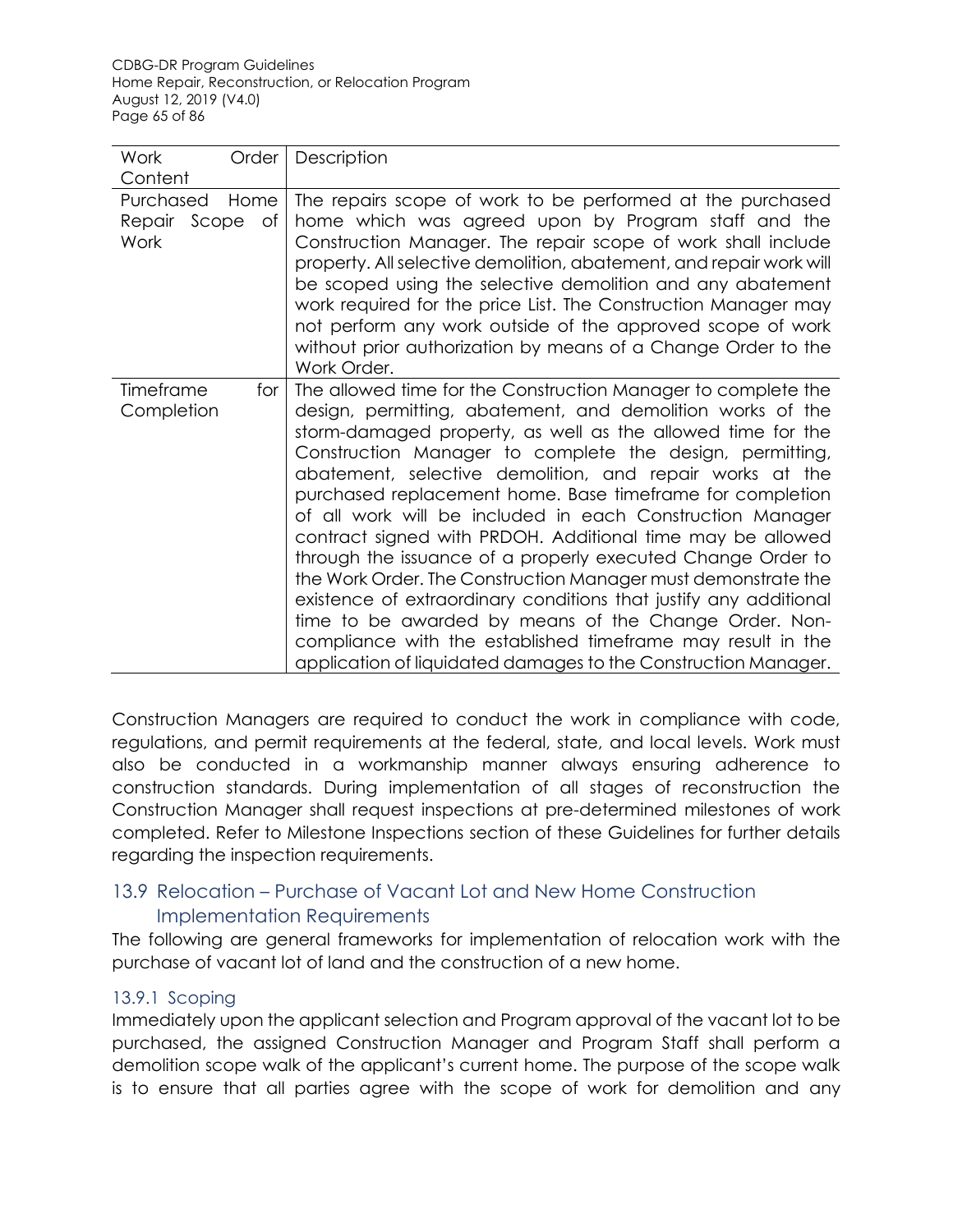CDBG-DR Program Guidelines Home Repair, Reconstruction, or Relocation Program August 12, 2019 (V4.0) Page 66 of 86

modifications prior to a Work Order being issued to the Construction Manager. The Program will provide the total cost of demolition work based on the Program's unit prices included in each Construction Manager Contract signed with PRDOH. The Construction Manager, prior to the scope walk shall have available the home's ERR (including the asbestos survey and lead-based paint inspection results). Any abatement work required by the ERR shall be included the demolition scope of work.

New home construction scoping will be confirmed during a pre-construction conference to be held by the applicant, Program Staff, the Contractors, and a Municipal Representative (if applicable). The applicant will be presented with the "model home" plans and a 3D representation of them. The applicant shall have a choice as to what façade, from the minimum of three (3) available options, shall be implemented for the project. The applicant shall also choose from other available options for finishes such as color schemes. Program Staff and the Construction Manager shall also perform a site visit of the vacant lot purchased for the Construction Manager to make all necessary measurements of the lot for final design and adaptation of the "model home".

### 13.9.2 Work Order and Requirements

After the scope of work for demolition of the storm-impacted home and the construction of the new home at the vacant lot is agreed to by all parties, the Program will provide the total demolition and replacement home construction costs to the Construction Manager. The Program will provide the approved works by means of a Work Order issued to the Construction Manager.

The Work Order will establish the following:

| Work              | Order | Description                                                     |
|-------------------|-------|-----------------------------------------------------------------|
| Content           |       |                                                                 |
| <b>Demolition</b> | and l | The scope of work for the demolition and any abatement work of  |
| Abatement         | ot    | the storm-damaged home which were agreed upon between           |
| Storm-Damaged     |       | the Construction Manager and Program Staff during the scope     |
| Home Scope Work   |       | walk. The scope of work shall define if there are any abatement |
|                   |       | activities to be performed. Demolition and abatement work will  |
|                   |       | be scoped using the Program's unit prices included in each      |
|                   |       | Construction Manager contract signed with PRDOH. The            |
|                   |       | Construction Manager may not perform any work outside of the    |
|                   |       | approved scope of work without prior authorization by means of  |
|                   |       | the Change Order to the Work Order.                             |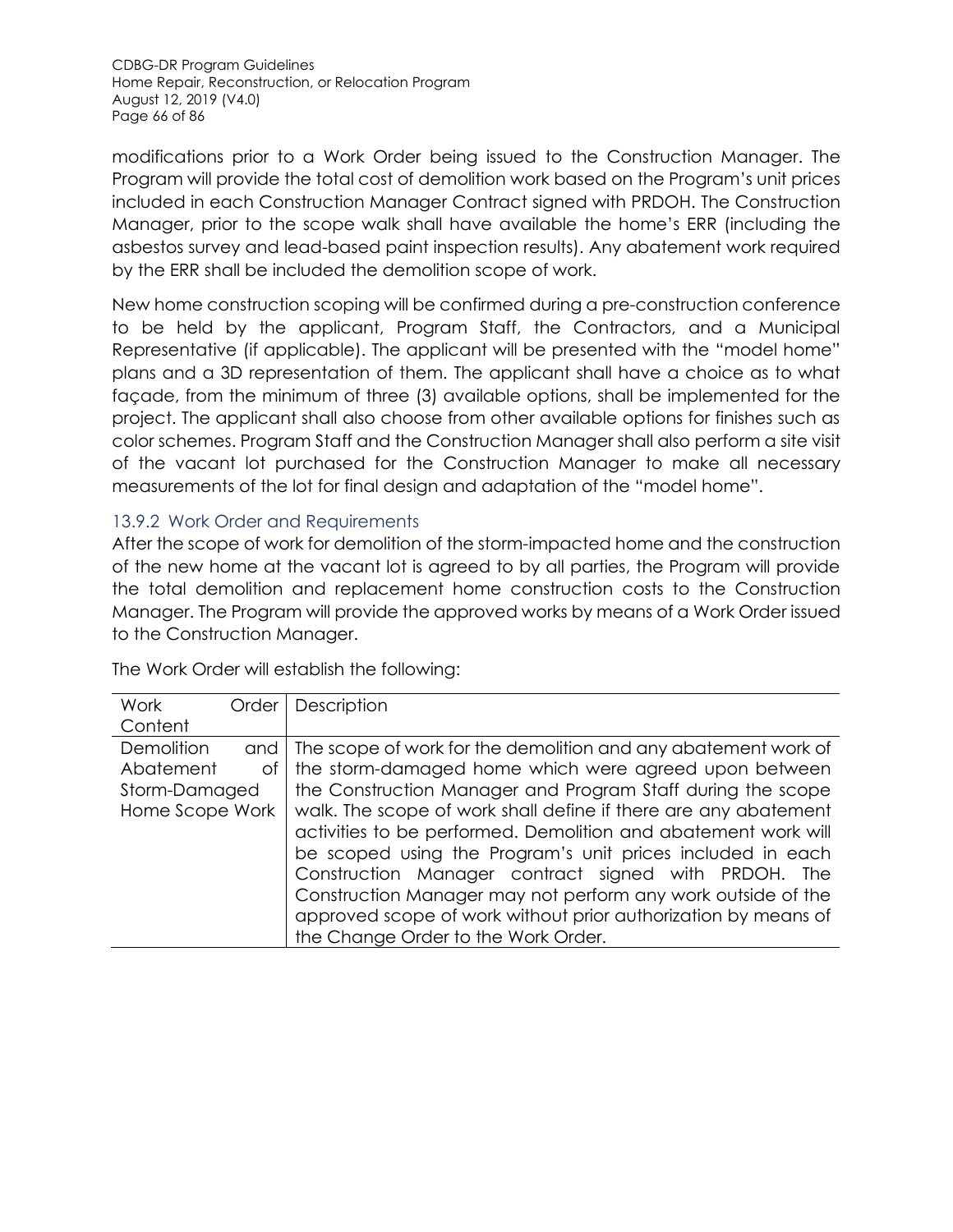| Work<br>Order<br>Content                         | Description                                                                                                                                                                                                                                                                                                                                                                                                                                                                                                                                                                                                                                                                                                                                                                                                                                                                                               |
|--------------------------------------------------|-----------------------------------------------------------------------------------------------------------------------------------------------------------------------------------------------------------------------------------------------------------------------------------------------------------------------------------------------------------------------------------------------------------------------------------------------------------------------------------------------------------------------------------------------------------------------------------------------------------------------------------------------------------------------------------------------------------------------------------------------------------------------------------------------------------------------------------------------------------------------------------------------------------|
| Home"<br>"Model<br>Construction<br>Scope of Work | The scope of the "model home" to be built as a replacement of<br>the storm-damaged one in the purchased vacant lot, including<br>the design options selected by the homeowner during the pre-<br>construction conference. It may also include any accessibility<br>accommodations when applicable. Scope and costs of "model"<br>homes" are pre-established at request for proposals processes<br>performed by the PRDOH. The Construction Manager may not<br>perform any work outside of the approved scope of work without<br>prior authorization by means of a Change Order to the Work<br>Order.                                                                                                                                                                                                                                                                                                      |
| Site Scope of Work                               | The scope for any site work that is not a part of the "model"<br>homes" physical structure, nor a part of the demolition and<br>abatement work of the storm-damaged home. This work will<br>typically include grading, excavation, driveways, sidewalks, and<br>other utilities. The cost of site work will be determined using the<br>Program's unit prices included in each Construction Manager<br>contract signed with PRDOH. The Construction Manager may not<br>perform any work outside of the approved scope of work without<br>prior authorization by means of the Change Order to the Work<br>Order.                                                                                                                                                                                                                                                                                            |
| Timeframe<br>for<br>Completion                   | The allowed time for the Construction Manager to complete the<br>design, permitting, abatement, and demolitions works at the<br>storm-impacted home, as well as the allowed time for the<br>Construction Manager to complete the design, permitting, site<br>work, and "model home" construction works to replace the<br>storm-damaged one. Base timeframe for completion of all work<br>will be included in each Construction Manager contract signed<br>with PRDOH. Additional time may be allowed through the<br>issuance of a properly executed Change Order to the Work<br>Order. The Construction Manager must demonstrate<br>the<br>existence of extraordinary conditions that justify any additional<br>time to be awarded by means of the Change Order. Non-<br>compliance with the established timeframe may result in the<br>application of liquidated damaged to the Construction<br>Manager. |

Construction Managers are required to conduct the work in compliance with code, regulations, and permit requirements at the federal, state, and local levels. Work must also be conducted in a workmanship manner always ensuring adherence to construction standards. During implementation of all works the Construction Manager shall request inspections at pre-determined milestones of work completed. Refer to Milestone Inspections section of these Guidelines for further details regarding the inspection requirements.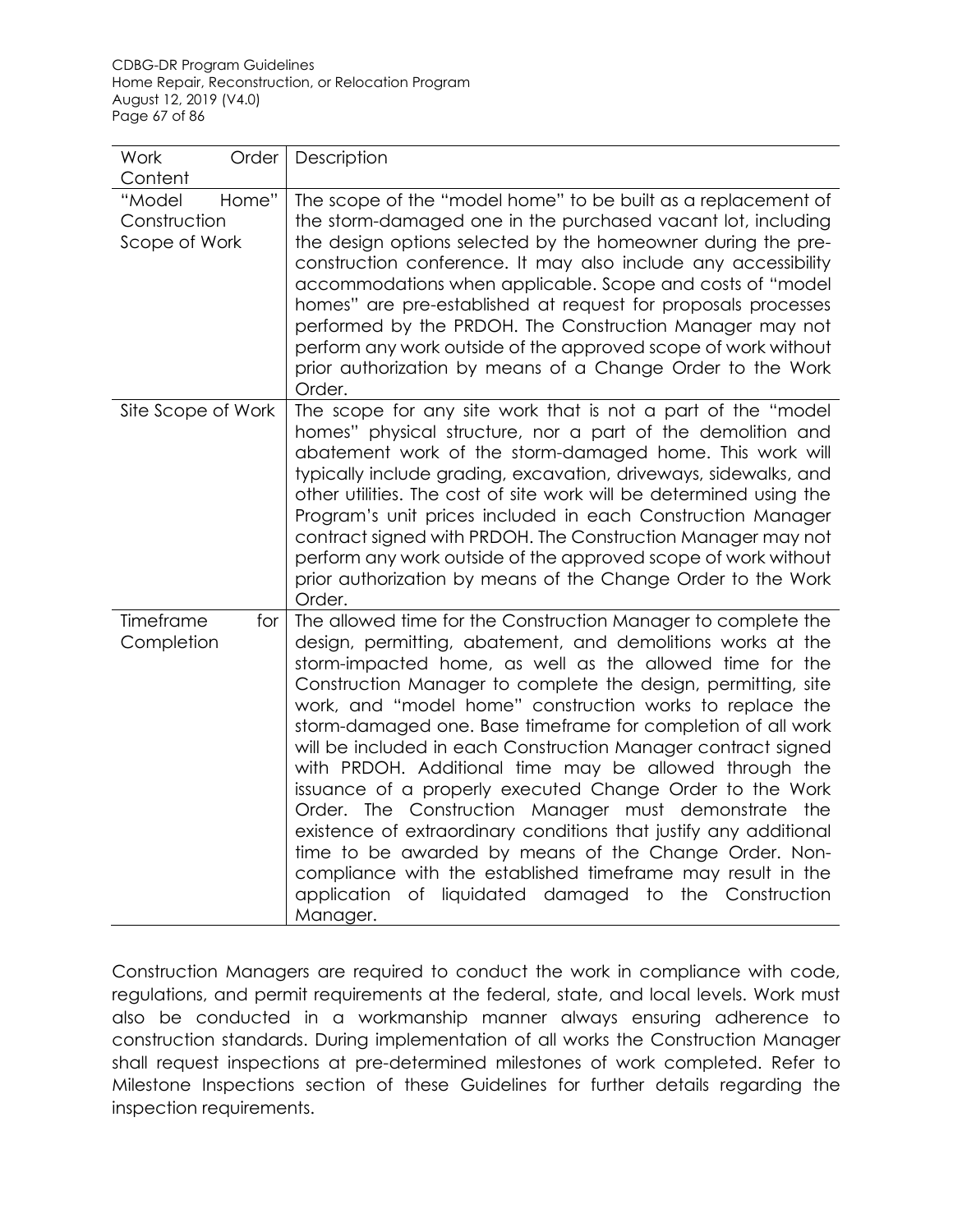CDBG-DR Program Guidelines Home Repair, Reconstruction, or Relocation Program August 12, 2019 (V4.0) Page 68 of 86

## 13.10 Change Orders

No additional work to those approved under issued Work Orders to Construction Managers shall be performed for the Program until a duly approved Change Order is issued, regardless of whether or not any cost is involved. Change Orders must be requested and prepared by the Construction Manager and, if warranted, approved by Program Staff. Any extra work performed by Construction Managers without the proper Program approval shall be considered unauthorized work done at the expense of Construction Manager. The Program will not issue any payment for unauthorized work.

Change Orders submitted by Construction Managers for approval shall set forth the type of work and scope to be added or deleted from the Work Order, the additional time (if any) required for the work, a justification for why the work is necessary, and evidence of any conditions identified that resulted in the request for the Change Order.

Homeowners may not request change orders unless an unforeseen change in household composition or circumstances necessitate modifications for accessibility. Change orders requested by homeowners for anything other than accessibility modifications will not be considered. Homeowner-requested changes for accessibility will be evaluated on a case-by-case basis and must be substantiated by evidence of the need, provided by the homeowner.

## 13.11 Milestone Inspections

Throughout the demolition, abatement, repair, reconstruction, and new construction processes to be implemented under the Program, milestone inspections of the work performed will be required. Milestone inspections serve the purpose of: (1) evaluating the Construction Managers' progress; (2) confirming that local building codes and Program standards have been satisfactorily met; and (3) confirming that all requirements of the contracts and Work Orders have been met to all parties' satisfaction.

At important milestones during the different projects, milestone inspections shall be requested by the Construction Managers. Milestones are times at which important and significant components of the demolition, abatement, repair, reconstruction, or new construction processes are completed. Milestone inspections also serve the purpose of supporting progress payments to the Construction Managers. No progress payment shall be issued to Construction Managers without the proper execution, to the Program's satisfaction, of a milestone inspection.

All milestone inspections of demolition, abatement, repair, reconstruction, and new construction works shall be performed by licensed professional engineers or architects in Puerto Rico.

### 13.11.1 Repair Work Award Inspections

Two (2) milestone inspections shall be performed for repair work awards issued under the Program. Nonetheless, the Construction Manager will be issued a single payment upon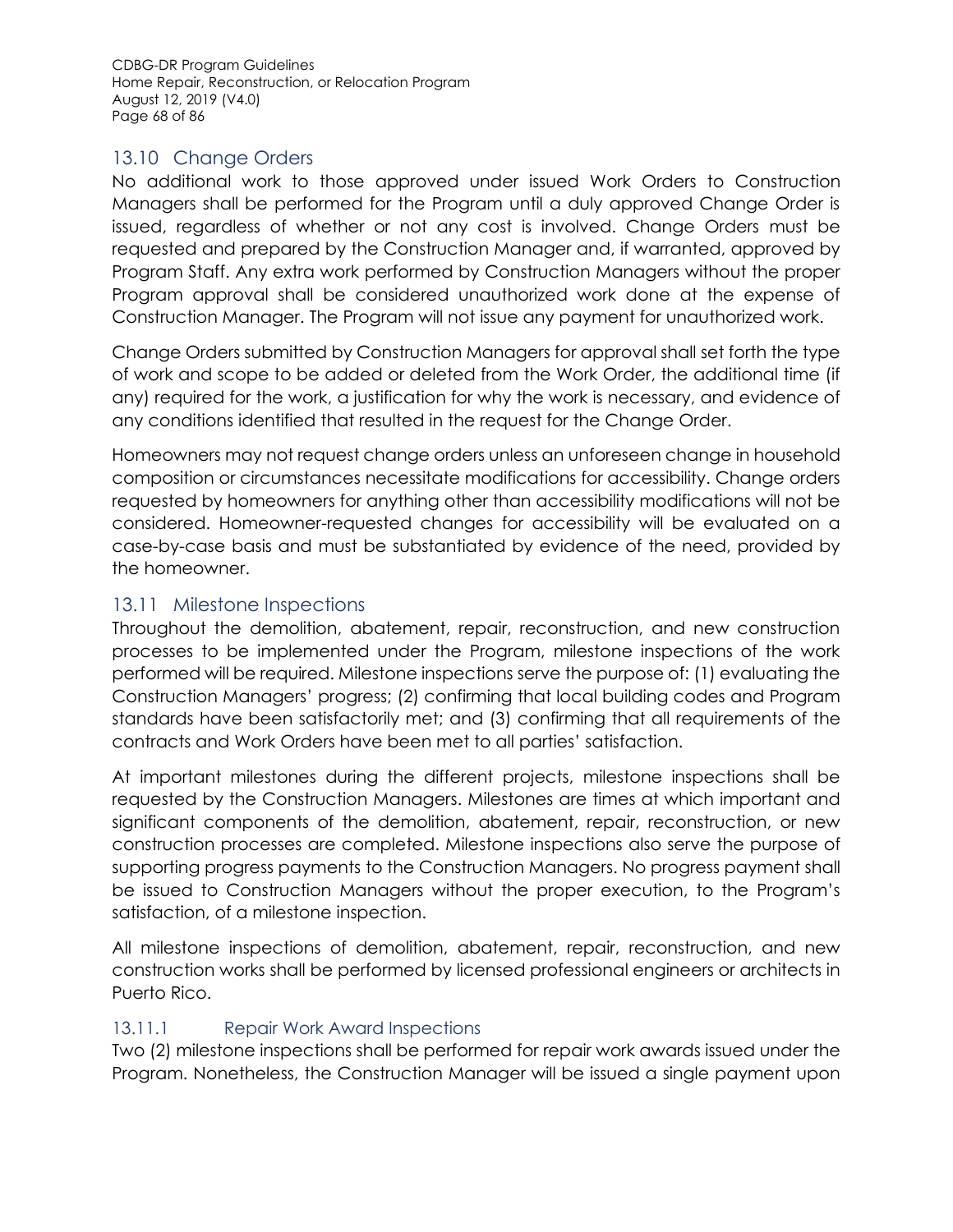completion of all work. Times for milestone inspections of repair works and requirements for the request of such inspections are as follows:

| Milestone                          | Accumulated<br>Payment                      | Timeframe for the Request of the Milestone Inspection                                                                                                                                                                                                                                                                                                                                                                                                                                                                                                                                                                                          |
|------------------------------------|---------------------------------------------|------------------------------------------------------------------------------------------------------------------------------------------------------------------------------------------------------------------------------------------------------------------------------------------------------------------------------------------------------------------------------------------------------------------------------------------------------------------------------------------------------------------------------------------------------------------------------------------------------------------------------------------------|
| Work<br>Substantially<br>Completed | None                                        | Inspection shall be requested upon:<br>Substantial completion of all work approved<br>under the Work Order and subsequent<br>Change Orders, if any, issued for the project.<br>Inspection and works shall be approved if:<br>Work is found to have been substantially<br>completed.<br>All federal, state, and local code<br>and<br>regulations requirements have been met.<br>Work is found to have been performed in a<br>workmanship manner and in accordance with<br>Program construction standards.<br>This milestone inspection shall result in a punch-list of<br>minor deficiencies, if any, found during the milestone<br>inspection. |
| Final<br>Inspection                | of<br>100%<br>the<br>Order<br>Work<br>Value | Inspection shall be requested upon:<br>Correction of all punch-list items by the<br>Construction Manager.<br>Inspection and works shall be approved if:<br>All items identified in the issued punch-list have<br>been found to be corrected to Program<br>construction standards by the Construction<br>Manager.<br>All permits have been closed with<br>the<br>$\bullet$<br>corresponding agencies by the Construction<br>Manager.<br>If applicable, a use permit for the home has<br>been obtained by the Construction Manager.<br>Homeowner accepts the work.                                                                               |

# 13.11.2 Reconstruction Work Award Inspections

Four (4) milestone inspections shall be performed for reconstruction awards issued under the Program. Consequently, the Construction Manager will be issued four (4) progress payments for the works. Times for milestone inspections for reconstruction works and requirements for the request of such inspections are as follows: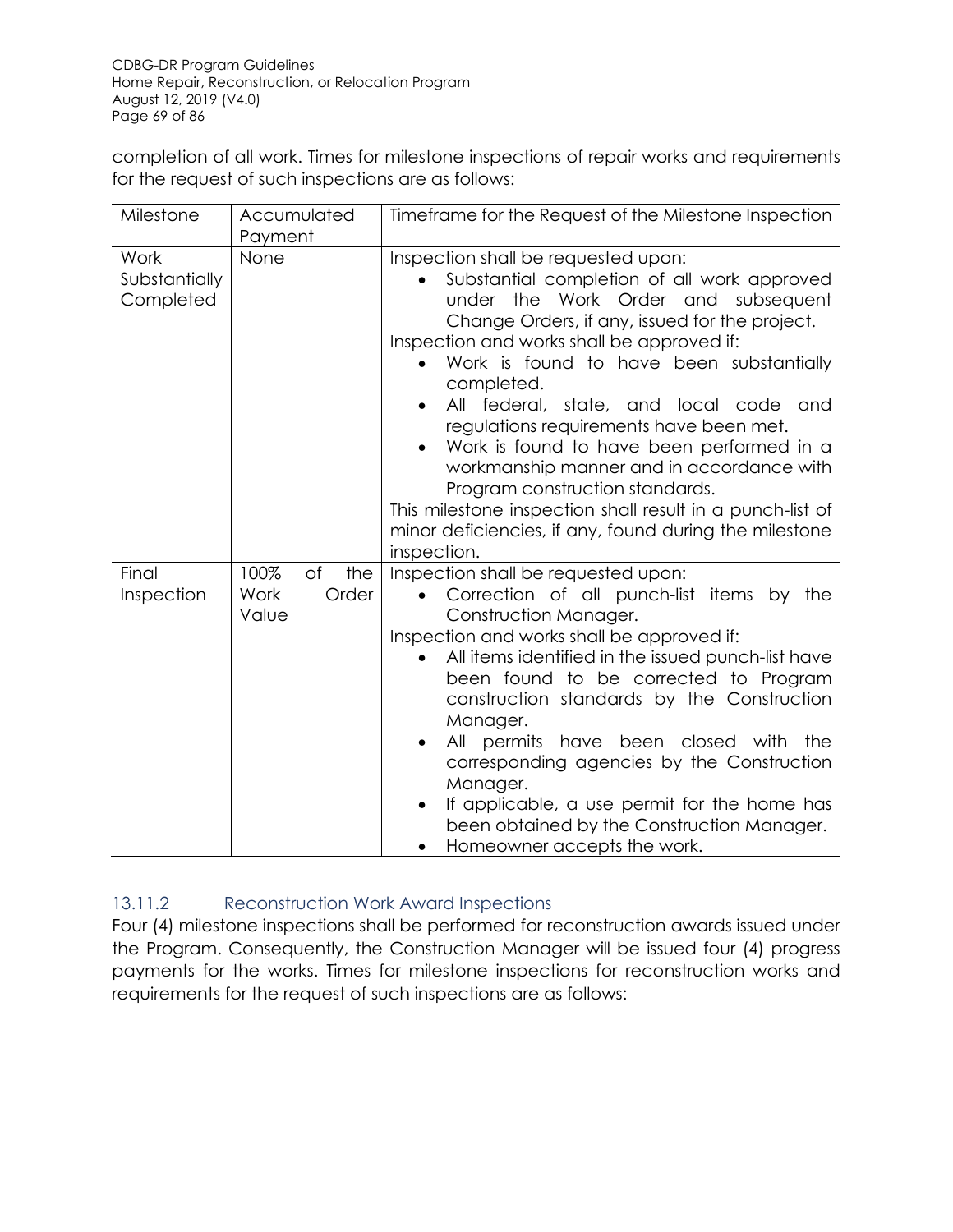| Milestone  | Accumulated<br>Payment                                                 | Timeframe for the Request of the Milestone Inspection                                                                                                                                                                                                                                                                                                                                                                                                                                                                                                                                                                                                                                                                                                                                                           |
|------------|------------------------------------------------------------------------|-----------------------------------------------------------------------------------------------------------------------------------------------------------------------------------------------------------------------------------------------------------------------------------------------------------------------------------------------------------------------------------------------------------------------------------------------------------------------------------------------------------------------------------------------------------------------------------------------------------------------------------------------------------------------------------------------------------------------------------------------------------------------------------------------------------------|
| Foundation | 25% of<br>Up to<br>Work<br>Order<br>Value Less 10%<br>for Retainage    | Inspection shall be requested upon:<br>Completing all demolition and abatement<br>work for the project as established in the Work<br>Order.<br>Having met all environmental and other permits<br>closing for the demolition and abatement<br>works.<br>Completion of earth movement and grading<br>$\bullet$<br>necessary for foundations and slab on-grade.<br>Completion of rebar placement for the home's<br>foundation and before concrete pouring<br>occurs.<br>Inspection and works shall be approved if:<br>All work listed above is found to have been<br>substantially completed.<br>All federal, state, and local code<br>and<br>regulations requirements have been met.<br>Work is found to have been performed in a<br>workmanship manner and in accordance with<br>Program construction standards. |
| Structure  | 60% of<br>Up<br>to<br>Work<br>Order<br>Value Less 10%<br>for Retainage | Inspection shall be requested upon:<br>Completion of all electrical and plumbing<br>$\bullet$<br>rough-in required for the home<br>Erection of all walls and openings for the home.<br>Erection of all roofing structure for the home.<br>Inspection and works shall be approved if:<br>All work listed above is found to have been<br>substantially completed.<br>All federal, state, and local code<br>and<br>$\bullet$<br>regulations requirements have been met.<br>Work is found to have been performed in a<br>$\bullet$<br>workmanship manner and in accordance with<br>Program construction standards.                                                                                                                                                                                                  |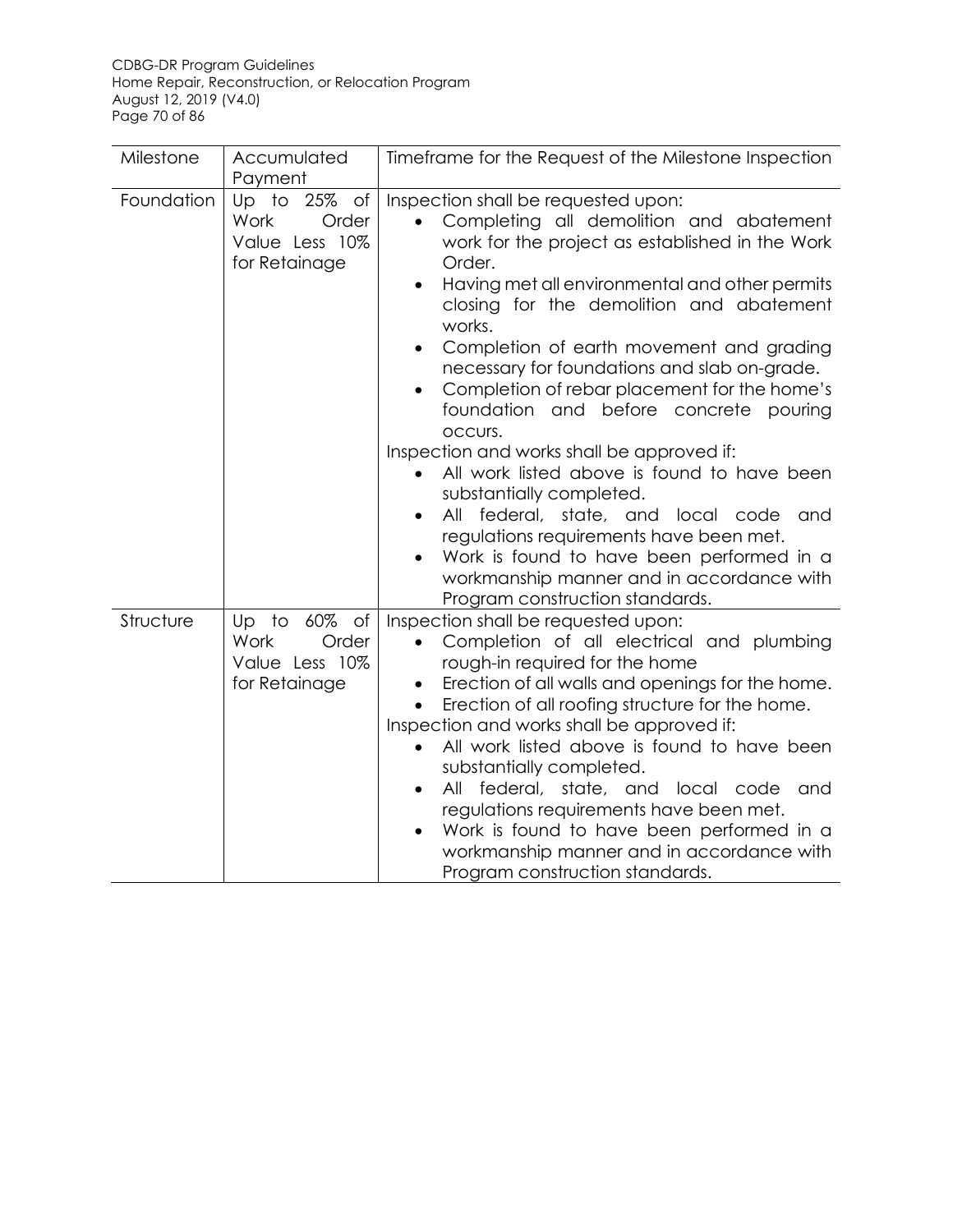| Milestone           | Accumulated<br>Payment                                                              | Timeframe for the Request of the Milestone Inspection                                                                                                                                                                                                                                                                                                                                                                                                                                                                                                                                                                                                                                                                                                                        |
|---------------------|-------------------------------------------------------------------------------------|------------------------------------------------------------------------------------------------------------------------------------------------------------------------------------------------------------------------------------------------------------------------------------------------------------------------------------------------------------------------------------------------------------------------------------------------------------------------------------------------------------------------------------------------------------------------------------------------------------------------------------------------------------------------------------------------------------------------------------------------------------------------------|
| <b>Finishes</b>     | Up to 100% of<br><b>Work</b><br>Order<br>Value Less 10%<br>for Retainage            | Inspection shall be requested upon:<br>Substantial completion of all work issued under<br>the Work Order and subsequent Change<br>Orders, if any, including: finishes, wiring, doors,<br>windows, fixtures, cabinets, final grading and<br>landscaping, and any other required system for<br>the home.<br>Inspection and works shall be approved if:<br>Work is found to have been substantially<br>completed.<br>All federal,<br>state, and local code<br>and<br>regulations requirements have been met.<br>Work is found to have been performed in a<br>workmanship manner and in accordance with<br>Program construction standards.<br>This milestone inspection shall result in a punch-list of<br>minor deficiencies, if any, found during the milestone<br>inspection. |
| Final<br>Inspection | 100%<br>of<br>Work<br>Value<br>Order<br>(Including<br>any<br>Retainage<br>Withheld) | Inspection shall be requested upon:<br>Correction of all punch-list items by the<br>Construction Manager.<br>Inspection and works shall be approved if:<br>All items identified in the issued punch-list have<br>been found to be corrected to Program<br>construction standards by the Construction<br>Manager.<br>All permits have been closed with<br>the<br>corresponding agencies by the Construction<br>Manager.<br>A use permit for the home has been obtained<br>by the Construction Manager.<br>Homeowner accepts the work.                                                                                                                                                                                                                                         |

# 13.11.3 Relocation Option 1 Award Inspections

For Relocation Option 1 Awards, a maximum of two (2) milestone inspections shall be performed. Nonetheless, the Construction Manager will be issued a single payment upon completion of all work. Times for milestone inspections for relocation with purchase of existing home and requirements of such inspections are as follows: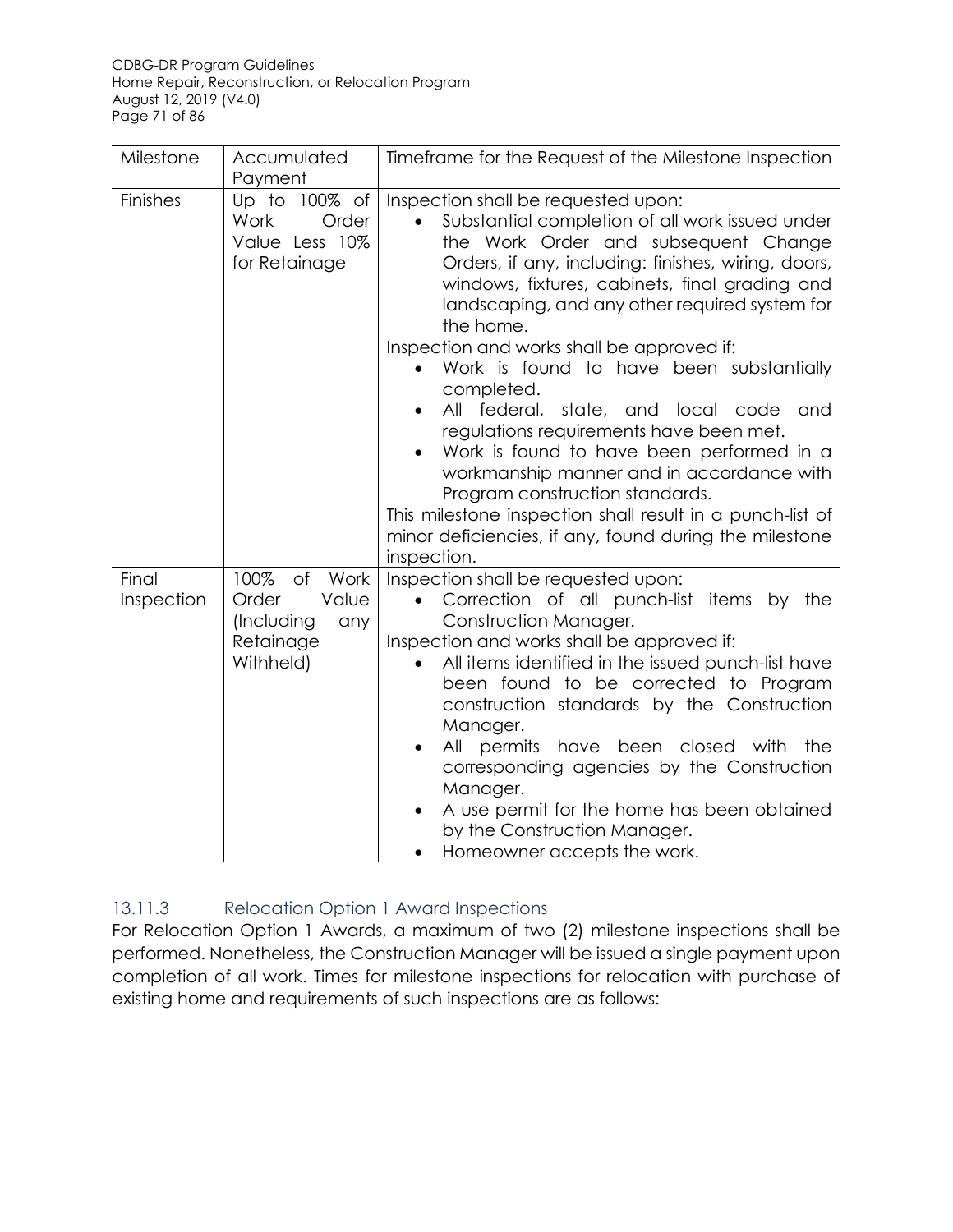| Milestone                                                                                           | Accumulated<br>Payment                                                                                                                                                                                                       | Timeframe for the Request of the Milestone Inspection                                                                                                                                                                                                                                                                                                                                                                                                                                                                                                                                                                                                                                                                                                                                                                                                   |
|-----------------------------------------------------------------------------------------------------|------------------------------------------------------------------------------------------------------------------------------------------------------------------------------------------------------------------------------|---------------------------------------------------------------------------------------------------------------------------------------------------------------------------------------------------------------------------------------------------------------------------------------------------------------------------------------------------------------------------------------------------------------------------------------------------------------------------------------------------------------------------------------------------------------------------------------------------------------------------------------------------------------------------------------------------------------------------------------------------------------------------------------------------------------------------------------------------------|
| Purchased<br>Home<br>Repair<br>Works<br>Substantially<br>Completed                                  | 100% of<br>Work<br>Order Value for<br>Repair<br>at<br>Purchased<br>Home Less 10%<br>for Retainage                                                                                                                            | Inspection shall be requested upon:<br>Substantial completion of all work approved<br>under the Work Order and subsequent<br>Change Orders, if any, issued for the project for<br>repairs<br>at<br>the<br>purchased<br>property<br>(if<br>applicable).<br>Inspection and works shall be approved if:<br>Work is found to have been substantially<br>completed.<br>All federal,<br>state, and local code and<br>$\bullet$<br>regulations requirements have been met.<br>Work is found to have been performed in a<br>workmanship manner and in accordance with<br>Program construction standards.<br>This milestone inspection shall result in a punch-list of<br>minor deficiencies, if any, found during the milestone<br>inspection.                                                                                                                  |
| Completion<br>of<br>Demolition<br>Works<br>and<br>Repaired<br>Purchased<br>Home Final<br>Inspection | 100%<br>of Work<br>Order Value for<br>Repair<br>at<br>Purchased<br>Home<br>(Including<br>any<br>Retainage<br>Withheld)<br><b>PLUS</b><br>100%<br>of Work<br>Order Value for<br>Demolition<br>of<br>Storm-<br>Damaged<br>Home | Inspection shall be requested upon:<br>Correction of all punch-list items<br>the<br>$\bullet$<br>by<br>Construction Manager for repairs<br>the<br>at<br>purchased property.<br>Completing all demolition and abatement<br>$\bullet$<br>work for the project as established in the Work<br>Order.<br>Having<br>met all environmental<br>other<br>and<br>$\bullet$<br>permits<br>closing<br>for<br>the<br>demolition<br>and<br>abatement works.<br>Inspection and works shall be approved if:<br>All work listed above is found to have been<br>$\bullet$<br>substantially completed.<br>federal, state, and local code<br>All<br>and<br>$\bullet$<br>regulations requirements have been met.<br>Work is found to have been performed in a<br>workmanship manner and in accordance with<br>Program construction standards.<br>Homeowner accepts the work. |

# 13.11.4 Relocation Option 2 Award Inspections

For Relocation Option 2 Awards, a total of four (4) milestone inspections shall be performed. Consequently, the Construction Manager will be issued a total of four (4) progress payments for the work. Times for milestone inspections for relocation with a replacement home construction and requirements of such inspections are as follows: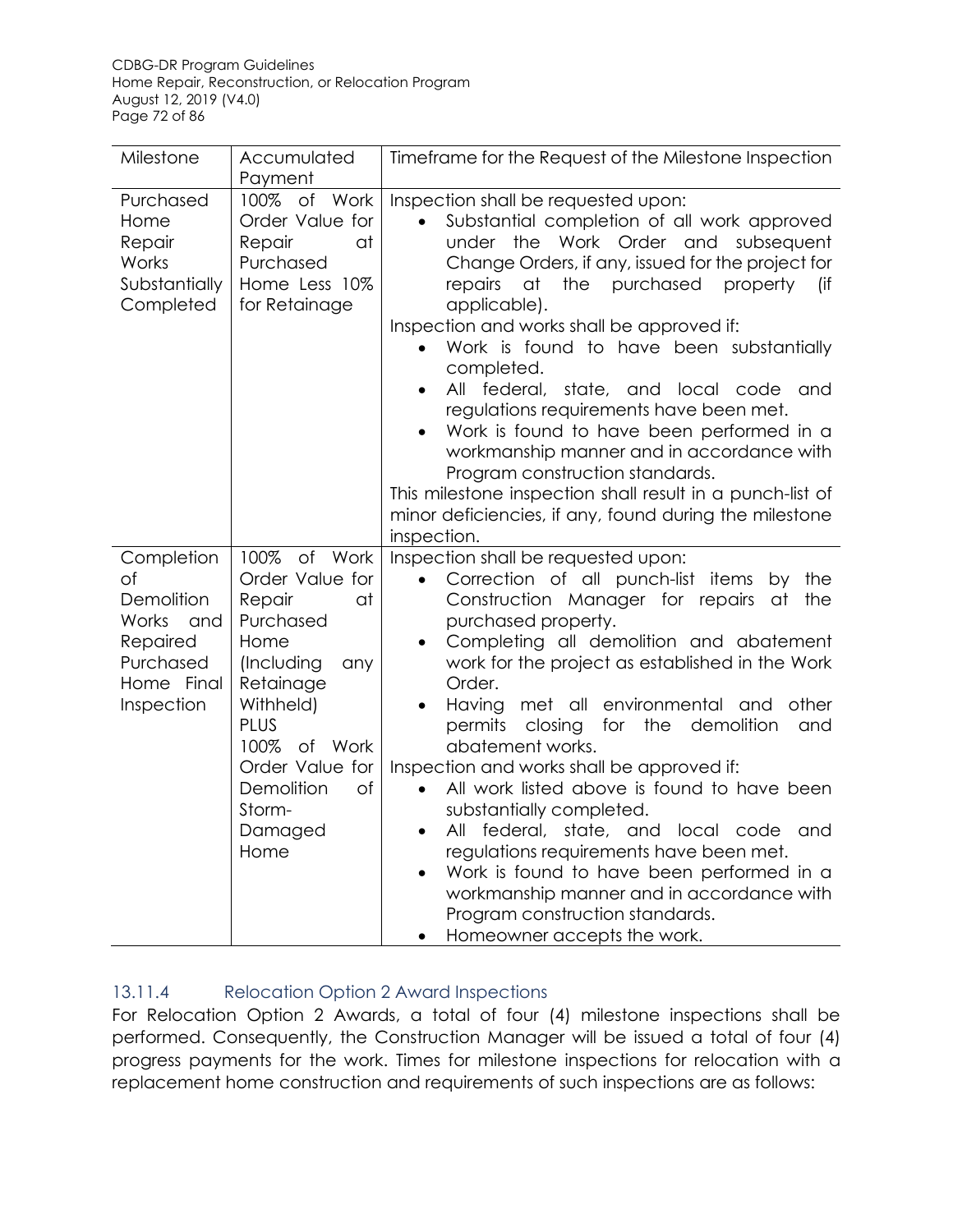| Milestone  | Accumulated<br>Payment                                                                               | Timeframe for the Request of the Milestone Inspection                                                                                                                                                                                                                                                                                                                                                                                                                                                                                                                                                                                                            |
|------------|------------------------------------------------------------------------------------------------------|------------------------------------------------------------------------------------------------------------------------------------------------------------------------------------------------------------------------------------------------------------------------------------------------------------------------------------------------------------------------------------------------------------------------------------------------------------------------------------------------------------------------------------------------------------------------------------------------------------------------------------------------------------------|
| Foundation | Up to 25% of<br>Work<br>Order<br>Value for New<br>Construction<br>10%<br>for<br>Less<br>Retainage    | Inspection shall be requested upon:<br>Completion of earth movement and grading<br>necessary for foundations and slab on-grade.<br>Completion of foundations for the new home.<br>٠<br>Completion of rebar placement for the home's<br>$\bullet$<br>foundation and before concrete pouring<br>OCCUIS.<br>Inspection and works shall be approved if:<br>All work listed above is found to have been<br>substantially completed.<br>All federal, state, and local code<br>and<br>$\bullet$<br>regulations requirements have been met.<br>Work is found to have been performed in a<br>workmanship manner and in accordance with<br>Program construction standards. |
| Structure  | 60% of<br>Up to<br>Work<br>Order<br>Value for New<br>Construction<br>10%<br>for<br>Less<br>Retainage | Inspection shall be requested upon:<br>Completion of all electrical and plumbing<br>rough-in required for the new home<br>Erection of all walls and opening for the new<br>home.<br>Erection of all roofing structure for the new<br>home.<br>Inspection and works shall be approved if:<br>All work listed above is found to have been<br>substantially completed.<br>All federal, state, and local code<br>and<br>$\bullet$<br>regulations requirements have been met.<br>Work is found to have been performed in a<br>workmanship manner and in accordance with<br>Program construction standards.                                                            |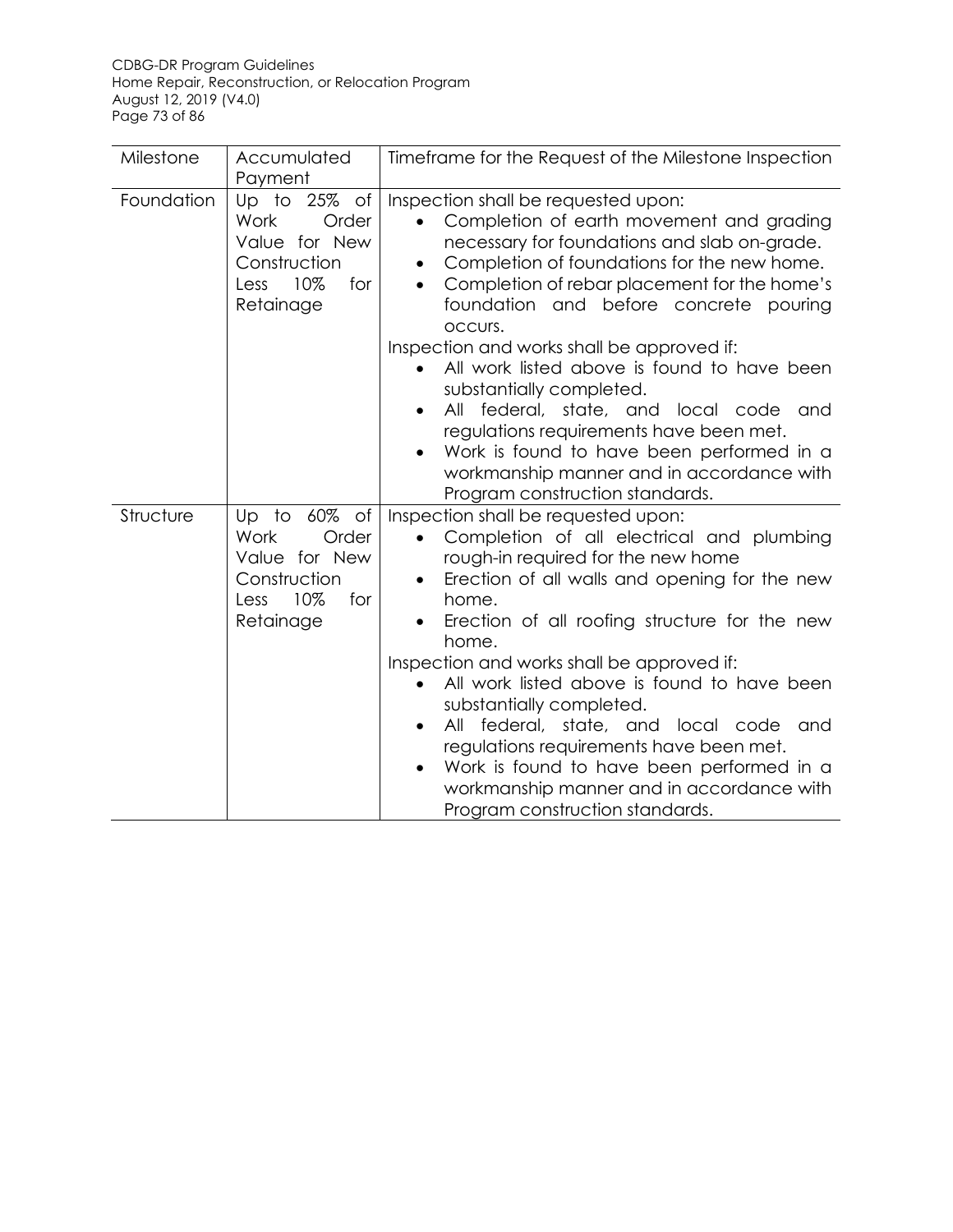| Milestone                                                                      | Accumulated                                                                                                                                                                                                                              | Timeframe for the Request of the Milestone Inspection                                                                                                                                                                                                                                                                                                                                                                                                                                                                                                                                                                                                                                                                                                                                        |
|--------------------------------------------------------------------------------|------------------------------------------------------------------------------------------------------------------------------------------------------------------------------------------------------------------------------------------|----------------------------------------------------------------------------------------------------------------------------------------------------------------------------------------------------------------------------------------------------------------------------------------------------------------------------------------------------------------------------------------------------------------------------------------------------------------------------------------------------------------------------------------------------------------------------------------------------------------------------------------------------------------------------------------------------------------------------------------------------------------------------------------------|
| Finishes                                                                       | Payment<br>Up to 100% of<br>Work<br>Order<br>Value for New<br>Construction<br>10%<br>for<br>Less<br>Retainage                                                                                                                            | Inspection shall be requested upon:<br>Substantial completion of all work issued under<br>the Work Order and subsequent Change<br>Orders, if any, including: finishes, wiring, doors,<br>windows, fixtures, cabinets, final grading and<br>landscaping, and any other required system for<br>the home at the new home.<br>Inspection and works shall be approved if:<br>Work is found to have been substantially<br>completed.<br>All federal,<br>state, and local code<br>and<br>regulations requirements have been met.<br>Work is found to have been performed in a<br>workmanship manner and in accordance with<br>Program construction standards.<br>This milestone inspection shall result in a punch-list of<br>minor deficiencies, if any, found during the milestone<br>inspection. |
| Completion<br>of<br>Demolition<br>Works and<br>New Home<br>Final<br>Inspection | 100%<br>of<br>Work<br>Order Value for<br><b>New</b><br>Construction<br>(including<br>any<br>Retainage<br>Withheld)<br><b>PLUS</b><br>100% of Work<br>Order Value for<br>Demolition and<br>Abatement<br><b>of</b><br><b>Existing Home</b> | Inspection shall be requested upon:<br>Correction of all punch-list items by the design-<br>build contractor for repairs at the new home.<br>Completing all demolition work for the project<br>as established in the Work Order.<br>Having met all environmental permits closing<br>for the demolition works.<br>Inspection and works shall be approved if:<br>All work listed above is found to have been<br>$\bullet$<br>substantially completed.<br>All federal, state, and local code<br>and<br>regulations requirements have been met.<br>Work is found to have been performed in a<br>workmanship manner and in accordance with<br>Program construction standards.<br>Homeowner accepts the work.                                                                                      |

## 13.12 Disbursements

Funds are distributed to Construction Managers when the Construction Managers have submitted an invoice for each project or encompassing multiple projects. Program Staff will submit required documentation. Allowed disbursement periods for each award type shall coincide with passed milestone inspections. Final payments to Construction Managers will require the homeowner acceptance of work performed.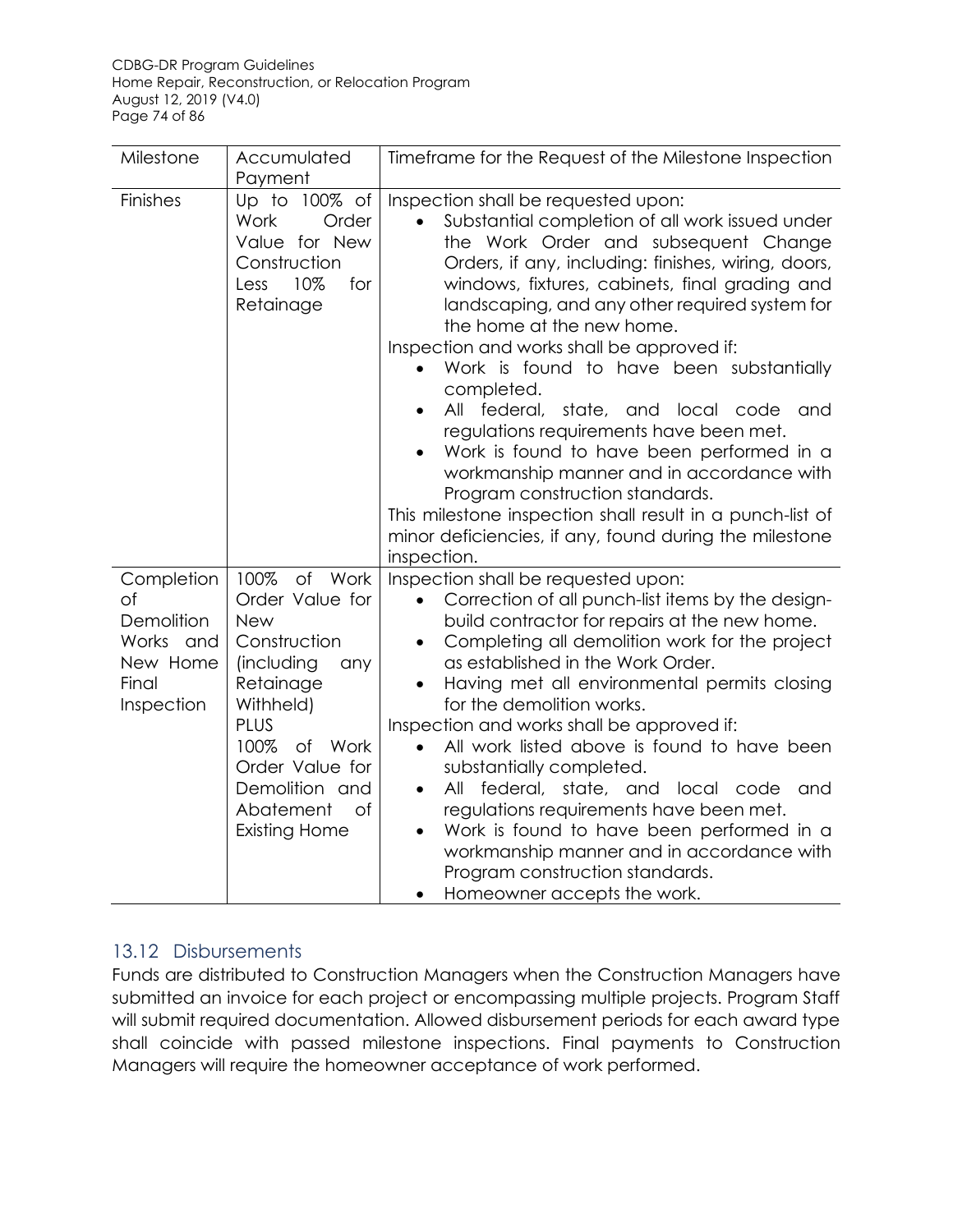CDBG-DR Program Guidelines Home Repair, Reconstruction, or Relocation Program August 12, 2019 (V4.0) Page 75 of 86

### 13.13 Warranties and Complaints

As part of the R3 Program final inspection of construction work, homeowners will be asked to accept the completed scope of work

All work performed by the Construction Managers will be guaranteed as follows:

- Roof waterproofing works will be guaranteed for a minimum of ten (10) years;
- Solar Water Heaters will be guaranteed for a minimum of five (5) years;
- Equipment and Appliance installed will be guaranteed for a minimum of one (1) years or as provided for by the manufacturer (whichever is greater); and
- All other work will be guaranteed for a period of one (1) year.

For the warranty periods established above, the assisted homeowner may require the Construction Manager to correct defects or problems arising from the Construction Manager's work under the contract. All homeowners will be provided documentation pertaining to the home warranty. Documents provided to the applicant will include information regarding what is covered, length of coverage, and how to submit a claim against the warranty.

The R3 Program will have designated Case Managers to receive and process warranty and construction complaints. All warranty and construction complaint issues have to be made in writing and shall be logged into the Program's system of record for follow up. A reasonable amount of time will be given to correct the problem; however, in no case will such time exceed **two (2) weeks** to respond. Should the Construction Manager fail to correct the problem the assisted homeowner may contact the Program to take any necessary legal resources as prescribed in the Construction Manager's contract.

# **14 Special Flood Hazard Areas (SPHA)**

Floodplain management for the R3 Program have been designed and will be accomplished in accordance with 24 C.F.R. § 55 and 24 C.F.R. § 58.6 (a) and (b).

Floodplain data (most recent maps available) are reviewed to identify whether a project is located within a 100-year floodplain, 500-year floodplain or a Regulatory Floodway. The environmental reviewer must document the flood zone; Flood Insurance Rate Map (**FIRM**) panel number and Preliminary Flood Insurance Rate Map (**PFIRM**) panel number, if applicable; as well as the Panel effective date, and PFIRM date, if applicable.

In accordance with 24 C.F.R. § 55.20, PRDOH has completed an eight (8) step analysis of the long- and short-term impacts associated with the continued occupancy of the floodplain and considered whether there were any practicable alternatives to providing CDBG-DR assistance in the floodplain. The alternative chosen was to provide assistance to the homeowner to repair if minor rehabilitation and to relocate if substantial improvement was required, with no new construction allowed in the floodplain.

As the R3 Program project activities are not considered "critical actions", all actions for the program will be allowable within a 500-year floodplain. For project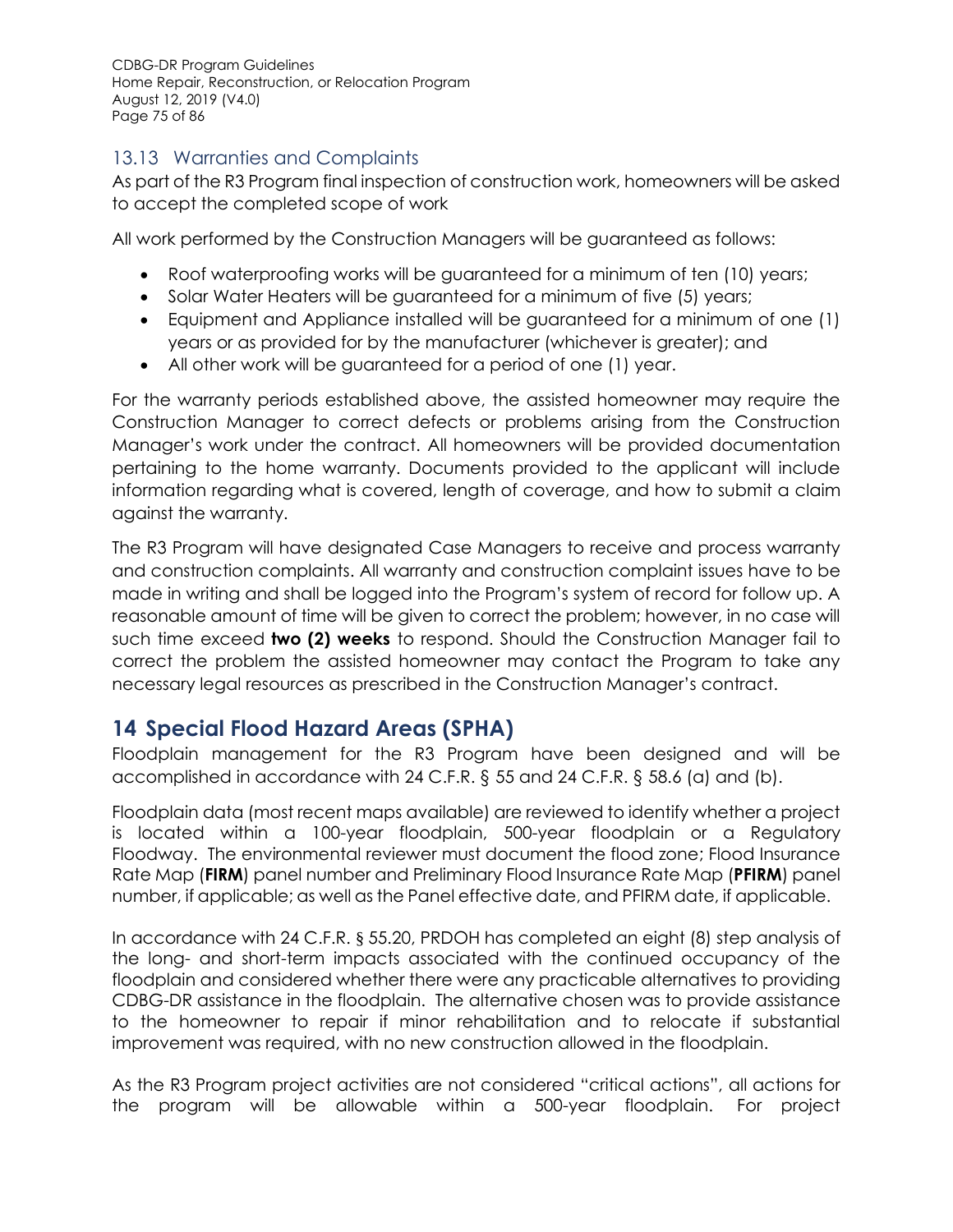CDBG-DR Program Guidelines Home Repair, Reconstruction, or Relocation Program August 12, 2019 (V4.0) Page 76 of 86

activities involving rehabilitation of structures in a 100-year floodplain, only repair of nonsubstantially damaged structures in the 100-year floodplain is allowed. Elevation is only considered if there is a Puerto Rico State Historical Preservation Office (**SHPO**) requirement for elevation of a specific home to mitigate a potential adverse effect. Non-substantial damage is defined as damages less than 50% of the cost of repair as compared to the current market value of the structure. No reconstruction or elevation of substantially damaged structures in the 100-year floodplain is permitted. Also, there will be no new construction in or relocation into the 100-year floodplain.

PRDOH will not provide funding for rehabilitation, reconstruction, or new construction located in a regulated floodway. Demolition of structures in a regulated floodway will be allowable with the applicant allowed to relocate outside of the floodway/floodplain. In the case of "Coastal High Hazard" areas ("V" or "VE" Zones on the most recent FEMA-issued maps), the property must have adhered to construction standards, methods and techniques active at the time of original construction to be eligible for funding. Minor improvements are eligible for funding if the structure meets the above requirements. Any construction aside from minor improvements is not allowed for any structure in a Coastal High Hazard zone. Plans must demonstrate the design meets the applicable standards for V zones in FEMA regulations as required by HUD.

## **15 Flood Insurance**

Section 582 of the National Flood Insurance Reform Act of 1994, as amended, *supra, on* Prohibited flood disaster assistance, prohibits flood disaster assistance in certain circumstances. In general, it provides that no Federal disaster relief assistance made available in a flood disaster area may be used to make a payment (including any loan assistance payment) to a person for repair, replacement, or restoration for damage to any personal, residential, or commercial property if that person at any time has received Federal flood disaster assistance that was conditional on the person first having obtained flood insurance under applicable Federal law and subsequently having failed to obtain and maintain flood insurance as required under applicable Federal law on such property and whose combined household income is greater than one hundred and 120% AMI or the national median. This means that a grantee may not provide disaster assistance for the repair, replacement, or restoration to a person who has failed to meet these requirements.

Section 582, Ibid., also implies a responsibility for a grantee that receives CDBG-DR funds or that designates annually appropriated CDBG-DR funds for disaster recovery. That responsibility is to inform property owners receiving disaster assistance that triggers the flood insurance purchase requirement that they have a statutory responsibility to notify any transferee of the requirement to obtain and maintain flood insurance, and that the transferring owner may be liable if he or she fails to do so.

This section also prohibits the use of federal disaster assistance to make a payment (including any loan assistance payment) to a person for ''repair, replacement, or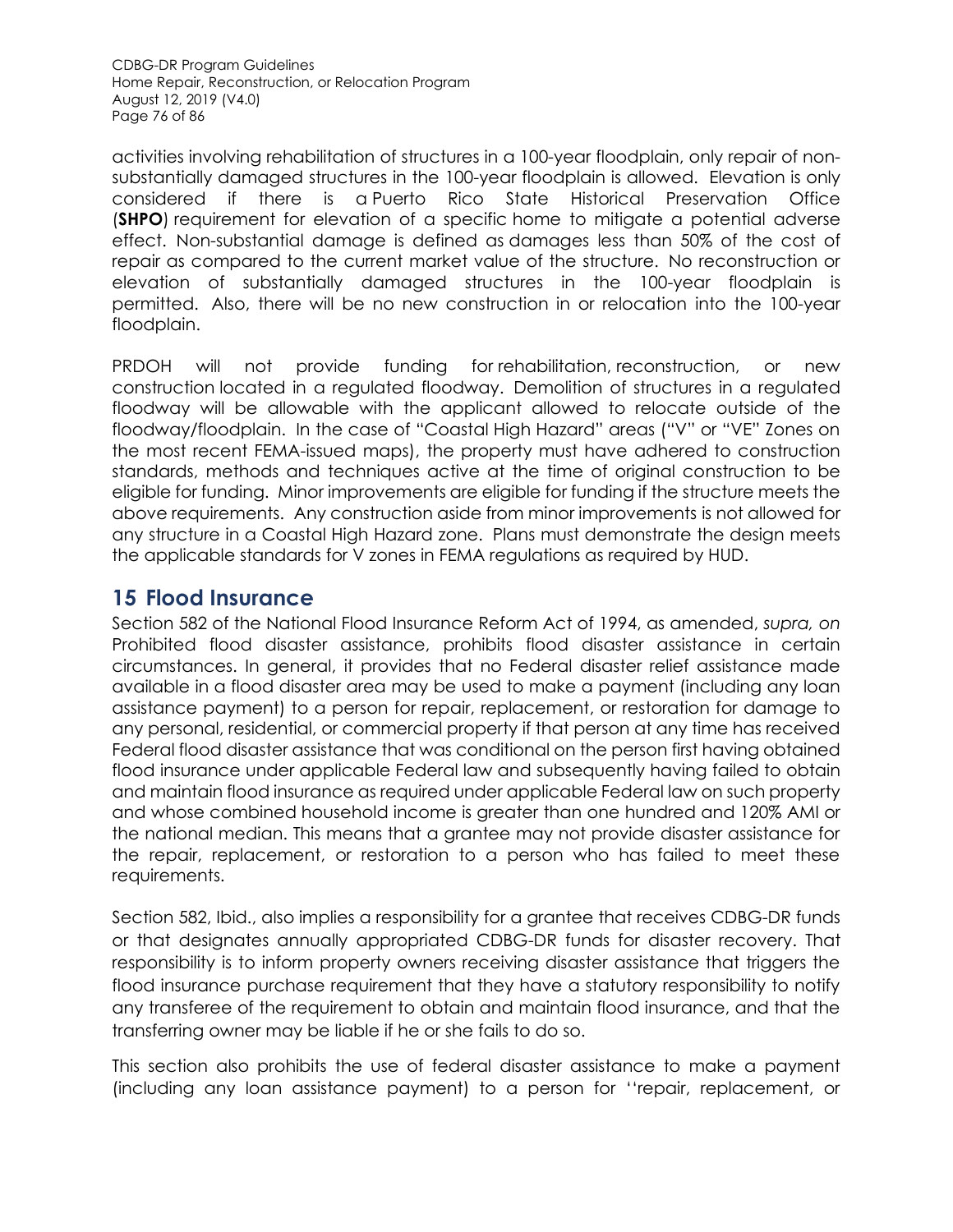CDBG-DR Program Guidelines Home Repair, Reconstruction, or Relocation Program August 12, 2019 (V4.0) Page 77 of 86

restoration'' for damage to any personal, residential, or commercial property if that person at any time has received Federal flood disaster assistance that was conditional on the person first having obtained flood insurance under applicable Federal law and the person has subsequently failed to obtain and maintain flood insurance as required under applicable Federal law on such property. The Program may not provide disaster assistance for the repair, replacement, or restoration of a property to a person who has failed to meet this requirement.

The requirement of maintaining flood insurance shall apply during the life of the property, regardless of transfer of ownership of such property. See Section 102 of the Flood Disaster Protection Act of 1973, as amended, 42 U.S.C. § 4012a.

# **16 Voluntary Withdrawal**

An Applicant may request to withdraw from the Program at any time before construction begins. The voluntary withdrawal process will be followed in the event an Applicant requests to withdraw from the Program. To withdraw, the Applicant will notify the Case Manager of their desire to withdraw from the Program, who will then provide a Voluntary Withdrawal Notice to the Applicant. The Applicant or Applicants may withdraw using an electronic method. Upon completion of the withdrawal request and receipt of Applicant signature on any required forms, a Withdrawal Confirmation Notification will be sent to the Applicant and the application status will be updated to "Withdrawn." If the Applicant withdrawal request is submitted after R3 Program sponsored construction has begun, the Applicant will be notified that his/her withdrawal request is denied via the Withdrawal Denial Notification.

## **17 Non-Responsive Applicants**

The program will make reasonable attempts to contact applicants to schedule meetings, collect documentation, or obtain other information necessary. If the program has made five (5) consecutive unsuccessful attempts to contact an applicant with no follow up contact from the applicant, the applicant will be sent a Non-Responsive Notice. Contact attempts should be made using different methods of communication and at different times of the day/week. The Non-Responsive Notification provides contact information for the Program, advises the applicant of the next steps in the application process and notifies the applicant that he must contact the program within **fourteen (14) days** of the date of the letter. If the applicant fails to contact the program within the **fourteen (14) days** allowed, the application will be closed.

Likewise, after the program makes five (5) unsuccessful attempts to collect missing documentation, applicants will be sent a Missing Documents Notification. This notice informs applicants of which documents are outstanding and advises the applicant to contact the Program regarding the missing documents within **fourteen (14) days.** Failure to contact the Program within the **fourteen (14) day** period may result in closure of the application due to the non-responsiveness of the applicant.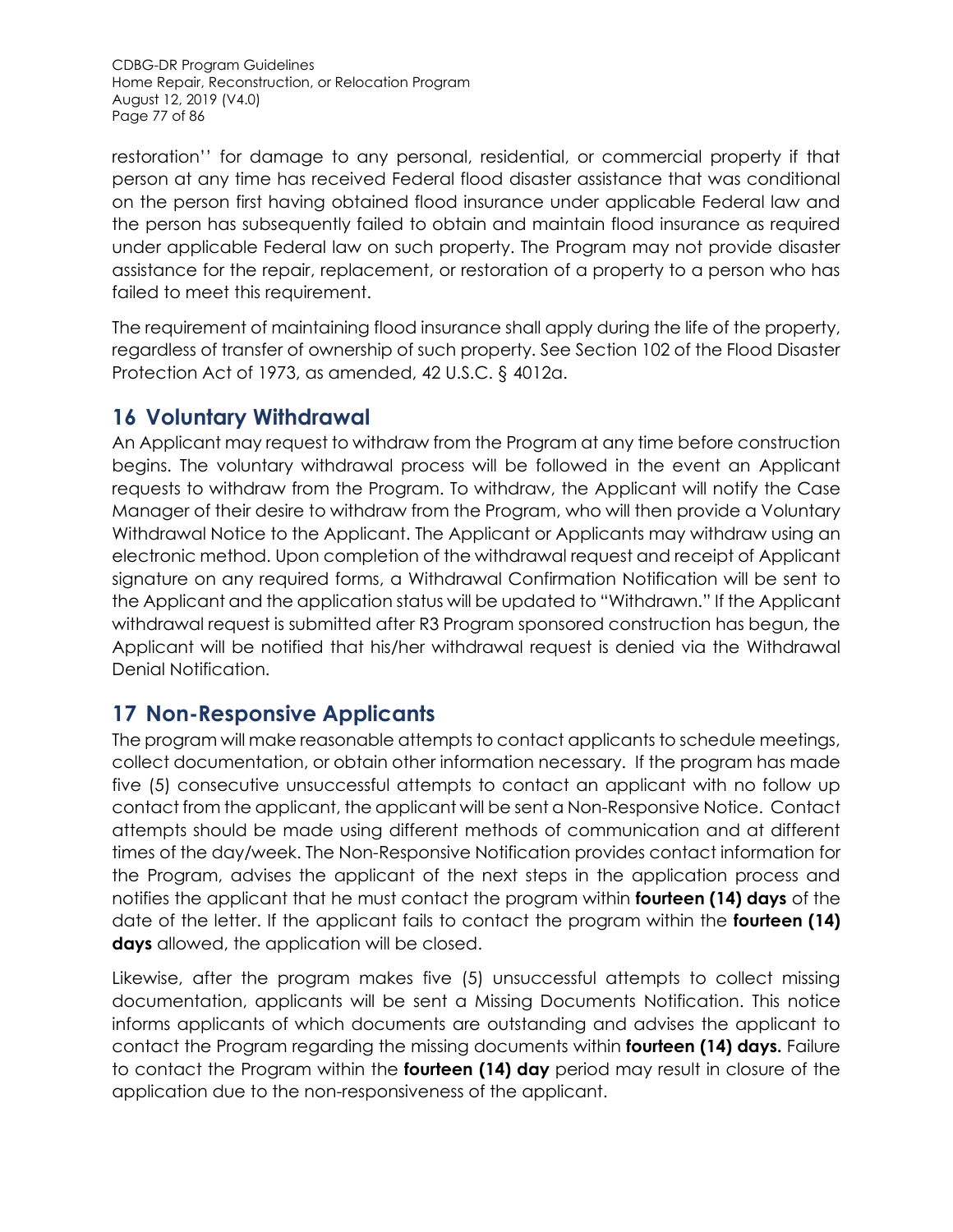## **18 Program-based Reconsideration and/or Administrative Review**

Applicants of the R3 Program may contest any determinations or denials based on Program policy. However, an Applicant may not challenge a federal statutory requirement.

Applicants have the right to request a Program-based Reconsideration with the Program or request an Administrative Review directly with PRDOH, as stated below.

### 18.1 Program-based Reconsideration Request

Applicants may file a Program-based Reconsideration Request when it is believed there is an error with Program eligibility determinations, Program award, and/or failure to meet construction standards, among other determinations. An Applicant must submit a written Reconsideration Request directly with the R3 Program, via electronic or postal mail, within **twenty (20) days** of being notified of the determination, as outlined in the notice. Applicants who file a Program-based Reconsideration Request are encouraged to provide individual facts or circumstances, as well as supporting documents to justify their petition. The date of notification is that on which the R3 Program determination was sent to the applicant. For your convenience, you will find a Program-based Reconsideration Request Form at the end of this Guideline.

In the Reconsideration Request process, the R3 Program will only review facts and information already included in an Applicant's file, unless the Applicant submits new documentation. The R3 Program has the discretion to accept or reject new documentation based upon its relevance to the Program-based Reconsideration Request.

The R3 Program will review and address the Reconsideration Request within **fifteen (15) days** of its receipt. Applicants will be notified of the reconsideration determination via a Reconsideration Request Approved or a Reconsideration Request Denied notification. Applications with an approved Reconsideration Request will return to active Program status and continue with the process as normal. Applications with a denied Reconsideration Request will remain ineligible for the R3 Program.

Filing a Program-based Reconsideration Request does not substitute, negate, or preclude any legal right that an Applicant has to challenge a determination made by the Program.

Therefore, Applicants who believe the initial determination of the Program to be erroneous, may submit either a Program-based Reconsideration Request or a petition for review of the decision made by the Program by filing an Administrative Review Request at the PRDOH in accordance with Regulation Number 4953, of August 19, 1993, which regulates the Formal Adjudication Process for the PRDOH and its Adjunct Agencies (Regulation 4953).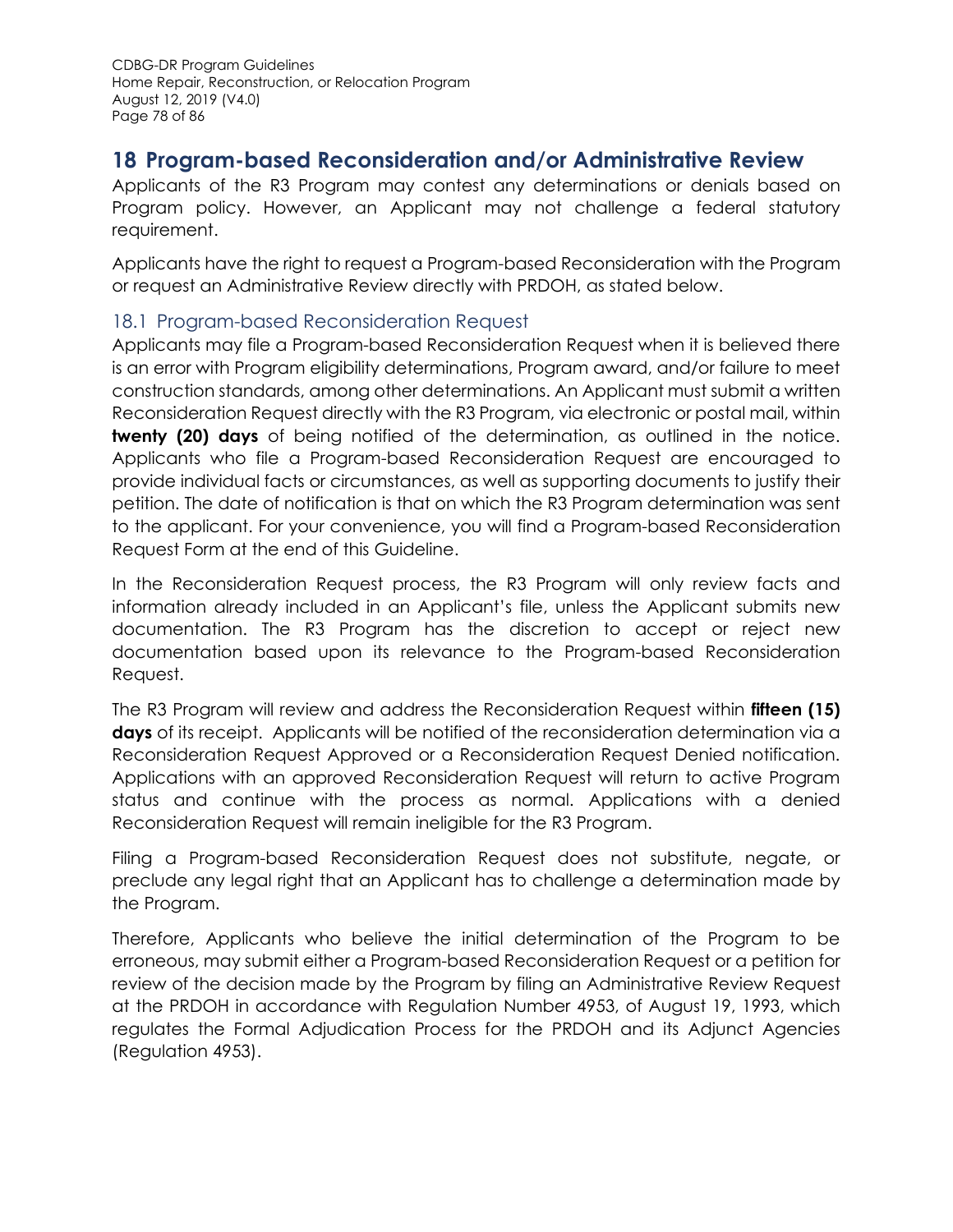CDBG-DR Program Guidelines Home Repair, Reconstruction, or Relocation Program August 12, 2019 (V4.0) Page 79 of 86

#### 18.2 Administrative Review Request

If an Applicant disagrees with a Program determination, or with the Reconsideration Request Denial determination, said party may file directly to PRDOH, as grantee, an Administrative Review Request. The Applicant must submit such request, in writing, within **twenty (20) days** of being notified of a Program determination or a Reconsideration Request Denial determination. The date of notification is that on which a determination was sent to the Applicant.

Applicants who submit an Administrative Review Request must follow the procedure established in Regulation 4953. After the Administrative Adjudicative Procedure concludes, applications with approved Administrative Review Requests will return to active Program status and continue within the process as normal. Applications with denied Administrative Review Requests will remain ineligible for the R3 Program.

If the Applicant disagrees with any final written determination on an Administrative Review Request notified by PRDOH after completing the Administrative Adjudicative Procedure, said party may file a Judicial Review petition before the Court of Appeals of Puerto Rico within **thirty (30) days** after a copy of the notice has been filed. See Act No. 201-2003, as amended, known as the Judiciary Act of the Commonwealth of Puerto Rico of 2003, 4 LPRA § 24 *et seq.*, and section 4.2 of Act 38-2017, as amended, known as the Uniform Administrative Procedures Act of the Government of Puerto Rico, 3 LPRA §9672.

If the Applicant fails to file a program-based Reconsideration Request, or to contest a determination under the Administrative Adjudicative Procedure with PRDOH within the time allotted, the inaction will be deemed as an acceptance of the determination.

## **19 Application Closeout**

Upon completion of all demolition, repair, reconstruction, or new construction work, the Program applications shall be closed. This process will begin by ensuring that all work performed has been accepted by the applicant and that everything has been performed in compliance with Program requirements. Acceptance of the work by the homeowner shall be established during the final inspection of work performed. R3 Program staff will perform a complete review of the application file to ensure all necessary documentation is present and to ensure that the case is ready for closeout.

General requirements for closeout are as follows:

- All eligibility, damage, and duplication of benefits documentation is found to be in accordance with all requirements of this policy and is found to be sufficient to justify the applicant's participation in the Program.
- All Program forms required throughout the entirety of the application process have been duly completed and executed by the appropriate parties, which may include: Program staff, the Construction Manager, and the applicant.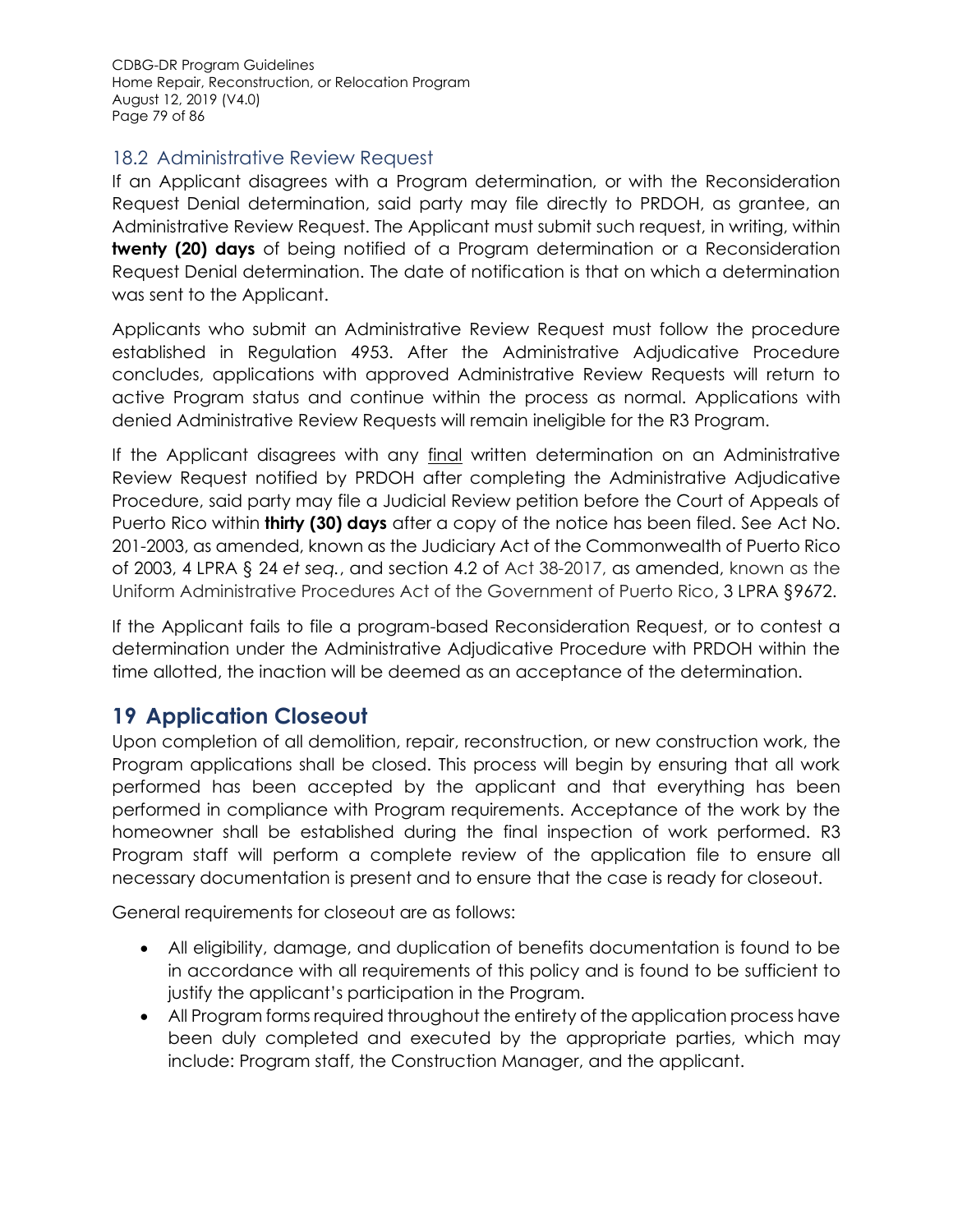CDBG-DR Program Guidelines Home Repair, Reconstruction, or Relocation Program August 12, 2019 (V4.0) Page 80 of 86

- All funds used for the Program, whether CDBG-DR or received by means of a subrogation of funds, have been properly accounted for and reconciled with payments made to the Construction Managers and any others.
- All payments have been issued to the Construction Managers, including applicable retainages.
- All permits required for demolition and construction work have been properly closed-out with the proper governmental entities.
- Environmental clearance, if required, has been obtained for all demolition, repair, reconstruction, or new construction work performed for the applicant.
- Warranties binder for all components incorporated to the home during the process have been properly delivered to the applicant and evidence of such delivery is part of the file.
- Other requirements for closeout as established in Construction Manager's contract.

Outreach will be made to the applicant, the Construction Manager, or any other party involved in the event that any additional information is necessary to close-out the case. Once all levels of quality control review are passed, the applicant will receive a R3 Program Final Notice and their individual case will be placed in a closeout complete status.

# **20 Uniform Relocation Act (URA)**

As a HUD-assisted program, and in accordance with the Uniform Relocation Assistance and Real Property Acquisition Policies Act of 1970, as amended (**URA**), 42 U.S.C. § 4601 *et seq*., and the government wide implementing regulations found at 49 C.F.R. part 24, all programs in the PRDOH CBDG-DR portfolio, including the R3 Program, is subject to URA regulations.

Applicants who must relocate from their storm-impacted property temporarily for construction activities associated with acceptance of a repair or reconstruction award, including those who are provided optional relocation assistance under the R3 Program and applicants who choose to relocate through a relocation award are not considered displaced persons, (see 49 C.F.R § 24.2(a)(9)(ii)(E) or (H)), and as such, are not entitled to relocation assistance benefits under URA. However, tenants on such properties may be eligible for relocation assistance benefits.

As a condition of receiving Agency assistance, Applicants agree to comply with PRDOH URA. Applicants must disclose to PRDOH all household members occupying the assisted property and must coordinate construction or relocation plans with PRDOH to ensure all receive proper notification and relocation services. PRDOH's applicant advisory services focus on supporting Applicants in their compliance efforts. For more information on how URA regulations apply to the R3 Program, please refer to the URA Guidelines found at [www.cdbg-dr.pr.gov.](http://www.cdbg-dr.pr.gov/)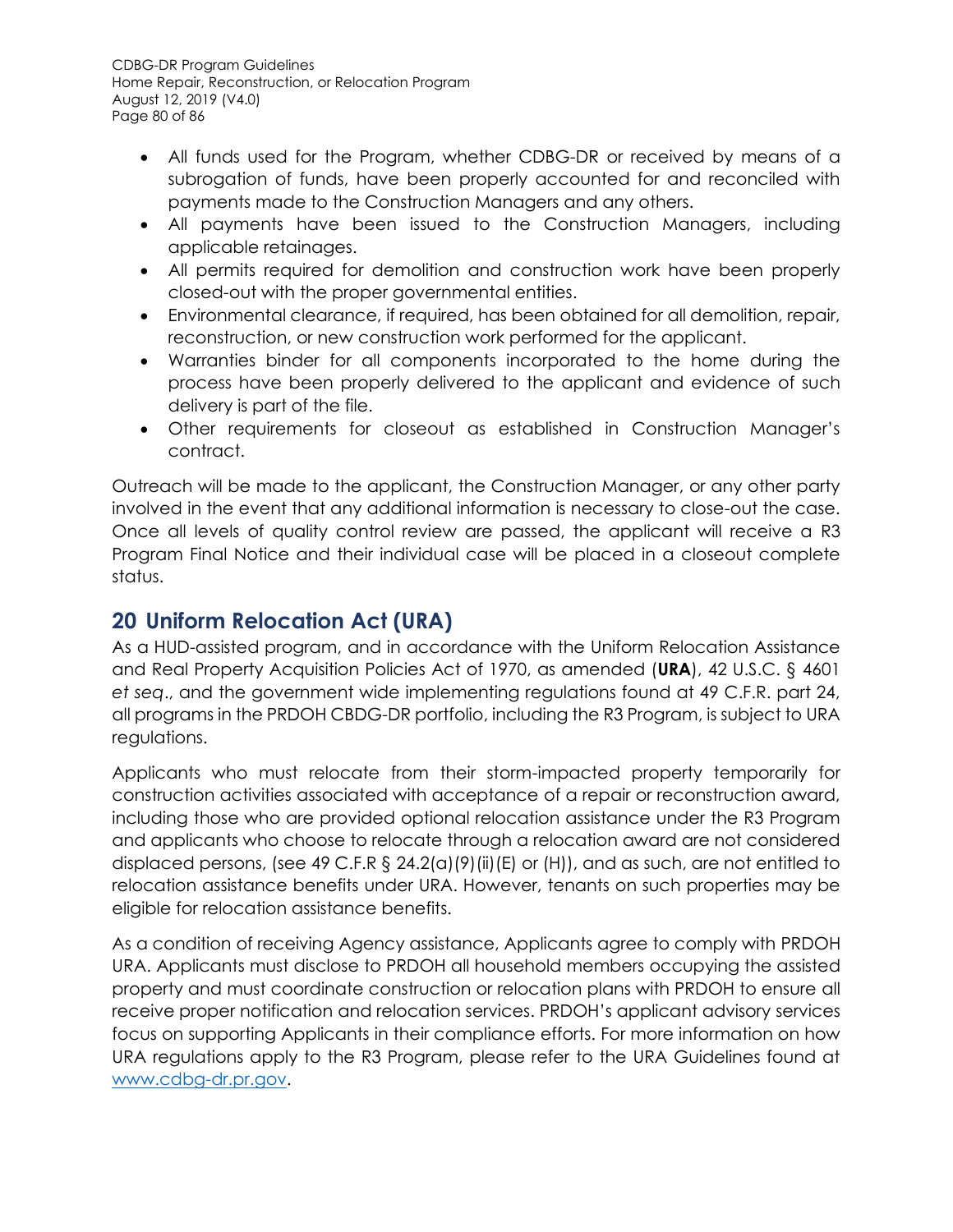CDBG-DR Program Guidelines Home Repair, Reconstruction, or Relocation Program August 12, 2019 (V4.0) Page 81 of 86

# **21 Fair Housing Act**

The Fair Housing Act, 42 U.S.C. §3601 *et. seq*., prohibits discrimination by direct providers of housing, such as landlords and real estate companies as well as other entities, such as municipalities, banks or other lending institutions and homeowner's insurance companies in housing because of race, color, national origin, religion, sex, familial status, and/or disabilities.

Program implementation will be conducted avoiding discrimination and/or discriminatory practices on the basis of race, color, religion, sex, sexual orientation, disability, familial status, or national origin.

# **22 Affirmative Furthering Fair Housing (AFFH)**

Affirmatively Furthering Fair Housing (**AFFH**) is a legal requirement that federal agencies and federal grantees further the purposes of the Fair Housing Act. This obligation to affirmatively further fair housing has been in the Fair Housing Act since 1968 (for further information see Title VIII of the Civil Rights Act of 1968, 42 U.S.C. § 3608 and Executive Order No.12892).

This Program affirmatively furthers fair housing through outreach community efforts and bilingual program marketing materials (including brochures, press, website and mobile program app, among others) in order to facilitate housing information and services outreach. Program outreach includes multiple communication channels that allow homeowners be informed about assistance being offered, eligibility requirements and how to apply to the program. The Program will take no action that is inconsistent with its obligation to affirmatively further fair housing.

# **23 General Provisions**

## 23.1 Program Guidelines Scope

This document sets fort the policy governing the R3 Program. These program guidelines are intended to aid and provide program activity guidance in Program implementation and closeout, and should not be construed as exhaustive instructions. All Program activities must comply with the policies herby stated. In addition, all program staff must adhere to established program procedures and all federal and state laws and regulations in effect, as applicable, in the execution of program activities.

### 23.2 Program Guidelines Amendments

PRDOH reserves the right to modify the policies established in these guidelines if the program guidelines, as written, do not reflect the intended policy or cause procedures to be impracticable, among any other circumstances.

If an amended version of these guidelines is approved, the amended version fully supersedes all other previous versions and should be used as the basis for the evaluation of all situations encountered in the implementation and/or continuance of the Program from the date of its issuance, that is, the date that appears on the cover of these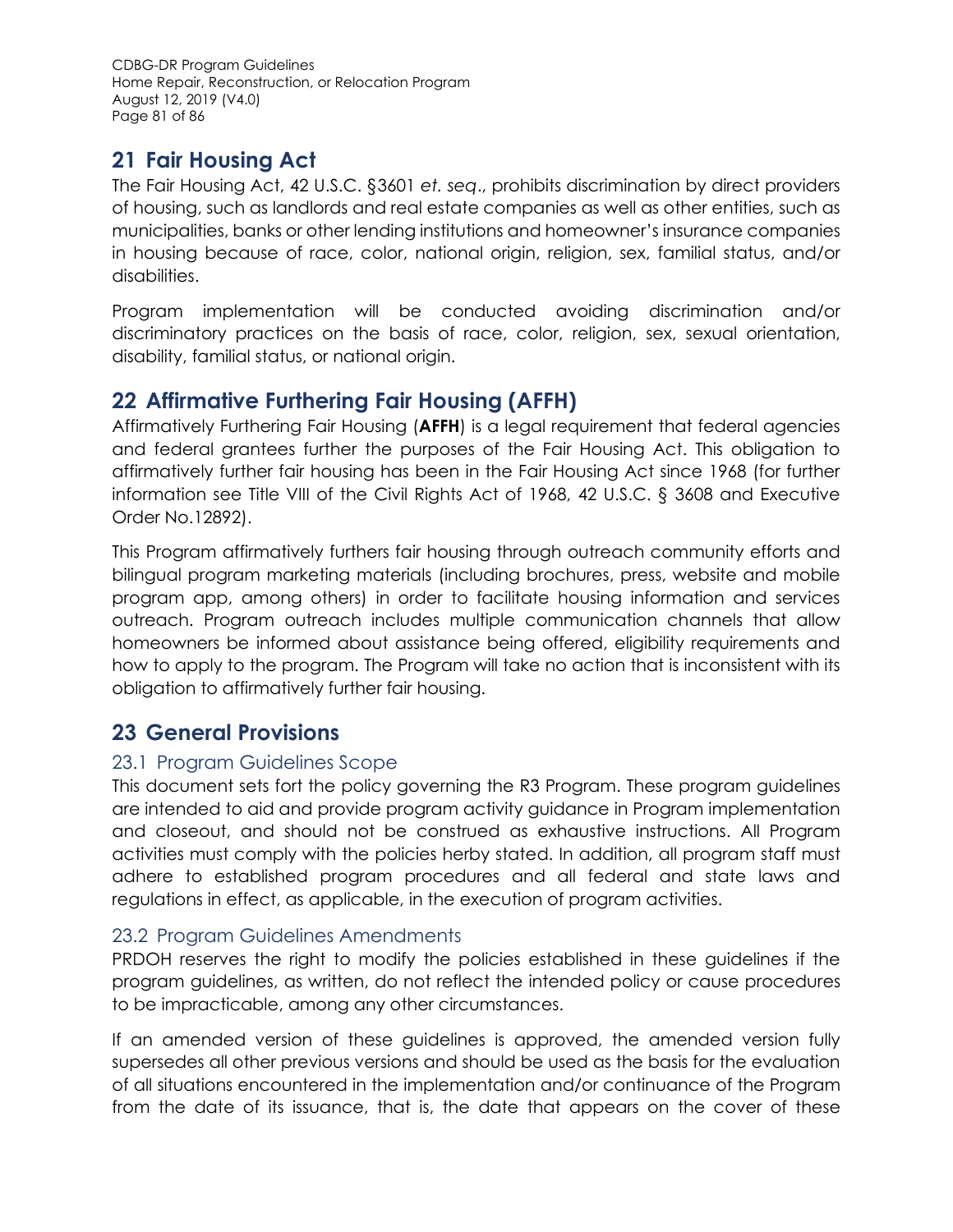CDBG-DR Program Guidelines Home Repair, Reconstruction, or Relocation Program August 12, 2019 (V4.0) Page 82 of 86

guidelines. Each version of the program guidelines will contain a detailed version control log that outlines any substantive amendment, inclusions and/or changes.

### 23.3 Disaster Impacted Areas

As described in the initial Action Plan, and its amendments, the Government of Puerto Rico will use CDBG-DR funds solely for necessary expenses related to disaster relief, longterm recovery, restoration of housing, infrastructure, and economic revitalization in the impacted and distressed areas in Puerto Rico as identified in disaster declaration numbers DR-4336 and 4339. Through the Federal Register Vol. 83, No. 157 (August 14, 2018), 83 FR 40314, HUD identified that, for Puerto Rico, all components of the Island are considered "most impacted and distressed" areas. Therefore, these program guidelines apply to all 78 municipalities of Puerto Rico.

### 23.4 Extension of Deadlines

The Program could extend deadlines on a case-by-case basis. The Program may decline to extend a deadline if such extension will jeopardize the Program's completion schedule or the schedule of an individual construction project.

The aforementioned strictly applies to program deadlines or established program terms. Under no circumstance(s) does the faculty to extend deadlines apply to the established terms of time in any applicable federal or state law or regulation, or to the terms of times established in these Guidelines to request a Program-based Reconsideration, administrative review and/or judicial review.

### 23.5 Established Periods of Time

Unless otherwise specified, all established periods of time addressed in this and all CDBG-DR Program Guidelines will be considered calendar days. On this matter, PRDOH, as grantee, will follow Rule 68.1 of the Rules of Civil Procedure of Puerto Rico, 32 LPRA Ap. V, R. 68.1.

#### 23.6 Written Notifications

All determinations made by the Program will be notified in writing. If an applicant believes that any determination was made without being written, the applicant may request that such decision be made in writing and duly substantiated.

### 23.7 Conflict of Interest

PRDOH, Program officials, their employees, agents and/or designees are subject to state ethic laws and regulations in regards to their conduct in the administration, granting of awards and program activities.

No public servant shall intervene, either directly or indirectly, in any matter in which he/she has a conflict of interests that may result in his/her benefit. No public servant shall intervene, directly or indirectly, in any matter in which any member of his/her family unit, relative, partner or housemate has a conflict of interest that may result in benefit for any of the aforementioned.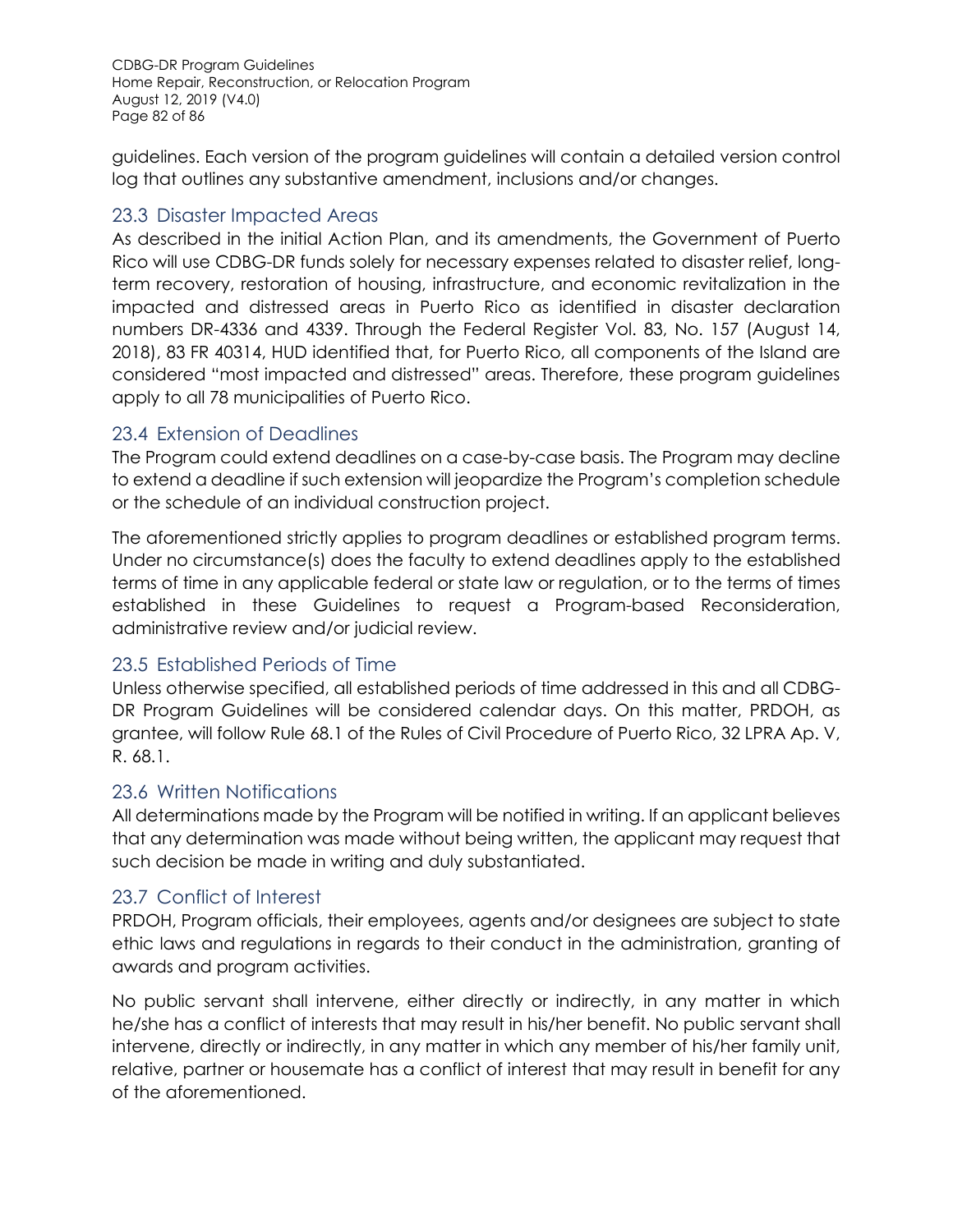CDBG-DR Program Guidelines Home Repair, Reconstruction, or Relocation Program August 12, 2019 (V4.0) Page 83 of 86

In the case that any of the aforementioned relationships has ended during the **two (2) years** preceding the appointment of the public servant, he/she shall not intervene, either directly or indirectly, in any matter related to them until **two (2) years** have elapsed after his/her appointment.

This prohibition shall remain in effect insofar the beneficial ties with the public servant exist. Once the beneficial ties end, the public servant shall not intervene, either directly or indirectly, in such matter until **two (2) years** have elapsed. See Puerto Rico Government Ethics Act of 2011, Code of Ethics for Public Servants and Former Public Servants in the Executive Branch, 3 LPRA § 1857a.

Also, no officer, employee, and/or agent of PRDOH and/or the Program shall request nor accept gratuities, favors, or anything of monetary value from applicants, contractors, or sub-agreement parties.

The aforementioned conflict of interest statement does not necessarily preclude PRDOH Program officials, their employees, agents and/or designees from receiving assistance from the Program. On a case by case basis, PRDOH Program officials, their employees, agents and/or designees may still be eligible to apply and to receive assistance from the Program if the applicant meets all Program eligibility criteria as stated in this guideline. PRDOH Program officials, their employees, agents and/or designees should disclose their relationship with PRDOH at the time of their application.

### 23.8 Citizen Participation

Throughout the duration of the grant, all citizen comments on PRDOH's published Action Plan, any substantial amendments to the Action Plan, performance reports and/or other issues related to the general administration of CDBG-DR funds, including all programs funded by this grant, are welcomed. The Citizen Participation Plan is posted as a standalone document at [www.cdbg-dr.pr.gov.](http://www.cdbg-dr.pr.gov/) For more information on how to contact PRDOH, please refer to [www.cdbg-dr.pr.gov.](http://www.cdbg-dr.pr.gov/)

#### 23.9 Related Laws and Regulations

This Program Guideline makes reference as to how the provisions of certain laws apply to the R3 Program. However, other related laws may exist which are not included in these Guidelines. This does not negate or preclude the Program from applying the provisions of those laws, nor an applicant from receiving services, when applicable. Moreover, PRDOH can enact, or may have enacted, regulations that address how the laws mentioned in these Guidelines are managed.

If there are any discrepancies between these Guidelines and the laws and/or regulations mentioned in them, then the latter will prevail over the Guidelines. If at any time the laws and/or the applicable regulations mentioned in these Guidelines are amended, the new provisions will apply to the Program without the need to amend these Guidelines.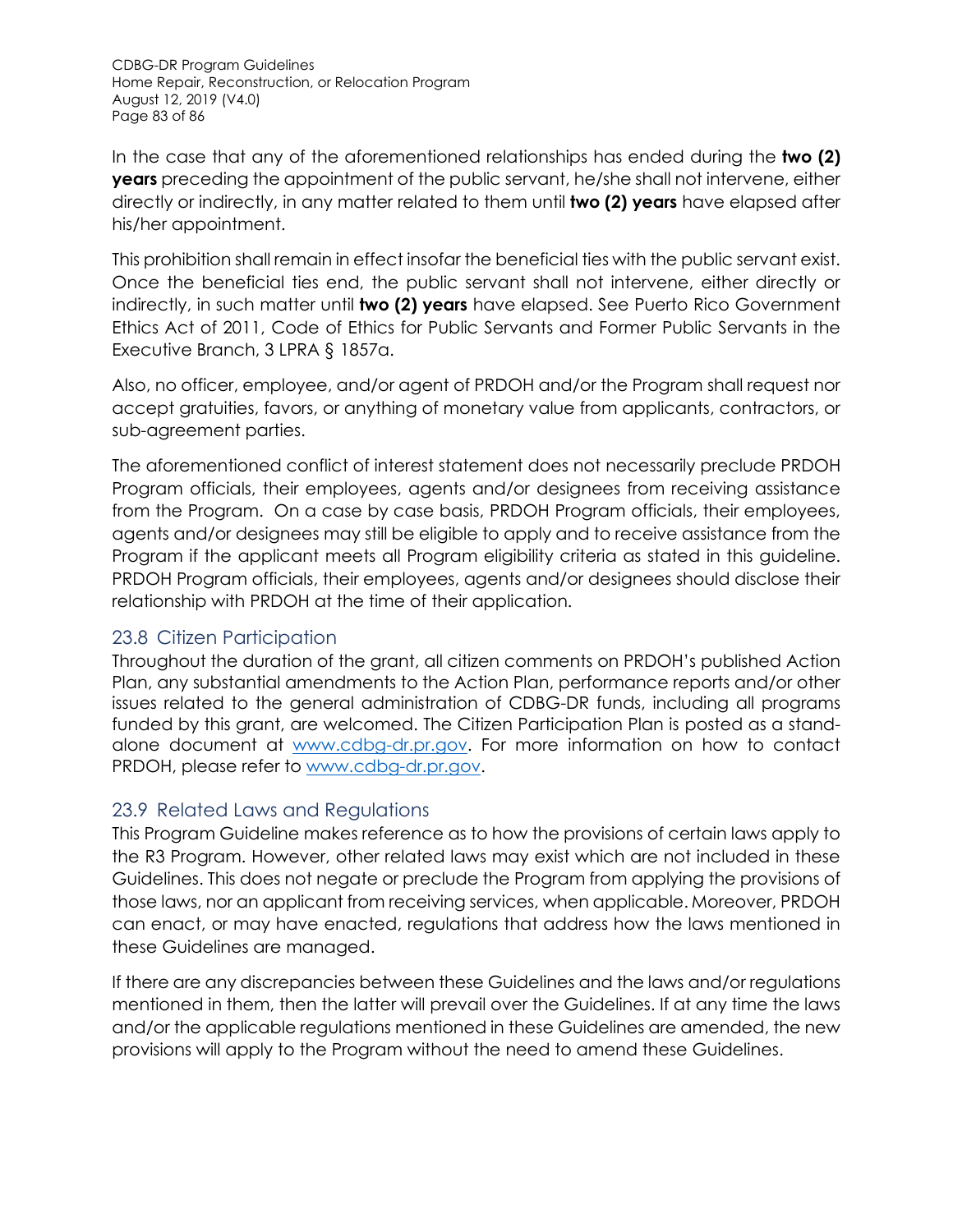CDBG-DR Program Guidelines Home Repair, Reconstruction, or Relocation Program August 12, 2019 (V4.0) Page 84 of 86

### 23.10 Cross-Cutting Guidelines

Some federal and local requirements apply to all programs funded by CDBG-DR. These Cross-Cutting Guidelines cover topics such as: financial management; environmental review; labor standards; acquisition; relocation; fair housing; among others. The requirements described in the above referenced Cross-Cutting Guidelines, apply to all programs described in PRDOH's CDBG-DR Initial Action Plan and its amendments. For more information, please refer to the Cross-Cutting Guidelines found at [www.cdbg](http://www.cdbg-dr.pr.gov/)[dr.pr.gov.](http://www.cdbg-dr.pr.gov/)

## **24 Program Oversight**

Nothing contained within these Program Guidelines is intended to limit the role of PRDOH, HUD, and/or corresponding authorities from exercising oversight and monitoring activities of the Program.

## **25 Severability Clause**

If any provision of this Program Guideline, or the application thereof to any person, partnership, or corporation, or circumstance, is deemed invalid, illegal, or incapable of being enforced to any extent by a competent court, the remainder of these Guidelines, and the application of such provisions, will not be affected. All valid applications of these Guidelines shall be severed from any applications deemed invalid, leaving the valid applications in full force.

**END OF GUIDELINES.**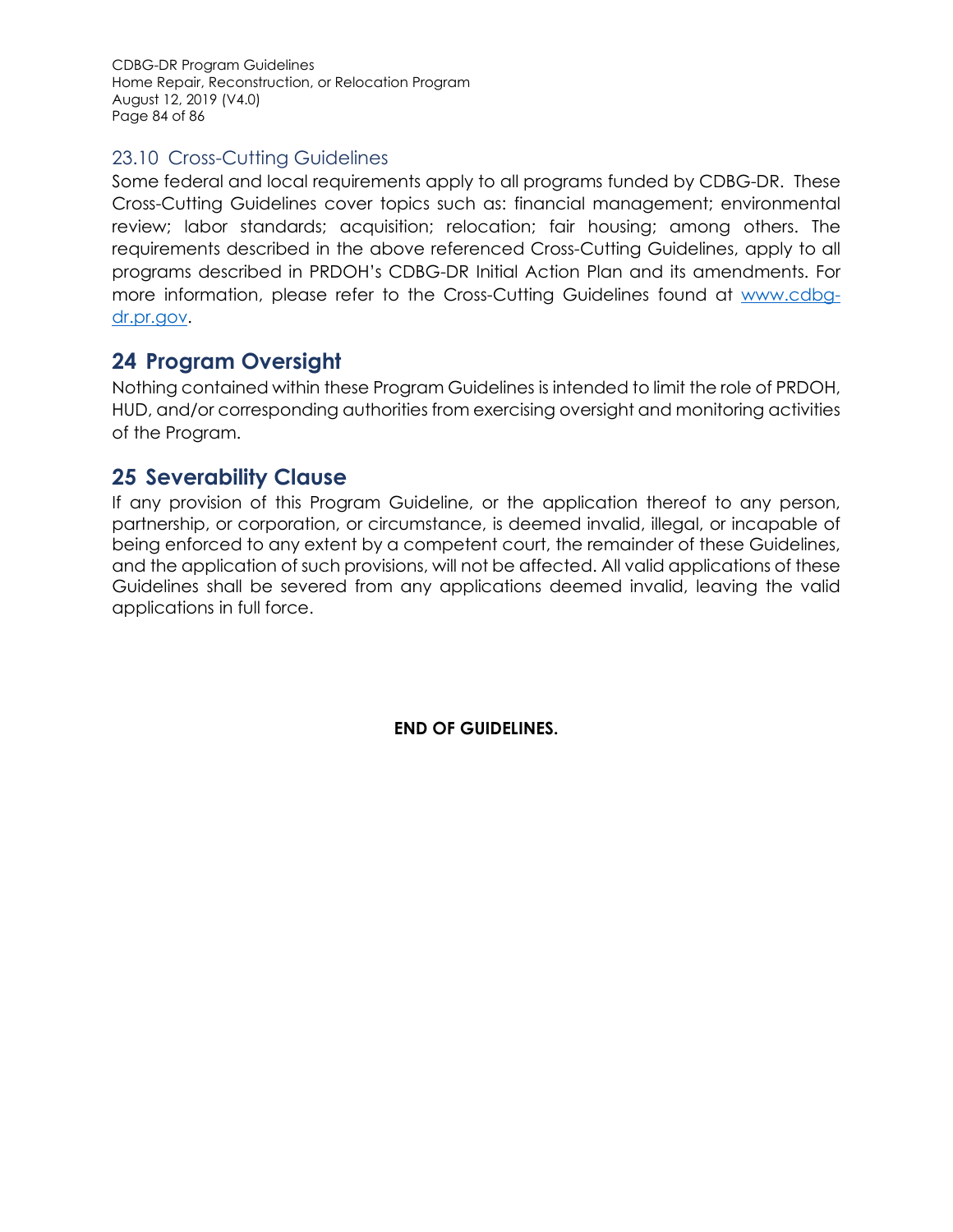#### **R3 Program-based Reconsideration Request Form**

R3 Program Applicants may contest any determinations or denials based on Program Policy. However, federal statutory requirements may not be challenged.

Applicants may a file a Program-based reconsideration when it is believed there is an error with Program eligibility determinations, Program award, and/or failure to meet construction standards, among other determinations. An Applicant must submit a written Reconsideration Request directly with the R3 Program within **twenty (20) days** of being notified of the determination, as outlined in the notice. If an Applicant fails to file a Program-based Reconsideration Request within the time allotted, said inaction will be deemed as an acceptance of the R3 Program determination.

Reconsiderations may be denied or approved in whole or in part after a thorough review of the circumstances and information already included in an Applicant's file, unless the Applicant submits new documentation. Applicants who file a Program-based Reconsideration Request are encouraged to provide individual facts or circumstances, as well as supporting documents to justify their petition. The R3 Program has the discretion to accept or reject new documentation based upon its relevance to the reconsideration request.

The R3 Program will review and address the Program-based Reconsideration Request within **fifteen (15) days** of its receipt. Applicants will be notified of the Program's determination via a Reconsideration Approved or a Reconsideration Denied Notification.

To submit a Program-based Reconsideration Request, please complete the form on the following page and send it electronically to your Case Manager or by mail. Please note that the Program-based Reconsideration Requests submitted by mail must be postmarked within the **twenty (20) days** of the determination.